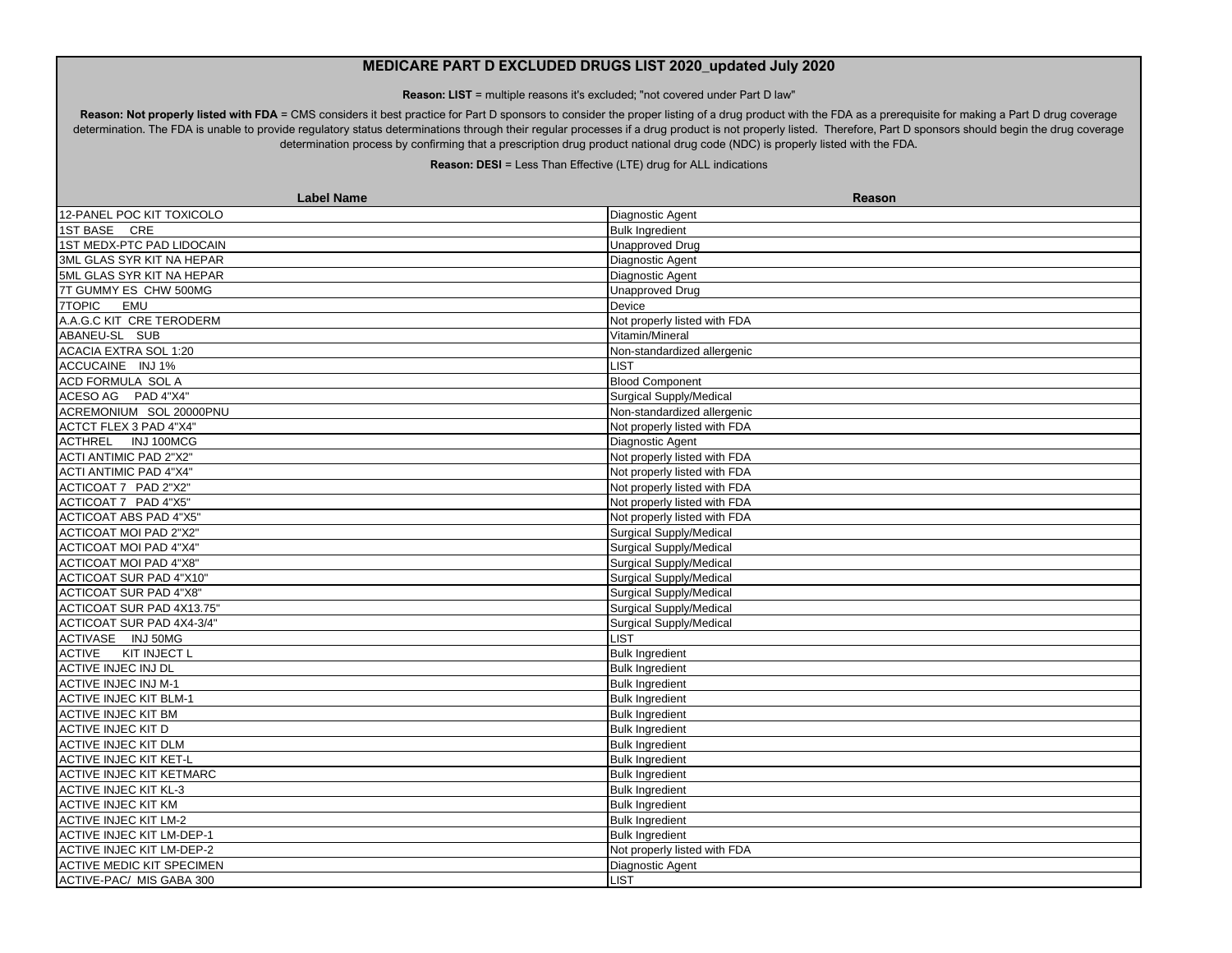**Reason: LIST** = multiple reasons it's excluded; "not covered under Part D law"

Reason: Not properly listed with FDA = CMS considers it best practice for Part D sponsors to consider the proper listing of a drug product with the FDA as a prerequisite for making a Part D drug coverage determination. The FDA is unable to provide regulatory status determinations through their regular processes if a drug product is not properly listed. Therefore, Part D sponsors should begin the drug coverage determination process by confirming that a prescription drug product national drug code (NDC) is properly listed with the FDA.

| <b>Label Name</b>                 | <b>Reason</b>                |
|-----------------------------------|------------------------------|
| ACTIVE-PREP CRE KIT I             | <b>Bulk Ingredient</b>       |
| ACTIVE-PREP CRE KIT II            | <b>Bulk Ingredient</b>       |
| <b>ACTIVE-PREP CRE KIT III</b>    | <b>Bulk Ingredient</b>       |
| ACTIVE-PREP CRE KIT IV            | <b>Bulk Ingredient</b>       |
| ACTIVE-PREP CRE KIT V             | <b>Bulk Ingredient</b>       |
| ACTIVITE TAB                      | Vitamin/Mineral              |
| ACUICYN SOL                       | Not properly listed with FDA |
| <b>ACUNOL</b><br><b>TAB 600MG</b> | <b>Unapproved Drug</b>       |
| <b>ADA</b><br><b>SHA</b>          | Not properly listed with FDA |
| <b>ADAP/BEN/NIA GEL</b>           | <b>Unapproved Drug</b>       |
| ADAP/BENZ/ GEL CLINDAMY           | <b>Unapproved Drug</b>       |
| ADAPTADERM CRE                    | Not properly listed with FDA |
| ADAZIN<br><b>CRE</b>              | <b>Unapproved Drug</b>       |
| ADC/FLUORIDE DRO 0.5MG            | Vitamin/Mineral              |
| <b>ADDYI</b><br><b>TAB 100MG</b>  | Sexual Dysfunction Agent     |
| ADENOSCAN INJ 3MG/ML              | Diagnostic Agent             |
| ADENOSINE INJ 3MG/ML              | Diagnostic Agent             |
| ADENOSINE INJ 90/30ML             | Diagnostic Agent             |
| ADIPEX-P CAP 37.5MG               | Anorexic, Anti-obestiy Agent |
| ADIPEX-P TAB 37.5MG               | Anorexic, Anti-obestiy Agent |
| ADRENAL C TAB FORMULA             | Vitamin/Mineral              |
| ADREVIEW INJ                      | Diagnostic Agent             |
| ADV ALLERGY KIT COLLECTI          | Not properly listed with FDA |
| ADVANCED MIS AM/PM                | Vitamin/Mineral              |
| ADVANCED BAS CRE PLUS             | Not properly listed with FDA |
| ADVANCED DNA KIT COLLECTI         | Diagnostic Agent             |
| INJ 1000UNIT<br>ADVATE            | <b>Blood Component</b>       |
| ADVATE<br>INJ 1500UNIT            | <b>Blood Component</b>       |
| ADVATE<br>INJ 2000UNIT            | <b>Blood Component</b>       |
| ADVATE<br>INJ 250UNIT             | <b>Blood Component</b>       |
| ADVATE<br>INJ 3000UNIT            | <b>Blood Component</b>       |
| <b>ADVATE</b><br>INJ 4000UNIT     | <b>Blood Component</b>       |
| <b>ADVATE</b><br>INJ 500UNIT      | <b>Blood Component</b>       |
| ADYNOVATE INJ 1000UNIT            | <b>Blood Component</b>       |
| ADYNOVATE INJ 1500UNIT            | <b>Blood Component</b>       |
| ADYNOVATE INJ 2000UNIT            | <b>Blood Component</b>       |
| ADYNOVATE INJ 250UNIT             | <b>Blood Component</b>       |
| ADYNOVATE<br>INJ 3000UNIT         | <b>Blood Component</b>       |
| ADYNOVATE INJ 500UNIT             | <b>Blood Component</b>       |
| ADYNOVATE INJ 750UNIT             | <b>Blood Component</b>       |
| <b>ADYPHREN</b><br>KIT            | <b>LIST</b>                  |
| ADYPHREN AMP KIT 1MG/ML           | <b>Unapproved Drug</b>       |
| <b>ADYPHREN II KIT</b>            | <b>Unapproved Drug</b>       |
| <b>AFLURIA</b><br>INJ 2017-18     | Influenza Vaccine            |
| <b>AFLURIA</b><br>INJ 2018-19     | Influenza Vaccine            |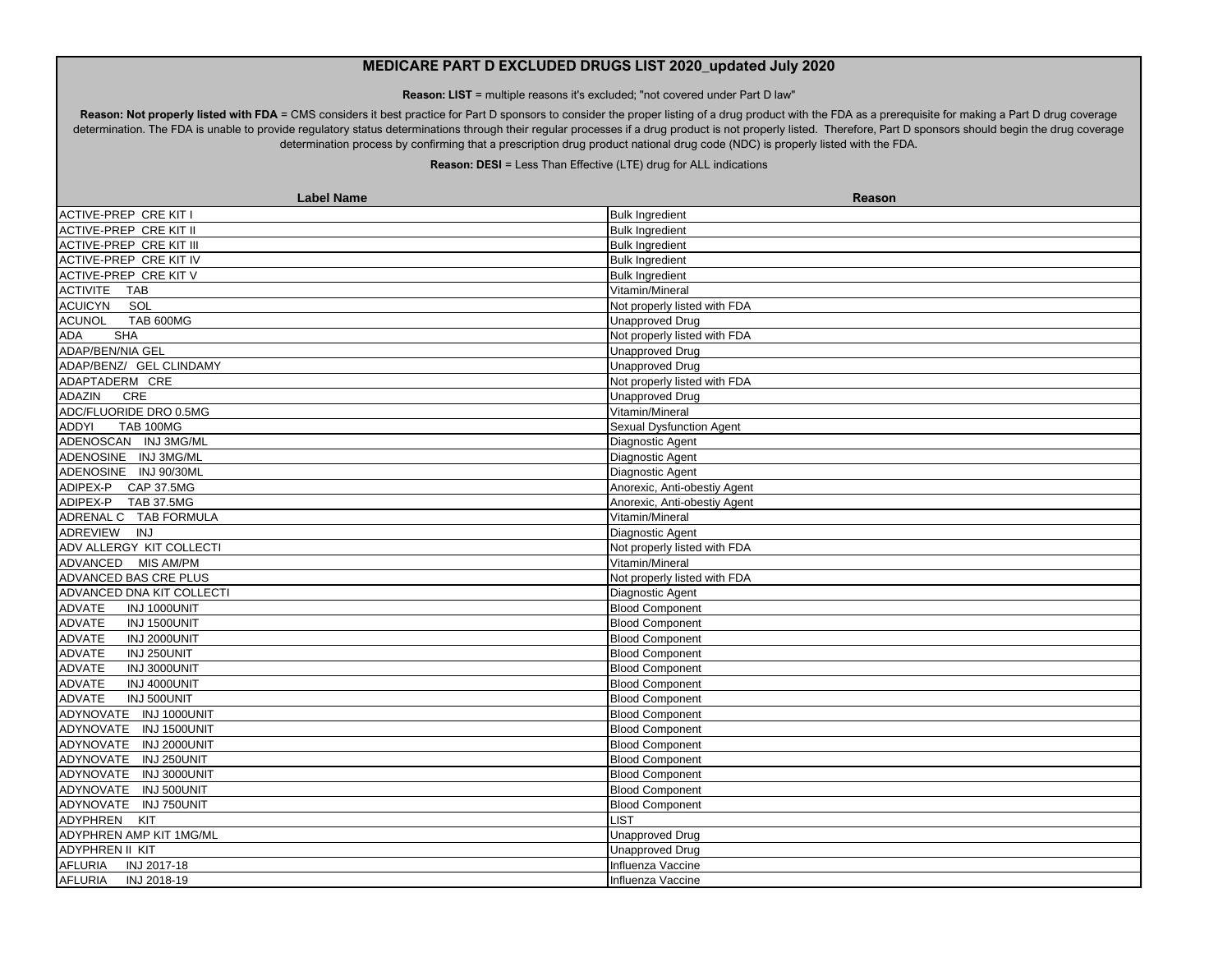**Reason: LIST** = multiple reasons it's excluded; "not covered under Part D law"

Reason: Not properly listed with FDA = CMS considers it best practice for Part D sponsors to consider the proper listing of a drug product with the FDA as a prerequisite for making a Part D drug coverage determination. The FDA is unable to provide regulatory status determinations through their regular processes if a drug product is not properly listed. Therefore, Part D sponsors should begin the drug coverage determination process by confirming that a prescription drug product national drug code (NDC) is properly listed with the FDA.

| <b>Label Name</b>                     | <b>Reason</b>                                         |
|---------------------------------------|-------------------------------------------------------|
| AFLURIA<br>INJ PF 18-19               | Influenza Vaccine                                     |
| AFLURIA QUAD INJ 2017-18              | Influenza Vaccine                                     |
| AFLURIA QUAD INJ 2018-19              | Influenza Vaccine                                     |
| AFLURIA QUAD INJ 2019-20              | Influenza Vaccine                                     |
| AFLURIA QUAD INJ PF 17-18             | Influenza Vaccine                                     |
| AFLURIA QUAD INJ PF 18-19             | Influenza Vaccine                                     |
| <b>AFSTYLA</b><br>KIT 1000UNIT        | <b>Blood Component</b>                                |
| AFSTYLA<br>KIT 1500UNIT               | <b>Blood Component</b>                                |
| <b>AFSTYLA</b><br><b>KIT 2000UNIT</b> | <b>Blood Component</b>                                |
| KIT 2500UNIT<br><b>AFSTYLA</b>        | <b>Blood Component</b>                                |
| <b>AFSTYLA</b><br>KIT 250UNIT         | <b>Blood Component</b>                                |
| <b>AFSTYLA</b><br>KIT 3000UNIT        | <b>Blood Component</b>                                |
| KIT 500UNIT<br>AFSTYLA                | <b>Blood Component</b>                                |
| AGONEAZE KIT 2.5-2.5%                 | <b>LIST</b>                                           |
| AIF #2 DRUG CRE PREP KIT              | Not properly listed with FDA                          |
| AIF #3 DRUG CRE PREP KIT              | Not properly listed with FDA                          |
| AIRAVITE TAB                          | Vitamin/Mineral                                       |
| AK-FLUOR INJ 10% OP                   | Diagnostic Agent                                      |
| AK-FLUOR INJ 25% OP                   | Diagnostic Agent                                      |
| ALA-QUIN CRE 3-0.5%                   | <b>DESI</b>                                           |
| ALBA-DERM CRE                         | <b>Unapproved Drug</b>                                |
| ALBUKED 25 INJ 25%                    | <b>Blood Component</b>                                |
| ALBUKED 5 INJ 5%                      | <b>Blood Component</b>                                |
| ALBUMIN HUM INJ 25%                   | <b>Blood Component</b>                                |
| ALBUMIN HUM INJ 5%                    | <b>Blood Component</b>                                |
| ALBUMINAR-25 INJ 25%                  | <b>Blood Component</b>                                |
| ALBUMINAR-5 INJ 5%                    | <b>Blood Component</b>                                |
| ALBUMINEX SOL 25%                     | <b>Blood Component</b>                                |
| ALBUMINEX SOL 5%                      | <b>Blood Component</b>                                |
| ALBUMIN-ZLB INJ                       | <b>Blood Component</b>                                |
| ALBUMIN-ZLB SOL 25%                   | <b>Blood Component</b>                                |
| <b>ALBURX</b><br><b>INJ 5%</b>        | <b>Blood Component</b>                                |
| ALBUTEIN INJ 25%                      | <b>Blood Component</b>                                |
| <b>INJ 5%</b><br><b>ALBUTEIN</b>      | <b>Blood Component</b>                                |
| <b>ALCOHOL</b><br><b>INJ 98%</b>      | <b>Unapproved Drug</b>                                |
| ALCOHOL BASE GEL                      | Not properly listed with FDA                          |
| ALCORTIN A GEL 1-2-1%                 | <b>DESI</b>                                           |
| ALDER EXTRAC SOL 1:20                 | Non-standardized allergenic                           |
| ALEVAMAX CRE                          | Not properly listed with FDA                          |
| ALEVICYN GEL                          | Not properly listed with FDA                          |
| ALEVICYN KIT PLUS                     | Not properly listed with FDA                          |
| ALEVICYN SOL DERMAL                   | Not properly listed with FDA                          |
| ALEVICYN SG GEL ANTIPRUR              | Not properly listed with FDA                          |
| <b>ALGESIS</b><br><b>TAB</b>          | <b>Dietary Supplement</b>                             |
| <b>ALKERAN</b><br>TAB 2MG             | Oral drug for cancer; infusion available under Part B |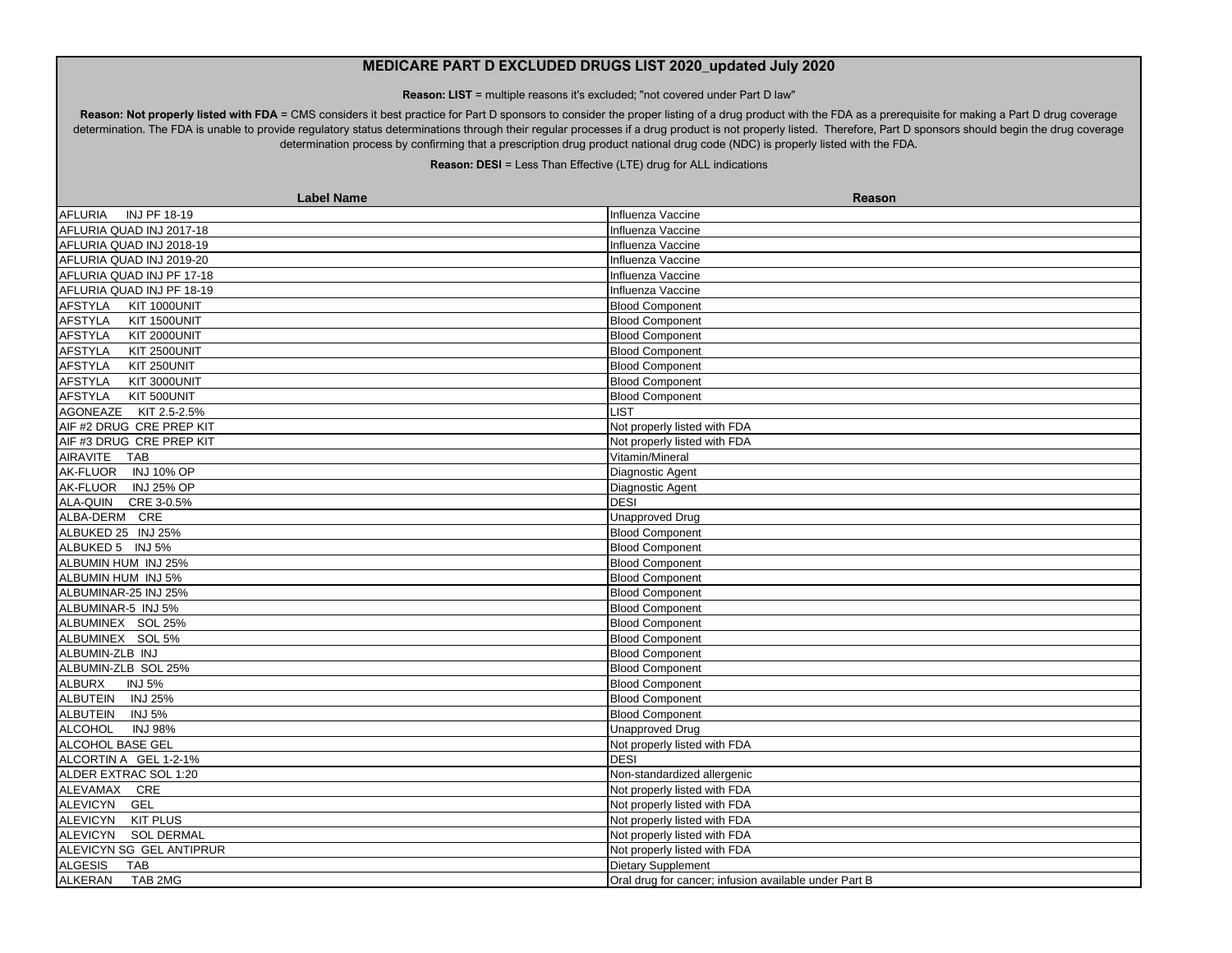**Reason: LIST** = multiple reasons it's excluded; "not covered under Part D law"

Reason: Not properly listed with FDA = CMS considers it best practice for Part D sponsors to consider the proper listing of a drug product with the FDA as a prerequisite for making a Part D drug coverage determination. The FDA is unable to provide regulatory status determinations through their regular processes if a drug product is not properly listed. Therefore, Part D sponsors should begin the drug coverage determination process by confirming that a prescription drug product national drug code (NDC) is properly listed with the FDA.

| <b>Label Name</b>                   | <b>Reason</b>                  |
|-------------------------------------|--------------------------------|
| ALLEVYN AG MIS 6-3/4"               | <b>Surgical Supply/Medical</b> |
| ALLEVYN AG MIS 9"X9"SAC             | <b>Surgical Supply/Medical</b> |
| ALLEVYN AG PAD 2"X2"                | <b>Surgical Supply/Medical</b> |
| ALLEVYN AG PAD 3"X3"                | Not properly listed with FDA   |
| ALLEVYN AG PAD 4"X4"                | <b>Surgical Supply/Medical</b> |
| ALLEVYN AG PAD 5"X5"                | Not properly listed with FDA   |
| ALLEVYN AG PAD 6"X6"                | <b>Surgical Supply/Medical</b> |
| ALLEVYN AG PAD 7"X7"                | Not properly listed with FDA   |
| ALLEVYN AG PAD 8"X8                 | <b>Surgical Supply/Medical</b> |
| ALLEVYN GENT PAD 4"X4               | Not properly listed with FDA   |
| ALLEVYN GENT PAD 8"X8"              | Not properly listed with FDA   |
| <b>ALMOND</b><br><b>INJ EXTRACT</b> | Diagnostic Agent               |
| ALOQUIN GEL 1.25-1%                 | <b>DESI</b>                    |
| ALPAWASH OIN                        | Not properly listed with FDA   |
| ALPHA-LIPOIC SOL ACID               | <b>Unapproved Drug</b>         |
| ALPHANATE INJ VWF/HUM               | <b>Blood Component</b>         |
| ALPHANATE INJ VWF/HUM               | <b>Blood Component</b>         |
| ALPHANATE INJ VWF/HUM               | <b>Blood Component</b>         |
| ALPHANATE INJ VWF/HUM               | <b>Blood Component</b>         |
| ALPHANATE INJ VWF/HUM               | <b>Blood Component</b>         |
| ALPHANINE SD INJ 1000UNIT           | <b>Blood Component</b>         |
| ALPHANINE SD INJ 1500UNIT           | <b>Blood Component</b>         |
| ALPHANINE SD INJ 500UNIT            | <b>Blood Component</b>         |
| ALPROLIX INJ 1000UNIT               | <b>Blood Component</b>         |
| ALPROLIX INJ 2000UNIT               | <b>Blood Component</b>         |
| ALPROLIX INJ 250UNIT                | <b>Blood Component</b>         |
| ALPROLIX INJ 3000UNIT               | <b>Blood Component</b>         |
| ALPROLIX INJ 4000UNIT               | <b>Blood Component</b>         |
| ALPROLIX INJ 500UNIT                | <b>Blood Component</b>         |
| ALPROSTADIL INJ 500MCG              | Erectile Dysfunction           |
| ALTADERM CRE BASE                   | Not properly listed with FDA   |
| ALTAFLUOR SOL 0.25-0.4              | Diagnostic Agent               |
| ALTAFLUOR-BE SOL 0.25-0.4           | Diagnostic Agent               |
| ALTERNARIA SOL EXTRACT              | Non-standardized allergenic    |
| ALZAIR NASAL SPR 800MG              | Device                         |
| AMERICAN INJ SYCAMORE               | Non-standardized allergenic    |
| AMERICAN SOL BEECH                  | Non-standardized allergenic    |
| AMERICAN SOL COCKROAC               | Non-standardized allergenic    |
| <b>AMERICAN ELM SOL</b>             | Non-standardized allergenic    |
| <b>AMIDATE</b><br>INJ 2MG/ML        | <b>General Anesthetic</b>      |
| AMINO PM RMS CAP                    | Not properly listed with FDA   |
| AMINOAC ACID SOL 1.5% IRR           | Not properly listed with FDA   |
| <b>AMINOAM</b><br><b>CAP RMS</b>    | Not properly listed with FDA   |
| AMINOBEZ POT POW                    | <b>DESI</b>                    |
| AMINORELIEF CAP RMS                 | Not properly listed with FDA   |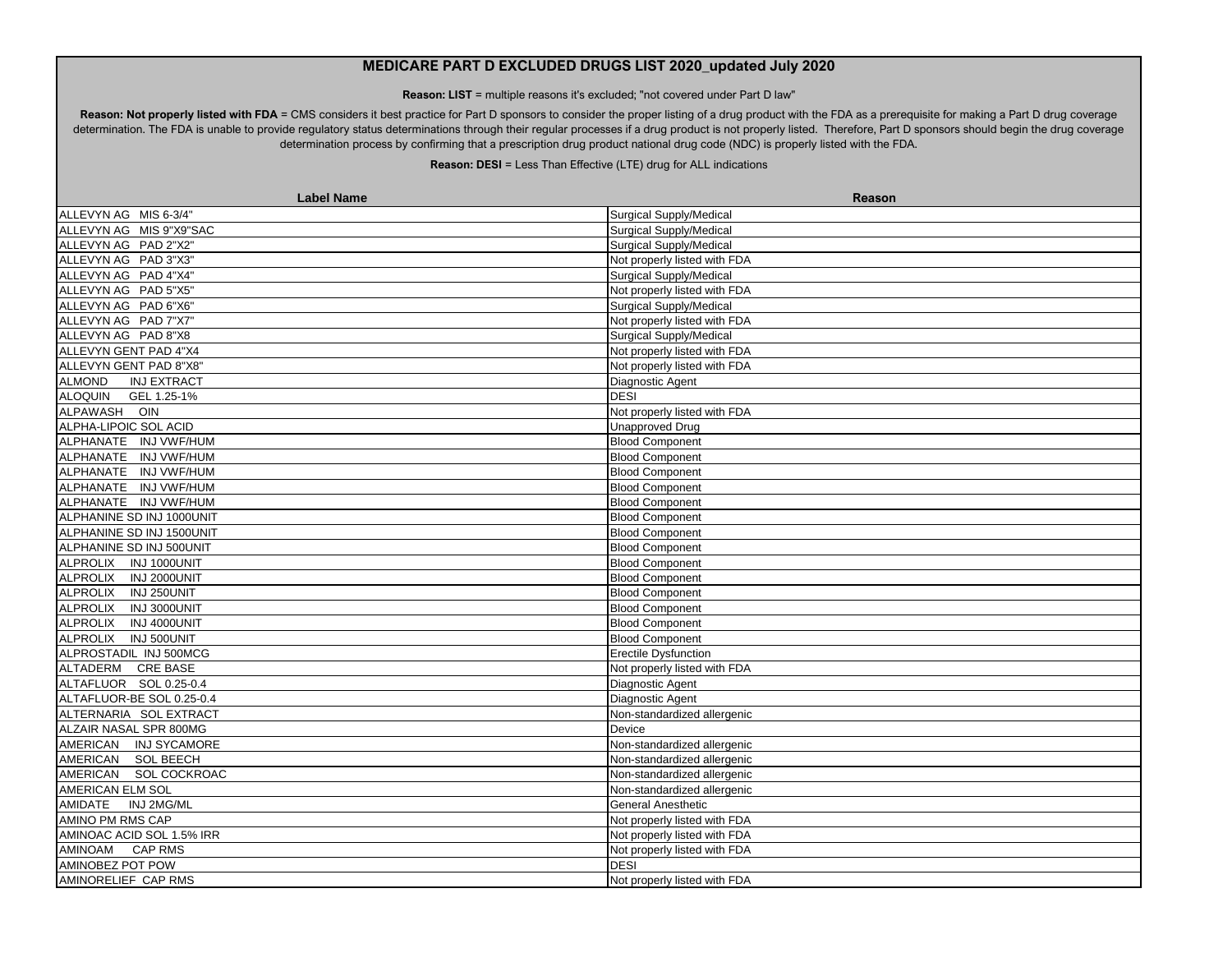**Reason: LIST** = multiple reasons it's excluded; "not covered under Part D law"

Reason: Not properly listed with FDA = CMS considers it best practice for Part D sponsors to consider the proper listing of a drug product with the FDA as a prerequisite for making a Part D drug coverage determination. The FDA is unable to provide regulatory status determinations through their regular processes if a drug product is not properly listed. Therefore, Part D sponsors should begin the drug coverage determination process by confirming that a prescription drug product national drug code (NDC) is properly listed with the FDA.

| <b>Label Name</b>                  | Reason                       |
|------------------------------------|------------------------------|
| <b>AMITRIPTYLIN CRE</b>            | Not properly listed with FDA |
| <b>AMITRIPTYLIN KIT 2%</b>         | <b>Bulk Ingredient</b>       |
| AMLODIPINE SUS 1MG/ML              | LIST                         |
| AMMONIA N 13 INJ                   | Diagnostic Agent             |
| AMORPH WOUND GEL DRESSING          | Not properly listed with FDA |
| <b>AMVISC</b><br>INJ 12MG/ML       | Device                       |
| AMVISC PLUS INJ 16MG/ML            | Device                       |
| AMYTAL SOD INJ 500MG               | <b>Unapproved Drug</b>       |
| <b>AMYVID</b><br>INJ               | Diagnostic Agent             |
| ANA-LEX<br>KIT                     | <b>Unapproved Drug</b>       |
| ANALPRAM HC CRE 2.5-1%             | <b>Unapproved Drug</b>       |
| ANALPRAM-HC CRE 1-1%               | Unapproved Drug              |
| ANALPRAM-HC LOT 2.5%               | Unapproved Drug              |
| ANALPRM SNGL CRE HC 2.5-1          | <b>Unapproved Drug</b>       |
| ANASCORP INJ                       | <b>LIST</b>                  |
| ANASPAZ TAB 0.125MG                | <b>Unapproved Drug</b>       |
| ANASTIA<br>LOT 2.75%               | Not properly listed with FDA |
| ANAVIP<br>INJ                      | Antivenin                    |
| ANECTINE INJ 20MG/ML               | <b>LIST</b>                  |
| ANESTHESIA KIT S/I-40              | <b>General Anesthetic</b>    |
| ANESTHESIA KIT S/I-40A             | <b>General Anesthetic</b>    |
| ANESTHESIA KIT S/I-40H             | <b>General Anesthetic</b>    |
| ANESTHESIA KIT S/I-60              | <b>General Anesthetic</b>    |
| ANHYDROUS CRE BASE                 | Not properly listed with FDA |
| ANHYDROUS OIN BASE                 | Not properly listed with FDA |
| ANIMI-3<br>CAP                     | Vitamin/Mineral              |
| ANIMI-3<br>CAP                     | Vitamin/Mineral              |
| $ANIMI-3$<br>CAP VIT D             | Vitamin/Mineral              |
| ANODYNE ILE PAK                    | LIST                         |
| ANODYNE LPT KIT 2.5-2.5%           | <b>IST</b>                   |
| ANTICOAG CIT SOL DEX SOL           | <b>Unapproved Drug</b>       |
| ANTICOAGULNT INJ SOD CITR          | <b>Unapproved Drug</b>       |
| <b>ANTIPRURITIC GEL</b>            | Not properly listed with FDA |
| ANTIVENIN KIT LAT MACT             | <b>IST</b>                   |
| ANTIVENIN NA INJ CORAL SN          | <b>LIST</b>                  |
| ANUCORT-HC SUP 25MG                | <b>DESI</b>                  |
| ANUSOL-HC SUP 25MG                 | <b>DESI</b>                  |
| APLISOL INJ 5/0.1ML                | Diagnostic Agent             |
| APOTHEDERM CRE                     | Not properly listed with FDA |
| APOTHESAR CREPLUS                  | Not properly listed with FDA |
| APOTHESAR CRE TRANSDER             | Not properly listed with FDA |
| APOTHESAR 2 CRE                    | Not properly listed with FDA |
| APOTHESIL CRE                      | Not properly listed with FDA |
| APP SLIM RMS CAP                   | Not properly listed with FDA |
| <b>APPLE</b><br><b>INJ EXTRACT</b> | <b>Diagnostic Agent</b>      |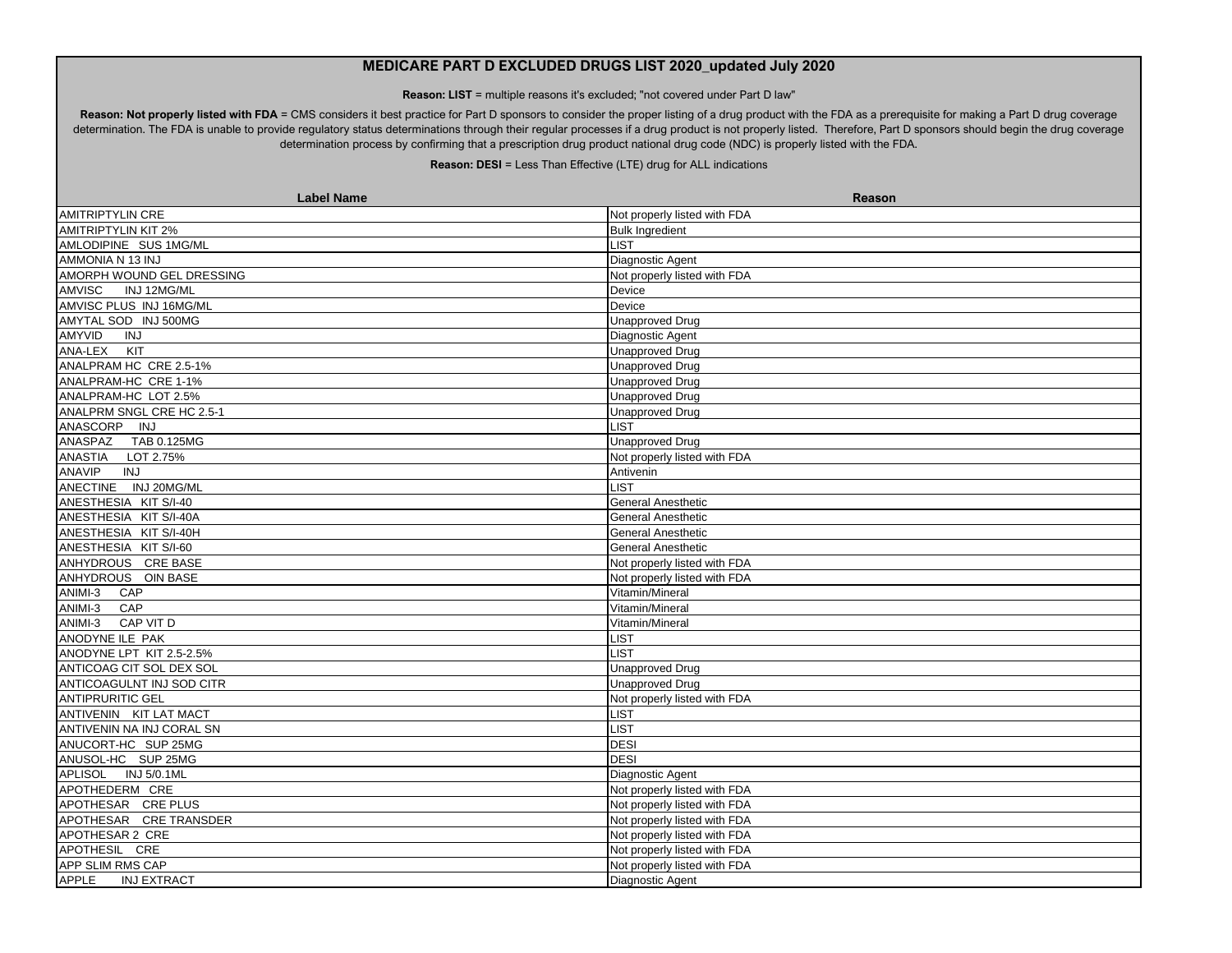**Reason: LIST** = multiple reasons it's excluded; "not covered under Part D law"

Reason: Not properly listed with FDA = CMS considers it best practice for Part D sponsors to consider the proper listing of a drug product with the FDA as a prerequisite for making a Part D drug coverage determination. The FDA is unable to provide regulatory status determinations through their regular processes if a drug product is not properly listed. Therefore, Part D sponsors should begin the drug coverage determination process by confirming that a prescription drug product national drug code (NDC) is properly listed with the FDA.

| <b>Label Name</b>                     | <b>Reason</b>                |
|---------------------------------------|------------------------------|
| CAP<br><b>APPTRIM</b>                 | Anorexic, Anti-obestiy Agent |
| APPTRIM-D CAP                         | Anorexic, Anti-obestiy Agent |
| APP-TRIM-D CAP                        | Anorexic, Anti-obestiy Agent |
| APRIZIO PAK KIT                       | LIST                         |
| AP-ZEL<br><b>TAB</b>                  | Vitamin/Mineral              |
| AQUASOL A INJ 50000/ML                | Vitamin/Mineral              |
| <b>AQUORAL</b><br>SPR                 | Not properly listed with FDA |
| <b>ARIDA</b><br><b>GEL</b>            | Surgical Supply/Medical      |
| ARIDOL<br>KIT                         | Diagnostic Agent             |
| ARIZONA INJ CYPRESS                   | Non-standardized allergenic  |
| ARMOUR THYRO TAB 120MG                | <b>Unapproved Drug</b>       |
| ARMOUR THYRO TAB 15MG                 | Unapproved Drug              |
| ARMOUR THYRO TAB 180MG                | <b>Unapproved Drug</b>       |
| ARMOUR THYRO TAB 240MG                | <b>Unapproved Drug</b>       |
| ARMOUR THYRO TAB 300MG                | <b>Unapproved Drug</b>       |
| ARMOUR THYRO TAB 30MG                 | Unapproved Drug              |
| ARMOUR THYRO TAB 60MG                 | <b>Unapproved Drug</b>       |
| ARMOUR THYRO TAB 90MG                 | <b>Unapproved Drug</b>       |
| <b>TIN FLOWER</b><br><b>ARNICA</b>    | <b>Unapproved Drug</b>       |
| ARNICA LG LIQ                         | <b>Unapproved Drug</b>       |
| ARTICADENT INJ DENTAL                 | LIST                         |
| ARTICADENT INJ DENTAL                 | LIST                         |
| ARZOL SILVER MIS NITR APP             | <b>Unapproved Drug</b>       |
| ASCLERA INJ 0.5%                      | <b>LIST</b>                  |
| ASCLERA INJ1%                         | <b>LIST</b>                  |
| <b>SOL 25000MG</b><br><b>ASCOR</b>    | Vitamin/Mineral              |
| ASCORBIC ACD INJ 500MG/ML             | Vitamin/Mineral              |
| ASCORBIC ACI SOL 500MG/ML             | <b>Unapproved Drug</b>       |
| ASILNASAL CAP RMS                     | Not properly listed with FDA |
| ASPERGILLUS INJ 1:20                  | Diagnostic Agent             |
| ASPERGILLUS INJ 1:500                 | Diagnostic Agent             |
| ASPERGILLUS INJ SOLN 1:20             | Non-standardized allergenic  |
| ASTAMED MYO CAP                       | Not properly listed with FDA |
| ASTERO<br><b>GEL 4%</b>               | Not properly listed with FDA |
| ASTRINGYN SOL 259MG/GM                | Not properly listed with FDA |
| ATABEX EC TAB 29-1MG                  | Vitamin/Mineral              |
| ATABEX OB TAB 29-1MG                  | Vitamin/Mineral              |
| ATENOLOL SUS 1GM/ML                   | <b>LIST</b>                  |
| ATOPADERM CRE                         | Device                       |
| ATOPICLAIR CRE                        | Device                       |
| ATORVA/COQ10 PAK 20-100MG             | Not properly listed with FDA |
| ATRACURIUM INJ 10MG/ML                | LIST                         |
| ATRACURIUM INJ 10MG/ML                | <b>LIST</b>                  |
| ATRACURIUM INJ 50MG/5ML               | <b>LIST</b>                  |
| <b>GEL HYDROGEL</b><br><b>ATRAPRO</b> | Device                       |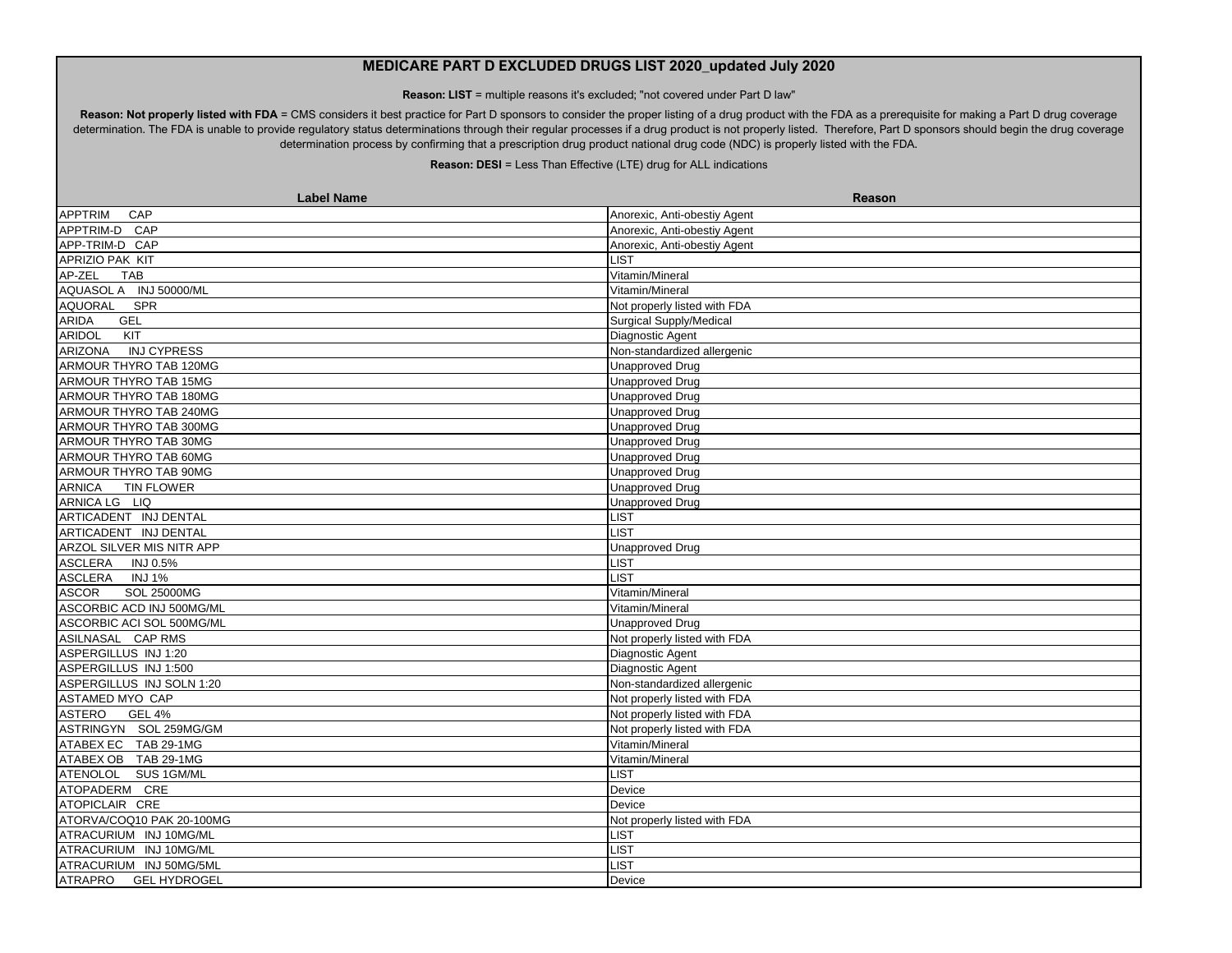**Reason: LIST** = multiple reasons it's excluded; "not covered under Part D law"

Reason: Not properly listed with FDA = CMS considers it best practice for Part D sponsors to consider the proper listing of a drug product with the FDA as a prerequisite for making a Part D drug coverage determination. The FDA is unable to provide regulatory status determinations through their regular processes if a drug product is not properly listed. Therefore, Part D sponsors should begin the drug coverage determination process by confirming that a prescription drug product national drug code (NDC) is properly listed with the FDA.

| <b>Label Name</b>                  | Reason                         |
|------------------------------------|--------------------------------|
| ATRAPRO CP KIT                     | Not properly listed with FDA   |
| ATRAPRO DERM SPR                   | Not properly listed with FDA   |
| <b>ATREVIS</b><br>CRE              | Not properly listed with FDA   |
| ATROPINE SOL 0.01%                 | <b>Unapproved Drug</b>         |
| ATROPINE SUL INJ 1.2/3ML           | <b>Unapproved Drug</b>         |
| ATROPINE SUL OIN 1% OP             | <b>Unapproved Drug</b>         |
| AUREOBASIDIU INJ 1:10              | Non-standardized allergenic    |
| AUREOBASIDIU INJ 1:20              | Diagnostic Agent               |
| AUREOBASIDIU SOL 1:20              | Non-standardized allergenic    |
| AUSTRALIAN SOL PINE EXT            | Non-standardized allergenic    |
| AUXIPRO CRE VANISHIN               | Not properly listed with FDA   |
| AVAGE<br>CRE 0.1%                  | Cosmetic                       |
| AVAILNEX CHW 750MG                 | Not properly listed with FDA   |
| AVAR<br>AER 9.5-5%                 | <b>Unapproved Drug</b>         |
| PAD 9.5-5%<br><b>AVAR</b>          | <b>Unapproved Drug</b>         |
| AVAR CLEANSE EMU 10-5%             | <b>Unapproved Drug</b>         |
| AVAR LS AER 10-2%                  | <b>Unapproved Drug</b>         |
| AVAR LS LIQ 10-2%                  | <b>Unapproved Drug</b>         |
| <b>AVAR LS</b><br>PAD 10-2%        | <b>Unapproved Drug</b>         |
| AVAR-E EMOLL CRE 10-5%             | <b>Unapproved Drug</b>         |
| AVAR-E GREEN CRE 10-5%             | <b>Unapproved Drug</b>         |
| AVAR-ELS CRE 10-2%                 | <b>Unapproved Drug</b>         |
| AVENOVA SOL 0.01%                  | Not properly listed with FDA   |
| AVENOVA SOL NEUTROX                | Not properly listed with FDA   |
| AVIDOXY DK KIT                     | Not properly listed with FDA   |
| AVO CREAM EMU                      | <b>Surgical Supply/Medical</b> |
| AVOCADO INJ EXTRACT                | Diagnostic Agent               |
| AV-VITE FB TAB 2.5-25-1            | Vitamin/Mineral                |
| <b>AXIFOL</b><br>CAP 1/3760U       | Not properly listed with FDA   |
| <b>AXONA</b><br><b>POW</b>         | Medical Food                   |
| <b>AXUMIN</b><br>INJ               | Diagnostic Agent               |
| AZADROX GEL                        | <b>Surgical Supply/Medical</b> |
| AZELAIC ACID CRE NIACINAM          | <b>Unapproved Drug</b>         |
| AZENASE PAK MIS 137-50             | Not properly listed with FDA   |
| AZESCHEW CHW 13-1MG                | Vitamin/Mineral                |
| <b>AZESCO</b><br><b>TAB 13-1MG</b> | Vitamin/Mineral                |
| AZUPHEN MB CAP 120MG               | <b>Unapproved Drug</b>         |
| B-12 COMP KIT 1000MCG              | Vitamin/Mineral                |
| <b>B12 COMPLNCE KIT INJ KIT</b>    | Vitamin/Mineral                |
| <b>B6 FOLIC ACD CAP</b>            | Vitamin/Mineral                |
| BACLOFEN CRE                       | Not properly listed with FDA   |
| BACLOFEN CRE 1%                    | <b>Bulk Ingredient</b>         |
| BACLOFEN CRE 2%                    | <b>Bulk Ingredient</b>         |
| <b>BACMIN</b><br><b>TAB</b>        | Vitamin/Mineral                |
| BACTER WATER INJ BENZ ALC          | <b>Unapproved Drug</b>         |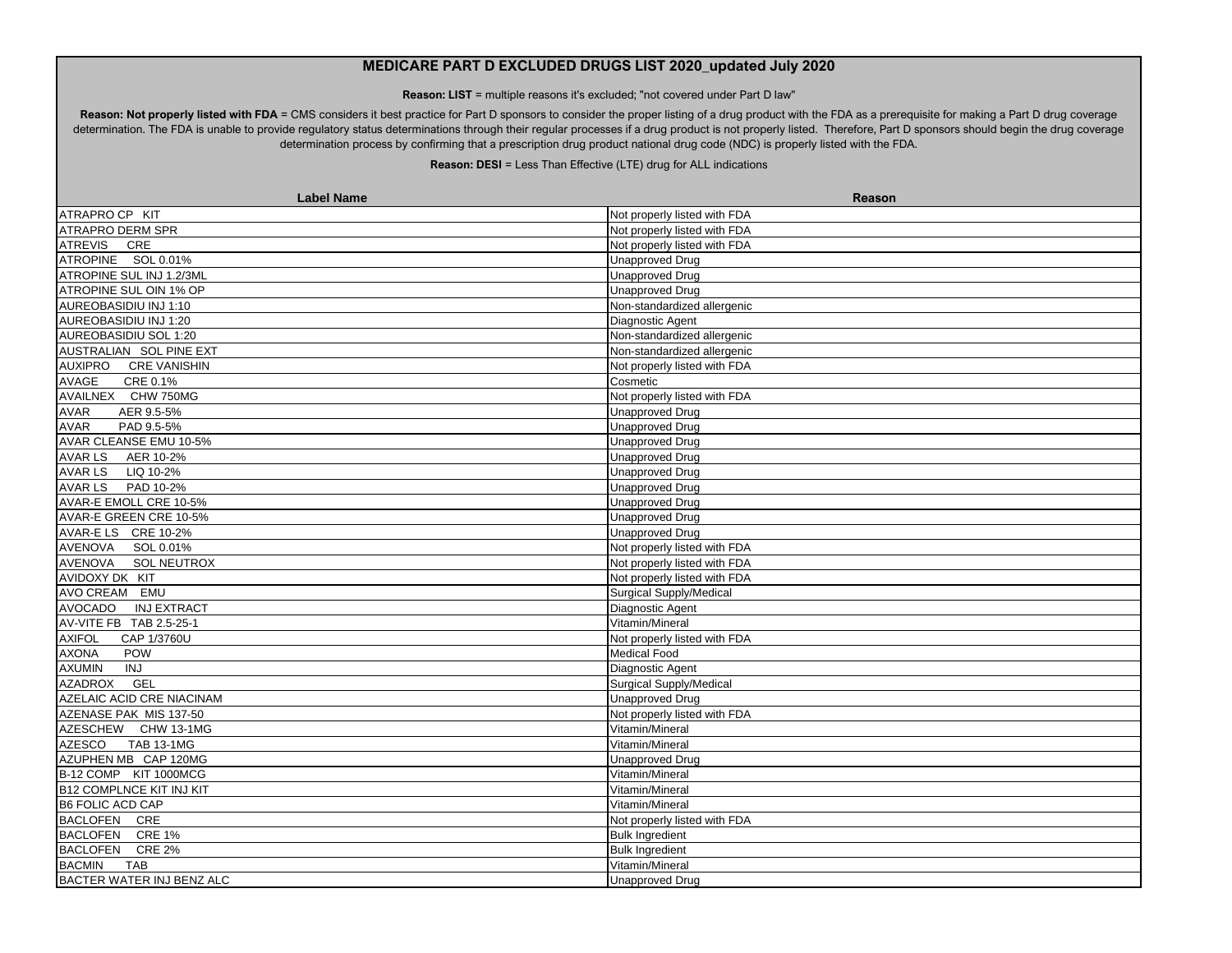**Reason: LIST** = multiple reasons it's excluded; "not covered under Part D law"

Reason: Not properly listed with FDA = CMS considers it best practice for Part D sponsors to consider the proper listing of a drug product with the FDA as a prerequisite for making a Part D drug coverage determination. The FDA is unable to provide regulatory status determinations through their regular processes if a drug product is not properly listed. Therefore, Part D sponsors should begin the drug coverage determination process by confirming that a prescription drug product national drug code (NDC) is properly listed with the FDA.

| <b>Label Name</b>                        | <b>Reason</b>                |
|------------------------------------------|------------------------------|
| <b>BACTER WATER INJ PARABENS</b>         | <b>Unapproved Drug</b>       |
| SOL EXTRACT<br><b>BAHIA</b>              | Non-standardized allergenic  |
| <b>BAL SALT</b><br>SOL OP                | <b>IST</b>                   |
| BAL-CARE MIS DHA                         | Vitamin/Mineral              |
| BALD CYPRESS INJ 1:20                    | Non-standardized allergenic  |
| <b>BALSAM PERU OIN CASTOR</b>            | Device                       |
| <b>BANANA</b><br><b>INJ EXTRACT</b>      | Diagnostic Agent             |
| <b>BARIUM</b><br>POW SULFATE             | Diagnostic Agent             |
| BASADROX GEL                             | Surgical Supply/Medical      |
| <b>BASE</b><br><b>CRE LIPOSOME</b>       | <b>Bulk Ingredient</b>       |
| BASE W301 CRE                            | Not properly listed with FDA |
| BAYBERRY WAX SOL MYR EXTR                | Non-standardized allergenic  |
| INJ (AMINO ACID INJ SOLN)<br><b>BCAA</b> | <b>Unapproved Drug</b>       |
| <b>BCAA</b><br>INJ (AMINO ACID IV SOLN)  | <b>Unapproved Drug</b>       |
| B-COMPLEX INJ                            | Vitamin/Mineral              |
| B-COMPLEX INJ 100                        | Vitamin/Mineral              |
| B-COMPLEX INJ HYDRXCB                    | Vitamin/Mineral              |
| BD POSIFLUSH INJ 0.9%                    | Not properly listed with FDA |
| <b>BEAU RX</b><br>GEL                    | Not properly listed with FDA |
| <b>BEBULIN</b><br>INJ 200-1200           | <b>Blood Component</b>       |
| BEE VENOM INJ 1300MCG                    | Non-standardized allergenic  |
| BEE VENOM INJ 550MCG                     | Non-standardized allergenic  |
| BEEF EXTRACT INJ 1:10                    | Diagnostic Agent             |
| BELLA ALK/PB TAB 16.2MG                  | <b>Unapproved Drug</b>       |
| BELLA/OPIUM SUP 16.2-30                  | <b>Unapproved Drug</b>       |
| BELLA/OPIUM SUP 16.2-60                  | <b>Unapproved Drug</b>       |
| <b>BELVIQ</b><br>TAB 10MG                | Anorexic, Anti-obestiy Agent |
| BELVIQ XR TAB 20MG                       | Anorexic, Anti-obestiy Agent |
| <b>BENEFIX</b><br>INJ 1000UNIT           | <b>Blood Component</b>       |
| <b>BENEFIX</b><br>INJ 2000UNIT           | <b>Blood Component</b>       |
| <b>BENEFIX</b><br>INJ 250UNIT            | <b>Blood Component</b>       |
| <b>BENEFIX</b><br>INJ 3000UNIT           | <b>Blood Component</b>       |
| <b>BENEFIX</b><br>INJ 500UNIT            | <b>Blood Component</b>       |
| BENSAL HP OIN                            | Unapproved Drug              |
| BENZ PER FOR LOT HC 7.5-1                | Not properly listed with FDA |
| BENZ PER- HC LOT 5-0.5%                  | Not properly listed with FDA |
| BENZ PEROXID GEL 6.5%                    | Not properly listed with FDA |
| BENZ/CLIN/ GEL NIACIN                    | Unapproved Drug              |
| <b>BENZ/CLIN/NI GEL</b>                  | <b>Unapproved Drug</b>       |
| BENZ/CLIND/ GEL NIA/TRET                 | Unapproved Drug              |
| BENZ/CLIND/ GEL NIA/TRET                 | Unapproved Drug              |
| BENZ/CLINDA/ GEL NIA/TRET                | Unapproved Drug              |
| BENZ/LIDO/TE OIN 20-10-10                | <b>Unapproved Drug</b>       |
| BENZAC AC LIQ 5% WASH                    | <b>Unapproved Drug</b>       |
| <b>BENZALKONIUM SOL 50%</b>              | Unapproved Drug              |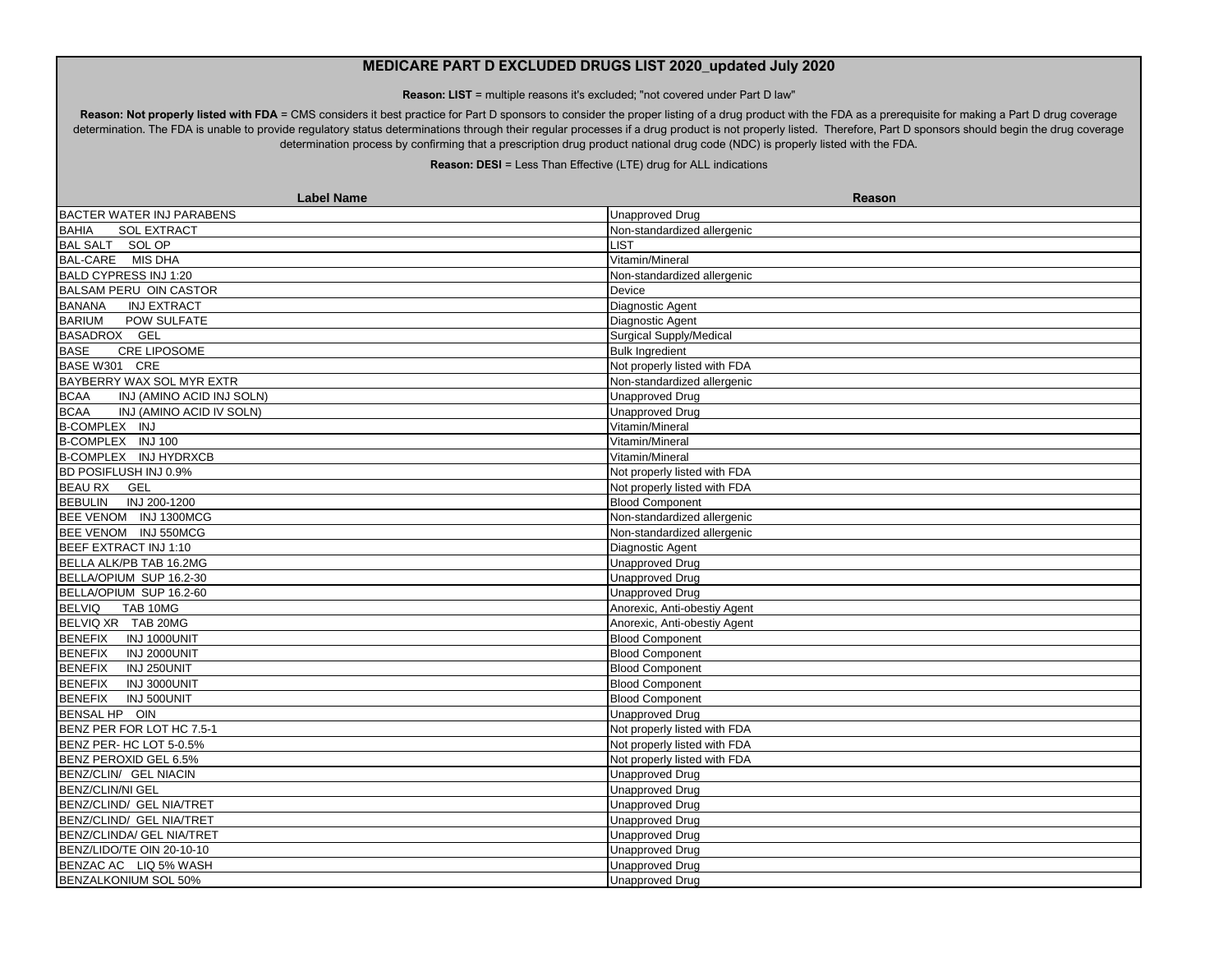**Reason: LIST** = multiple reasons it's excluded; "not covered under Part D law"

Reason: Not properly listed with FDA = CMS considers it best practice for Part D sponsors to consider the proper listing of a drug product with the FDA as a prerequisite for making a Part D drug coverage determination. The FDA is unable to provide regulatory status determinations through their regular processes if a drug product is not properly listed. Therefore, Part D sponsors should begin the drug coverage determination process by confirming that a prescription drug product national drug code (NDC) is properly listed with the FDA.

| <b>Label Name</b>              | Reason                         |
|--------------------------------|--------------------------------|
| BENZALKONIUM SOL NF            | Not properly listed with FDA   |
| BENZEFOAM AER 5.3%             | <b>Unapproved Drug</b>         |
| BENZEFOAM AER 9.8%             | Unapproved Drug                |
| <b>BENZEPRO</b><br>AER 5.2%    | Not properly listed with FDA   |
| <b>BENZEPRO</b><br>AER 5.3%    | <b>Unapproved Drug</b>         |
| <b>BENZEPRO</b><br>AER 9.7%    | Not properly listed with FDA   |
| <b>BENZEPRO</b><br>LIQ 6.8%    | Not properly listed with FDA   |
| BENZEPRO LIQ CREAMY            | <b>Unapproved Drug</b>         |
| BENZEPRO MIS 5.8%              | Not properly listed with FDA   |
| BENZEPRO MIS 6%                | <b>Unapproved Drug</b>         |
| BENZEPRO SC AER 9.8%           | <b>Unapproved Drug</b>         |
| <b>BENZIQ</b><br>GEL 5.25%     | Unapproved Drug                |
| BENZIQ LS GEL 2.75%            | <b>Unapproved Drug</b>         |
| BENZIQ WASH LIQ 5.25%          | <b>Unapproved Drug</b>         |
| BENZODOX 30 MIS                | <b>Unapproved Drug</b>         |
| BENZODOX 60 MIS                | <b>Unapproved Drug</b>         |
| BENZOIN TIN NF                 | <b>Unapproved Drug</b>         |
| <b>BENZOIN CMPD TIN</b>        | <b>Unapproved Drug</b>         |
| BENZONATATE CAP 100MG          | Cough/Cold                     |
| BENZONATATE CAP 150MG          | Cough/Cold                     |
| BENZONATATE CAP 200MG          | Cough/Cold                     |
| BENZOYL PER AER 9.8%           | <b>Unapproved Drug</b>         |
| BENZOYL PERO GEL 8%            | Not properly listed with FDA   |
| BENZOYL PERX LIQ 6.9%          | Not properly listed with FDA   |
| BENZPHETAMIN TAB 50MG          | Anorexic, Anti-obestiy Agent   |
| BENZPHETMINE TAB 25MG          | Anorexic, Anti-obestiy Agent   |
| BERMUDA SOL GRASS              | Non-standardized allergenic    |
| <b>BESER</b><br>KIT 0.05%      | LIST                           |
| BETA 1 KIT KIT 30MG/5ML        | <b>LIST</b>                    |
| BETALIDO KIT                   | <b>LIST</b>                    |
| BETALOAN SUI INJ 3-3MG/ML      | <b>LIST</b>                    |
| BETAMETH SOD INJ 12MG/2ML      | <b>Unapproved Drug</b>         |
| BETAMETH SOD INJ 6MG/ML        | Unapproved Drug                |
| BETAMETHASON SOL MINOXIDI      | <b>Unapproved Drug</b>         |
| BETTERMILK PAK GLYTACTI        | Not properly listed with FDA   |
| BETTERMILK15 POW GLYTACTN      | Not properly listed with FDA   |
| BEVACIZUMAB INJ 2.5/.1ML       | Not properly listed with FDA   |
| BEVACIZUMAB INJ 2.75MG         | <b>Unapproved Drug</b>         |
| BEVACIZUMAB INJ 3.25/.13       | Not properly listed with FDA   |
| BEVACIZUMAB INJ 3.75/.15       | Not properly listed with FDA   |
| BEVACIZUMAB INJ 3.75MG         | <b>Unapproved Drug</b>         |
| BHI URI-<br><b>TAB CONTROL</b> | <b>Unapproved Drug</b>         |
| <b>BIAFINE</b><br>EMU          | <b>Surgical Supply/Medical</b> |
| <b>BI-EST 50:50 CRE</b>        | Not properly listed with FDA   |
| BI-EST 50:50 MICRO CRE         | Not properly listed with FDA   |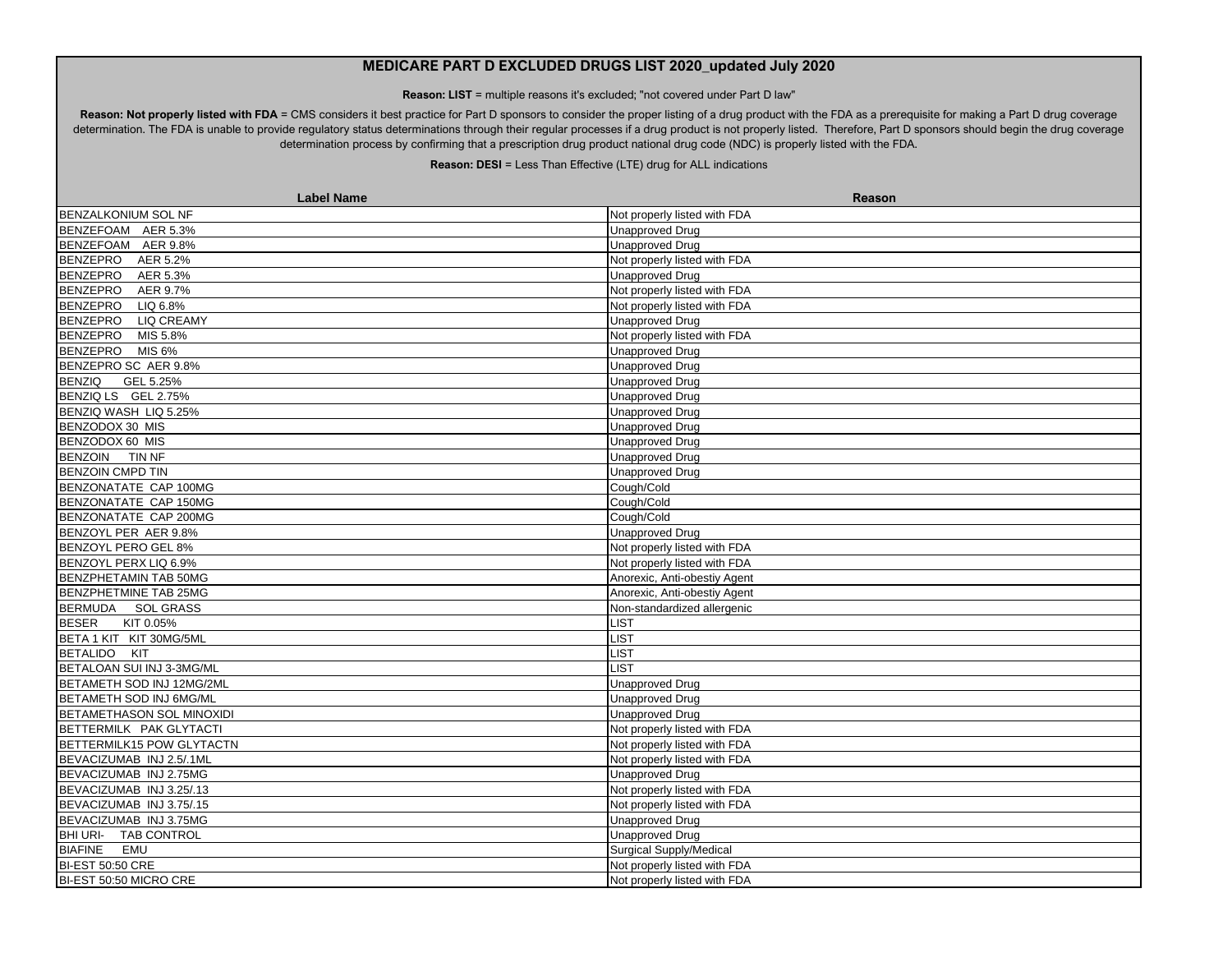**Reason: LIST** = multiple reasons it's excluded; "not covered under Part D law"

Reason: Not properly listed with FDA = CMS considers it best practice for Part D sponsors to consider the proper listing of a drug product with the FDA as a prerequisite for making a Part D drug coverage determination. The FDA is unable to provide regulatory status determinations through their regular processes if a drug product is not properly listed. Therefore, Part D sponsors should begin the drug coverage determination process by confirming that a prescription drug product national drug code (NDC) is properly listed with the FDA.

| <b>Label Name</b>                   | Reason                         |
|-------------------------------------|--------------------------------|
| <b>BIEST/PROGES CRE</b>             | <b>Bulk Ingredient</b>         |
| BIIFENAC MIS 1000 KIT               | LIST                           |
| BIIFENAC 500 MIS KIT                | <b>LIST</b>                    |
| BIMATOPROST SOL 0.03%               | Cosmetic                       |
| <b>INJ 150-5MG</b><br><b>BI-MIX</b> | Erectile Dysfunction           |
| <b>BIO GLO</b><br>TES 1MG OP        | Diagnostic Agent               |
| <b>BIOCEL</b><br>TAB                | Vitamin/Mineral                |
| INJ 10MG/ML<br><b>BIOLON</b>        | Not properly listed with FDA   |
| <b>BIONECT</b><br>AER 0.2%          | Surgical Supply/Medical        |
| <b>BIONECT</b><br>CRE 0.2%          | <b>Surgical Supply/Medical</b> |
| GEL 0.2%<br><b>BIONECT</b>          | Surgical Supply/Medical        |
| <b>BIOPEPTIDE CRE BASE</b>          | Not properly listed with FDA   |
| <b>BIO-STATIN POW</b>               | Not properly listed with FDA   |
| <b>BIOTUSS</b><br><b>LIQ</b>        | Cough/Cold                     |
| BIOTUSS LIQ PEDIATRC                | Cough/Cold                     |
| <b>BLACK WALNUT SOL POLL EXT</b>    | Non-standardized allergenic    |
| BLACK WILLOW INJ 1:20               | Non-standardized allergenic    |
| BLANCHE CRE 4%                      | Cosmetic                       |
| BOCASAL POW                         | Not properly listed with FDA   |
| <b>BONE MARROW KIT BIOPSY</b>       | Not properly listed with FDA   |
| <b>BORIC ACID GRA</b>               | <b>Bulk Ingredient</b>         |
| BOTOX COSMET INJ 100UNIT            | Cosmetic                       |
| BOTOX COSMET INJ 50UNIT             | Cosmetic                       |
| BOTRYTIS EXT SOL 20000PNU           | Non-standardized allergenic    |
| BOTRYTIS EXT SOL 43000PNU           | Non-standardized allergenic    |
| BOX ELDER INJ EXT 1:20              | Non-standardized allergenic    |
| <b>EMU</b><br>BP 10-1               | <b>Unapproved Drug</b>         |
| BP CLEANSING EMU 10-4%              | <b>Unapproved Drug</b>         |
| BP FOAM AER 5.3%                    | <b>Unapproved Drug</b>         |
| BP FOAM AER 9.8%                    | <b>Unapproved Drug</b>         |
| BP VIT 3 CAP                        | Vitamin/Mineral                |
| BP WASH LIQ 2.5%                    | <b>Unapproved Drug</b>         |
| BP WASH LIQ 7%                      | <b>Unapproved Drug</b>         |
| <b>BPCO</b><br>OIN                  | Not properly listed with FDA   |
| <b>B-PLEX</b><br><b>TAB</b>         | Vitamin/Mineral                |
| <b>B-PLEX PLUS TAB</b>              | Vitamin/Mineral                |
| <b>BPM</b><br>TAB 6MG               | <b>Unapproved Drug</b>         |
| BPM PSEUDO TAB 6-45MG               | <b>Unapproved Drug</b>         |
| <b>GEL 4%</b><br><b>BPO</b>         | <b>Unapproved Drug</b>         |
| <b>GEL 8%</b><br><b>BPO</b>         | <b>Unapproved Drug</b>         |
| BRAVELLE INJ 75UNIT                 | Fertility Agent                |
| CRE ALL-IN-O<br><b>BRAVURA</b>      | Not properly listed with FDA   |
| BREVITAL SOD INJ 2.5GM              | <b>General Anesthetic</b>      |
| BREVITAL SOD INJ 500MG              | <b>General Anesthetic</b>      |
| <b>BROM/PSE/DM SYP</b>              | Cough/Cold                     |
|                                     |                                |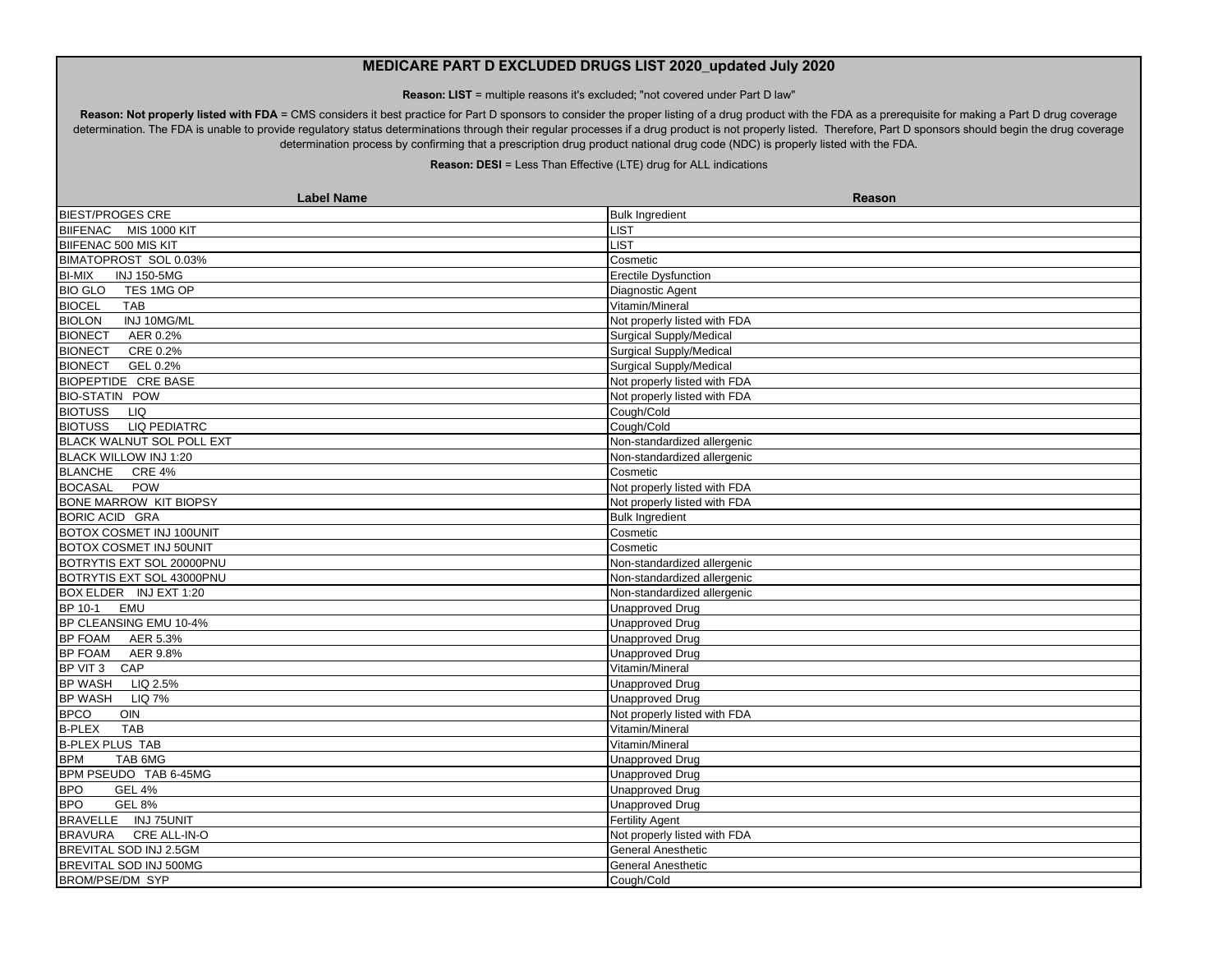**Reason: LIST** = multiple reasons it's excluded; "not covered under Part D law"

Reason: Not properly listed with FDA = CMS considers it best practice for Part D sponsors to consider the proper listing of a drug product with the FDA as a prerequisite for making a Part D drug coverage determination. The FDA is unable to provide regulatory status determinations through their regular processes if a drug product is not properly listed. Therefore, Part D sponsors should begin the drug coverage determination process by confirming that a prescription drug product national drug code (NDC) is properly listed with the FDA.

| <b>Label Name</b>             | Reason                                                    |
|-------------------------------|-----------------------------------------------------------|
| <b>BROME</b><br>SOL 1:20      | Non-standardized allergenic                               |
| <b>BROMFED DM SYP</b>         | Cough/Cold                                                |
| <b>BROMPHENIRAM CHW 12MG</b>  | <b>Unapproved Drug</b>                                    |
| <b>BSS</b><br>SOL OP          | <b>LIST</b>                                               |
| BSS PLUS SOL OP               | <b>IST</b>                                                |
| BT INJECTION KIT 40-0.5%      | <b>Unapproved Drug</b>                                    |
| BUMINATE INJ 25%              | <b>Blood Component</b>                                    |
| BUMINATE INJ 5%               | <b>Blood Component</b>                                    |
| BUPIV/NACL INJ 0.0625%        | Not properly listed with FDA                              |
| BUPIVAC HCL INJ 0.125%        | Unapproved Drug                                           |
| <b>BUPIVAC/NACL INJ</b>       | Not properly listed with FDA                              |
| BUPIVAC/NACL INJ 0.25-0.9     | Not properly listed with FDA                              |
| BUPIVAC/NACL SOL 0.25-0.9     | Not properly listed with FDA                              |
| BUPIVACA/D5W INJ /SPINAL      | _IST                                                      |
| BUPIVACAINE INJ 312.5/10      | <b>Unapproved Drug</b>                                    |
| <b>BUPIVACAINE INJ SPINAL</b> | <b>_IST</b>                                               |
| BUPIVACAINE/ INJ EPI 0.25     | <b>LIST</b>                                               |
| BUPIVACAINE/ INJ EPI 0.25     | <b>_IST</b>                                               |
| BUPIVACAINE/ INJ EPI 0.5%     | <b>IST</b>                                                |
| BUPIVACAINE/ INJ EPI 0.5%     | <b>LIST</b>                                               |
| <b>BUPIVILOG KIT</b>          | <b>IST</b>                                                |
| CA ALGINATE MIS 12" ROPE      | <b>Unapproved Drug</b>                                    |
| CA ALGINATE PAD 2"X2"         | Unapproved Drug                                           |
| CA ALGINATE PAD 4"X4"         | Unapproved Drug                                           |
| CA ALGINATE PAD 4"X8"         | <b>Unapproved Drug</b>                                    |
| CADIRAMD KIT                  | <b>Unapproved Drug</b>                                    |
| CAFFEINE/SOD INJ BENZOATE     | <b>Unapproved Drug</b>                                    |
| CALCIFOL WAF                  | Vitamin/Mineral                                           |
| CALCIPOTRIEN SOL CLOBETAS     | <b>Unapproved Drug</b>                                    |
| CALCIUM GLUC INJ 1000/10      | <b>Unapproved Drug</b>                                    |
| CALCIUM-FA WAF PLUS D         | Vitamin/Mineral                                           |
| CALI PEPPER INJ TREE          | Non-standardized allergenic                               |
| <b>CALM</b><br><b>INJ</b>     | <b>Unapproved Drug</b>                                    |
| CAM PRO COMP BAR GLYTACTI     | Not properly listed with FDA                              |
| CAMINO PRO LIQ 15PE           | Not properly listed with FDA                              |
| CAMINO PRO LIQ PKU            | Not properly listed with FDA                              |
| CANDIDA INJ ALBICANS          | Diagnostic Agent                                          |
| CANDIDA SOL ALBICANS          | Non-standardized allergenic                               |
| CANDIDA ALBI INJ 1:20         | Non-standardized allergenic                               |
| CANDIDA ALBI SOL 100MG/ML     | Non-standardized allergenic                               |
| <b>CANDIN</b><br>INJ          | Diagnostic Agent                                          |
| CANTALOUPE INJ EXTRACT        | Diagnostic Agent                                          |
| <b>CAPECITABINE TAB 150MG</b> | Covered under Part B; oral drug only indicated for cancer |
| <b>CAPECITABINE TAB 500MG</b> | Covered under Part B; oral drug only indicated for cancer |
| CAPHOSOL SOL                  | Device                                                    |
|                               |                                                           |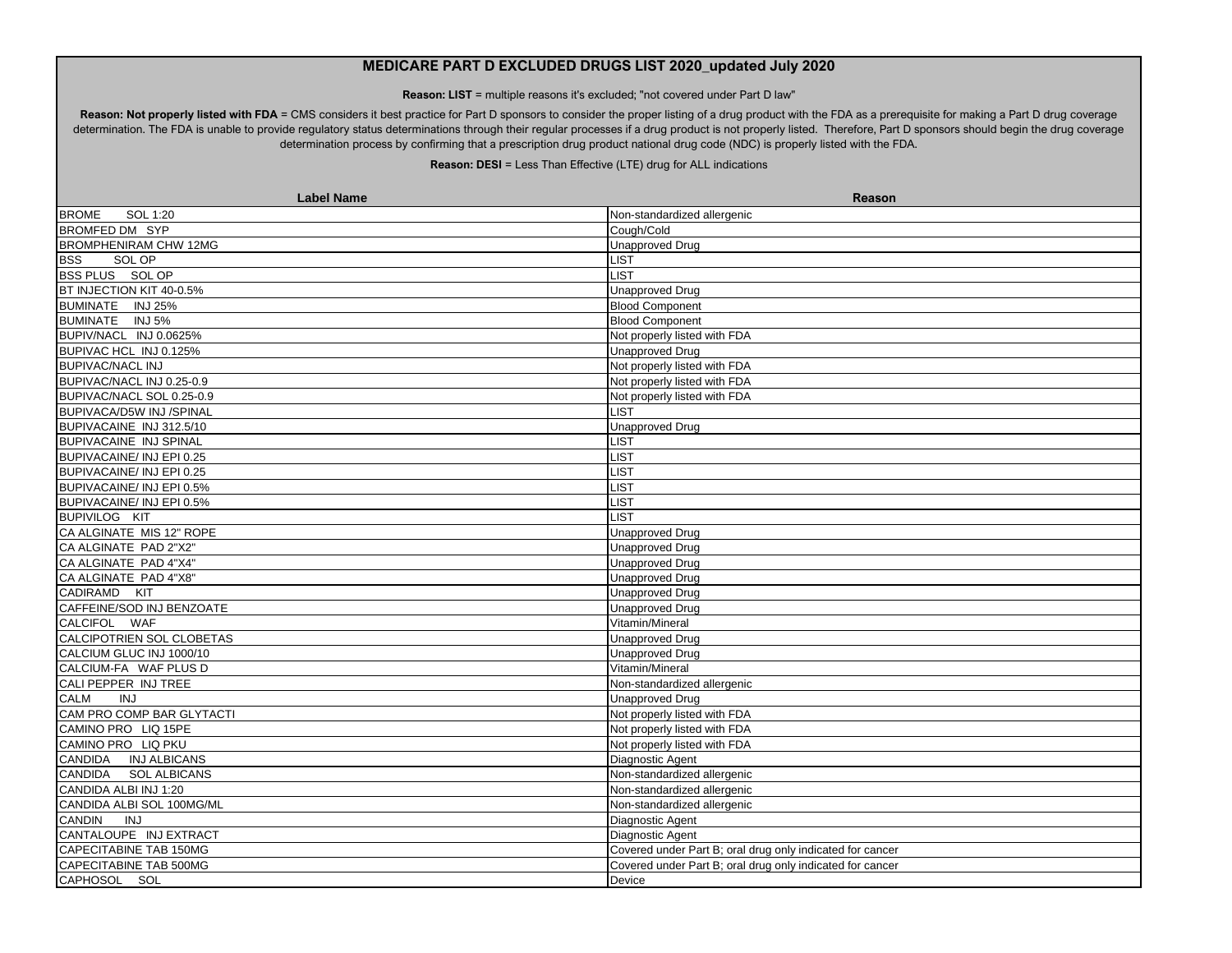**Reason: LIST** = multiple reasons it's excluded; "not covered under Part D law"

Reason: Not properly listed with FDA = CMS considers it best practice for Part D sponsors to consider the proper listing of a drug product with the FDA as a prerequisite for making a Part D drug coverage determination. The FDA is unable to provide regulatory status determinations through their regular processes if a drug product is not properly listed. Therefore, Part D sponsors should begin the drug coverage determination process by confirming that a prescription drug product national drug code (NDC) is properly listed with the FDA.

| <b>Label Name</b>            | Reason                       |
|------------------------------|------------------------------|
| CAPSFENAC PAK                | LIST                         |
| CAPSINAC PAK                 | LIST                         |
| CAPSULE 0 CAP CLR DR         | <b>Unapproved Drug</b>       |
| CAPSULE CONI CAP - SN #000   | Unapproved Drug              |
| CAPSULE CONI CAP - SNAP #0   | <b>Unapproved Drug</b>       |
| CAPSULE CONI CAP - SNAP #0   | <b>Unapproved Drug</b>       |
| CAPSULE CONI CAP - SNAP #1   | <b>Unapproved Drug</b>       |
| CAPSULE CONI CAP - SNAP #1   | <b>Unapproved Drug</b>       |
| CAPSULE CONI CAP - SNAP #2   | <b>Unapproved Drug</b>       |
| CAPSULE CONI CAP - SNAP #3   | <b>Unapproved Drug</b>       |
| CAPSULE CONI CAP - SNAP #3   | <b>Unapproved Drug</b>       |
| CAPSULE CONI CAP - SNAP #4   | <b>Unapproved Drug</b>       |
| CAPSULE CONI CAP - SNAP#00   | <b>Unapproved Drug</b>       |
| CAPSULE EZFT CAP #0          | Not properly listed with FDA |
| CAPSULE EZFT CAP #00         | Not properly listed with FDA |
| CARBAPHEN 12 LIQ             | Cough/Cold                   |
| CARBAPHEN 12 SUS PED         | Cough/Cold                   |
| CARBOGEL GEL 940             | <b>Bulk Ingredient</b>       |
| CARBOHOL GEL 940             | <b>Bulk Ingredient</b>       |
| CARBOMER GEL AQUEOUS         | <b>Bulk Ingredient</b>       |
| CARBOMER GEL HYDROALC        | <b>Bulk Ingredient</b>       |
| CARDIOPL IND SOL 4:1         | Not properly listed with FDA |
| CARDIOPL IND SOL 8:1         | Not properly listed with FDA |
| CARDIOPL IND SOL LOW DEX8    | Not properly listed with FDA |
| CARDIOPL IND SOL NON-EN 8    | Not properly listed with FDA |
| CARDIOPL IND SOL PLASMA 4    | Not properly listed with FDA |
| CARDIOPL IND SOL PLS/TROM    | Not properly listed with FDA |
| CARDIOPL MN SOL 8:1          | Not properly listed with FDA |
| CARDIOPL MN SOL PLS/TROM     | Not properly listed with FDA |
| CARDIOPL REP SOL 4:1         | Not properly listed with FDA |
| CARDIOPLE MN SOL LOW TROM    | Not properly listed with FDA |
| CARDIOPLEGI SOL DEL NIDO     | Not properly listed with FDA |
| CARDIOPLEGIA SOL MAIN 4:1    | Not properly listed with FDA |
| <b>CARDIOPLEGIC SOL</b>      | <b>LIST</b>                  |
| CARDIOTEK-RX TAB             | Vitamin/Mineral              |
| CARDIOVID CAP PLUS           | Vitamin/Mineral              |
| CARRASYN GEL DRESSING        | Not properly listed with FDA |
| CARTICEL IMP                 | LIST                         |
| CASCARA EXT SAGRADA          | <b>Unapproved Drug</b>       |
| CASEIN<br><b>INJ EXTRACT</b> | Diagnostic Agent             |
| CAT HAIR INJ EXTRACT         | Non-standardized allergenic  |
| CAT HAIR SOL EXTRACT         | Non-standardized allergenic  |
| CATHFLO ACTI INJ 2MG         | <b>IST</b>                   |
| CATTLE EPITH SOL 1:20        | Non-standardized allergenic  |
| CAVAREST GEL 1.1%            | <b>Unapproved Drug</b>       |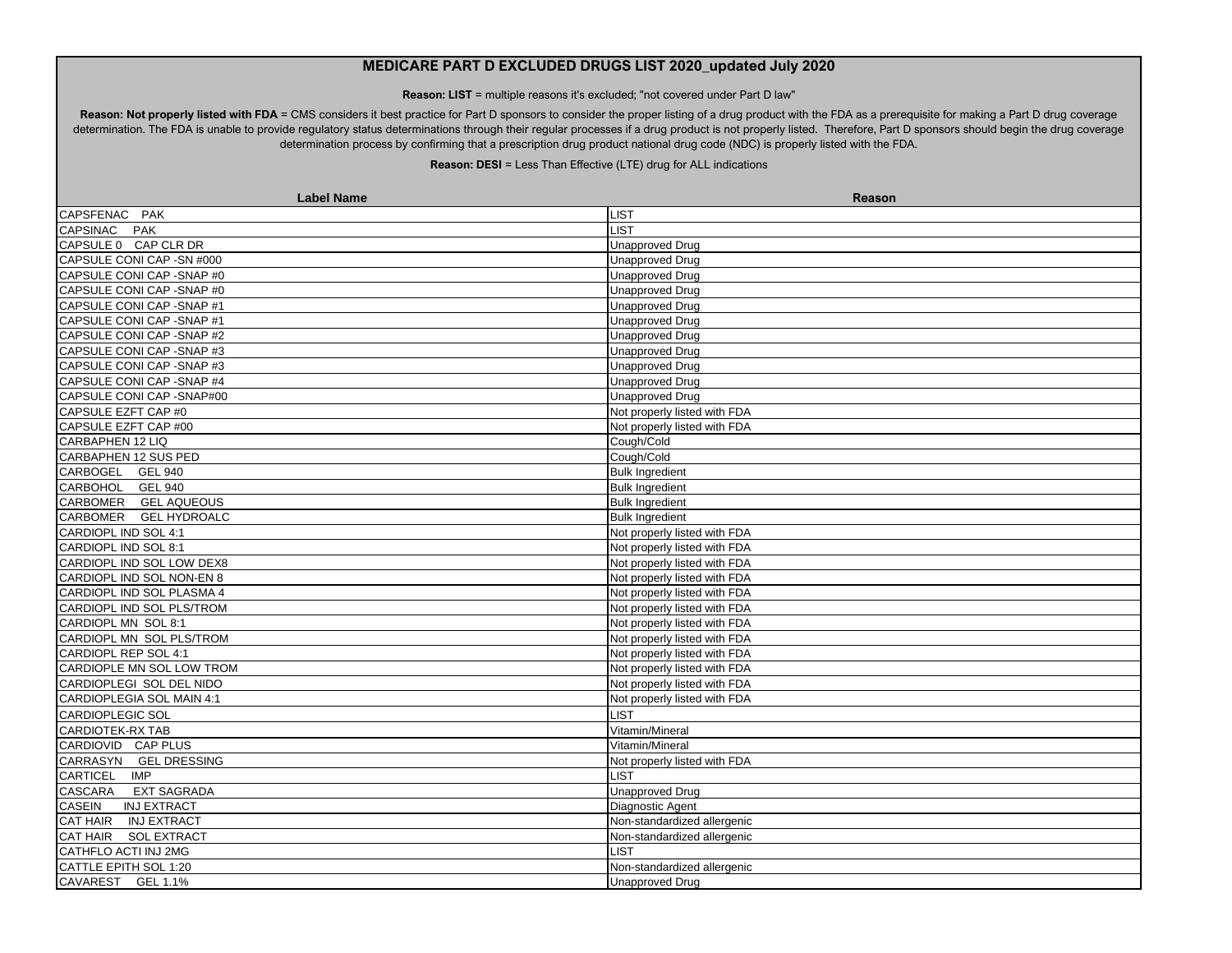**Reason: LIST** = multiple reasons it's excluded; "not covered under Part D law"

Reason: Not properly listed with FDA = CMS considers it best practice for Part D sponsors to consider the proper listing of a drug product with the FDA as a prerequisite for making a Part D drug coverage determination. The FDA is unable to provide regulatory status determinations through their regular processes if a drug product is not properly listed. Therefore, Part D sponsors should begin the drug coverage determination process by confirming that a prescription drug product national drug code (NDC) is properly listed with the FDA.

| <b>Label Name</b>                                                                             | <b>Reason</b>                                                                             |
|-----------------------------------------------------------------------------------------------|-------------------------------------------------------------------------------------------|
| CAVERJECT INJ 20MCG                                                                           | <b>Erectile Dysfunction</b>                                                               |
| CAVERJECT INJ 40MCG                                                                           | <b>Erectile Dysfunction</b>                                                               |
| CAVERJECT KIT 20MCG                                                                           | <b>Erectile Dysfunction</b>                                                               |
| CAVERJECT IM KIT 10MCG                                                                        | <b>Erectile Dysfunction</b>                                                               |
| CAYA<br><b>DPR</b>                                                                            | Not properly listed with FDA                                                              |
| CEDAR ELM INJ 1:20                                                                            | Non-standardized allergenic                                                               |
| CEFTRI-IM KIT                                                                                 | Not properly listed with FDA                                                              |
| CEFTRISOL KIT PLUS                                                                            | Not properly listed with FDA                                                              |
| CEFUROXIME INJ 3MG                                                                            | <b>Unapproved Drug</b>                                                                    |
| CELA BASE CRE                                                                                 | <b>Bulk Ingredient</b>                                                                    |
| <b>CELACYN</b><br>GEL                                                                         | Not properly listed with FDA                                                              |
| <b>CELACYN</b><br>KIT                                                                         | Not properly listed with FDA                                                              |
| CEM-UREA<br>SOL 45%                                                                           | <b>Unapproved Drug</b>                                                                    |
| <b>CENFOL</b><br><b>TAB</b>                                                                   | Vitamin/Mineral                                                                           |
| CENTANY AT KIT 2%                                                                             | <b>LIST</b>                                                                               |
| CERACADE<br>EMU                                                                               | Not properly listed with FDA                                                              |
| CRE<br><b>CERAMAX</b>                                                                         | Not properly listed with FDA                                                              |
| <b>CERAMAX</b><br><b>LOT</b>                                                                  | Not properly listed with FDA                                                              |
| CEREFOLIN TAB                                                                                 | Vitamin/Mineral                                                                           |
| CEREFOLIN TAB NAC                                                                             | Vitamin/Mineral                                                                           |
| CEREFOLIN TAB NAC                                                                             | Vitamin/Mineral                                                                           |
| <b>CERETEC</b><br><b>INJ</b>                                                                  | Diagnostic Agent                                                                          |
| CERIANNA SOL 4-100                                                                            | Diagnostic Agent                                                                          |
| <b>CEROVEL</b><br>LOT 40%                                                                     | <b>Unapproved Drug</b>                                                                    |
| CERVICAL MIS SPECIMEN                                                                         | Diagnostic Agent                                                                          |
| CETACAINE AER                                                                                 | <b>DESI</b>                                                                               |
| CETACAINE LIQ 2-2-14%                                                                         | <b>Unapproved Drug</b>                                                                    |
| CETROTIDE KIT 0.25MG                                                                          | <b>Fertility Agent</b>                                                                    |
| <b>CHERRY</b><br><b>SYP</b>                                                                   | <b>Bulk Ingredient</b>                                                                    |
| CHICKEN MEAT INJ EXTRACT                                                                      | Diagnostic Agent                                                                          |
| CHIRHOSTIM SOL 16MCG                                                                          | Diagnostic Agent                                                                          |
| CHLORHEX GLU SOL 20%                                                                          | <b>Bulk Ingredient</b>                                                                    |
| CHOLECAL DF TAB                                                                               | Dietary Supplement                                                                        |
| CHOLETEC INJ                                                                                  | Diagnostic Agent                                                                          |
| CHROMIUM CL INJ 4MCG/ML                                                                       | Not properly listed with FDA                                                              |
| CHRYSADERM CRE DAY                                                                            | Not properly listed with FDA                                                              |
| CHRYSADERM CRE NIGHT                                                                          | Not properly listed with FDA                                                              |
| <b>CIALIS</b><br>TAB 10MG                                                                     | <b>Erectile Dysfunction</b>                                                               |
| <b>CIALIS</b><br>TAB 2.5MG* [Coverable for Benign Prostatic Hyperplasia (BPH) diagnosis only. | Erectile Dysfunction [only coverable for diagnosis of Benign Prostatic Hyperplasia (BPH)] |
| TAB 20MG<br><b>CIALIS</b>                                                                     | <b>Erectile Dysfunction</b>                                                               |
| TAB 5MG* [Coverable for Benign Prostatic Hyperplasia (BPH) diagnosis only.]<br><b>CIALIS</b>  | Erectile Dysfunction [only coverable for diagnosis of Benign Prostatic Hyperplasia (BPH)] |
| CICLO/CLOBET SHA SAL ACID                                                                     | <b>Unapproved Drug</b>                                                                    |
| CICLODAN CRE KIT 0.77%                                                                        | <b>IST</b>                                                                                |
| CICLODAN SOL KIT 8%                                                                           | <b>JST</b>                                                                                |
| CICLOP/SALIC SHA 0.77-2%                                                                      | <b>Unapproved Drug</b>                                                                    |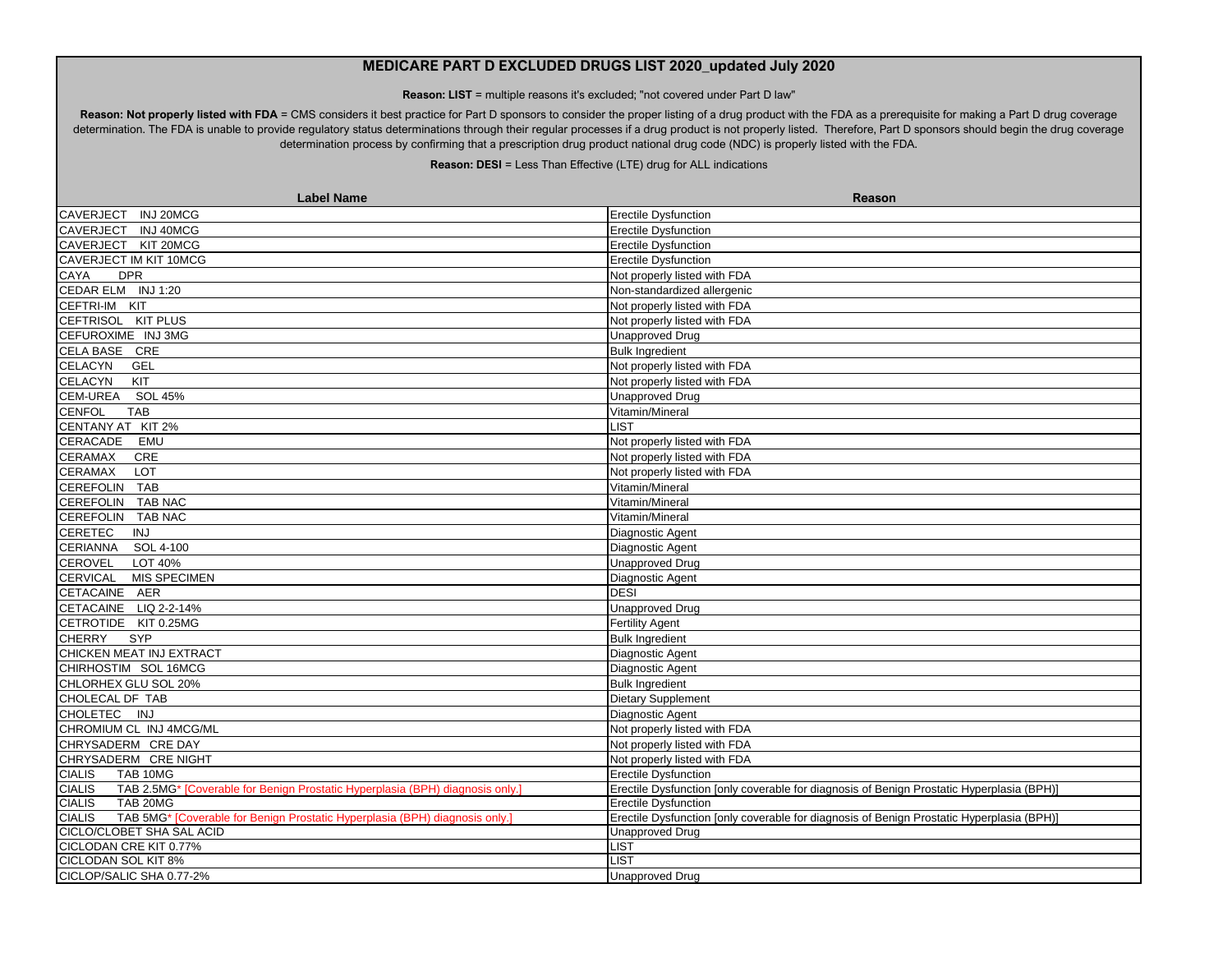**Reason: LIST** = multiple reasons it's excluded; "not covered under Part D law"

Reason: Not properly listed with FDA = CMS considers it best practice for Part D sponsors to consider the proper listing of a drug product with the FDA as a prerequisite for making a Part D drug coverage determination. The FDA is unable to provide regulatory status determinations through their regular processes if a drug product is not properly listed. Therefore, Part D sponsors should begin the drug coverage determination process by confirming that a prescription drug product national drug code (NDC) is properly listed with the FDA.

| <b>Label Name</b>                | <b>Reason</b>                |
|----------------------------------|------------------------------|
| CICLOPIROX KIT 8%                | <b>Unapproved Drug</b>       |
| CICLOPIROX SHA CLOBETAS          | <b>Unapproved Drug</b>       |
| CAP<br><b>CIFEREX</b>            | <b>Unapproved Drug</b>       |
| CIFRAZOL CAP 1-3775              | <b>Unapproved Drug</b>       |
| CIMETIDINE CRE LIDO/SAL          | <b>Unapproved Drug</b>       |
| CISATRACURIU INJ 10MG/ML         | <b>LIST</b>                  |
| CISATRACURIU INJ 20/10ML         | <b>LIST</b>                  |
| CISATRACURIU INJ 200/20ML        | LIST                         |
| CISATRACURIU INJ 2MG/ML          | Not properly listed with FDA |
| CITRANATAL CAP HARMONY           | Vitamin/Mineral              |
| CITRANATAL CAP HARMONY           | Vitamin/Mineral              |
| CITRANATAL CAP HARMONY           | Vitamin/Mineral              |
| CITRANATAL CAP MEDLEY            | Vitamin/Mineral              |
| CITRANATAL MIS                   | Vitamin/Mineral              |
| CITRANATAL MIS 90 DHA            | Vitamin/Mineral              |
| CITRANATAL MIS B-CALM            | Vitamin/Mineral              |
| CITRANATAL PAK ASSURE            | Vitamin/Mineral              |
| CITRANATAL PAK DHA               | Vitamin/Mineral              |
| CITRANATAL TAB BLOOM             | Vitamin/Mineral              |
| CITRANATAL TAB RX                | Vitamin/Mineral              |
| <b>CITRUS</b><br>POW BERGAMOT    | Not properly listed with FDA |
| CLADOSPORIUM INJ 1:20            | Non-standardized allergenic  |
| CLADOSPORIUM INJ CLADOSPO        | Non-standardized allergenic  |
| CLADOSPORIUM SOL 1:20            | Non-standardized allergenic  |
| CLADOSPORIUM SOL 20000PNU        | Non-standardized allergenic  |
| CLARISCAN INJ 10MMOL             | Diagnostic Agent             |
| CLARISCAN INJ 5MMOL              | Diagnostic Agent             |
| CLARISCAN INJ 7.5MMOL            | Diagnostic Agent             |
| CLIN SINGLE KIT USE              | <b>LIST</b>                  |
| <b>CLIN/NIACIN/ GEL SPRI/TRE</b> | <b>Unapproved Drug</b>       |
| CLIND/NIACIN CRE TRETINOI        | <b>Unapproved Drug</b>       |
| CLINDA/NIACI GEL 1-4%            | <b>Unapproved Drug</b>       |
| CLINDACIN KIT ETZ 1%             | <b>LIST</b>                  |
| CLINDACIN KIT PAC 1%             | LIST                         |
| <b>CLINDAMYCIN LOT NIACIN</b>    | <b>Unapproved Drug</b>       |
| CLINOIN CRE                      | Not properly listed with FDA |
| CLINPRO 5000 PST 1.1%            | <b>Unapproved Drug</b>       |
| CLOBETASOL CRE NIACIN            | <b>Unapproved Drug</b>       |
| CLOBETASOL OIN NIACIN            | <b>Unapproved Drug</b>       |
| CLOBETASOL SHA LEVOCETI          | <b>Unapproved Drug</b>       |
| CLOBETASOL SOL NIACIN            | <b>Unapproved Drug</b>       |
| CLODAN KIT 0.05%                 | <b>LIST</b>                  |
| CLOMIPHENE TAB 50MG              | <b>Fertility Agent</b>       |
| CLOPIDOGREL MIS 75/81MG          | LIST                         |
| C-NATE DHA CAP 28-1-200          | Vitamin/Mineral              |
|                                  |                              |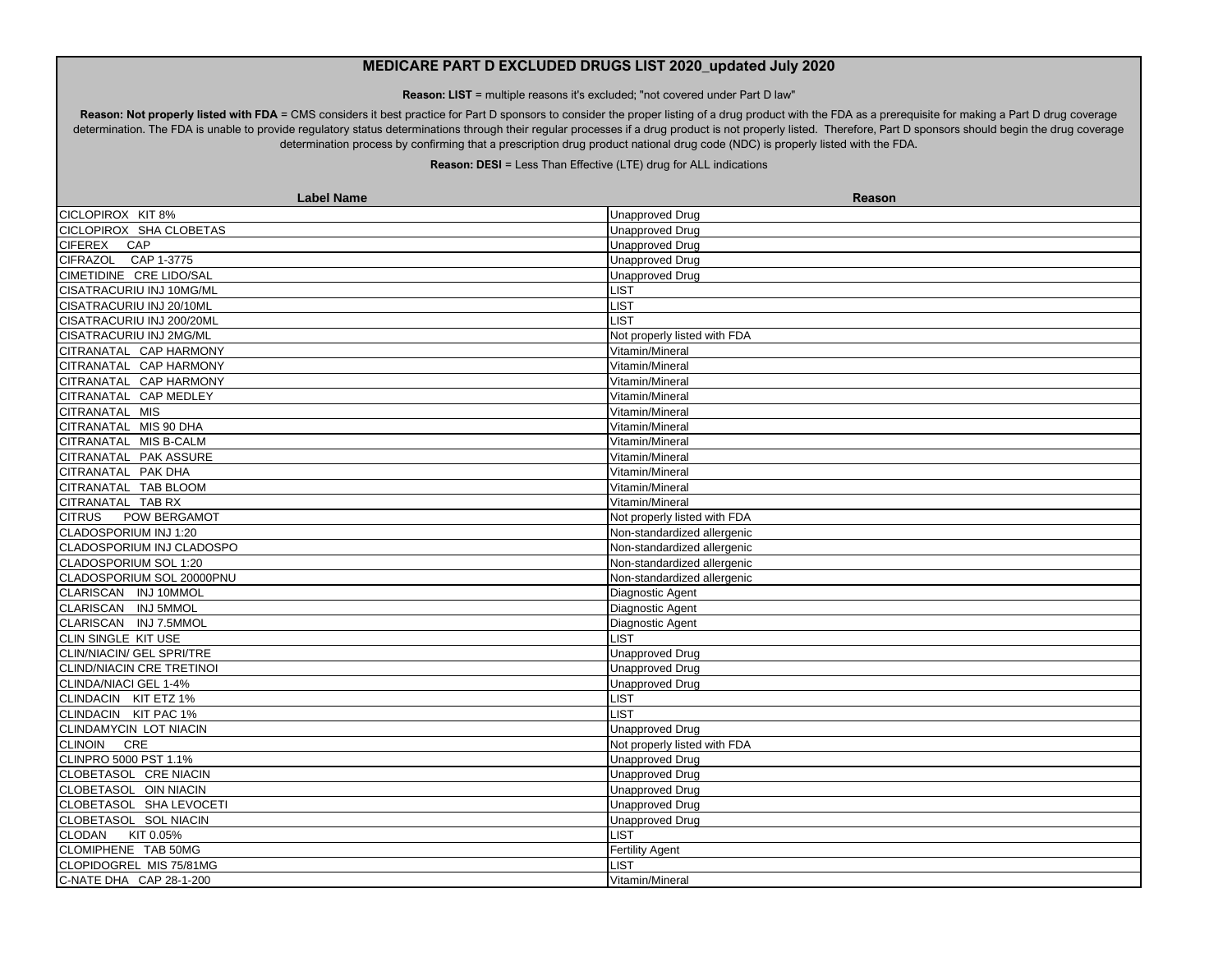**Reason: LIST** = multiple reasons it's excluded; "not covered under Part D law"

Reason: Not properly listed with FDA = CMS considers it best practice for Part D sponsors to consider the proper listing of a drug product with the FDA as a prerequisite for making a Part D drug coverage determination. The FDA is unable to provide regulatory status determinations through their regular processes if a drug product is not properly listed. Therefore, Part D sponsors should begin the drug coverage determination process by confirming that a prescription drug product national drug code (NDC) is properly listed with the FDA.

| <b>Label Name</b>            | Reason                       |
|------------------------------|------------------------------|
| INJ 250UNIT<br>COAGADEX      | <b>Blood Component</b>       |
| COAGADEX INJ 500UNIT         | <b>Blood Component</b>       |
| COAL TAR SOL 20%             | Not properly listed with FDA |
| CO-BALAMIN CAP               | Dietary Supplement           |
| COCKLEBUR EX SOL 1:20        | Non-standardized allergenic  |
| COCOA BEAN INJ EXTRACT       | Diagnostic Agent             |
| COD LIVER OIL                | Vitamin/Mineral              |
| CODAR AR LIQ 2-8/5ML         | <b>OTC Product</b>           |
| COENZYME INJ Q-10            | <b>Unapproved Drug</b>       |
| COLCIGEL GEL                 | <b>Unapproved Drug</b>       |
| COLLATYL GEL                 | Device                       |
| COLLODION LIQ FLEXIBLE       | Not properly listed with FDA |
| <b>COMPLETE NAT PAK DHA</b>  | Vitamin/Mineral              |
| <b>COMPLETENATE CHW</b>      | Vitamin/Mineral              |
| CO-NATAL FA TAB 29-1MG       | Vitamin/Mineral              |
| <b>CONCENTRATE CRE</b>       | Not properly listed with FDA |
| CONCEPT DHA CAP              | Vitamin/Mineral              |
| CONCEPT OB CAP               | Vitamin/Mineral              |
| CONRAY<br><b>INJ 60%</b>     | Diagnostic Agent             |
| CONRAY 30 INJ 30%            | Diagnostic Agent             |
| CONRAY 43 INJ 43%            | Diagnostic Agent             |
| CONTR ALLRGY KIT PREMD PK    | <b>Unapproved Drug</b>       |
| CONTRAVE TAB 8-90MG          | Anorexic, Anti-obestiy Agent |
| <b>CONVENIENCE PAK</b>       | Not properly listed with FDA |
| <b>COPASIL</b><br>GEL        | Not properly listed with FDA |
| CORIFACT KIT                 | <b>Blood Component</b>       |
| CORN POLLEN SOL 1:20         | Non-standardized allergenic  |
| CORTANE-B DRO AQ OTIC        | <b>DESI</b>                  |
| CORTANE-B DRO OTIC           | <b>DESI</b>                  |
| CORTANE-B LOT                | <b>DESI</b>                  |
| CORTIC-ND DRO                | <b>DESI</b>                  |
| CORTROSYN INJ 0.25MG         | Diagnostic Agent             |
| <b>CORVITA</b><br><b>TAB</b> | Vitamin/Mineral              |
| <b>CORVITE</b><br><b>TAB</b> | Vitamin/Mineral              |
| <b>CORVITE FREE TAB</b>      | Vitamin/Mineral              |
| COSYNTROPIN INJ 0.25MG       | Diagnostic Agent             |
| COSYNTROPIN INJ 0.25MG       | Diagnostic Agent             |
| COVARYX TAB 1.25-2.5         | <b>Unapproved Drug</b>       |
| COVARYX HS TAB               | <b>DESI</b>                  |
| <b>CO-VERATROL CAP</b>       | <b>Unapproved Drug</b>       |
| CRAB EXTRACT INJ 1:10        | Diagnostic Agent             |
| CREAM BASE CRE               | Not properly listed with FDA |
| CREAM BASE CRE NIOSOMES      | Not properly listed with FDA |
| CREAM-HEAVY CRE BASE         | Not properly listed with FDA |
| <b>CROFAB</b><br>INJ         | Not properly listed with FDA |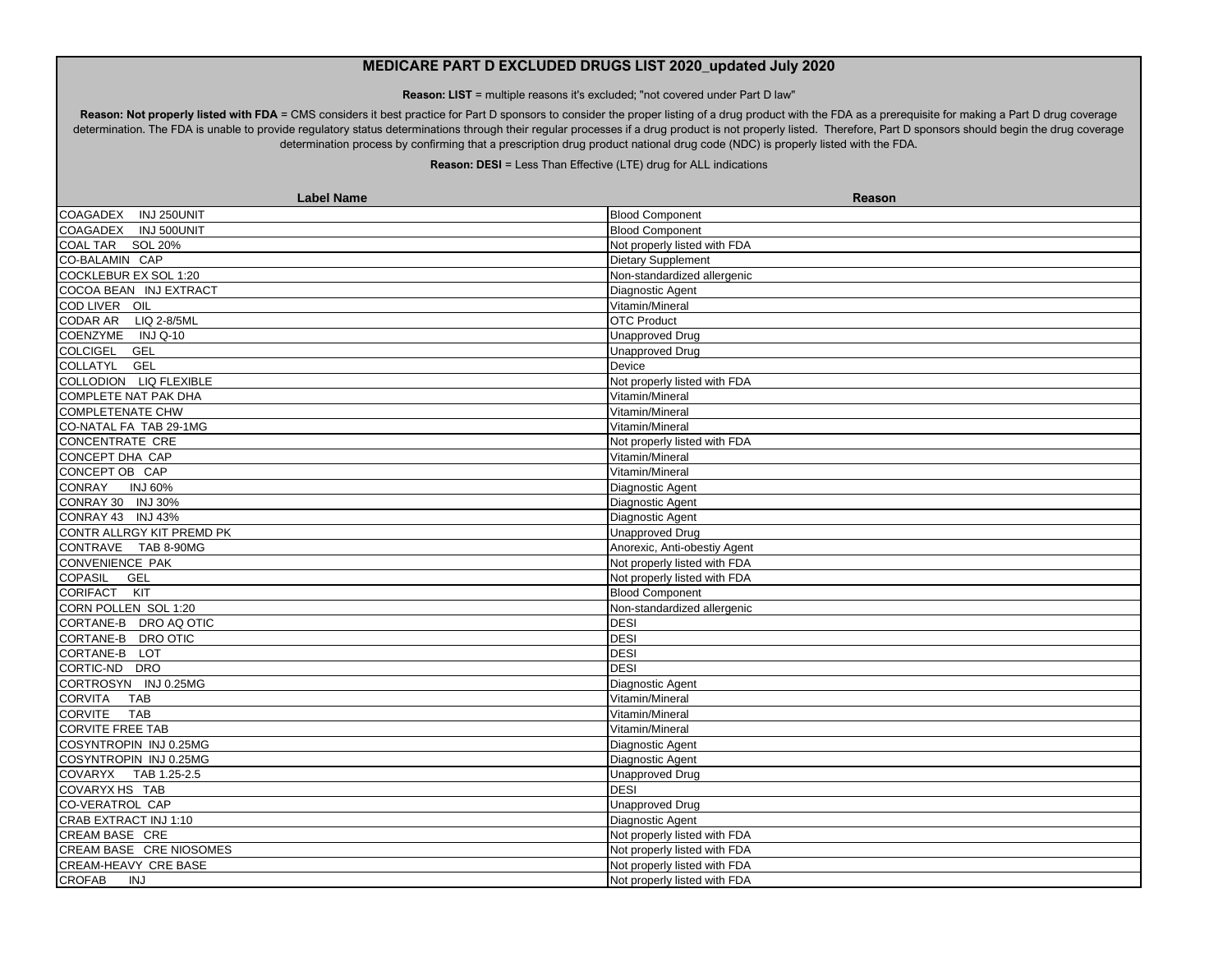**Reason: LIST** = multiple reasons it's excluded; "not covered under Part D law"

Reason: Not properly listed with FDA = CMS considers it best practice for Part D sponsors to consider the proper listing of a drug product with the FDA as a prerequisite for making a Part D drug coverage determination. The FDA is unable to provide regulatory status determinations through their regular processes if a drug product is not properly listed. Therefore, Part D sponsors should begin the drug coverage determination process by confirming that a prescription drug product national drug code (NDC) is properly listed with the FDA.

| <b>Label Name</b>              | Reason                                   |
|--------------------------------|------------------------------------------|
| C-TOPICAL SOL 4%               | Not properly listed with FDA             |
| CURITY AMD MIS 1"X3"           | Not properly listed with FDA             |
| CURITY AMD MIS 1/2"X3'         | Not properly listed with FDA             |
| CURITY AMD MIS 1/4"X3"         | Not properly listed with FDA             |
| CURITY HYPER MIS 1/2"X15'      | Not properly listed with FDA             |
| <b>CURITY IODO MIS STRIP</b>   | Not properly listed with FDA             |
| CURITY NACL PAD 6"X6-3/4       | Not properly listed with FDA             |
| CURVULARIA INJ 20000PNU        | Non-standardized allergenic              |
| <b>CUSHING SYND KIT DIAG</b>   | Diagnostic Agent                         |
| <b>CUTIS PLUS CRE</b>          | <b>Bulk Ingredient</b>                   |
| CYANOCOBALAM INJ 1000MCG       | Vitamin/Mineral                          |
| CYANOCOBALAM SOL 2000MCG       | <b>Unapproved Drug</b>                   |
| CYCLO/GABA PAK 10/300          | <b>IST</b>                               |
| CYCLOBENZAPR CRE 20MG/GM       | <b>Bulk Ingredient</b>                   |
| <b>CYCLOBENZAPR CRE 5% KIT</b> | <b>Bulk Ingredient</b>                   |
| CYCLOPHENE CRE RAPIDPAQ        | <b>Unapproved Drug</b>                   |
| CYCLOSPORINE EMU 0.1%          | <b>Unapproved Drug</b>                   |
| CYCLOTENS KIT REFILL           | <b>LIST</b>                              |
| CYCLOTENS KIT STARTER          | <b>LIST</b>                              |
| CYFOLEX CAP                    | Vitamin/Mineral                          |
| CYSTO-CONRAY INJ II 17.2%      | Diagnostic Agent                         |
| CYSTOGRAFIN INJ 30%            | Diagnostic Agent                         |
| CYSTOGRAFIN- INJ DILUTE        | Diagnostic Agent                         |
| CYSVIEW INJ 100MG              | Diagnostic Agent                         |
| CYTRA K GRA CRYSTALS           | <b>Unapproved Drug</b>                   |
| DANDELION INJ 1:20             | <b>LIST</b>                              |
| DAP/NIAC/SPI GEL 6-2-5%        | <b>Unapproved Drug</b>                   |
| DAP/NIAC/SPI GEL 8.5-2-5%      | <b>Unapproved Drug</b>                   |
| DAPS/NIACINA GEL 6-4%          | <b>Unapproved Drug</b>                   |
| DAPSO/NIACIN GEL 8.5-4%        | <b>Unapproved Drug</b>                   |
| DATSCAN SOL                    | Diagnostic Agent                         |
| <b>DAVITE</b><br><b>TAB</b>    | <b>Dietary Supplement</b>                |
| D-CARE 100X KIT                | LIST                                     |
| D-CARE BLOOD TES GLUCOSE       | Diagnostic Agent                         |
| D-CARE DM2 KIT 500MG           | <b>LIST</b>                              |
| DEBACTEROL SOL 30-50%          | Device                                   |
| DEFINITY SUS 1.1MG/ML          | Diagnostic Agent                         |
| DELFLEX-LC SOL 1.5% DEX        | Dialysis covered by ESRD bundled payment |
| DELFLEX-LC/ SOL 2.5% DEX       | Dialysis covered by ESRD bundled payment |
| DELFLEX-LC/ SOL 4.25 DEX       | Dialysis covered by ESRD bundled payment |
| DELFLEX-SM/ SOL 1.5% DEX       | Dialysis covered by ESRD bundled payment |
| DELFLEX-SM/ SOL 2.5% DEX       | Dialysis covered by ESRD bundled payment |
| <b>DELIVRA</b><br>CRE SR       | Not properly listed with FDA             |
| <b>DELUO</b><br><b>SPR</b>     | <b>IST</b>                               |
| DENTA 5000 CRE PLUS            | Unapproved Drug                          |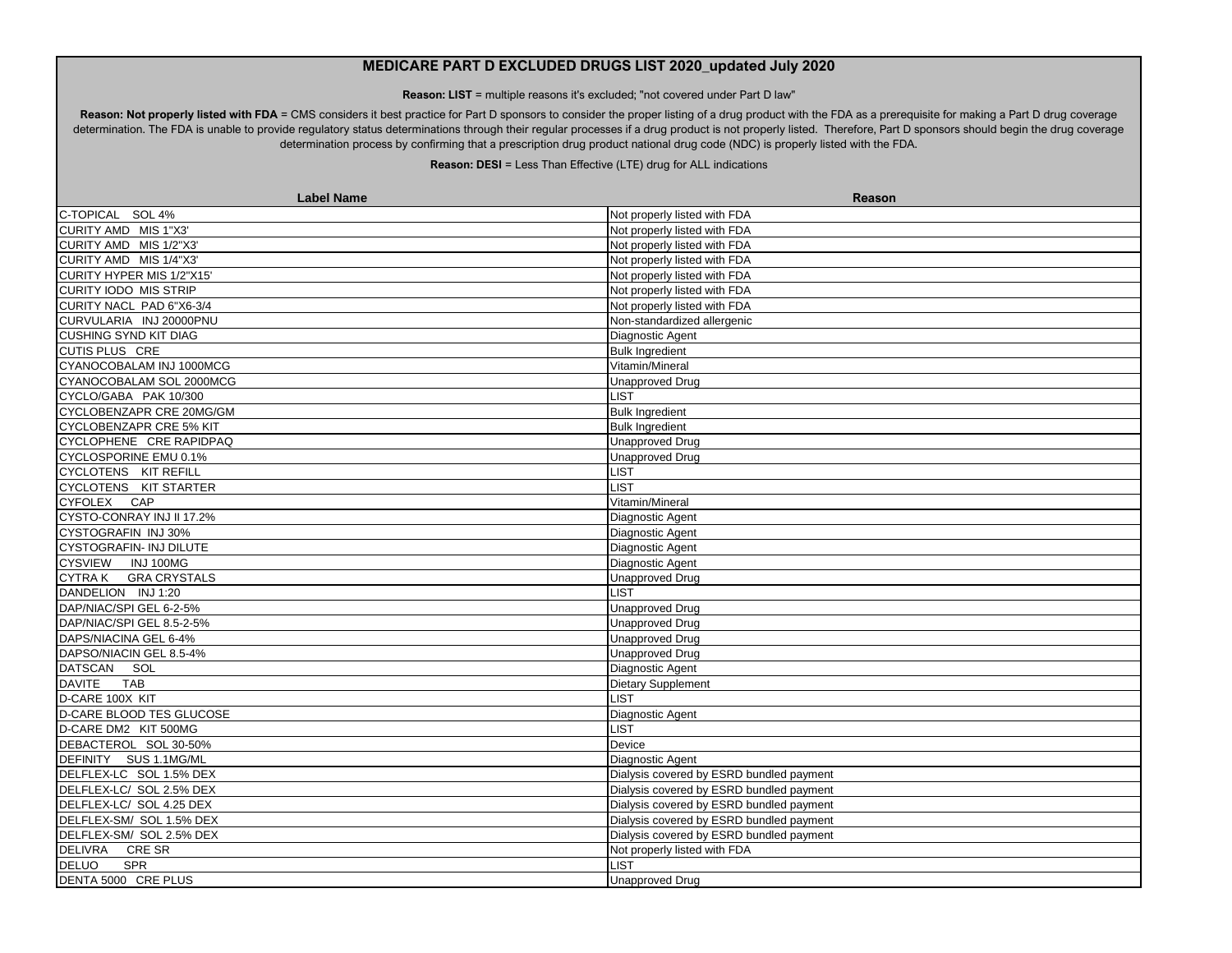**Reason: LIST** = multiple reasons it's excluded; "not covered under Part D law"

Reason: Not properly listed with FDA = CMS considers it best practice for Part D sponsors to consider the proper listing of a drug product with the FDA as a prerequisite for making a Part D drug coverage determination. The FDA is unable to provide regulatory status determinations through their regular processes if a drug product is not properly listed. Therefore, Part D sponsors should begin the drug coverage determination process by confirming that a prescription drug product national drug code (NDC) is properly listed with the FDA.

| <b>Label Name</b>                | Reason                       |
|----------------------------------|------------------------------|
| DENTA 5000 CRE PLUS 2PK          | <b>Unapproved Drug</b>       |
| DENTAGEL GEL 1.1%                | <b>Unapproved Drug</b>       |
| DEPLIN 15 CAP                    | <b>Medical Food</b>          |
| DEPLIN 7.5 CAP                   | Medical Food                 |
| DEPRIZINE SUS 22.4/ML            | <b>Unapproved Drug</b>       |
| DEPRIZINE SUS RAPIDPAQ           | <b>Unapproved Drug</b>       |
| DERMA SERUM CRE FREEDOM          | Not properly listed with FDA |
| DERMA SILKRX KIT SDS PAK         | <b>Unapproved Drug</b>       |
| DERMA SILKRX PAK ANODYNEX        | <b>IST</b>                   |
| <b>DERMA SILKRX PAK DICLOPAK</b> | <b>IST</b>                   |
| DERMABASE CRE                    | Not properly listed with FDA |
| DERMACINRX KIT 4-2-5%            | LIST                         |
| DERMACINRX KIT ANALGESI          | <b>JST</b>                   |
| DERMACINRX KIT COMBOPAK          | <b>LIST</b>                  |
| DERMACINRX KIT PHARMAPA          | <b>_IST</b>                  |
| DERMACINRX KIT PRIZOPAK          | <b>LIST</b>                  |
| DERMACINRX KIT SILAPAK           | <b>LIST</b>                  |
| DERMACINRX PAK                   | Not properly listed with FDA |
| DERMACINRX PAK CINLONE           | <b>IST</b>                   |
| DERMACINRX PAK DUOPATCH          | Not properly listed with FDA |
| DERMACINRX PAK INFLAMMA          | <b>IST</b>                   |
| DERMACINRX PAK LEXITRAL          | Not properly listed with FDA |
| DERMACINRX PAK PHN               | <b>IST</b>                   |
| DERMACINRX PAK THERAZOL          | <b>_IST</b>                  |
| DERMACINRX PAK ZRM               | <b>LIST</b>                  |
| DERMACINRX SOL BASE              | <b>LIST</b>                  |
| DERMASORB AF KIT 3-0.5%          | <b>DESI</b>                  |
| <b>DERMASORB HC KIT 2%</b>       | Not properly listed with FDA |
| DERMASORB TA KIT 0.1%            | Not properly listed with FDA |
| DERMASORB XM KIT 39%             | Not properly listed with FDA |
| DERMAWERX KIT SURGICAL           | <b>LIST</b>                  |
| DERMAWERX PAK SDS                | <b>IST</b>                   |
| DERMAZENE CRE 1-1%               | Not properly listed with FDA |
| DERMAZONE MIS                    | <b>LIST</b>                  |
| <b>DERMAZYL</b><br><b>PAK 5%</b> | <b>LIST</b>                  |
| DERMULCERA OIN                   | Device                       |
| DESFLURANE SOL                   | <b>General Anesthetic</b>    |
| DEX/MOX/KETO SOL                 | <b>Unapproved Drug</b>       |
| DEXAM/MOXI SOL 1-5MG/ML          | <b>Unapproved Drug</b>       |
| DEXAMETH-BUP INJ                 | Not properly listed with FDA |
| <b>DEXERYL</b><br>CRE            | Not properly listed with FDA |
| <b>DEXIFOL</b><br><b>TAB</b>     | Vitamin/Mineral              |
| <b>DEXLIDO</b><br>KIT            | <b>LIST</b>                  |
| DEXLIDO-M KIT                    | <b>IST</b>                   |
| DEXONTO 0.4% SOL 20MG/5ML        | Unapproved Drug              |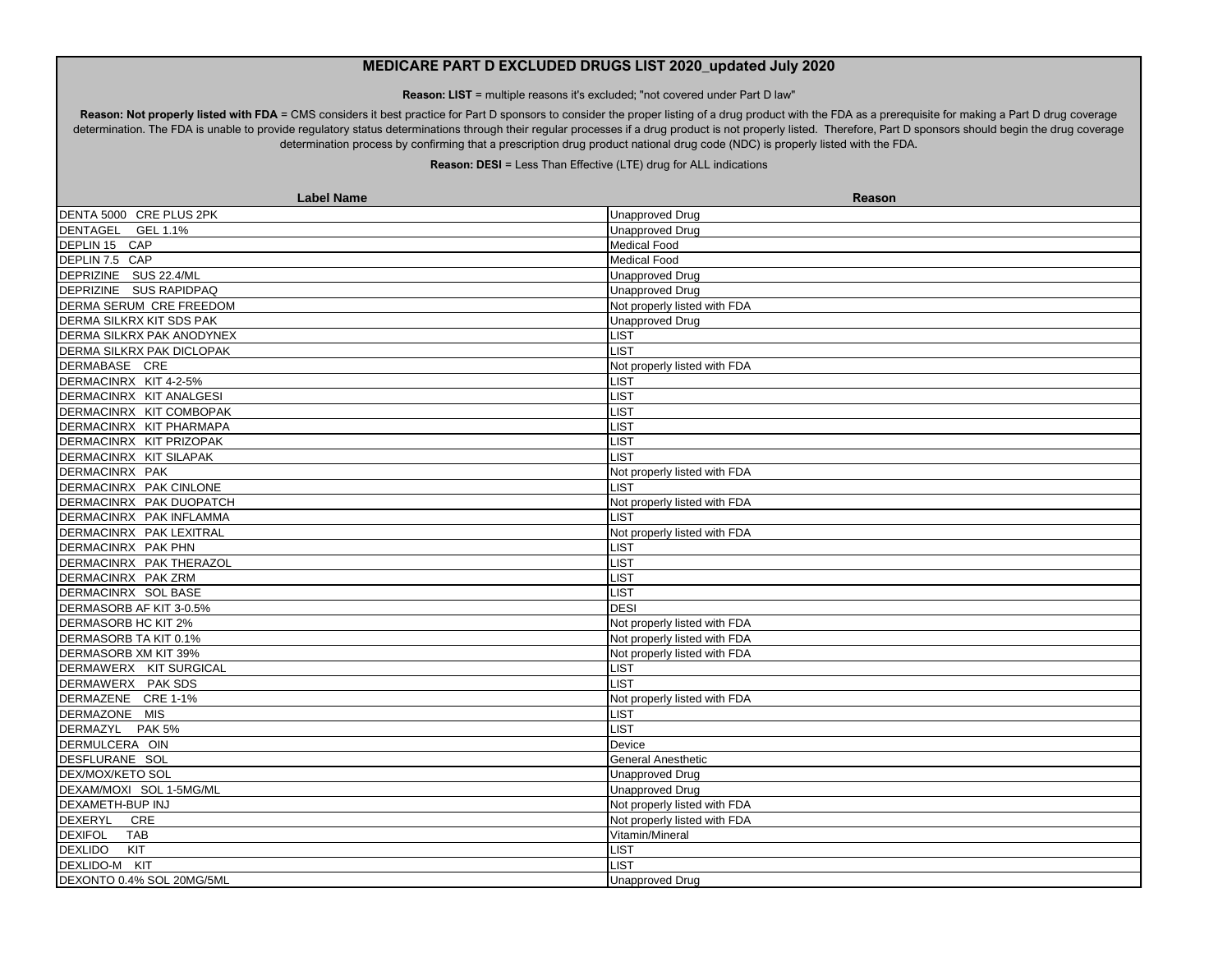**Reason: LIST** = multiple reasons it's excluded; "not covered under Part D law"

Reason: Not properly listed with FDA = CMS considers it best practice for Part D sponsors to consider the proper listing of a drug product with the FDA as a prerequisite for making a Part D drug coverage determination. The FDA is unable to provide regulatory status determinations through their regular processes if a drug product is not properly listed. Therefore, Part D sponsors should begin the drug coverage determination process by confirming that a prescription drug product national drug code (NDC) is properly listed with the FDA.

| <b>Label Name</b>              | <b>Reason</b>                            |
|--------------------------------|------------------------------------------|
| <b>DEXOPIN</b><br>KIT          | Unapproved Drug                          |
| DFS DR/MS/ KIT MENT/CAP        | <b>LIST</b>                              |
| DFS/MS/MENTH KIT / CAP PAK     | <b>LIST</b>                              |
| <b>DIAB</b><br><b>GEL</b>      | Not properly listed with FDA             |
| DIAB F.D.G. GEL                | Not properly listed with FDA             |
| <b>DIABETIC CAP VITAMIN</b>    | <b>Unapproved Drug</b>                   |
| <b>DIAGNOSTIC KIT</b>          | Diagnostic Agent                         |
| DIALYVITE TAB                  | Vitamin/Mineral                          |
| DIALYVITE TAB 3000             | Vitamin/Mineral                          |
| DIALYVITE TAB 5000             | Vitamin/Mineral                          |
| DIALYVITE TAB SUPREM D         | Vitamin/Mineral                          |
| DIALYVITE/ TAB ZINC            | Vitamin/Mineral                          |
| <b>DIANEAL</b><br>SOL LOW CALC | Dialysis covered by ESRD bundled payment |
| DIANEAL SOL LOW CALC           | Dialysis covered by ESRD bundled payment |
| <b>DIANEAL</b><br>SOL LOW CALC | Dialysis covered by ESRD bundled payment |
| DIANEAL PD-2 SOL 1.5% DEX      | Dialysis covered by ESRD bundled payment |
| DIANEAL PD-2 SOL 2.5% DEX      | Dialysis covered by ESRD bundled payment |
| DIANEAL PD-2 SOL 4.25%DEX      | Dialysis covered by ESRD bundled payment |
| DIC/HYAL/NIA GEL 3-2-4%        | <b>Unapproved Drug</b>                   |
| DICLO GEL KIT 1% PAK           | <b>LIST</b>                              |
| DICLO GEL PAK 1%               | <b>LIST</b>                              |
| DICLOFENAC CRE SODIUM          | <b>Unapproved Drug</b>                   |
| DICLOFEX DC MIS                | Not properly listed with FDA             |
| DICLOFONO GEL 1.6%             | <b>Unapproved Drug</b>                   |
| DICLOPAK PAK                   | LIST                                     |
| DICLOPR KIT 1-10-30%           | <b>LIST</b>                              |
| <b>DICLOSAICIN MIS</b>         | <b>LIST</b>                              |
| DICLOSTREAM PAK 1.5-10%        | <b>LIST</b>                              |
| DICLOTRAL PAK                  | LIST                                     |
| DICLOVIX DM PAK 1.5-8%         | LIST                                     |
| DICLOVIX KIT                   | <b>LIST</b>                              |
| DICLOZOR MIS 1%                | LIST                                     |
| DICOPANOL SUS 5MG/ML           | <b>Unapproved Drug</b>                   |
| DICOPANOL SUS RAPIDPAQ         | <b>Unapproved Drug</b>                   |
| DIETHYLPROP TAB 25MG           | Anorexic, Anti-obestiy Agent             |
| DIETHYLPROP TAB 75MG ER        | Anorexic, Anti-obestiy Agent             |
| DIFIL-G FORT LIQ 100-100       | <b>Unapproved Drug</b>                   |
| DIMENTHO PAK                   | <b>LIST</b>                              |
| DIPENTOCAINE CRE 5-5-2%        | <b>Unapproved Drug</b>                   |
| DIPRIVAN INJ                   | General Anesthetic                       |
| DIPRIVAN INJ 100MG/ML          | General Anesthetic                       |
| DIPRIVAN INJ 200/20ML          | <b>General Anesthetic</b>                |
| DIPRIVAN INJ 500/50ML          | <b>General Anesthetic</b>                |
| DIPYRIDAMOLE INJ 5MG/ML        | Diagnostic Agent                         |
| <b>DITHOL</b><br>MIS 1.5%-10%  | <b>LIST</b>                              |
|                                |                                          |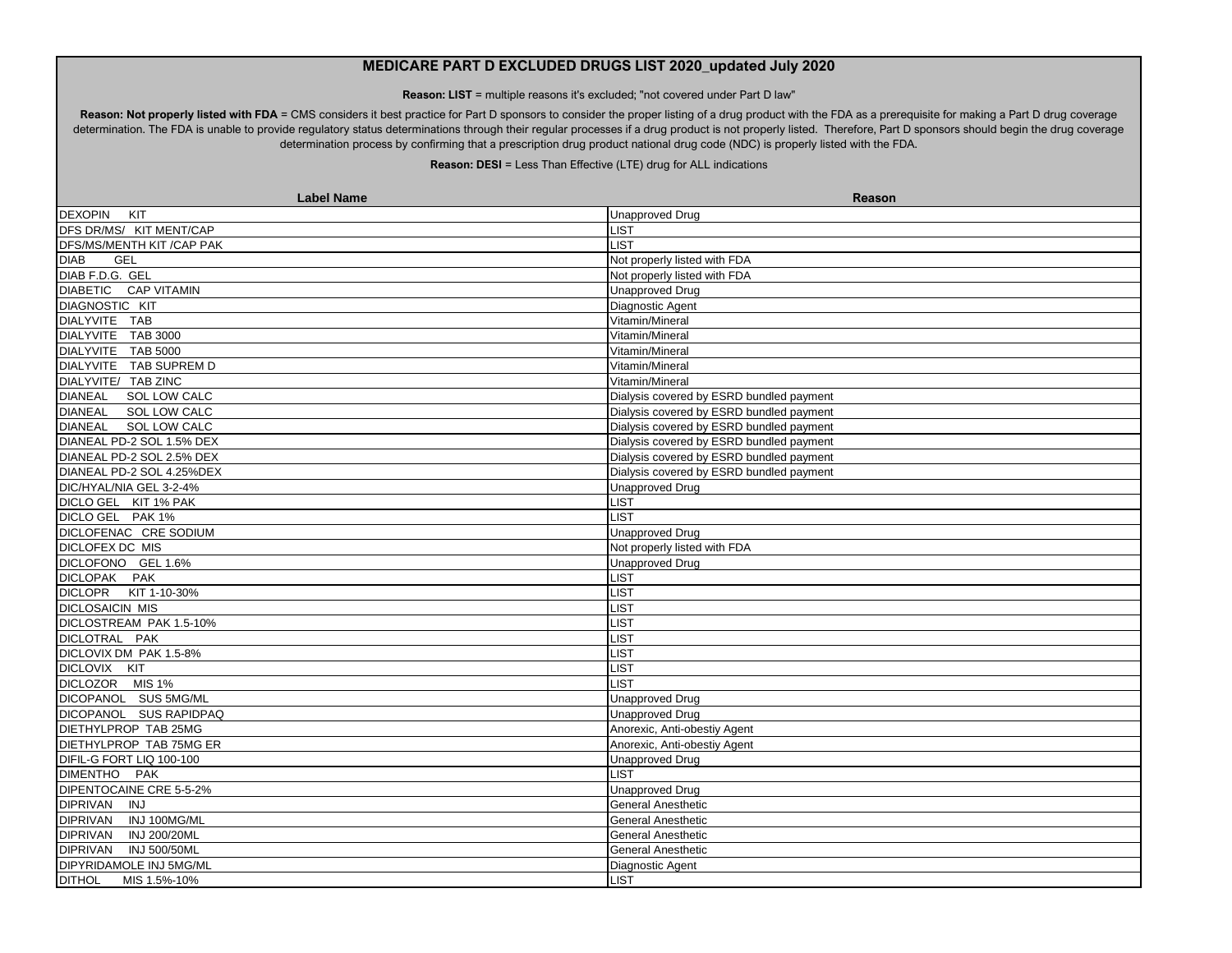**Reason: LIST** = multiple reasons it's excluded; "not covered under Part D law"

Reason: Not properly listed with FDA = CMS considers it best practice for Part D sponsors to consider the proper listing of a drug product with the FDA as a prerequisite for making a Part D drug coverage determination. The FDA is unable to provide regulatory status determinations through their regular processes if a drug product is not properly listed. Therefore, Part D sponsors should begin the drug coverage determination process by confirming that a prescription drug product national drug code (NDC) is properly listed with the FDA.

| <b>Label Name</b>                      | <b>Reason</b>                |
|----------------------------------------|------------------------------|
| <b>DIVISTA</b><br>CAP                  | Vitamin/Mineral              |
| <b>DMSA</b><br>KIT                     | Diagnostic Agent             |
| KIT 10MG/ML<br><b>DMT SUIK</b>         | LIST                         |
| <b>DNA COLLECT KIT</b>                 | Diagnostic Agent             |
| DNA COLLECT KIT MEDICATE               | Diagnostic Agent             |
| <b>SOL EPITHELI</b><br><b>DOG</b>      | Non-standardized allergenic  |
| DOG EPITHELI SOL 1:20                  | Non-standardized allergenic  |
| DOG FENNEL SOL 1:20                    | Non-standardized allergenic  |
| <b>DOLOTRANZ</b><br>KIT                | <b>_IST</b>                  |
| <b>DONNATAL</b><br><b>ELX</b>          | <b>DESI</b>                  |
| <b>ELX GRAPE</b><br><b>DONNATAL</b>    | <b>Unapproved Drug</b>       |
| <b>DONNATAL</b><br><b>ELX MINT</b>     | <b>Unapproved Drug</b>       |
| <b>DONNATAL</b><br><b>TAB 16.2MG</b>   | <b>DESI</b>                  |
| <b>DOTAREM</b><br>INJ 10MMOL           | Diagnostic Agent             |
| <b>DOTAREM</b><br>INJ 2.5MMOL          | Diagnostic Agent             |
| <b>DOTAREM</b><br>INJ 50MMOL           | Diagnostic Agent             |
| <b>DOTAREM</b><br><b>INJ 5MMOL</b>     | Diagnostic Agent             |
| <b>DOTAREM</b><br>INJ 7.5MMOL          | Diagnostic Agent             |
| INJ GA 68<br><b>DOTATOC</b>            | Diagnostic Agent             |
| DOTHELLE DHA CAP                       | Vitamin/Mineral              |
| DOUBLE PM SOL                          | Not properly listed with FDA |
| DOUBLEDEX KIT                          | <b>IST</b>                   |
| <b>DRCAPS CLEAR CAP SIZE 0</b>         | <b>Unapproved Drug</b>       |
| DRCAPS CLEAR CAP SIZE 00               | <b>Unapproved Drug</b>       |
| <b>DRCAPS CLEAR CAP SIZE 1</b>         | <b>Unapproved Drug</b>       |
| DRECHSLERA SOL 1:10                    | Non-standardized allergenic  |
| DRECHSLERA SOL 1:20                    | Non-standardized allergenic  |
| DRIHEP PLUS KIT 100UNIT                | Diagnostic Agent             |
| DRIHEP SYRNG KIT 100UNIT               | Diagnostic Agent             |
| DRISDOL CAP 50000UNT                   | Vitamin/Mineral              |
| DRITHO-CREME CRE HP 1%                 | <b>Unapproved Drug</b>       |
| <b>SOL 20%</b><br><b>DRYSOL</b>        | <b>Unapproved Drug</b>       |
| DS PREP PAK PAK 1%-0.13%               | <b>Unapproved Drug</b>       |
| <b>DST PLUS PAK KIT</b>                | <b>LIST</b>                  |
| DUAL COMPLEX CRE 1 KIT                 | Not properly listed with FDA |
| DUET DHA MIS BALANCED                  | Vitamin/Mineral              |
| DUET DHA MIS BALANCED                  | Vitamin/Mineral              |
| DUET DHA MIS BALANCED                  | Vitamin/Mineral              |
| DUET DHA MIS BALANCED                  | Vitamin/Mineral              |
| DUET DHA 400 MIS 25-1-400              | Vitamin/Mineral              |
| DUET DHA 400 MIS 25-1-400              | Vitamin/Mineral              |
| <b>DUODOTE</b><br>INJ                  | <b>LIST</b>                  |
| <b>DURABASE</b><br>CRE                 | Not properly listed with FDA |
| <b>DURABASE</b><br><b>CRE ADVANCED</b> | Not properly listed with FDA |
| <b>DURACHOL</b><br>CAP 1-3775IU        | Unapproved Drug              |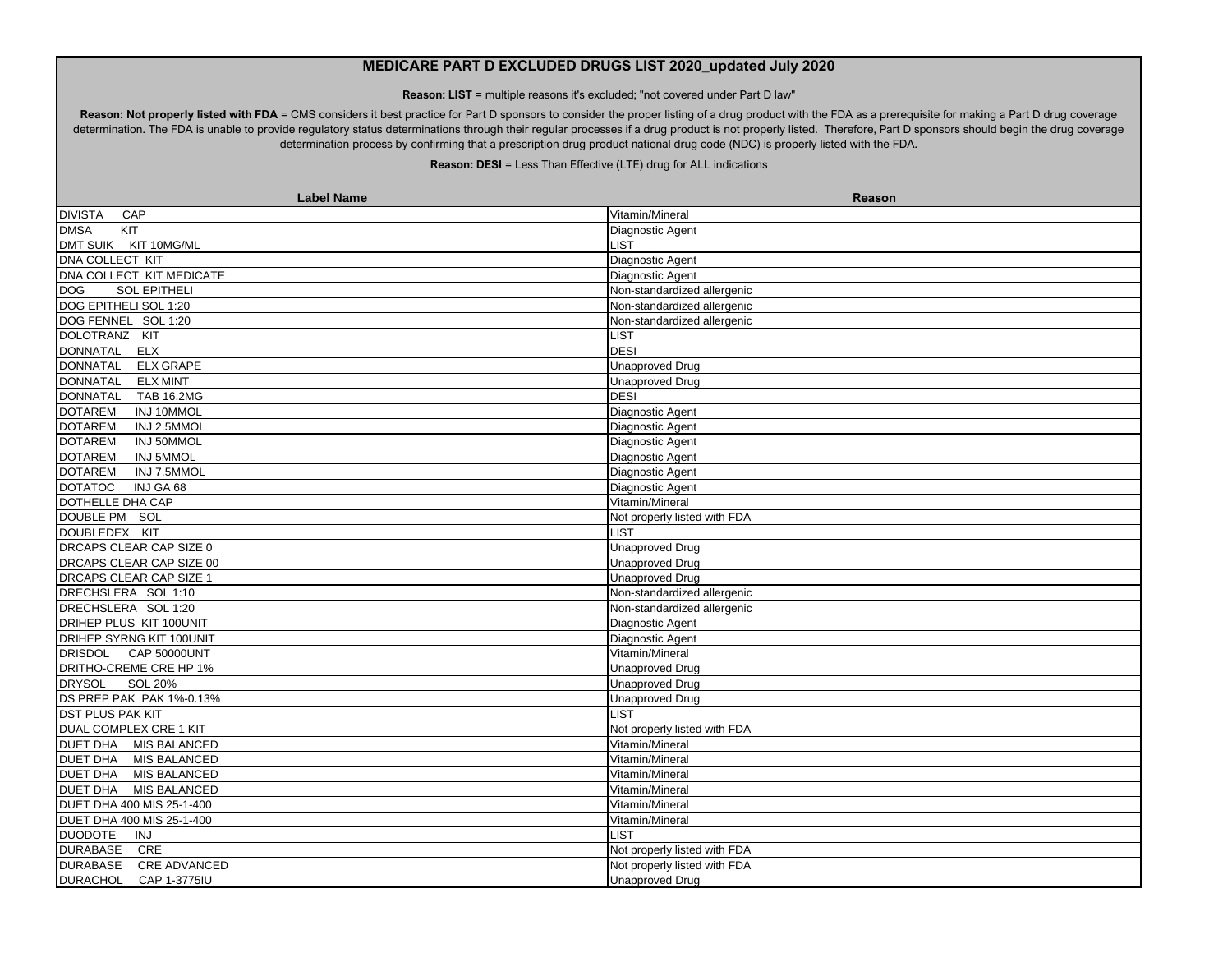**Reason: LIST** = multiple reasons it's excluded; "not covered under Part D law"

Reason: Not properly listed with FDA = CMS considers it best practice for Part D sponsors to consider the proper listing of a drug product with the FDA as a prerequisite for making a Part D drug coverage determination. The FDA is unable to provide regulatory status determinations through their regular processes if a drug product is not properly listed. Therefore, Part D sponsors should begin the drug coverage determination process by confirming that a prescription drug product national drug code (NDC) is properly listed with the FDA.

| <b>Label Name</b>              | Reason                         |
|--------------------------------|--------------------------------|
| DURAFIBER PAD 4X4-3/4"         | Surgical Supply/Medical        |
| DURAFIBER AG PAD 2"X2"         | Surgical Supply/Medical        |
| DURAFIBER AG PAD 3/4X18"       | <b>Surgical Supply/Medical</b> |
| <b>DURAFIBER AG PAD 4"X4"</b>  | <b>Surgical Supply/Medical</b> |
| DURAFIBER AG PAD 4X4-3/4"      | <b>Surgical Supply/Medical</b> |
| DURAFIBER AG PAD 6"X6"         | Surgical Supply/Medical        |
| DURAFIBER AG PAD 8X11.75"      | <b>Surgical Supply/Medical</b> |
| <b>DURAXIN</b><br><b>CAP</b>   | <b>Unapproved Drug</b>         |
| D-XYLOSE POW                   | Diagnostic Agent               |
| DYNABAC 5.0 MIS                | LIST.                          |
| DYNAMIC KIT                    | Diagnostic Agent               |
| DYNAMIC PLUS KIT PAK           | Diagnostic Agent               |
| DYURAL-40 KIT                  | LIST                           |
| DYURAL-80 KIT                  | LIST                           |
| DYURAL-L<br>KIT                | LIST                           |
| DYURAL-LM KIT                  | <b>LIST</b>                    |
| <b>EASTERN</b><br>SOL COTTONWO | LIST                           |
| EASYGEL<br>GEL 0.4%            | <b>Unapproved Drug</b>         |
| <b>EASYGEL</b><br>GEL 0.4%CHRY | <b>Unapproved Drug</b>         |
| <b>EASYGEL</b><br>GEL 0.4%CITR | <b>Unapproved Drug</b>         |
| EASYGEL<br>GEL 0.4%MINT        | <b>Unapproved Drug</b>         |
| ECONASIL KIT                   | <b>LIST</b>                    |
| ECONAZOLE CRE NIACIN           | <b>Unapproved Drug</b>         |
| EC-RX DHEA CRE 10%             | Not properly listed with FDA   |
| EC-RX DHEA CRE 4%              | Not properly listed with FDA   |
| EC-RX ESTRAD CRE 0.4%          | Not properly listed with FDA   |
| EC-RX ESTRAD CRE 0.6%          | Not properly listed with FDA   |
| EC-RX PROGES CRE 10%           | Not properly listed with FDA   |
| EC-RX PROGES CRE 20%           | Not properly listed with FDA   |
| EC-RX TESTOS CRE 0.2%          | Not properly listed with FDA   |
| EC-RX TESTOS CRE 0.4%          | Not properly listed with FDA   |
| EC-RX TESTOS CRE 10%           | Not properly listed with FDA   |
| EC-RX TESTOS CRE 20%           | Not properly listed with FDA   |
| <b>ECZEMOL</b><br><b>TAB</b>   | <b>Unapproved Drug</b>         |
| EDETATE DISO INJ 150MG/ML      | <b>Unapproved Drug</b>         |
| <b>EDEX</b><br>KIT 10MCG       | <b>Erectile Dysfunction</b>    |
| <b>EDEX</b><br>KIT 20MCG       | <b>Erectile Dysfunction</b>    |
| <b>EDEX</b><br>KIT 40MCG       | <b>Erectile Dysfunction</b>    |
| ED-SPAZ<br>TAB 0.125MG         | <b>Unapproved Drug</b>         |
| <b>EEMT</b><br>TAB 1.25-2.5    | <b>DESI</b>                    |
| EEMT HS<br><b>TAB</b>          | <b>DESI</b>                    |
| EFFER-K<br>TAB 10MEQ           | <b>Unapproved Drug</b>         |
| EFFER-K<br>TAB 20MEQ           | <b>Unapproved Drug</b>         |
| EFFER-K<br>TAB 25MEQ EF        | <b>Unapproved Drug</b>         |
| EGG WHITE INJ EXTRACT          | Diagnostic Agent               |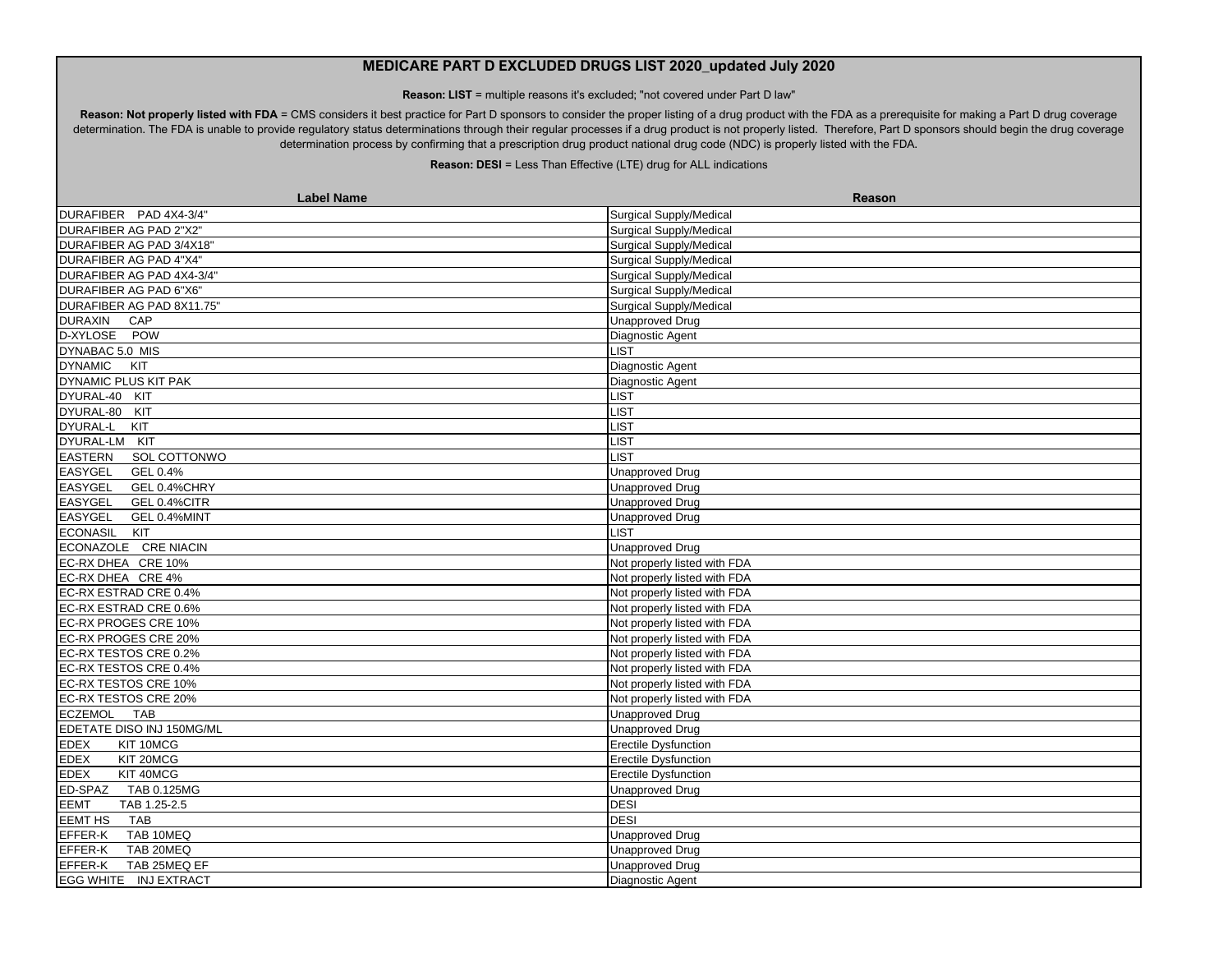**Reason: LIST** = multiple reasons it's excluded; "not covered under Part D law"

Reason: Not properly listed with FDA = CMS considers it best practice for Part D sponsors to consider the proper listing of a drug product with the FDA as a prerequisite for making a Part D drug coverage determination. The FDA is unable to provide regulatory status determinations through their regular processes if a drug product is not properly listed. Therefore, Part D sponsors should begin the drug coverage determination process by confirming that a prescription drug product national drug code (NDC) is properly listed with the FDA.

| <b>Label Name</b>                     | <b>Reason</b>                |
|---------------------------------------|------------------------------|
| <b>EHA</b><br><b>LOT 4%</b>           | <b>Unapproved Drug</b>       |
| <b>ELETONE</b><br>CRE                 | Not properly listed with FDA |
| <b>ELETONE</b><br><b>CRE TWINPACK</b> | Not properly listed with FDA |
| <b>ELFOLATE</b><br>TAB 15MG           | Vitamin/Mineral              |
| ELFOLATE TAB 7.5MG                    | Vitamin/Mineral              |
| ELFOLATE PLU TAB 3-35-2MG             | Vitamin/Mineral              |
| ELITE-OB<br><b>TAB</b>                | Vitamin/Mineral              |
| ELLZIA PAK PAK 0.1%/5%                | <b>LIST</b>                  |
| <b>ELOCTATE</b><br>INJ 1000UNIT       | <b>Blood Component</b>       |
| <b>ELOCTATE</b><br>INJ 1500UNIT       | <b>Blood Component</b>       |
| <b>ELOCTATE</b><br>INJ 2000UNIT       | <b>Blood Component</b>       |
| <b>ELOCTATE</b><br>INJ 250UNIT        | <b>Blood Component</b>       |
| <b>ELOCTATE</b><br>INJ 3000UNIT       | <b>Blood Component</b>       |
| <b>ELOCTATE</b><br>INJ 4000UNIT       | <b>Blood Component</b>       |
| <b>ELOCTATE</b><br>INJ 5000UNIT       | <b>Blood Component</b>       |
| ELOCTATE INJ 500UNIT                  | <b>Blood Component</b>       |
| ELOCTATE INJ 6000UNIT                 | <b>Blood Component</b>       |
| <b>ELOCTATE</b><br>INJ 750UNIT        | <b>Blood Component</b>       |
| EMOLIVAN CRE                          | Not properly listed with FDA |
| EMOLLIENT CRE                         | Not properly listed with FDA |
| EMPRICAINE KIT 2.5-2.5%               | <b>LIST</b>                  |
| EMPRICAINE KIT II                     | <b>LIST</b>                  |
| EMPTY CAPSUL CAP SIZE 0               | <b>Unapproved Drug</b>       |
| <b>EMPTY CAPSUL CAP SIZE 00</b>       | <b>Unapproved Drug</b>       |
| <b>EMPTY CAPSUL CAP SIZE 1</b>        | <b>Unapproved Drug</b>       |
| <b>EMPTY CAPSUL CAP SIZE 1</b>        | <b>Unapproved Drug</b>       |
| <b>EMPTY CAPSUL CAP SIZE 2</b>        | <b>Unapproved Drug</b>       |
| EMPTY CAPSUL CAP SIZE 3               | <b>Unapproved Drug</b>       |
| <b>EMPTY CAPSUL CAP SIZE 4</b>        | <b>Unapproved Drug</b>       |
| EMPTY CAPSUL CAP SIZE 5               | <b>Unapproved Drug</b>       |
| <b>EMPTY CAPSUL CAP SIZE 7</b>        | <b>Unapproved Drug</b>       |
| <b>EMULSION SB EMU</b>                | Not properly listed with FDA |
| ENBRACE HR CAP                        | Vitamin/Mineral              |
| ENDOMETRIN SUP 100MG                  | <b>Fertility Agent</b>       |
| <b>ENGLISH</b><br><b>SOL PLANTAIN</b> | Non-standardized allergenic  |
| ENGYSTOL INJ                          | <b>Unapproved Drug</b>       |
| CAP<br><b>ENLYTE</b>                  | <b>Unapproved Drug</b>       |
| <b>ENOVARX</b><br>CRE 2.5%            | Not properly listed with FDA |
| ENTERAGAM POW 5GM                     | Not properly listed with FDA |
| ENTERO VU SUS 24%                     | Diagnostic Agent             |
| <b>ENTTY</b><br><b>EMU SPRAY</b>      | Not properly listed with FDA |
| ENZADYNE CAP                          | Not properly listed with FDA |
| ENZOCLEAR AER 9.8%                    | <b>Unapproved Drug</b>       |
| <b>EOVIST</b><br><b>INJ</b>           | Diagnostic Agent             |
| EPHEDRIN SUL INJ 25MG/5ML             | <b>Unapproved Drug</b>       |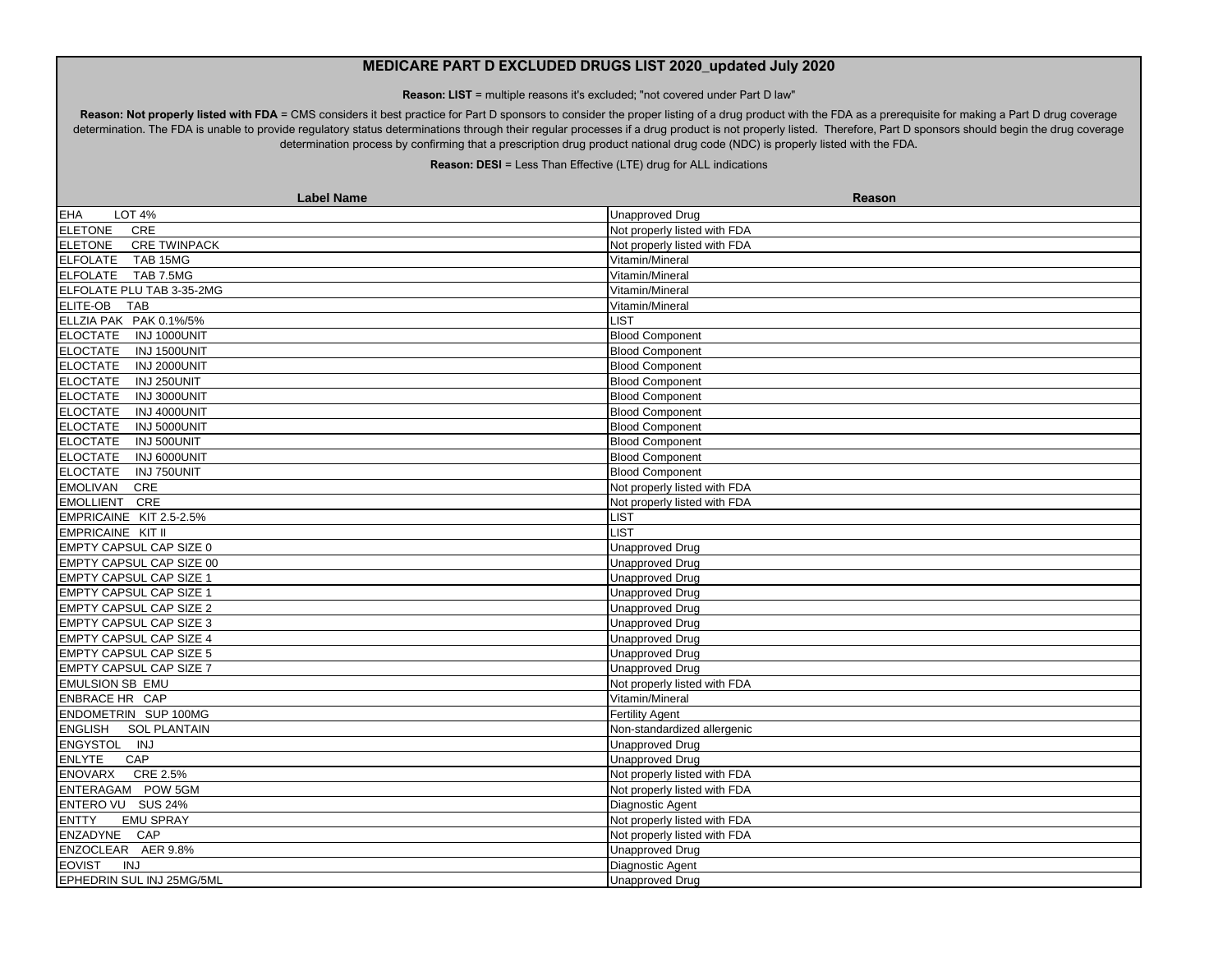**Reason: LIST** = multiple reasons it's excluded; "not covered under Part D law"

Reason: Not properly listed with FDA = CMS considers it best practice for Part D sponsors to consider the proper listing of a drug product with the FDA as a prerequisite for making a Part D drug coverage determination. The FDA is unable to provide regulatory status determinations through their regular processes if a drug product is not properly listed. Therefore, Part D sponsors should begin the drug coverage determination process by confirming that a prescription drug product national drug code (NDC) is properly listed with the FDA.

| <b>Label Name</b>                | Reason                       |
|----------------------------------|------------------------------|
| EPHEDRINE INJ 25MG/5ML           | Not properly listed with FDA |
| EPHEDRINE INJ 50/10ML            | Not properly listed with FDA |
| EPHEDRINE INJ 50MG/5ML           | Not properly listed with FDA |
| EPHEDRINE SU INJ 50MG/ML         | <b>Unapproved Drug</b>       |
| EPICERAM EMU                     | <b>LIST</b>                  |
| EPICOCCUM INJ 1:20               | Non-standardized allergenic  |
| EPICOCCUM EX SOL 1:10            | Non-standardized allergenic  |
| <b>EPICYN</b><br><b>SPR</b>      | Not properly listed with FDA |
| EPIFOAM AER 1%                   | <b>Unapproved Drug</b>       |
| EPINEPHR PRO KIT 1MG/ML          | LIST.                        |
| EPINEPHRINE INJ 0.1MG/ML         | <b>Unapproved Drug</b>       |
| EPINEPHRINE INJ 1MG/10ML         | <b>Unapproved Drug</b>       |
| <b>EPINEPHRINE KIT 1MG/ML</b>    | <b>LIST</b>                  |
| EPINPHEPHRIN KIT SNAP-V          | Not properly listed with FDA |
| <b>EPIQUIN MICR CRE 4%</b>       | Cosmetic                     |
| EPISNAP KIT                      | <b>LIST</b>                  |
| EQUACARE JR POW CHOCO            | Dietary Supplement           |
| EQUACARE JR POW UNFLAVOR         | Dietary Supplement           |
| EQUACARE JR POW VANILLA          | <b>Dietary Supplement</b>    |
| ERECAID KIT CLASSIC              | Erectile Dysfunction         |
| ERECAID KIT ESTEEM               | <b>Erectile Dysfunction</b>  |
| ERGOCAL CAP 2500UNIT             | Vitamin/Mineral              |
| ESCAVITE CHW                     | Vitamin/Mineral              |
| <b>ESCAVITE D CHW</b>            | Vitamin/Mineral              |
| ESCAVITE LQ DRO 0.25-6MG         | Vitamin/Mineral              |
| ESOMEP-EZS KIT 20MG              | <b>LIST</b>                  |
| ESPEROCT INJ 1000UNIT            | <b>Blood Component</b>       |
| <b>ESPEROCT</b><br>INJ 1500UNIT  | <b>Blood Component</b>       |
| ESPEROCT INJ 2000UNIT            | <b>Blood Component</b>       |
| ESPEROCT INJ 3000UNIT            | <b>Blood Component</b>       |
| ESPEROCT INJ 500UNIT             | <b>Blood Component</b>       |
| <b>ESPUMIL</b><br>AER            | <b>Bulk Ingredient</b>       |
| ESSENTIAL POW CARE JR            | Dietary Supplement           |
| ESSENTRA MIS 9X9"                | Not properly listed with FDA |
| <b>EST ESTROGEN TAB MTEST HS</b> | <b>DESI</b>                  |
| <b>ESTRIOL-PROG CRE</b>          | Not properly listed with FDA |
| ESTROG/MTEST TAB 1.25-2.5        | <b>DESI</b>                  |
| ETHYL CHLOR AER FINE PIN         | Not properly listed with FDA |
| ETHYL CHLOR AER FN STRM          | Not properly listed with FDA |
| ETHYL CHLOR AER MED JET          | Not properly listed with FDA |
| ETHYL CHLOR AER MED STRM         | Not properly listed with FDA |
| ETHYL CHLOR AER MIST             | Not properly listed with FDA |
| ETHYL CHLOR AER SPRAY            | Not properly listed with FDA |
| ETOMIDATE INJ 20/10ML            | <b>General Anesthetic</b>    |
| ETOMIDATE INJ 2MG/ML             | <b>General Anesthetic</b>    |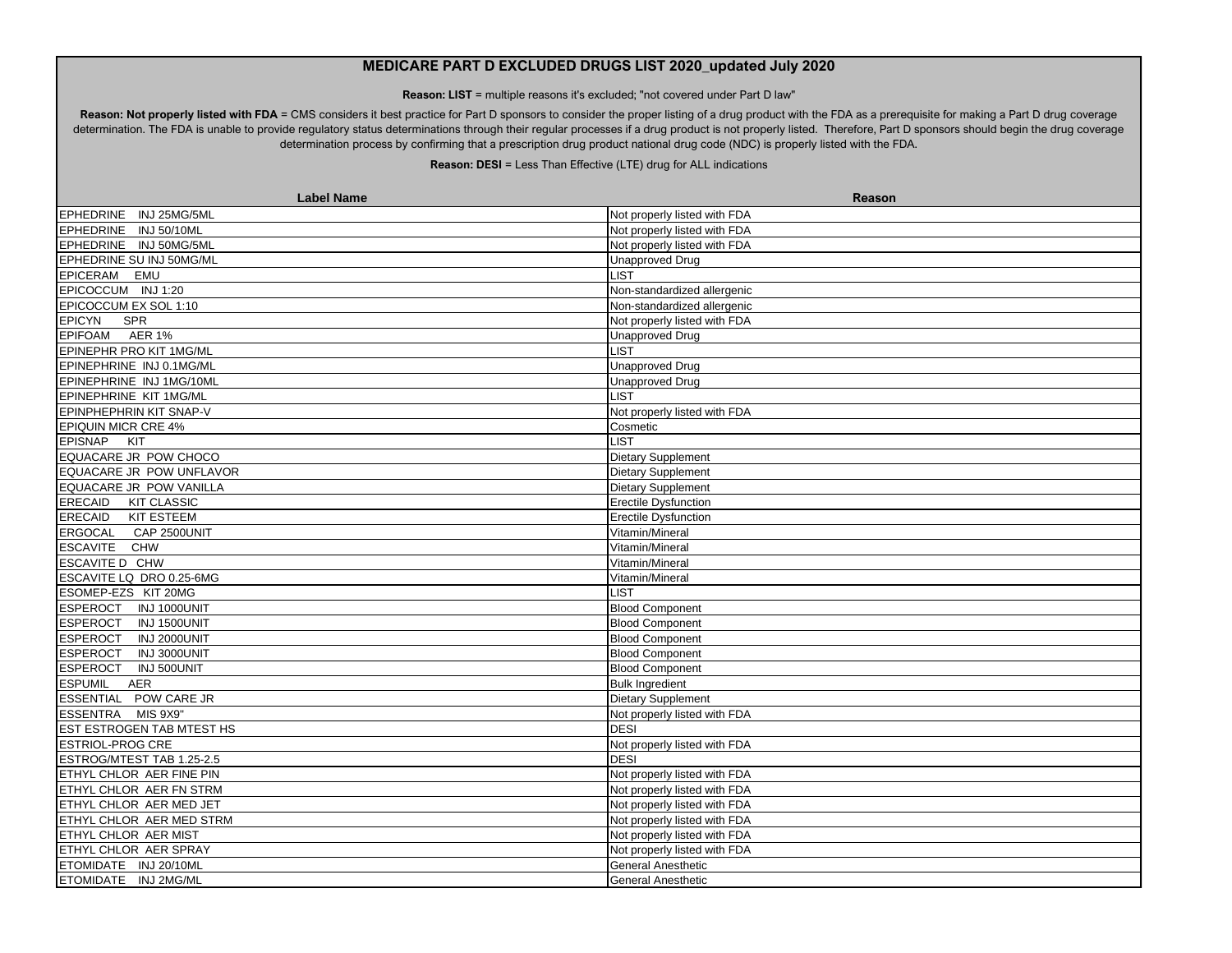**Reason: LIST** = multiple reasons it's excluded; "not covered under Part D law"

Reason: Not properly listed with FDA = CMS considers it best practice for Part D sponsors to consider the proper listing of a drug product with the FDA as a prerequisite for making a Part D drug coverage determination. The FDA is unable to provide regulatory status determinations through their regular processes if a drug product is not properly listed. Therefore, Part D sponsors should begin the drug coverage determination process by confirming that a prescription drug product national drug code (NDC) is properly listed with the FDA.

| <b>Label Name</b>           | <b>Reason</b>                                         |
|-----------------------------|-------------------------------------------------------|
| ETOMIDATE INJ 40/20ML       | <b>General Anesthetic</b>                             |
| ETOPOSIDE CAP 50MG          | Oral drug for cancer; infusion available under Part B |
| <b>EVICEL</b><br>KIT 2ML    | Not properly listed with FDA                          |
| <b>EVICEL</b><br>KIT 5ML    | Not properly listed with FDA                          |
| EXACTUSS LIQ                | Cough/Cold                                            |
| <b>EXODERM</b><br>LOT 25-1% | <b>Unapproved Drug</b>                                |
| EXOTIC-HC DRO OTIC          | <b>DESI</b>                                           |
| EXTRANEAL SOL               | Dialysis covered by ESRD bundled payment              |
| <b>EXYDERM</b><br>PAD       | Not properly listed with FDA                          |
| EZ FLU SHOT INJ 2018-19     | Influenza Vaccine                                     |
| E-Z-CAT DRY PAK             | Diagnostic Agent                                      |
| E-Z-DISK TAB 700MG          | Diagnostic Agent                                      |
| E-Z-DOSE ENE                | Diagnostic Agent                                      |
| <b>SUS 98%</b><br>E-Z-HD    | Diagnostic Agent                                      |
| E-Z-PAQUE SUS 60%           | Diagnostic Agent                                      |
| E-Z-PAQUE SUS 96%           | Diagnostic Agent                                      |
| E-Z-PASTE CRE 60%           | Diagnostic Agent                                      |
| FA-B6-B12 TAB               | Vitamin/Mineral                                       |
| FABB<br>TAB 2.2-25-1        | Vitamin/Mineral                                       |
| FAGRON LS CRE PLUS          | Not properly listed with FDA                          |
| <b>FALESSA</b><br>KIT       | <b>Unapproved Drug</b>                                |
| FANATREX SUS 25MG/ML        | <b>Unapproved Drug</b>                                |
| FBL KIT<br>CRE 15-4-5%      | <b>Bulk Ingredient</b>                                |
| FEIBA<br><b>INJ</b>         | <b>Blood Component</b>                                |
| FEM PH<br><b>GEL</b>        | Not properly listed with FDA                          |
| <b>FEMCAP</b><br>MIS 22MM   | Device                                                |
| <b>FEMCAP</b><br>MIS 26MM   | Device                                                |
| <b>FEMCAP</b><br>MIS 30MM   | Device                                                |
| FENTANYL INJ 50MCG/ML       | <b>General Anesthetic</b>                             |
| FENTANYL CIT INJ 0.05MG/1   | <b>General Anesthetic</b>                             |
| FENTANYL CIT INJ 100/2ML    | <b>General Anesthetic</b>                             |
| FENTANYL CIT INJ 1000/20    | General Anesthetic                                    |
| FENTANYL CIT INJ 1000MCG    | <b>General Anesthetic</b>                             |
| FENTANYL CIT INJ 100MCG     | <b>General Anesthetic</b>                             |
| FENTANYL CIT INJ 1500/30    | <b>General Anesthetic</b>                             |
| FENTANYL CIT INJ 1500MCG    | <b>General Anesthetic</b>                             |
| FENTANYL CIT INJ 250/5ML    | <b>General Anesthetic</b>                             |
| FENTANYL CIT INJ 2500/50    | General Anesthetic                                    |
| FENTANYL CIT INJ 2500MCG    | <b>General Anesthetic</b>                             |
| FENTANYL CIT INJ 250MCG     | General Anesthetic                                    |
| FENTANYL CIT INJ 2750MCG    | General Anesthetic                                    |
| FENTANYL CIT INJ 500MCG     | General Anesthetic                                    |
| FENTANYL CIT INJ 50MCG/ML   | <b>General Anesthetic</b>                             |
| FENT-BUP-NAC INJ            | Not properly listed with FDA                          |
| FERAHEME INJ 510/17ML       | LIST                                                  |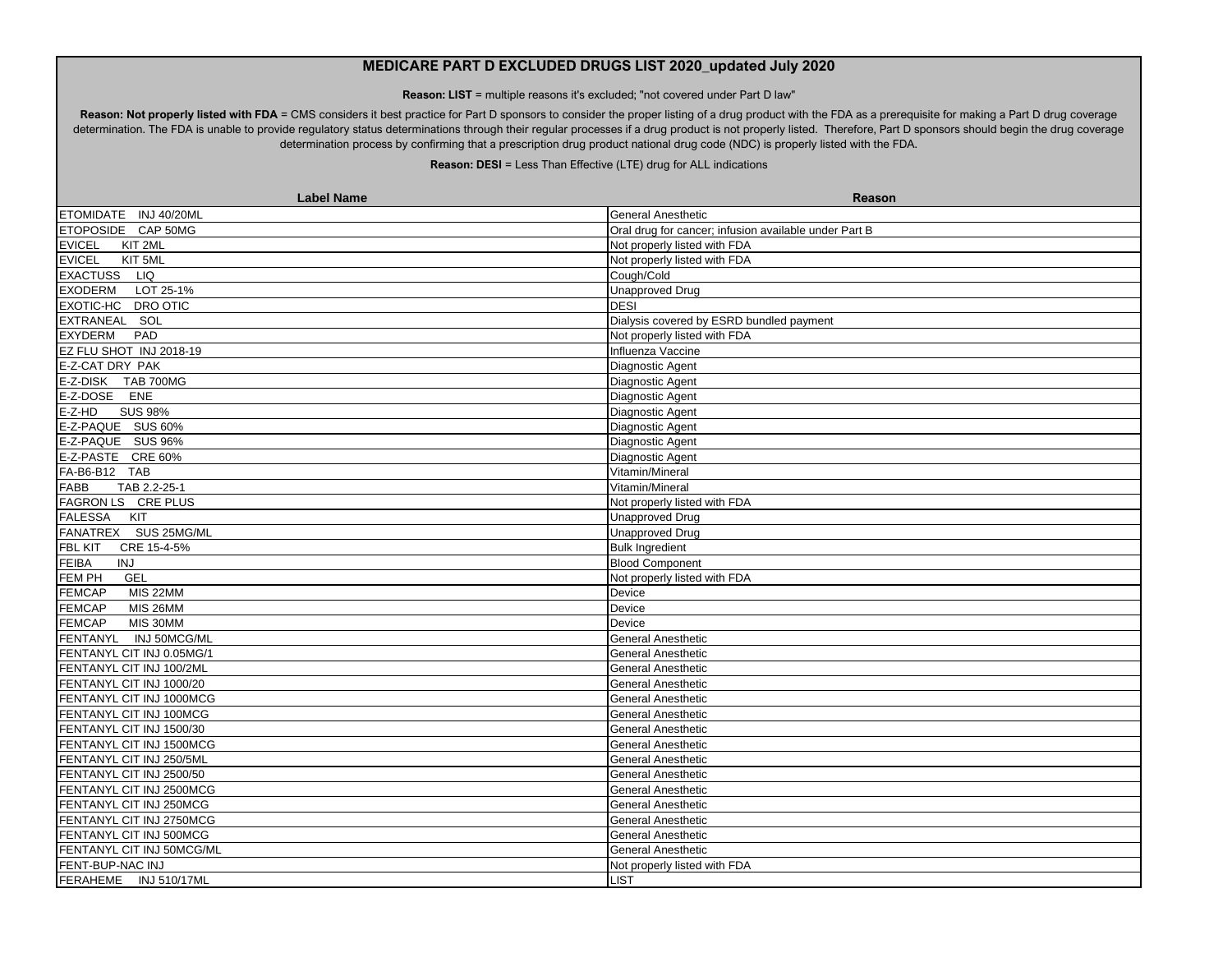**Reason: LIST** = multiple reasons it's excluded; "not covered under Part D law"

Reason: Not properly listed with FDA = CMS considers it best practice for Part D sponsors to consider the proper listing of a drug product with the FDA as a prerequisite for making a Part D drug coverage determination. The FDA is unable to provide regulatory status determinations through their regular processes if a drug product is not properly listed. Therefore, Part D sponsors should begin the drug coverage determination process by confirming that a prescription drug product national drug code (NDC) is properly listed with the FDA.

| <b>Label Name</b>                   | Reason                       |
|-------------------------------------|------------------------------|
| <b>FEROCON</b><br>CAP               | Vitamin/Mineral              |
| FEROTRINSIC CAP                     | Vitamin/Mineral              |
| FERRIC GLUCO INJ 12.5/ML            | Vitamin/Mineral              |
| FERRIC GLUCO INJ 12.5MG/M           | Vitamin/Mineral              |
| FERRLECIT INJ 12.5MG/M              | Vitamin/Mineral              |
| FERRO-PLEX TAB                      | Vitamin/Mineral              |
| FERROTRIN CAP                       | Vitamin/Mineral              |
| FIBERSOUR HN LIQ                    | Not properly listed with FDA |
| <b>FIBRIK</b><br>CAP                | Vitamin/Mineral              |
| FIBRYGA INJ1GM                      | <b>Blood Component</b>       |
| FIBRYGA INJ1MG                      | <b>Blood Component</b>       |
| FINASTERIDE SOL MINOXIDI            | <b>Unapproved Drug</b>       |
| FINASTERIDE TAB 1MG                 | Cosmetic                     |
| FIRE ANT INJ 1:10                   | Non-standardized allergenic  |
| FIRE ANT EXT INJ 1:20               | Non-standardized allergenic  |
| FIRST-ATENOL SOL 10MG/ML            | Not properly listed with FDA |
| FIRST-ATENOL SOL 2MG/ML             | Not properly listed with FDA |
| FIRST-BACLOF SUS 1                  | Not properly listed with FDA |
| FIRST-BACLOF SUS 5 KIT              | Not properly listed with FDA |
| FIRST-METO SOL 10MG/ML              | Not properly listed with FDA |
| FIRST-METRON SUS 100MG/ML           | Not properly listed with FDA |
| FIRST-METRON SUS 50MG/ML            | Not properly listed with FDA |
| FIRST-MOUTHW SUS BLM                | <b>Unapproved Drug</b>       |
| FIRST-OMEPRA SUS 2MG/ML             | <b>Bulk Ingredient</b>       |
| FIRST-VANC SOL 25MG/ML              | Not properly listed with FDA |
| FIRST-VANC SOL 50MG/ML              | Not properly listed with FDA |
| FITALITE CRE BASE                   | Not properly listed with FDA |
| <b>FLAVOR BLEND SUS</b>             | <b>Unapproved Drug</b>       |
| <b>FLAVOR PLUS LIQ</b>              | <b>Unapproved Drug</b>       |
| <b>FLAVOR SWEET SYP</b>             | <b>Unapproved Drug</b>       |
| FLAVOR SWEET SYP S/F                | Not properly listed with FDA |
| FLEXBUMIN INJ 25%                   | <b>Blood Component</b>       |
| FLEXBUMIN INJ 5%                    | <b>Blood Component</b>       |
| <b>FLEXIN</b><br>PAD                | <b>OTC</b>                   |
| FLEXIPAK PAK 75-0.025               | <b>IST</b>                   |
| <b>FLEXIZOL</b><br>PAK COMBIPAK     | Not properly listed with FDA |
| CHW 0.25MG<br><b>FLORIVA</b>        | Vitamin/Mineral              |
| <b>FLORIVA</b><br>CHW 0.5MG         | Vitamin/Mineral              |
| <b>FLORIVA</b><br>CHW 1MG           | Vitamin/Mineral              |
| <b>FLORIVA</b><br><b>DRO 0.25MG</b> | <b>Unapproved Drug</b>       |
| <b>FLORIVA</b><br>DRO PLUS          | Vitamin/Mineral              |
| INJ 2017-18<br><b>FLUAD</b>         | Influenza Vaccine            |
| <b>FLUAD</b><br>INJ 2018-19         | Influenza Vaccine            |
| <b>FLUAD</b><br>INJ 2019-20         | Influenza Vaccine            |
| FLUAD QUADRI INJ 0.5ML              | Influenza Vaccine            |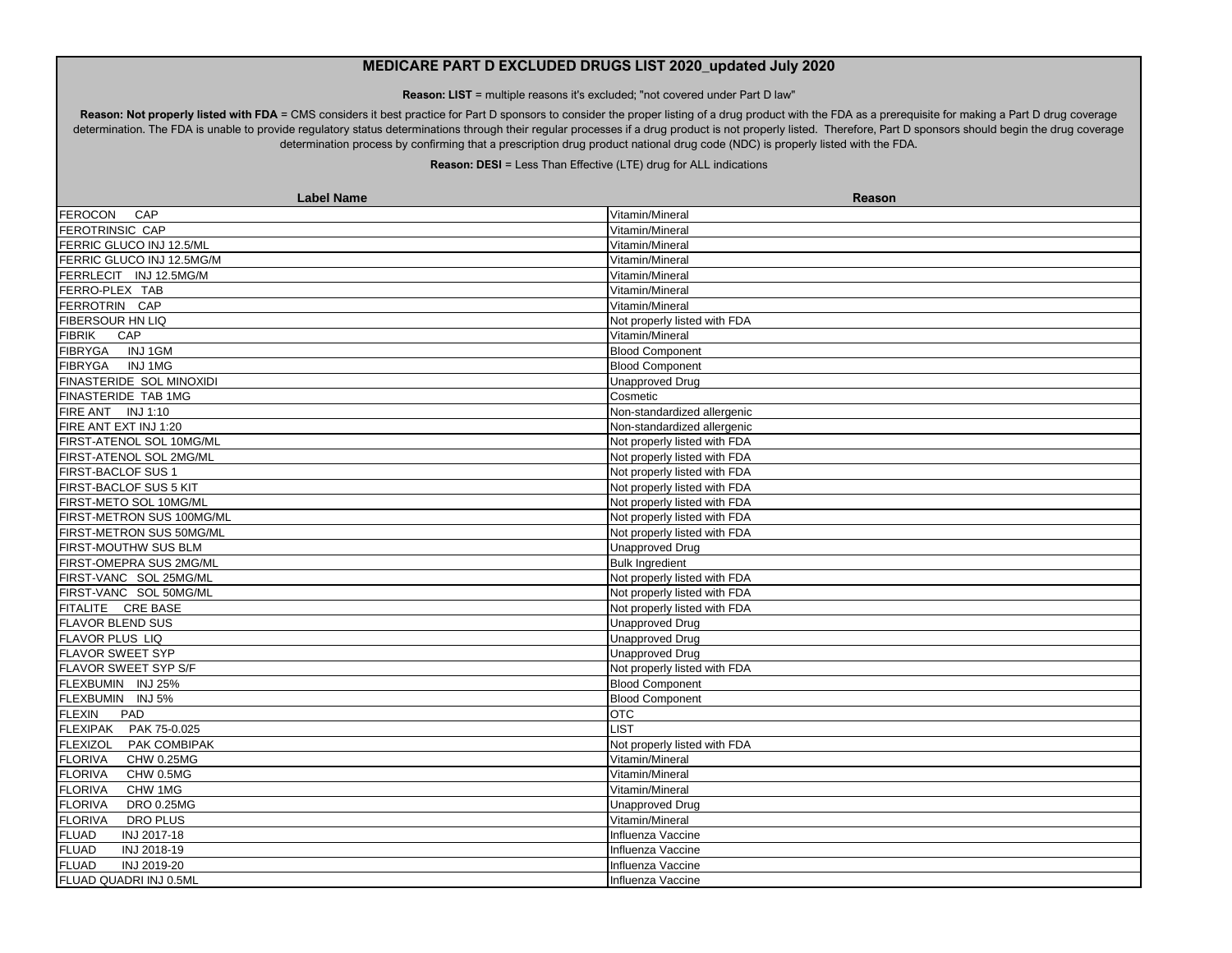**Reason: LIST** = multiple reasons it's excluded; "not covered under Part D law"

Reason: Not properly listed with FDA = CMS considers it best practice for Part D sponsors to consider the proper listing of a drug product with the FDA as a prerequisite for making a Part D drug coverage determination. The FDA is unable to provide regulatory status determinations through their regular processes if a drug product is not properly listed. Therefore, Part D sponsors should begin the drug coverage determination process by confirming that a prescription drug product national drug code (NDC) is properly listed with the FDA.

| <b>Label Name</b>         | Reason                       |
|---------------------------|------------------------------|
| FLUARIX QUAD INJ 2017-18  | Influenza Vaccine            |
| FLUARIX QUAD INJ 2018-19  | Influenza Vaccine            |
| FLUARIX QUAD INJ 2019-20  | Influenza Vaccine            |
| FLUBLOK SOL 2017-18       | Influenza Vaccine            |
| FLUBLOK QUAD INJ 2017-18  | Influenza Vaccine            |
| FLUBLOK QUAD INJ 2018-19  | Influenza Vaccine            |
| FLUBLOK QUAD INJ 2019-20  | Influenza Vaccine            |
| FLUCAINE SOL 0.25-0.5     | Diagnostic Agent             |
| FLUCLVX QUAD INJ 2017-18  | Influenza Vaccine            |
| FLUCLVX QUAD INJ 2018-19  | Influenza Vaccine            |
| FLUCLVX QUAD INJ 2019-20  | Influenza Vaccine            |
| FLUCON/IBU SOL ITRA/TER   | Unapproved Drug              |
| FLUDEOXYGLUC SOL 20-300   | Diagnostic Agent             |
| FLULAVAL QUA INJ 2017-18  | Influenza Vaccine            |
| FLULAVAL QUA INJ 2018-19  | Influenza Vaccine            |
| FLULAVAL QUA INJ 2019-20  | Influenza Vaccine            |
| FLUMIST QUAD SUS 2017-18  | Influenza Vaccine            |
| FLUMIST QUAD SUS 2018-19  | Influenza Vaccine            |
| FLUMIST QUAD SUS 2019-20  | Influenza Vaccine            |
| FLUOCINOLONE CRE NIACIN   | <b>Unapproved Drug</b>       |
| FLUOCINOLONE CRE NIACIN   | <b>Unapproved Drug</b>       |
| FLUOPAR KIT               | <b>LIST</b>                  |
| FLUORABON DRO             | <b>Unapproved Drug</b>       |
| FLUORE-BENOX SOL 0.25-0.4 | Diagnostic Agent             |
| FLUORESCEIN/ SOL PROPARAC | Diagnostic Agent             |
| FLUORESCITE INJ 10% OP    | Diagnostic Agent             |
| FLUORID SENS PST 1.1-5%   | Not properly listed with FDA |
| FLUORIDE CHW 0.25MG F     | <b>Unapproved Drug</b>       |
| FLUORIDE CHW 0.5MG F      | <b>Unapproved Drug</b>       |
| FLUORIDE CHW 1MG F        | <b>Unapproved Drug</b>       |
| FLUORIDEX CON DLY REN     | Not properly listed with FDA |
| FLUORIDEX PST 1.1%        | <b>Unapproved Drug</b>       |
| FLUOR-I-STRI TES 1MG OP   | Diagnostic Agent             |
| FLUORITAB CHW 0.25MG F    | <b>Unapproved Drug</b>       |
| FLUORITAB CHW 0.5MG F     | <b>Unapproved Drug</b>       |
| FLUORITAB CHW 1MG F       | <b>Unapproved Drug</b>       |
| FLUORITAB CHW 2.2MG       | <b>Unapproved Drug</b>       |
| FLUORITAB DRO 0.125MG     | <b>Unapproved Drug</b>       |
| FLUOVIX PAK 0.1%          | <b>LIST</b>                  |
| FLUOVIX PLUS PAK 0.1%     | LIST                         |
| FLURA-DROPS DRO 0.25MG F  | <b>Unapproved Drug</b>       |
| FLURA-SAFE SOL            | Diagnostic Agent             |
| FLUROX<br>SOL OP          | Diagnostic Agent             |
| FLUSH SYRING INJ 0.9%     | Not properly listed with FDA |
| FLUVIRIN INJ 2015-16      | Influenza Vaccine            |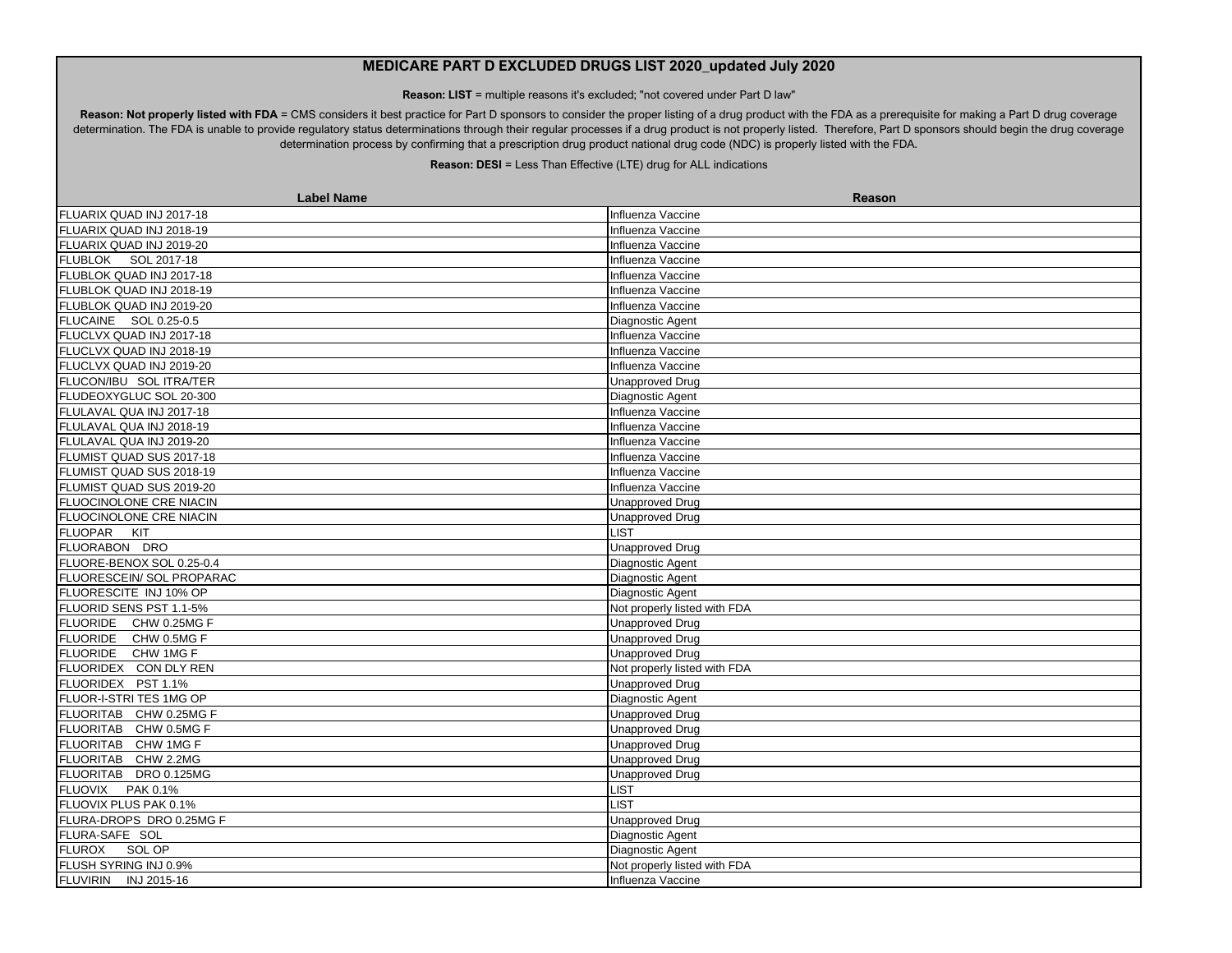**Reason: LIST** = multiple reasons it's excluded; "not covered under Part D law"

Reason: Not properly listed with FDA = CMS considers it best practice for Part D sponsors to consider the proper listing of a drug product with the FDA as a prerequisite for making a Part D drug coverage determination. The FDA is unable to provide regulatory status determinations through their regular processes if a drug product is not properly listed. Therefore, Part D sponsors should begin the drug coverage determination process by confirming that a prescription drug product national drug code (NDC) is properly listed with the FDA.

| <b>Label Name</b>             | <b>Reason</b>                |
|-------------------------------|------------------------------|
| FLUZONE HD INJ PF 17-18       | Influenza Vaccine            |
| FLUZONE HD INJ PF 18-19       | Influenza Vaccine            |
| FLUZONE HD INJ PF 19-20       | Influenza Vaccine            |
| FLUZONE HD INJ PF 20-21       | Influenza vaccine            |
| FLUZONE QUAD INJ 2017-18      | Influenza Vaccine            |
| FLUZONE QUAD INJ 2018-19      | Influenza Vaccine            |
| FLUZONE QUAD INJ 2019-20      | Influenza Vaccine            |
| <b>FOAMIL</b><br>LIQ          | Not properly listed with FDA |
| FOLBEE<br><b>TAB</b>          | Vitamin/Mineral              |
| FOLBEE PLUS TAB               | Vitamin/Mineral              |
| FOLBEE PLUS TAB CZ            | Vitamin/Mineral              |
| <b>FOLBIC</b><br><b>TAB</b>   | Vitamin/Mineral              |
| FOLBIC RF TAB                 | Vitamin/Mineral              |
| FOLET DHA PAK                 | Vitamin/Mineral              |
| FOLET ONE CAP 38-1-225        | Vitamin/Mineral              |
| FOLGARD OS TAB                | Vitamin/Mineral              |
| FOLGARD RX TAB                | Vitamin/Mineral              |
| FOLIC ACID INJ 50/10ML        | Vitamin/mineral              |
| FOLIC ACID INJ 5MG/ML         | Vitamin/Mineral              |
| FOLIC ACID TAB 1000MCG        | Vitamin/Mineral              |
| FOLIC ACID TAB 1MG            | Vitamin/Mineral              |
| FOLIC D3<br>CAP               | Vitamin/mineral              |
| FOLICA-V CAP                  | Vitamin/Mineral              |
| CAP<br>FOLIC-K                | Vitamin/Mineral              |
| <b>FOLI-D</b><br><b>TAB</b>   | Vitamin/Mineral              |
| FOLIKA-D<br>TAB 1-5000        | Vitamin/Mineral              |
| <b>FOLIKA-T</b><br><b>TAB</b> | Vitamin/Mineral              |
| <b>FOLIKA-V</b><br><b>TAB</b> | Vitamin/Mineral              |
| <b>TAB</b><br><b>FOLITE</b>   | <b>Dietary Supplement</b>    |
| FOLIVANE-F CAP                | Vitamin/Mineral              |
| FOLIVANE-OB CAP               | Vitamin/Mineral              |
| FOLIXAPURE TAB 1-5000         | Vitamin/Mineral              |
| FOLLISTIM AQ INJ 300UNIT      | <b>Fertility Agent</b>       |
| FOLLISTIM AQ INJ 600UNIT      | <b>Fertility Agent</b>       |
| FOLLISTIM AQ INJ 900UNIT      | <b>Fertility Agent</b>       |
| FOLPLEX 2.2 TAB               | Vitamin/Mineral              |
| <b>FOLTANX</b><br><b>TAB</b>  | Vitamin/Mineral              |
| FOLTANX RF CAP                | Vitamin/Mineral              |
| FOLTRATE TAB                  | Vitamin/Mineral              |
| <b>FOLTRIN</b><br>CAP         | Vitamin/Mineral              |
| <b>FOLTX</b><br><b>TAB</b>    | Vitamin/Mineral              |
| <b>TAB</b><br>FOLVIK-D        | Vitamin/mineral              |
| FOLVITE-D TAB                 | <b>Dietary Supplement</b>    |
| FOOD COLOR LIQ BLUE           | Not properly listed with FDA |
| <b>FORANE</b><br>SOL          | <b>General Anesthetic</b>    |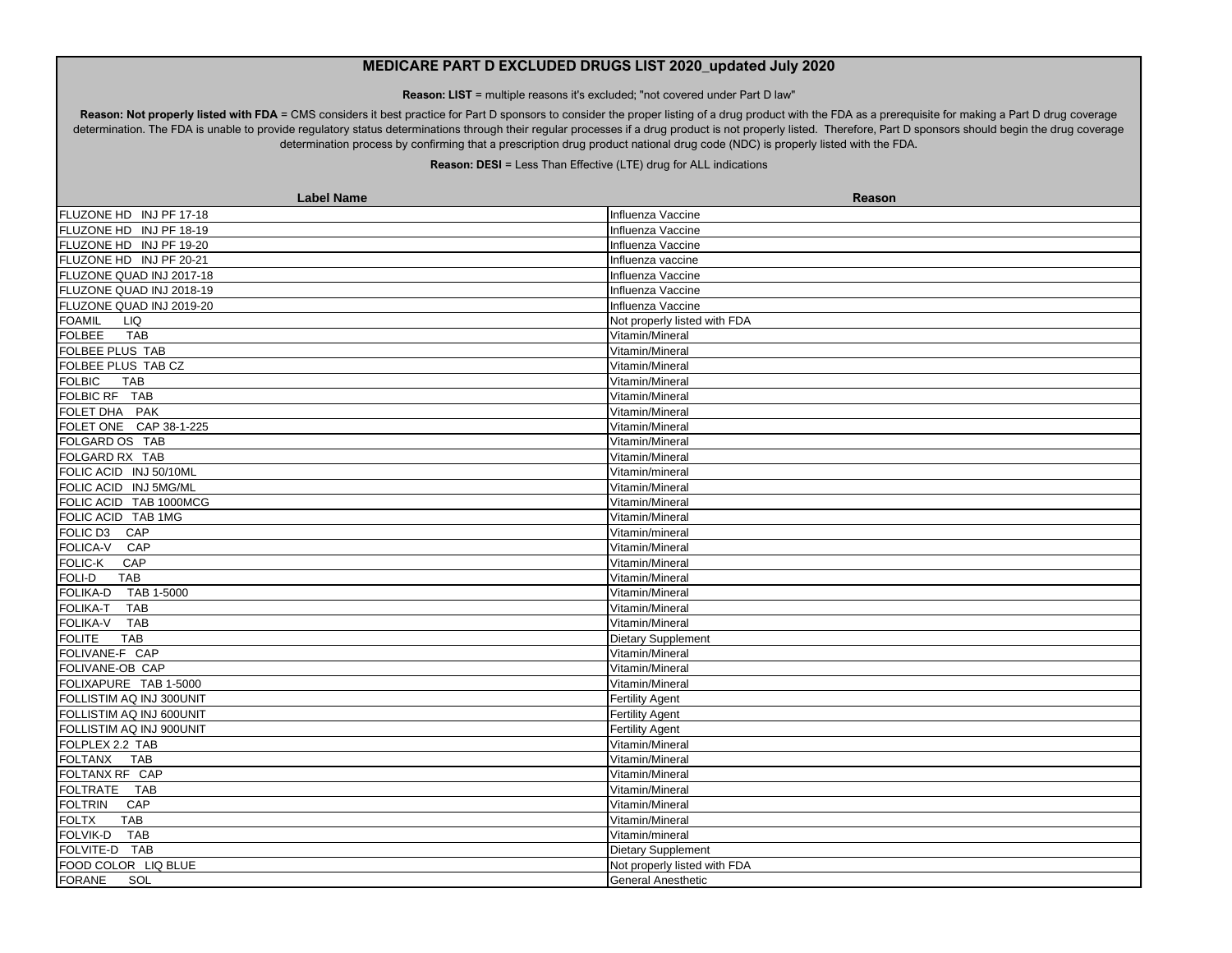**Reason: LIST** = multiple reasons it's excluded; "not covered under Part D law"

Reason: Not properly listed with FDA = CMS considers it best practice for Part D sponsors to consider the proper listing of a drug product with the FDA as a prerequisite for making a Part D drug coverage determination. The FDA is unable to provide regulatory status determinations through their regular processes if a drug product is not properly listed. Therefore, Part D sponsors should begin the drug coverage determination process by confirming that a prescription drug product national drug code (NDC) is properly listed with the FDA.

| <b>Label Name</b>                | Reason                         |
|----------------------------------|--------------------------------|
| <b>FORAXA</b><br>EMU             | Surgical Supply/Medical        |
| FORMADON SOL                     | <b>Unapproved Drug</b>         |
| FORMALDEHYDE SOL 10%             | <b>Unapproved Drug</b>         |
| FORMALDEHYDE SOL 37%             | <b>Unapproved Drug</b>         |
| FORMA-RAY SOL 20%                | <b>Unapproved Drug</b>         |
| FORTAVIT CAP                     | Vitamin/Mineral                |
| <b>FOSTEUM</b><br>CAP            | Medical Food                   |
| FOSTEUM PLUS CAP                 | <b>Medical Food</b>            |
| <b>FOVEX</b><br>CAP              | <b>Medical Food</b>            |
| <b>CRE DERMA-D</b><br>FREEDOM    | Not properly listed with FDA   |
| FREEDOM CRE DERMA-N              | Not properly listed with FDA   |
| <b>CRE 10%</b><br><b>FROTEK</b>  | Not properly listed with FDA   |
| FUL-GLO<br>TES 0.6MG OP          | Diagnostic Agent               |
| FUL-GLO<br>TES 1MG OP            | Diagnostic Agent               |
| FUSARIUM INJ 1:10                | Non-standardized allergenic    |
| FUSARIUM EXT SOL 1:20            | Non-standardized allergenic    |
| <b>FUSION</b><br>PAK SPRINKLE    | Vitamin/Mineral                |
| <b>GABA</b><br>INJ 100MG/ML      | <b>Unapproved Drug</b>         |
| GABA/NAPROX CRE M-P TRAN         | Not properly listed with FDA   |
| GABACAINE PAK                    | <b>LIST</b>                    |
| GABADONE CAP                     | <b>Medical Food</b>            |
| GADAVIST INJ 1MMOL/ML            | Diagnostic Agent               |
| GALAXTRA POW                     | Not properly listed with FDA   |
| GALLIUM 67 SOL 13.2MCI           | Diagnostic Agent               |
| GALLIUM 67 SOL 19.8MCI           | Diagnostic Agent               |
| GALLIUM 67 SOL 6.6MCI            | Diagnostic Agent               |
| GALLIUM 67 SOL 8.8MCI            | Diagnostic Agent               |
| <b>GALZIN</b><br>CAP 25MG        | Vitamin/Mineral                |
| CAP 50MG<br><b>GALZIN</b>        | Vitamin/Mineral                |
| GANIRELIX AC INJ 250/0.5         | <b>Fertility Agent</b>         |
| GAPEAUM CRE BUDIBAC              | <b>Bulk Ingredient</b>         |
| GASTROGRAFIN SOL 66-10%          | Diagnostic Agent               |
| GATIFL-DEXAM SOL 0.5-0.1%        | <b>Unapproved Drug</b>         |
| <b>GEBAUERS SPR AER /STRETCH</b> | Not properly listed with FDA   |
| GELCLAIR GEL                     | Device                         |
| GELFILM MIS OP                   | Not properly listed with FDA   |
| GEL-FLOW KIT                     | Not properly listed with FDA   |
| <b>GELFOAM-JMI KIT POWDER</b>    | Not properly listed with FDA   |
| <b>GELFOAM-JMI KIT SPONGE</b>    | Not properly listed with FDA   |
| <b>GEL</b><br><b>GELX</b>        | <b>Surgical Supply/Medical</b> |
| GEN7T<br>LOT 3.5%                | <b>Unapproved Drug</b>         |
| PAD 3.5%<br>GEN7T                | <b>Unapproved Drug</b>         |
| GEN7T PLUS LOT 3.5-7%            | <b>Unapproved Drug</b>         |
| GEN7T PLUS PAD 3.5-7%            | <b>Unapproved Drug</b>         |
| <b>GENADUR</b><br>KIT            | Not properly listed with FDA   |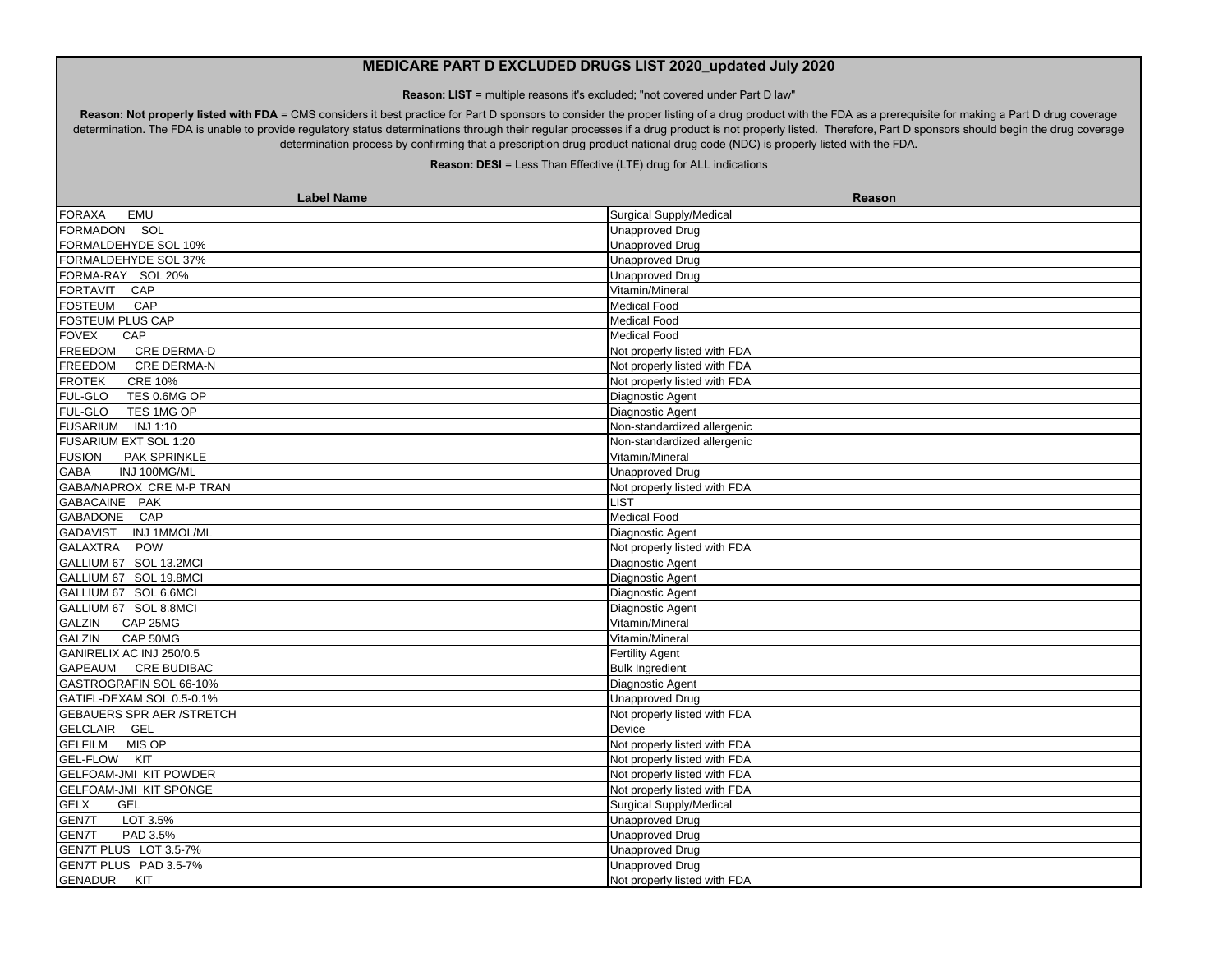**Reason: LIST** = multiple reasons it's excluded; "not covered under Part D law"

Reason: Not properly listed with FDA = CMS considers it best practice for Part D sponsors to consider the proper listing of a drug product with the FDA as a prerequisite for making a Part D drug coverage determination. The FDA is unable to provide regulatory status determinations through their regular processes if a drug product is not properly listed. Therefore, Part D sponsors should begin the drug coverage determination process by confirming that a prescription drug product national drug code (NDC) is properly listed with the FDA.

| <b>Label Name</b>                     | Reason                       |
|---------------------------------------|------------------------------|
| <b>GENADUR</b><br>LIQ                 | Not properly listed with FDA |
| <b>GENICIN</b><br>TAB VITA-D          | Dietary Supplement           |
| GENICIN<br>TAB VITA-Q                 | Vitamin/Mineral              |
| <b>GENICIN</b><br>TAB VITA-S          | Vitamin/Mineral              |
| <b>GERMAN</b><br><b>INJ COCKROAC</b>  | Non-standardized allergenic  |
| GHRP2/ SERMO INJ 15-9MG               | <b>Unapproved Drug</b>       |
| GHRP2/GHRP6 INJ SERMOREL              | <b>Unapproved Drug</b>       |
| GHRP2/GHRP6 INJ SERMOREL              | <b>Unapproved Drug</b>       |
| GHRP2/GHRP6 INJ SERMOREL              | <b>Unapproved Drug</b>       |
| GHRP2/SERMOR INJ 1.8-3MG              | <b>Unapproved Drug</b>       |
| GHRP2/SERMOR INJ 3-3MG                | <b>Unapproved Drug</b>       |
| GHRP2/SERMOR INJ 4.5-4.5              | <b>Unapproved Drug</b>       |
| GIALAX KIT                            | <b>LIST</b>                  |
| GILPHEX TR TAB 10-388MG               | <b>Unapproved Drug</b>       |
| GILTUSS LIQ                           | Cough/Cold                   |
| <b>GILTUSS PED LIQ</b>                | Cough/Cold                   |
| GILTUSS TR TAB                        | Cough/Cold                   |
| GILTUSS TR TAB                        | Cough/Cold                   |
| GLEOLAN SOL 1500MG                    | Diagnostic Agent             |
| GLOFIL-125 INJ 0.1%                   | Diagnostic Agent             |
| GLOSTRIPS MIS 1MG OP                  | Diagnostic Agent             |
| <b>GLUCAGEN</b><br>INJ1MG             | Diagnostic Agent             |
| GLUCAGON INJ1MG                       | Diagnostic Agent             |
| GLUTATHIONE INJ 200MG/ML              | <b>Unapproved Drug</b>       |
| GLUTATHIONE INJ 6GM/30ML              | <b>Unapproved Drug</b>       |
| <b>GLYCINE</b><br>INJ 50MG/ML         | <b>Unapproved Drug</b>       |
| <b>GLYCINE</b><br><b>SOL 1.5% IRR</b> | Not properly listed with FDA |
| GLYCOPYRROLA INJ 0.6/3ML              | <b>Unapproved Drug</b>       |
| GLYCOPYRROLA INJ 1MG/5ML              | <b>Unapproved Drug</b>       |
| <b>GLYTAC COMPL BAR 10PE</b>          | Not properly listed with FDA |
| GLYTACTIN LIQ RES/LITE                | Not properly listed with FDA |
| GLYTACTIN LIQ RESTORE                 | Not properly listed with FDA |
| GLYTACTIN LIQ RTD 10                  | Not properly listed with FDA |
| GLYTACTIN LIQ RTD 15                  | Not properly listed with FDA |
| <b>GLYTACTIN PAK SWIRL 15</b>         | Not properly listed with FDA |
| <b>GLYTACTIN POW APPLE</b>            | Dietary Supplement           |
| GLYTACTIN POW BLD 10PE                | Not properly listed with FDA |
| <b>GLYTACTIN POW BLD PKU</b>          | Not properly listed with FDA |
| GLYTACTIN POW PUNCH                   | <b>Dietary Supplement</b>    |
| GLYTACTIN POW RESTOR 5                | Not properly listed with FDA |
| GLYTACTIN POW RESTOR10                | Not properly listed with FDA |
| GLYTACTIN POW TROPICAL                | Dietary Supplement           |
| <b>GLYTACTIN 15 LIQ RTD LITE</b>      | Not properly listed with FDA |
| GOLDENROD SOL 1:20                    | Non-standardized allergenic  |
| <b>GONAL-F</b><br>INJ 1050UNIT        | <b>Fertility Agent</b>       |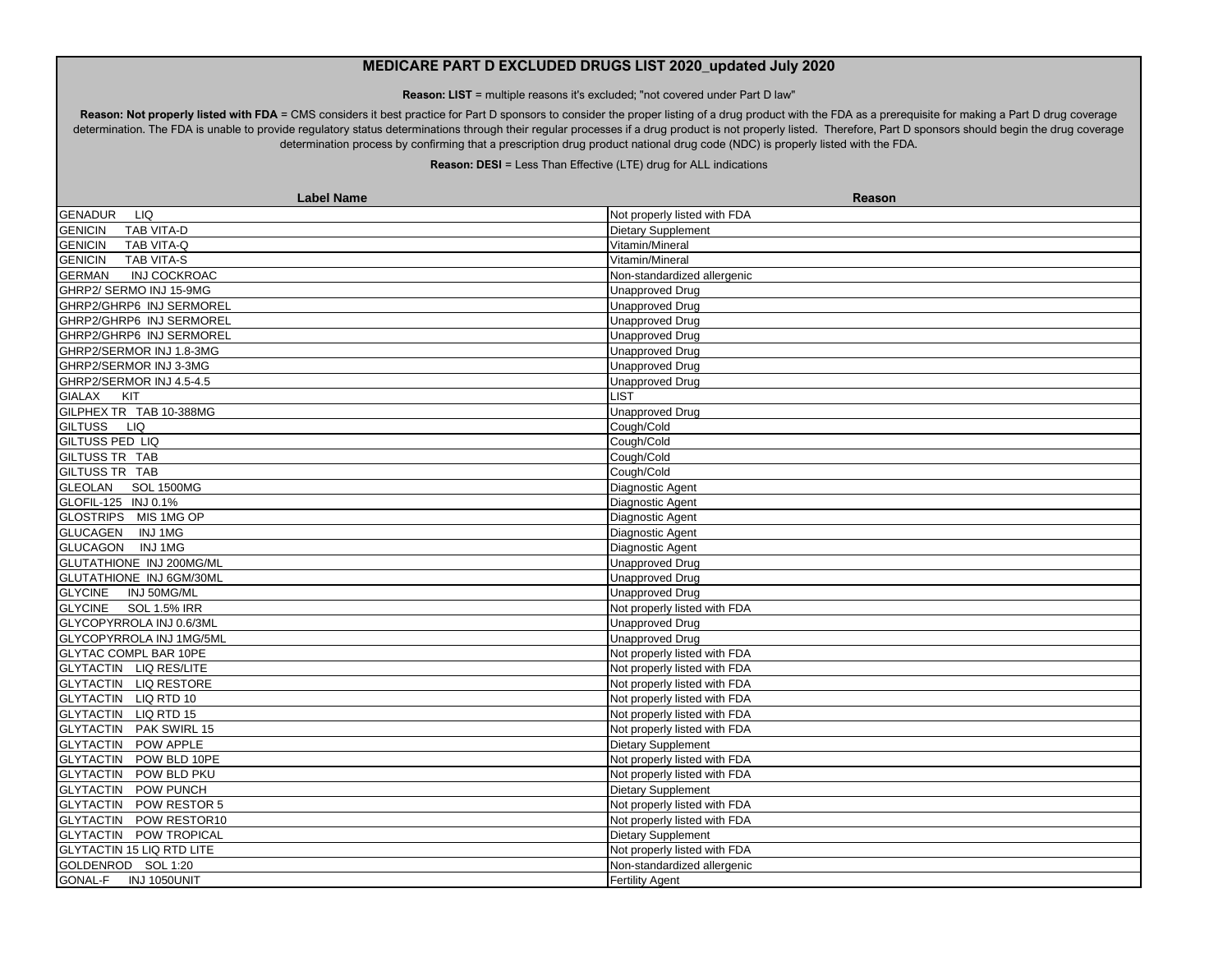**Reason: LIST** = multiple reasons it's excluded; "not covered under Part D law"

Reason: Not properly listed with FDA = CMS considers it best practice for Part D sponsors to consider the proper listing of a drug product with the FDA as a prerequisite for making a Part D drug coverage determination. The FDA is unable to provide regulatory status determinations through their regular processes if a drug product is not properly listed. Therefore, Part D sponsors should begin the drug coverage determination process by confirming that a prescription drug product national drug code (NDC) is properly listed with the FDA.

| <b>Label Name</b>                 | Reason                       |
|-----------------------------------|------------------------------|
| INJ 450UNIT<br><b>GONAL-F</b>     | <b>Fertility Agent</b>       |
| GONAL-F RFF INJ 300/0.5           | <b>Fertility Agent</b>       |
| <b>GONAL-F RFF INJ 450/0.75</b>   | <b>Fertility Agent</b>       |
| GONAL-F RFF INJ 75UNIT            | <b>Fertility Agent</b>       |
| GONAL-F RFF INJ 900/1.5           | <b>Fertility Agent</b>       |
| <b>GORDONS UREA OIN 40%</b>       | <b>Unapproved Drug</b>       |
| GPL PAK PAK                       | <b>LIST</b>                  |
| <b>GRAFCO SILVR MIS NIT APPL</b>  | <b>Unapproved Drug</b>       |
| GREEN GLO MIS 1.5MG               | Diagnostic Agent             |
| HACKBERRY EX SOL 1:20             | Non-standardized allergenic  |
| HALUCORT GEL                      | Device                       |
| HC PRAMOXINE CRE 1-1%             | <b>Unapproved Drug</b>       |
| HC PRAMOXINE CRE 2.5-1%           | <b>DESI</b>                  |
| HC/IODOQUIN CRE KETOCON           | <b>Unapproved Drug</b>       |
| <b>HCG</b><br><b>INJ 12000UNT</b> | <b>Unapproved Drug</b>       |
| <b>HCG</b><br><b>INJ 50000UNT</b> | <b>Unapproved Drug</b>       |
| <b>HCG</b><br>INJ 6000UNT         | <b>Unapproved Drug</b>       |
| <b>HC-LIDOCAINE CRE 1-1%</b>      | Not properly listed with FDA |
| HCU EASY TAB                      | Not properly listed with FDA |
| <b>HEALON</b><br>INJ 10MG/ML      | Device                       |
| HEALON GV INJ 14MG/ML             | Device                       |
| HEALON PRO INJ 10MG/ML            | Not properly listed with FDA |
| INJ 23MG/ML<br><b>HEALON5</b>     | Device                       |
| HEALON5 PRO INJ 23MG/ML           | Not properly listed with FDA |
| HELIXATE FS INJ 1000UNIT          | <b>Blood Component</b>       |
| HELIXATE FS INJ 2000UNIT          | <b>Blood Component</b>       |
| HELIXATE FS INJ 250UNIT           | <b>Blood Component</b>       |
| HELIXATE FS INJ 3000UNIT          | <b>Blood Component</b>       |
| HELIXATE FS INJ 500UNIT           | <b>Blood Component</b>       |
| <b>HEMATINIC/FA TAB</b>           | Vitamin/Mineral              |
| <b>HEMATRON-AF TAB</b>            | Vitamin/Mineral              |
| HEMENATAL OB MIS + DHA            | Vitamin/Mineral              |
| HEMENATAL OB TAB 28-6-1MG         | Vitamin/Mineral              |
| HEMLIBRA INJ 105/0.7              | <b>Blood Component</b>       |
| HEMLIBRA INJ 150/ML               | <b>Blood Component</b>       |
| HEMLIBRA INJ 30MG/ML              | <b>Blood Component</b>       |
| HEMLIBRA INJ 60/0.4               | <b>Blood Component</b>       |
| HEMMOREX-HC SUP 25MG              | Unapproved Drug              |
| HEMMOREX-HC SUP 30MG              | <b>Unapproved Drug</b>       |
| HEMOCYTE-F TAB                    | Vitamin/Mineral              |
| HEMOFIL M INJ 1000UNIT            | <b>Blood Component</b>       |
| HEMOFIL M INJ 1700UNIT            | <b>Blood Component</b>       |
| HEMOFIL M INJ 250UNIT             | <b>Blood Component</b>       |
| HEMOFIL M INJ 500UNIT             | <b>Blood Component</b>       |
| HEPAGAM B INJ                     | <b>Hepatitis B Vaccine</b>   |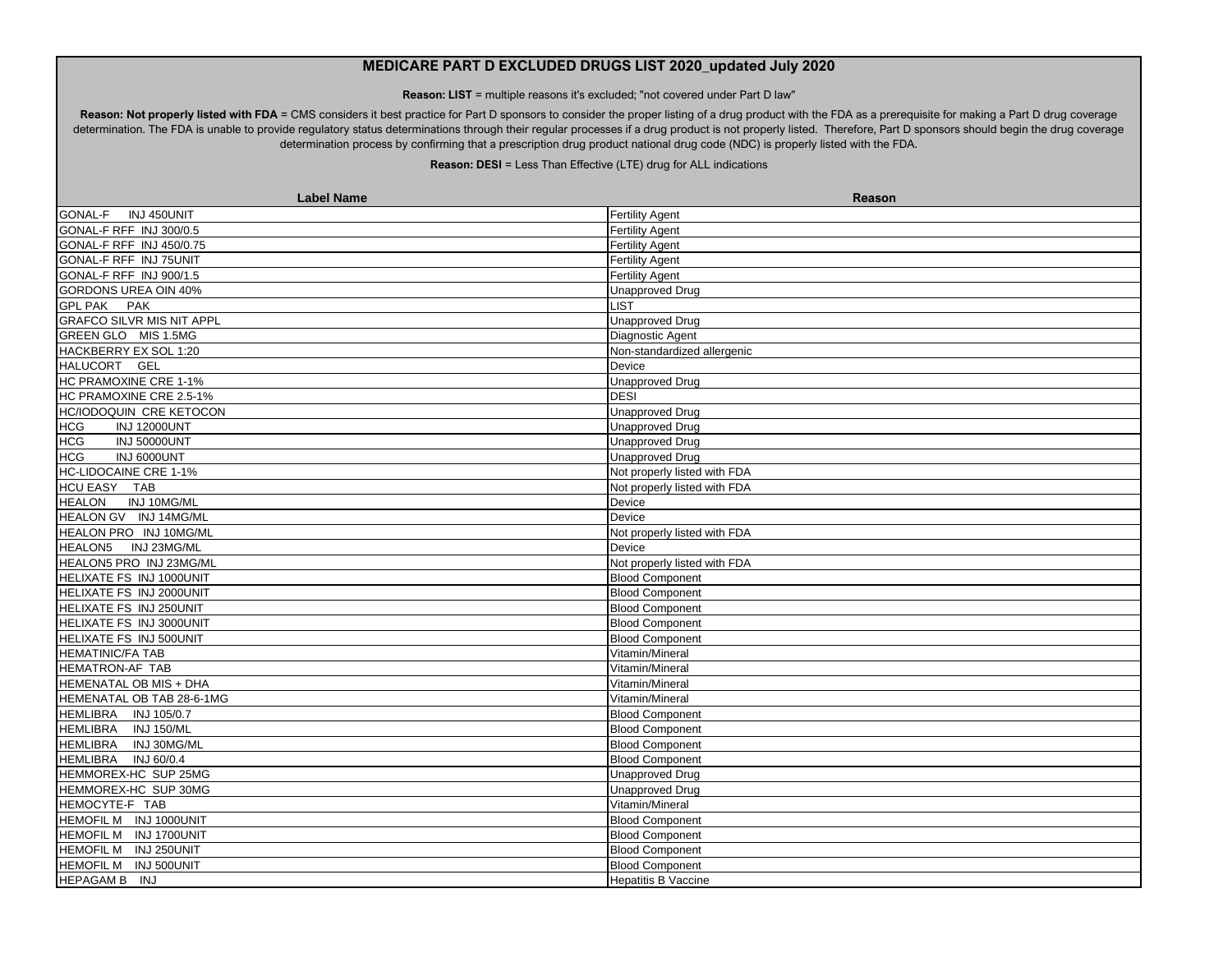**Reason: LIST** = multiple reasons it's excluded; "not covered under Part D law"

Reason: Not properly listed with FDA = CMS considers it best practice for Part D sponsors to consider the proper listing of a drug product with the FDA as a prerequisite for making a Part D drug coverage determination. The FDA is unable to provide regulatory status determinations through their regular processes if a drug product is not properly listed. Therefore, Part D sponsors should begin the drug coverage determination process by confirming that a prescription drug product national drug code (NDC) is properly listed with the FDA.

| <b>Label Name</b>                | Reason                                                |
|----------------------------------|-------------------------------------------------------|
| HEPARIN LOCK INJ 100/ML          | Not properly listed with FDA                          |
| HEPARIN LOCK INJ 10UNT/ML        | Not properly listed with FDA                          |
| HEPARIN LOCK INJ 1UNIT/ML        | Not properly listed with FDA                          |
| HEPARIN LOCK KIT 100/ML          | Not properly listed with FDA                          |
| HEPATOLITE KIT 99M               | Diagnostic Agent                                      |
| <b>HEPMED</b><br><b>KIT</b>      | Not properly listed with FDA                          |
| HISTATROL INJ 0.275/ML           | Diagnostic Agent                                      |
| HISTATROL INJ 2.75/ML            | Diagnostic Agent                                      |
| HOMACTIN AA LIQ PLUS             | Not properly listed with FDA                          |
| HOMATROPAIRE SOL 5% OP           | <b>Unapproved Drug</b>                                |
| HOMATROPINE SOL 5% OP            | <b>Unapproved Drug</b>                                |
| HOME PAP KIT                     | Diagnostic Agent                                      |
| HONEY BEE INJ 1000MCG            | Non-standardized allergenic                           |
| HONEY BEE INJ 1100MCG            | Non-standardized allergenic                           |
| HONEY BEE INJ 120MCG             | Non-standardized allergenic                           |
| HONEY BEE KIT 100MCG             | Non-standardized allergenic                           |
| HORMEL ALLERGY ANTIGEN           | Not properly listed with FDA                          |
| HORMONE BASE CRE NIOSOMES        | Not properly listed with FDA                          |
| HORMONE HEAV CRE NIOSOMES        | Not properly listed with FDA                          |
| HORNET VENOM INJ 1300MCG         | Non-standardized allergenic                           |
| HORNET VENOM INJ 550MCG          | Non-standardized allergenic                           |
| HORSE EPITHE INJ 1:10            | Non-standardized allergenic                           |
| HORSE EPITHE INJ 1:20            | Non-standardized allergenic                           |
| AER<br><b>HPR</b>                | LIST                                                  |
| HPR PLUS AER                     | <b>LIST</b>                                           |
| HPR PLUS CRE                     | <b>LIST</b>                                           |
| <b>HPR PLUS KIT</b>              | Device                                                |
| HPR PLUS MB KIT HYDROGEL         | <b>LIST</b>                                           |
| HSA DILUENT SOL STERILE          | Not properly listed with FDA                          |
| HUMATE-P SOL 2400UNIT            | <b>Blood Component</b>                                |
| HUMATE-P SOL 250-600             | <b>Blood Component</b>                                |
| HUMATE-P SOL 500-1200            | <b>Blood Component</b>                                |
| HYALGAN INJ 20MG/2ML             | <b>Surgical Supply/Medical</b>                        |
| <b>HYALU/NIACIN CRE TACROLIM</b> | <b>Unapproved Drug</b>                                |
| HYALU/NIACIN CRE TRETIN          | <b>Unapproved Drug</b>                                |
| HYALU/NIACIN CRE TRETIN          | <b>Unapproved Drug</b>                                |
| HYALU/NIACIN CRE TRETIN          | <b>Unapproved Drug</b>                                |
| HYALUCIL-4 CRE 2-4%              | Not properly listed with FDA                          |
| HYALURONATE GEL 0.2%             | <b>Unapproved Drug</b>                                |
| HYALURONIC EMU HYDROQUI          | Cosmetic                                              |
| HYCAMTIN CAP 0.25MG              | Oral drug for cancer; infusion available under Part B |
| HYCAMTIN CAP 1MG                 | Oral drug for cancer; infusion available under Part B |
| HYCLODEX SOL 0.012%              | Not properly listed with FDA                          |
| HYD POL/CPM SUS 10-8/5ML         | Cough/Cold                                            |
| HYDR/CPM/PSE LIQ 5-4-60MG        | Cough/Cold                                            |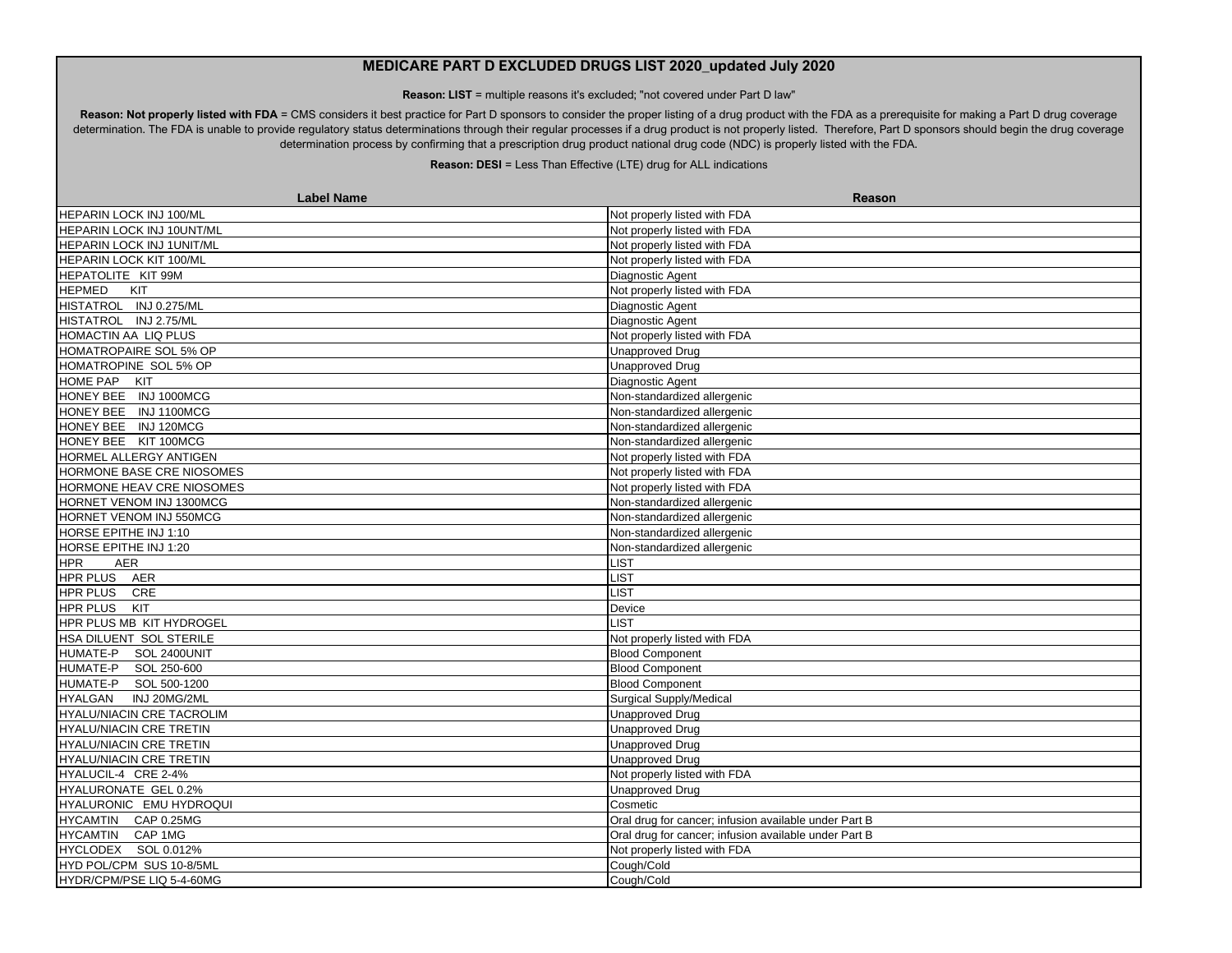**Reason: LIST** = multiple reasons it's excluded; "not covered under Part D law"

Reason: Not properly listed with FDA = CMS considers it best practice for Part D sponsors to consider the proper listing of a drug product with the FDA as a prerequisite for making a Part D drug coverage determination. The FDA is unable to provide regulatory status determinations through their regular processes if a drug product is not properly listed. Therefore, Part D sponsors should begin the drug coverage determination process by confirming that a prescription drug product national drug code (NDC) is properly listed with the FDA.

| <b>Label Name</b>                | Reason                         |
|----------------------------------|--------------------------------|
| HYDRFRA BLUE PAD RDY 2.5"        | Not properly listed with FDA   |
| HYDRFRA BLUE PAD RDY 4X5"        | Not properly listed with FDA   |
| <b>HYDRFRA BLUE PAD RDY 8X8"</b> | Not properly listed with FDA   |
| HYDRFRA MRF PAD 2"X2.75"         | Not properly listed with FDA   |
| HYDRO 35 AER                     | Unapproved Drug                |
| HYDRO 40 AER FOAM                | <b>Unapproved Drug</b>         |
| <b>HYDRO/HC/TRE EMU</b>          | Cosmetic                       |
| <b>HYDRO/HC/TRE EMU</b>          | Cosmetic                       |
| <b>HYDRO/HC/TRE EMU</b>          | Cosmetic                       |
| <b>HYDRO/HC/TRE EMU</b>          | Cosmetic                       |
| HYDRO/HC/TRE EMU                 | Cosmetic                       |
| HYDRO/HC/TRE EMU                 | Cosmetic                       |
| HYDROC IODO CRE 1%               | Unapproved Drug                |
| HYDROC/GUAIF SOL 2.5-200         | LIST                           |
| HYDROC/HOMAT TAB 5-1.5MG         | Cough/Cold                     |
| HYDROCOD/HOM SYP 5-1.5/5         | Cough/Cold                     |
| HYDROCORT CRE IODOQUIN           | <b>DESI</b>                    |
| HYDROCORT CRE KETOCON            | <b>Unapproved Drug</b>         |
| HYDROCORT AC SUP 25MG            | <b>DESI</b>                    |
| HYDROCORT AC SUP 30MG            | <b>DESI</b>                    |
| HYDROCORT/ CRE IODOQUIN          | <b>DESI</b>                    |
| HYDROFERA PAD 4"X4"              | Not properly listed with FDA   |
| HYDROFERA PAD BLUE 2X2           | Not properly listed with FDA   |
| HYDROFERA PAD BLUE 4X4           | Not properly listed with FDA   |
| HYDROFERA PAD BLUE 6X6           | Not properly listed with FDA   |
| HYDROFERA PAD BLUE 9MM           | Not properly listed with FDA   |
| HYDROFERA PAD MRF 2.5"           | Not properly listed with FDA   |
| HYDROFERA PAD MRF4"X4"           | Not properly listed with FDA   |
| HYDROFRA MRF PAD 2-1/4X8"        | Not properly listed with FDA   |
| <b>HYDROG WOUND MIS 3" DISK</b>  | Not properly listed with FDA   |
| HYDROG WOUND MIS 4-3/4"          | Not properly listed with FDA   |
| HYDROGEL GEL                     | Not properly listed with FDA   |
| HYDROGEL DRE PAD 2"X3"           | <b>Surgical Supply/Medical</b> |
| <b>HYDROGEL DRE PAD 4"X5"</b>    | <b>Surgical Supply/Medical</b> |
| HYDROGEL GAU PAD 2"X2"           | Not properly listed with FDA   |
| HYDROGEL GAU PAD 4"X4"           | Not properly listed with FDA   |
| HYDROGEL GAU PAD 4"X8"           | Not properly listed with FDA   |
| HYDROGEN PER SOL 30%             | Not properly listed with FDA   |
| HYDROMET SYP 5-1.5/5             | Cough/Cold                     |
| HYDROMO/NACL INJ 20/100ML        | <b>OTC</b>                     |
| <b>HYDROMORPHON SUP 3MG</b>      | Not properly listed with FDA   |
| HYDROQUIN/HC EMU 6-0.5%          | Cosmetic                       |
| <b>HYDROQUINONE CRE 4%</b>       | Cosmetic                       |
| <b>HYDROQUINONE CRE 4% TR</b>    | Cosmetic                       |
| <b>HYDROQUINONE EMU 4%</b>       | Cosmetic                       |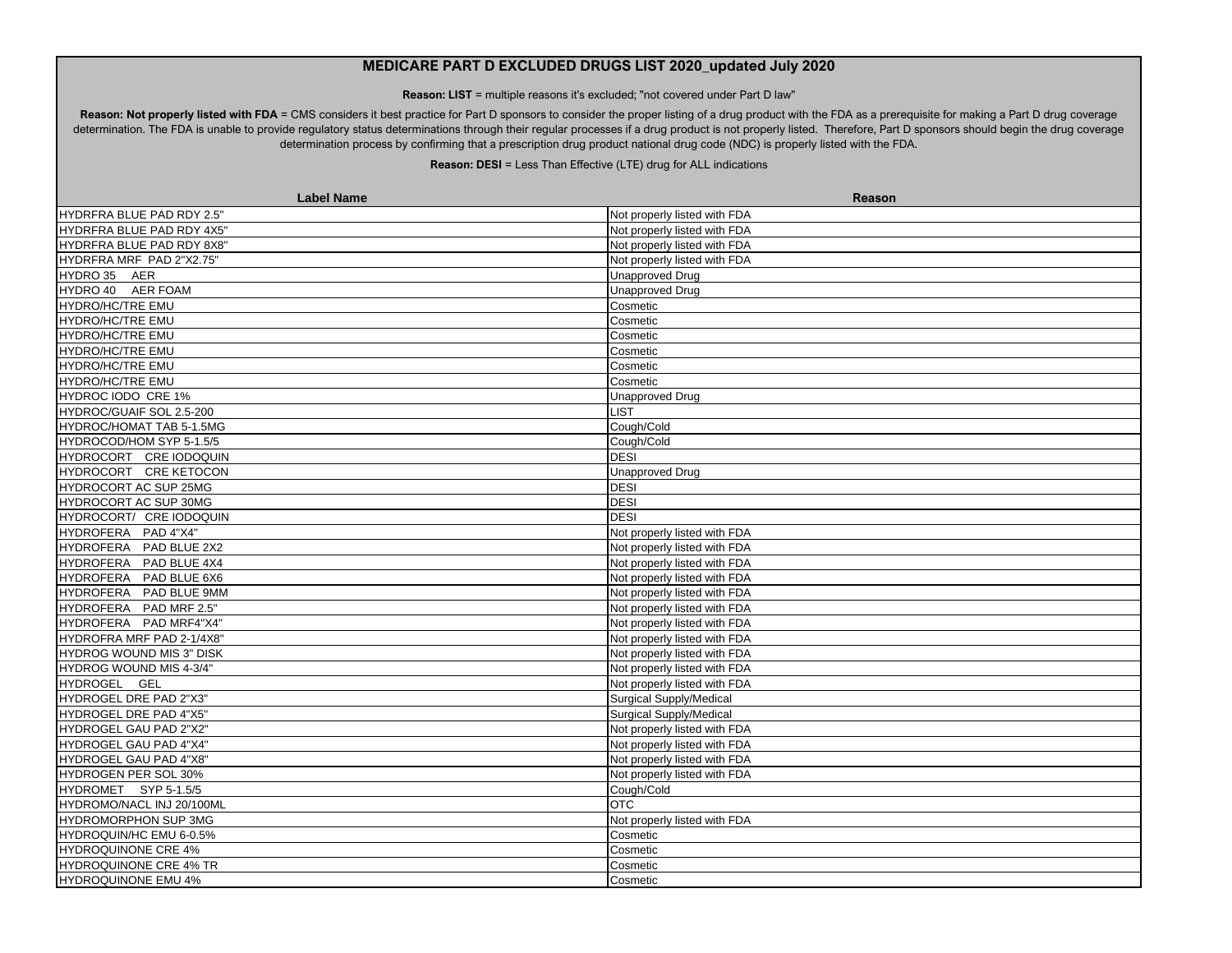**Reason: LIST** = multiple reasons it's excluded; "not covered under Part D law"

Reason: Not properly listed with FDA = CMS considers it best practice for Part D sponsors to consider the proper listing of a drug product with the FDA as a prerequisite for making a Part D drug coverage determination. The FDA is unable to provide regulatory status determinations through their regular processes if a drug product is not properly listed. Therefore, Part D sponsors should begin the drug coverage determination process by confirming that a prescription drug product national drug code (NDC) is properly listed with the FDA.

| <b>Label Name</b>               | Reason                         |
|---------------------------------|--------------------------------|
| HYDROQUINONE EMU 6%             | Cosmetic                       |
| HYDROQUINONE EMU 8%             | Cosmetic                       |
| HYDROXOCOBAL INJ 1000MCG        | Not properly listed with FDA   |
| <b>HYGEL</b><br>GEL 2.5%        | <b>Surgical Supply/Medical</b> |
| HYLAFEM SUP                     | <b>Unapproved Drug</b>         |
| HYLAGUARD CRE                   | Not properly listed with FDA   |
| <b>HYLAMIX</b><br>CRE           | Not properly listed with FDA   |
| HYLATOPIC AER PLUS              | Device                         |
| HYLATOPIC CRE PLUS              | Device                         |
| HYLATOPIC LOT PLUS              | Not properly listed with FDA   |
| HYLAVITE TAB                    | Vitamin/Mineral                |
| <b>HYLENEX</b><br>INJ 150 UNIT  | <b>LIST</b>                    |
| HYLINATE LOT 0.1%               | <b>Unapproved Drug</b>         |
| HYOLEV MB TAB 81MG              | <b>Unapproved Drug</b>         |
| <b>HYOPHEN</b><br>TAB           | <b>Unapproved Drug</b>         |
| HYOSCYAMINE DRO 0.125/ML        | Unapproved Drug                |
| HYOSCYAMINE ELX 0.125/5         | <b>Unapproved Drug</b>         |
| HYOSCYAMINE INJ 0.5MG/ML        | <b>Unapproved Drug</b>         |
| HYOSCYAMINE SUB 0.125MG         | <b>Unapproved Drug</b>         |
| HYOSCYAMINE TAB 0.125MG         | <b>Unapproved Drug</b>         |
| HYOSCYAMINE TAB 0.125MG         | <b>Unapproved Drug</b>         |
| HYOSCYAMINE TAB 0.375 ER        | <b>Unapproved Drug</b>         |
| HYOSCYAMINE TAB 0.375 SR        | <b>Unapproved Drug</b>         |
| HYOSYNE DRO 0.125/ML            | <b>Unapproved Drug</b>         |
| HYOSYNE ELX 0.125/5             | <b>Unapproved Drug</b>         |
| HYPERHEP B INJ S/D              | <b>Hepatitis B Vaccine</b>     |
| HYPERSAL NEB 3.5%               | Not properly listed with FDA   |
| HYPERSAL NEB 7%                 | Not properly listed with FDA   |
| HYPER-SAL NEB 7%                | Not properly listed with FDA   |
| HYPERTENSA CAP                  | Medical Food                   |
| HYPNOSOM TAB                    | Dietary Supplement             |
| SPR<br><b>HYPOCYN</b>           | <b>LIST</b>                    |
| IBU 600-EZS KIT 600MG           | <b>LIST</b>                    |
| IBU/MINREX PAK                  | Not properly listed with FDA   |
| <b>IBUPROFEN CRE 10%</b>        | <b>Bulk Ingredient</b>         |
| <b>IBUPROFEN KIT COMFORT</b>    | Not properly listed with FDA   |
| IC GREEN INJ 25MG               | Diagnostic Agent               |
| <b>ID NOW</b><br>KIT COVID-19   | Diagnostic Agent               |
| ID NOW CONTR KIT COVID-19       | Diagnostic Agent               |
| IDELVION SOL 1000UNIT           | <b>Blood Component</b>         |
| IDELVION SOL 2000UNIT           | <b>Blood Component</b>         |
| <b>IDELVION</b><br>SOL 250UNIT  | <b>Blood Component</b>         |
| <b>IDELVION</b><br>SOL 3500UNIT | <b>Blood Component</b>         |
| <b>IDELVION</b><br>SOL 500UNIT  | <b>Blood Component</b>         |
| IFE-PG20<br>INJ 20MCG/ML        | <b>Erectile Dysfunction</b>    |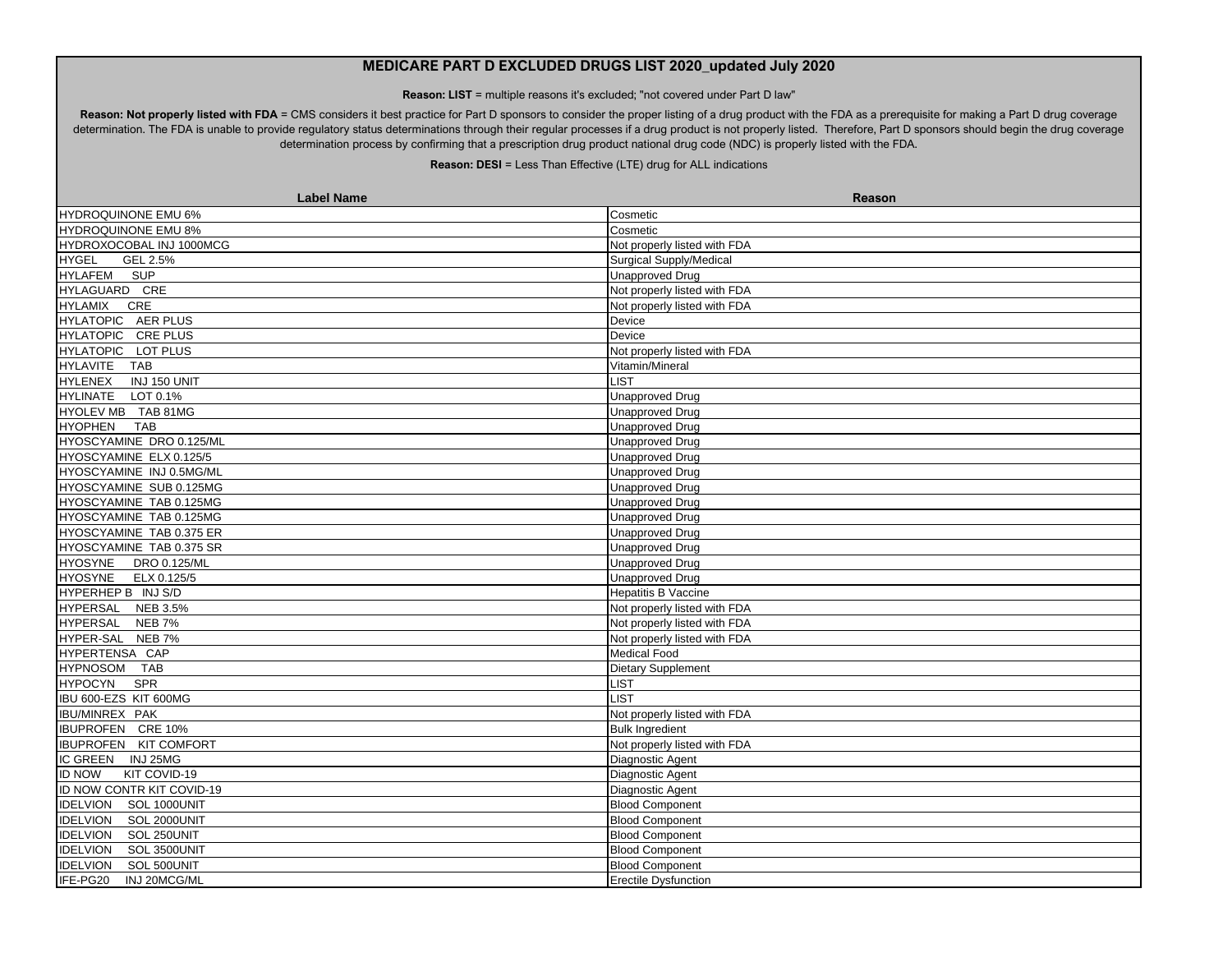**Reason: LIST** = multiple reasons it's excluded; "not covered under Part D law"

Reason: Not properly listed with FDA = CMS considers it best practice for Part D sponsors to consider the proper listing of a drug product with the FDA as a prerequisite for making a Part D drug coverage determination. The FDA is unable to provide regulatory status determinations through their regular processes if a drug product is not properly listed. Therefore, Part D sponsors should begin the drug coverage determination process by confirming that a prescription drug product national drug code (NDC) is properly listed with the FDA.

| <b>Label Name</b>                  | Reason                         |
|------------------------------------|--------------------------------|
| SPR<br><b>ILIDERM</b>              | Not properly listed with FDA   |
| IMIQ/LEV/NIA GEL 5-1-2%            | <b>Unapproved Drug</b>         |
| IMIQ/LEVOCET GEL TRETINO           | Unapproved Drug                |
| INATAL GT TAB                      | Vitamin/Mineral                |
| INDICLOR INJ                       | Diagnostic Agent               |
| INDIGO CARMI INJ 8MG/ML            | Diagnostic Agent               |
| INDIOMIN MB CAP 120MG              | <b>Unapproved Drug</b>         |
| INDIUM IN111 INJ DTPA              | Diagnostic Agent               |
| INDIUM IN111 INJ OXYQUINO          | Diagnostic Agent               |
| INDOCYANINE INJ 25MG               | <b>Diagnostic Agent</b>        |
| INJ 50MG/ML<br><b>INFED</b>        | Vitamin/Mineral                |
| <b>INFLAMMACIN MIS 75-0.025</b>    | <b>LIST</b>                    |
| INFLAMMA-K KIT                     | Not properly listed with FDA   |
| <b>INFLAMMATION PAK REDUCTIO</b>   | LIST                           |
| INFLATHERM PAK                     | <b>LIST</b>                    |
| INFUVITE INJ                       | Vitamin/Mineral                |
| INFUVITE INJ ADULT                 | Vitamin/Mineral                |
| INFUVITE INJ PEDIATRI              | Vitamin/Mineral                |
| INJECTAFER INJ 750/15ML            | Not properly listed with FDA   |
| <b>INOVA</b><br><b>KIT 4%</b>      | Not properly listed with FDA   |
| INTEGRA F CAP                      | Vitamin/Mineral                |
| INJ 100MG/ML<br><b>INULIN</b>      | Diagnostic Agent               |
| <b>SOL STRONG</b><br><b>IODINE</b> | Not properly listed with FDA   |
| <b>IODINE</b><br><b>TIN 2%</b>     | Not properly listed with FDA   |
| IODOFLEX PAD PAD                   | <b>Surgical Supply/Medical</b> |
| IODOFORM STR MIS 1/2"X15'          | Not properly listed with FDA   |
| IODOFORM STR MIS 1/4"X15"          | Not properly listed with FDA   |
| IODOFORM STR MIS 2"X15"            | Not properly listed with FDA   |
| IODOQU/HC/ GEL ALOE                | Not properly listed with FDA   |
| IODOQU-HC GEL ALOE                 | <b>Unapproved Drug</b>         |
| IODOQUIMEZ CRE 1-1.9%              | Not properly listed with FDA   |
| IODOSORB GEL                       | Not properly listed with FDA   |
| IODOSORB GEL 0.9%                  | Not properly listed with FDA   |
| IPAMORELIN INJ 15MG ACE            | Unapproved Drug                |
| IPAMORELIN INJ 6MG ACET            | <b>Unapproved Drug</b>         |
| ISOFLURANE SOL                     | <b>General Anesthetic</b>      |
| <b>ISOMETH/APAP CAP DICHLOR</b>    | <b>DESI</b>                    |
| <b>ISOMETH/CAFF TAB /APAP</b>      | <b>DESI</b>                    |
| <b>ISOMETH/CAFF TAB /APAP</b>      | <b>DESI</b>                    |
| ISOP ALCOHOL SOL 70%               | Not properly listed with FDA   |
| ISOPROPANOL SOL 70%                | LIST.                          |
| ISOSULFAN INJ BLUE 1%              | Diagnostic Agent               |
| <b>ISOVACTIN AA LIQ PLUS</b>       | Not properly listed with FDA   |
| ISOVUE-200 INJ 41%                 | Diagnostic Agent               |
| ISOVUE-250 INJ 51%                 | <b>Diagnostic Agent</b>        |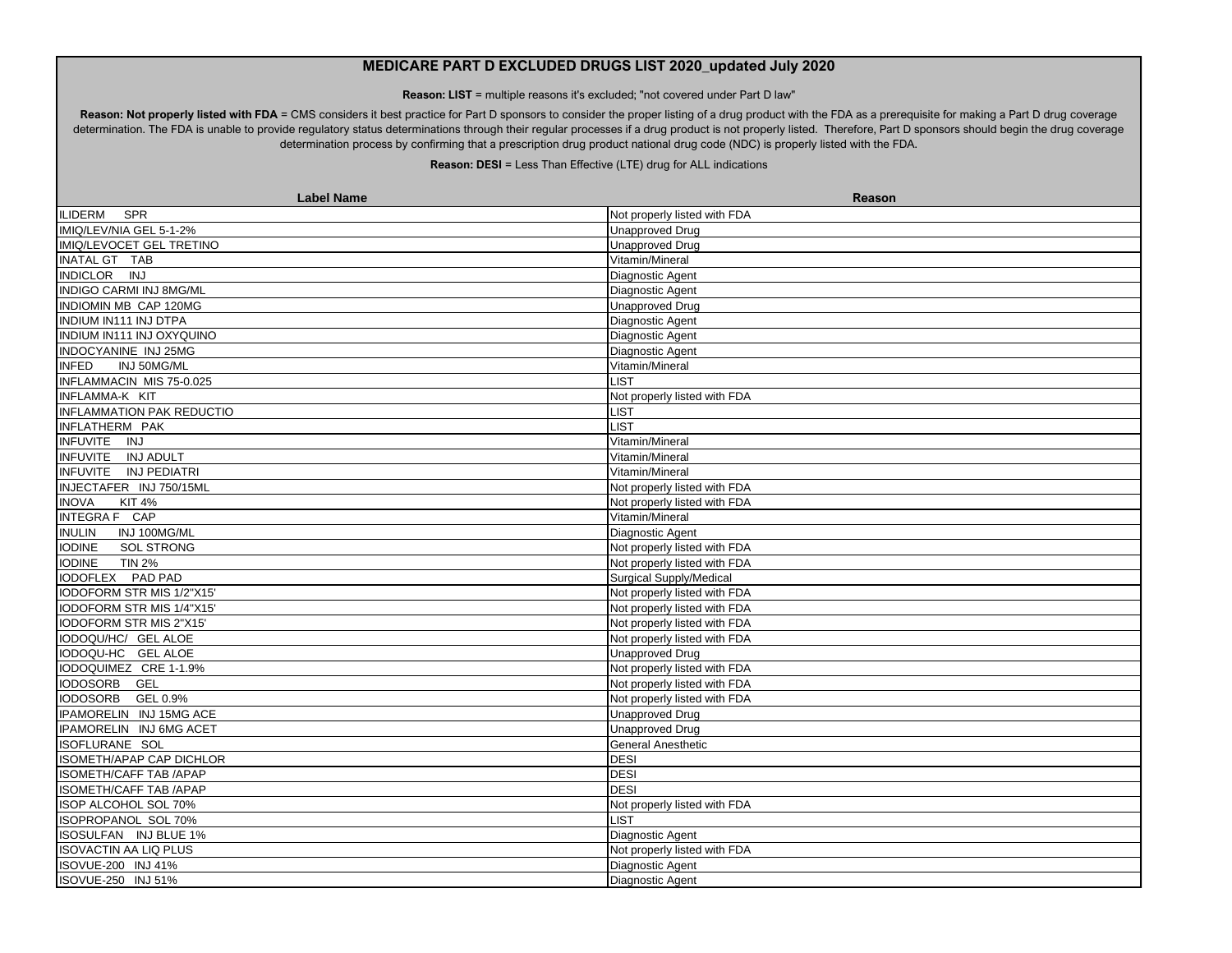**Reason: LIST** = multiple reasons it's excluded; "not covered under Part D law"

Reason: Not properly listed with FDA = CMS considers it best practice for Part D sponsors to consider the proper listing of a drug product with the FDA as a prerequisite for making a Part D drug coverage determination. The FDA is unable to provide regulatory status determinations through their regular processes if a drug product is not properly listed. Therefore, Part D sponsors should begin the drug coverage determination process by confirming that a prescription drug product national drug code (NDC) is properly listed with the FDA.

| ISOVUE-250 INJ 51%MLTPK<br>Diagnostic Agent<br>ISOVUE-300 INJ 61%<br>Diagnostic Agent<br>ISOVUE-300 INJ 61%MLTPK<br>Diagnostic Agent<br>ISOVUE-370 INJ 76%<br>Diagnostic Agent<br>ISOVUE-370 INJ 76%MLTPK<br>Diagnostic Agent<br>ISOVUE-M 200 INJ 41%<br>Diagnostic Agent<br>ISOVUE-M 300 INJ 61%<br>Diagnostic Agent<br><b>DESI</b><br><b>ISOXSUPRINE TAB 10MG</b><br><b>DESI</b><br>ISOXSUPRINE TAB HCL 20MG<br>Not properly listed with FDA<br>IV NOVICE PK KIT<br>IVER/METR/NI GEL 1-1-4%<br><b>Unapproved Drug</b><br><b>Blood Component</b><br><b>IXINITY</b><br>INJ 1000UNIT<br>INJ 1500UNIT<br><b>Blood Component</b><br><b>IXINITY</b><br><b>IXINITY</b><br>INJ 2000UNIT<br><b>Blood Component</b><br>INJ 250UNIT<br><b>Blood Component</b><br><b>IXINITY</b><br><b>IXINITY</b><br>INJ 3000UNIT<br><b>Blood Component</b><br>INJ 500UNIT<br><b>Blood Component</b><br><b>IXINITY</b><br><b>JIVI</b><br>INJ 1000UNIT<br><b>Blood Component</b><br><b>JIVI</b><br>INJ 2000UNIT<br><b>Blood Component</b><br><b>JIVI</b><br><b>Blood Component</b><br>INJ 3000UNIT<br><b>JIVI</b><br>INJ 500 UNIT<br><b>Blood Component</b><br>JNT/TUNNEL/ KIT TRIGGER<br><b>LIST</b><br>JOHNSON SOL GRASS<br>Non-standardized allergenic<br>JTT PHYSICNS KIT<br>LIST<br>JUNE GRASS SOL POLLEN<br>Non-standardized allergenic<br>K CITRATE SOL CITR ACD<br><b>Unapproved Drug</b><br>K.B.G.L IN CRE TERODERM<br><b>Bulk Ingredient</b><br>K/NA CITRATE SOL CITR ACD<br><b>Unapproved Drug</b><br>Device<br><b>KAMDOY</b><br>EMU<br><b>KAPOK</b><br>SOL 1:20<br>Non-standardized allergenic<br><b>KCENTRA</b><br>KIT 1000UNIT<br><b>Blood Component</b><br><b>KCENTRA</b><br>KIT 500UNIT<br><b>Blood Component</b><br>KEDBUMIN INJ 25%<br><b>Blood Component</b><br>K-EFFERVESCE TAB 25MEQ EF<br><b>Unapproved Drug</b><br><b>KELARX</b><br><b>GEL</b><br>Device<br>KERAGEL<br><b>GEL WOUND</b><br>Device<br>GEL<br>Device<br>KERAGELT<br><b>CRE 47%</b><br>KERALAC<br><b>Unapproved Drug</b><br><b>GEL 6%</b><br><b>Unapproved Drug</b><br><b>KERALYT</b><br>KIT SCALP 6%<br><b>KERALYT</b><br><b>Unapproved Drug</b><br>KERAMATRIX MIS 10X10CM<br>Device<br>KERAMATRIX MIS 5X5CM<br>Device<br>KERLIX AMD MIS BANDAGE<br>Not properly listed with FDA<br>INJ 100MG/ML<br>KETALAR<br>General Anesthetic<br><b>KETALAR</b><br>INJ 10MG/ML<br>General Anesthetic | <b>Label Name</b> | Reason |
|-----------------------------------------------------------------------------------------------------------------------------------------------------------------------------------------------------------------------------------------------------------------------------------------------------------------------------------------------------------------------------------------------------------------------------------------------------------------------------------------------------------------------------------------------------------------------------------------------------------------------------------------------------------------------------------------------------------------------------------------------------------------------------------------------------------------------------------------------------------------------------------------------------------------------------------------------------------------------------------------------------------------------------------------------------------------------------------------------------------------------------------------------------------------------------------------------------------------------------------------------------------------------------------------------------------------------------------------------------------------------------------------------------------------------------------------------------------------------------------------------------------------------------------------------------------------------------------------------------------------------------------------------------------------------------------------------------------------------------------------------------------------------------------------------------------------------------------------------------------------------------------------------------------------------------------------------------------------------------------------------------------------------------------------------------------------------------------------------------------------------------------------------------------------------------------------------------------------------------------------------------------------------------------------------------------------------------------------------------|-------------------|--------|
|                                                                                                                                                                                                                                                                                                                                                                                                                                                                                                                                                                                                                                                                                                                                                                                                                                                                                                                                                                                                                                                                                                                                                                                                                                                                                                                                                                                                                                                                                                                                                                                                                                                                                                                                                                                                                                                                                                                                                                                                                                                                                                                                                                                                                                                                                                                                                     |                   |        |
|                                                                                                                                                                                                                                                                                                                                                                                                                                                                                                                                                                                                                                                                                                                                                                                                                                                                                                                                                                                                                                                                                                                                                                                                                                                                                                                                                                                                                                                                                                                                                                                                                                                                                                                                                                                                                                                                                                                                                                                                                                                                                                                                                                                                                                                                                                                                                     |                   |        |
|                                                                                                                                                                                                                                                                                                                                                                                                                                                                                                                                                                                                                                                                                                                                                                                                                                                                                                                                                                                                                                                                                                                                                                                                                                                                                                                                                                                                                                                                                                                                                                                                                                                                                                                                                                                                                                                                                                                                                                                                                                                                                                                                                                                                                                                                                                                                                     |                   |        |
|                                                                                                                                                                                                                                                                                                                                                                                                                                                                                                                                                                                                                                                                                                                                                                                                                                                                                                                                                                                                                                                                                                                                                                                                                                                                                                                                                                                                                                                                                                                                                                                                                                                                                                                                                                                                                                                                                                                                                                                                                                                                                                                                                                                                                                                                                                                                                     |                   |        |
|                                                                                                                                                                                                                                                                                                                                                                                                                                                                                                                                                                                                                                                                                                                                                                                                                                                                                                                                                                                                                                                                                                                                                                                                                                                                                                                                                                                                                                                                                                                                                                                                                                                                                                                                                                                                                                                                                                                                                                                                                                                                                                                                                                                                                                                                                                                                                     |                   |        |
|                                                                                                                                                                                                                                                                                                                                                                                                                                                                                                                                                                                                                                                                                                                                                                                                                                                                                                                                                                                                                                                                                                                                                                                                                                                                                                                                                                                                                                                                                                                                                                                                                                                                                                                                                                                                                                                                                                                                                                                                                                                                                                                                                                                                                                                                                                                                                     |                   |        |
|                                                                                                                                                                                                                                                                                                                                                                                                                                                                                                                                                                                                                                                                                                                                                                                                                                                                                                                                                                                                                                                                                                                                                                                                                                                                                                                                                                                                                                                                                                                                                                                                                                                                                                                                                                                                                                                                                                                                                                                                                                                                                                                                                                                                                                                                                                                                                     |                   |        |
|                                                                                                                                                                                                                                                                                                                                                                                                                                                                                                                                                                                                                                                                                                                                                                                                                                                                                                                                                                                                                                                                                                                                                                                                                                                                                                                                                                                                                                                                                                                                                                                                                                                                                                                                                                                                                                                                                                                                                                                                                                                                                                                                                                                                                                                                                                                                                     |                   |        |
|                                                                                                                                                                                                                                                                                                                                                                                                                                                                                                                                                                                                                                                                                                                                                                                                                                                                                                                                                                                                                                                                                                                                                                                                                                                                                                                                                                                                                                                                                                                                                                                                                                                                                                                                                                                                                                                                                                                                                                                                                                                                                                                                                                                                                                                                                                                                                     |                   |        |
|                                                                                                                                                                                                                                                                                                                                                                                                                                                                                                                                                                                                                                                                                                                                                                                                                                                                                                                                                                                                                                                                                                                                                                                                                                                                                                                                                                                                                                                                                                                                                                                                                                                                                                                                                                                                                                                                                                                                                                                                                                                                                                                                                                                                                                                                                                                                                     |                   |        |
|                                                                                                                                                                                                                                                                                                                                                                                                                                                                                                                                                                                                                                                                                                                                                                                                                                                                                                                                                                                                                                                                                                                                                                                                                                                                                                                                                                                                                                                                                                                                                                                                                                                                                                                                                                                                                                                                                                                                                                                                                                                                                                                                                                                                                                                                                                                                                     |                   |        |
|                                                                                                                                                                                                                                                                                                                                                                                                                                                                                                                                                                                                                                                                                                                                                                                                                                                                                                                                                                                                                                                                                                                                                                                                                                                                                                                                                                                                                                                                                                                                                                                                                                                                                                                                                                                                                                                                                                                                                                                                                                                                                                                                                                                                                                                                                                                                                     |                   |        |
|                                                                                                                                                                                                                                                                                                                                                                                                                                                                                                                                                                                                                                                                                                                                                                                                                                                                                                                                                                                                                                                                                                                                                                                                                                                                                                                                                                                                                                                                                                                                                                                                                                                                                                                                                                                                                                                                                                                                                                                                                                                                                                                                                                                                                                                                                                                                                     |                   |        |
|                                                                                                                                                                                                                                                                                                                                                                                                                                                                                                                                                                                                                                                                                                                                                                                                                                                                                                                                                                                                                                                                                                                                                                                                                                                                                                                                                                                                                                                                                                                                                                                                                                                                                                                                                                                                                                                                                                                                                                                                                                                                                                                                                                                                                                                                                                                                                     |                   |        |
|                                                                                                                                                                                                                                                                                                                                                                                                                                                                                                                                                                                                                                                                                                                                                                                                                                                                                                                                                                                                                                                                                                                                                                                                                                                                                                                                                                                                                                                                                                                                                                                                                                                                                                                                                                                                                                                                                                                                                                                                                                                                                                                                                                                                                                                                                                                                                     |                   |        |
|                                                                                                                                                                                                                                                                                                                                                                                                                                                                                                                                                                                                                                                                                                                                                                                                                                                                                                                                                                                                                                                                                                                                                                                                                                                                                                                                                                                                                                                                                                                                                                                                                                                                                                                                                                                                                                                                                                                                                                                                                                                                                                                                                                                                                                                                                                                                                     |                   |        |
|                                                                                                                                                                                                                                                                                                                                                                                                                                                                                                                                                                                                                                                                                                                                                                                                                                                                                                                                                                                                                                                                                                                                                                                                                                                                                                                                                                                                                                                                                                                                                                                                                                                                                                                                                                                                                                                                                                                                                                                                                                                                                                                                                                                                                                                                                                                                                     |                   |        |
|                                                                                                                                                                                                                                                                                                                                                                                                                                                                                                                                                                                                                                                                                                                                                                                                                                                                                                                                                                                                                                                                                                                                                                                                                                                                                                                                                                                                                                                                                                                                                                                                                                                                                                                                                                                                                                                                                                                                                                                                                                                                                                                                                                                                                                                                                                                                                     |                   |        |
|                                                                                                                                                                                                                                                                                                                                                                                                                                                                                                                                                                                                                                                                                                                                                                                                                                                                                                                                                                                                                                                                                                                                                                                                                                                                                                                                                                                                                                                                                                                                                                                                                                                                                                                                                                                                                                                                                                                                                                                                                                                                                                                                                                                                                                                                                                                                                     |                   |        |
|                                                                                                                                                                                                                                                                                                                                                                                                                                                                                                                                                                                                                                                                                                                                                                                                                                                                                                                                                                                                                                                                                                                                                                                                                                                                                                                                                                                                                                                                                                                                                                                                                                                                                                                                                                                                                                                                                                                                                                                                                                                                                                                                                                                                                                                                                                                                                     |                   |        |
|                                                                                                                                                                                                                                                                                                                                                                                                                                                                                                                                                                                                                                                                                                                                                                                                                                                                                                                                                                                                                                                                                                                                                                                                                                                                                                                                                                                                                                                                                                                                                                                                                                                                                                                                                                                                                                                                                                                                                                                                                                                                                                                                                                                                                                                                                                                                                     |                   |        |
|                                                                                                                                                                                                                                                                                                                                                                                                                                                                                                                                                                                                                                                                                                                                                                                                                                                                                                                                                                                                                                                                                                                                                                                                                                                                                                                                                                                                                                                                                                                                                                                                                                                                                                                                                                                                                                                                                                                                                                                                                                                                                                                                                                                                                                                                                                                                                     |                   |        |
|                                                                                                                                                                                                                                                                                                                                                                                                                                                                                                                                                                                                                                                                                                                                                                                                                                                                                                                                                                                                                                                                                                                                                                                                                                                                                                                                                                                                                                                                                                                                                                                                                                                                                                                                                                                                                                                                                                                                                                                                                                                                                                                                                                                                                                                                                                                                                     |                   |        |
|                                                                                                                                                                                                                                                                                                                                                                                                                                                                                                                                                                                                                                                                                                                                                                                                                                                                                                                                                                                                                                                                                                                                                                                                                                                                                                                                                                                                                                                                                                                                                                                                                                                                                                                                                                                                                                                                                                                                                                                                                                                                                                                                                                                                                                                                                                                                                     |                   |        |
|                                                                                                                                                                                                                                                                                                                                                                                                                                                                                                                                                                                                                                                                                                                                                                                                                                                                                                                                                                                                                                                                                                                                                                                                                                                                                                                                                                                                                                                                                                                                                                                                                                                                                                                                                                                                                                                                                                                                                                                                                                                                                                                                                                                                                                                                                                                                                     |                   |        |
|                                                                                                                                                                                                                                                                                                                                                                                                                                                                                                                                                                                                                                                                                                                                                                                                                                                                                                                                                                                                                                                                                                                                                                                                                                                                                                                                                                                                                                                                                                                                                                                                                                                                                                                                                                                                                                                                                                                                                                                                                                                                                                                                                                                                                                                                                                                                                     |                   |        |
|                                                                                                                                                                                                                                                                                                                                                                                                                                                                                                                                                                                                                                                                                                                                                                                                                                                                                                                                                                                                                                                                                                                                                                                                                                                                                                                                                                                                                                                                                                                                                                                                                                                                                                                                                                                                                                                                                                                                                                                                                                                                                                                                                                                                                                                                                                                                                     |                   |        |
|                                                                                                                                                                                                                                                                                                                                                                                                                                                                                                                                                                                                                                                                                                                                                                                                                                                                                                                                                                                                                                                                                                                                                                                                                                                                                                                                                                                                                                                                                                                                                                                                                                                                                                                                                                                                                                                                                                                                                                                                                                                                                                                                                                                                                                                                                                                                                     |                   |        |
|                                                                                                                                                                                                                                                                                                                                                                                                                                                                                                                                                                                                                                                                                                                                                                                                                                                                                                                                                                                                                                                                                                                                                                                                                                                                                                                                                                                                                                                                                                                                                                                                                                                                                                                                                                                                                                                                                                                                                                                                                                                                                                                                                                                                                                                                                                                                                     |                   |        |
|                                                                                                                                                                                                                                                                                                                                                                                                                                                                                                                                                                                                                                                                                                                                                                                                                                                                                                                                                                                                                                                                                                                                                                                                                                                                                                                                                                                                                                                                                                                                                                                                                                                                                                                                                                                                                                                                                                                                                                                                                                                                                                                                                                                                                                                                                                                                                     |                   |        |
|                                                                                                                                                                                                                                                                                                                                                                                                                                                                                                                                                                                                                                                                                                                                                                                                                                                                                                                                                                                                                                                                                                                                                                                                                                                                                                                                                                                                                                                                                                                                                                                                                                                                                                                                                                                                                                                                                                                                                                                                                                                                                                                                                                                                                                                                                                                                                     |                   |        |
|                                                                                                                                                                                                                                                                                                                                                                                                                                                                                                                                                                                                                                                                                                                                                                                                                                                                                                                                                                                                                                                                                                                                                                                                                                                                                                                                                                                                                                                                                                                                                                                                                                                                                                                                                                                                                                                                                                                                                                                                                                                                                                                                                                                                                                                                                                                                                     |                   |        |
|                                                                                                                                                                                                                                                                                                                                                                                                                                                                                                                                                                                                                                                                                                                                                                                                                                                                                                                                                                                                                                                                                                                                                                                                                                                                                                                                                                                                                                                                                                                                                                                                                                                                                                                                                                                                                                                                                                                                                                                                                                                                                                                                                                                                                                                                                                                                                     |                   |        |
|                                                                                                                                                                                                                                                                                                                                                                                                                                                                                                                                                                                                                                                                                                                                                                                                                                                                                                                                                                                                                                                                                                                                                                                                                                                                                                                                                                                                                                                                                                                                                                                                                                                                                                                                                                                                                                                                                                                                                                                                                                                                                                                                                                                                                                                                                                                                                     |                   |        |
|                                                                                                                                                                                                                                                                                                                                                                                                                                                                                                                                                                                                                                                                                                                                                                                                                                                                                                                                                                                                                                                                                                                                                                                                                                                                                                                                                                                                                                                                                                                                                                                                                                                                                                                                                                                                                                                                                                                                                                                                                                                                                                                                                                                                                                                                                                                                                     |                   |        |
|                                                                                                                                                                                                                                                                                                                                                                                                                                                                                                                                                                                                                                                                                                                                                                                                                                                                                                                                                                                                                                                                                                                                                                                                                                                                                                                                                                                                                                                                                                                                                                                                                                                                                                                                                                                                                                                                                                                                                                                                                                                                                                                                                                                                                                                                                                                                                     |                   |        |
|                                                                                                                                                                                                                                                                                                                                                                                                                                                                                                                                                                                                                                                                                                                                                                                                                                                                                                                                                                                                                                                                                                                                                                                                                                                                                                                                                                                                                                                                                                                                                                                                                                                                                                                                                                                                                                                                                                                                                                                                                                                                                                                                                                                                                                                                                                                                                     |                   |        |
|                                                                                                                                                                                                                                                                                                                                                                                                                                                                                                                                                                                                                                                                                                                                                                                                                                                                                                                                                                                                                                                                                                                                                                                                                                                                                                                                                                                                                                                                                                                                                                                                                                                                                                                                                                                                                                                                                                                                                                                                                                                                                                                                                                                                                                                                                                                                                     |                   |        |
|                                                                                                                                                                                                                                                                                                                                                                                                                                                                                                                                                                                                                                                                                                                                                                                                                                                                                                                                                                                                                                                                                                                                                                                                                                                                                                                                                                                                                                                                                                                                                                                                                                                                                                                                                                                                                                                                                                                                                                                                                                                                                                                                                                                                                                                                                                                                                     |                   |        |
|                                                                                                                                                                                                                                                                                                                                                                                                                                                                                                                                                                                                                                                                                                                                                                                                                                                                                                                                                                                                                                                                                                                                                                                                                                                                                                                                                                                                                                                                                                                                                                                                                                                                                                                                                                                                                                                                                                                                                                                                                                                                                                                                                                                                                                                                                                                                                     |                   |        |
|                                                                                                                                                                                                                                                                                                                                                                                                                                                                                                                                                                                                                                                                                                                                                                                                                                                                                                                                                                                                                                                                                                                                                                                                                                                                                                                                                                                                                                                                                                                                                                                                                                                                                                                                                                                                                                                                                                                                                                                                                                                                                                                                                                                                                                                                                                                                                     |                   |        |
|                                                                                                                                                                                                                                                                                                                                                                                                                                                                                                                                                                                                                                                                                                                                                                                                                                                                                                                                                                                                                                                                                                                                                                                                                                                                                                                                                                                                                                                                                                                                                                                                                                                                                                                                                                                                                                                                                                                                                                                                                                                                                                                                                                                                                                                                                                                                                     |                   |        |
|                                                                                                                                                                                                                                                                                                                                                                                                                                                                                                                                                                                                                                                                                                                                                                                                                                                                                                                                                                                                                                                                                                                                                                                                                                                                                                                                                                                                                                                                                                                                                                                                                                                                                                                                                                                                                                                                                                                                                                                                                                                                                                                                                                                                                                                                                                                                                     |                   |        |
|                                                                                                                                                                                                                                                                                                                                                                                                                                                                                                                                                                                                                                                                                                                                                                                                                                                                                                                                                                                                                                                                                                                                                                                                                                                                                                                                                                                                                                                                                                                                                                                                                                                                                                                                                                                                                                                                                                                                                                                                                                                                                                                                                                                                                                                                                                                                                     |                   |        |
|                                                                                                                                                                                                                                                                                                                                                                                                                                                                                                                                                                                                                                                                                                                                                                                                                                                                                                                                                                                                                                                                                                                                                                                                                                                                                                                                                                                                                                                                                                                                                                                                                                                                                                                                                                                                                                                                                                                                                                                                                                                                                                                                                                                                                                                                                                                                                     |                   |        |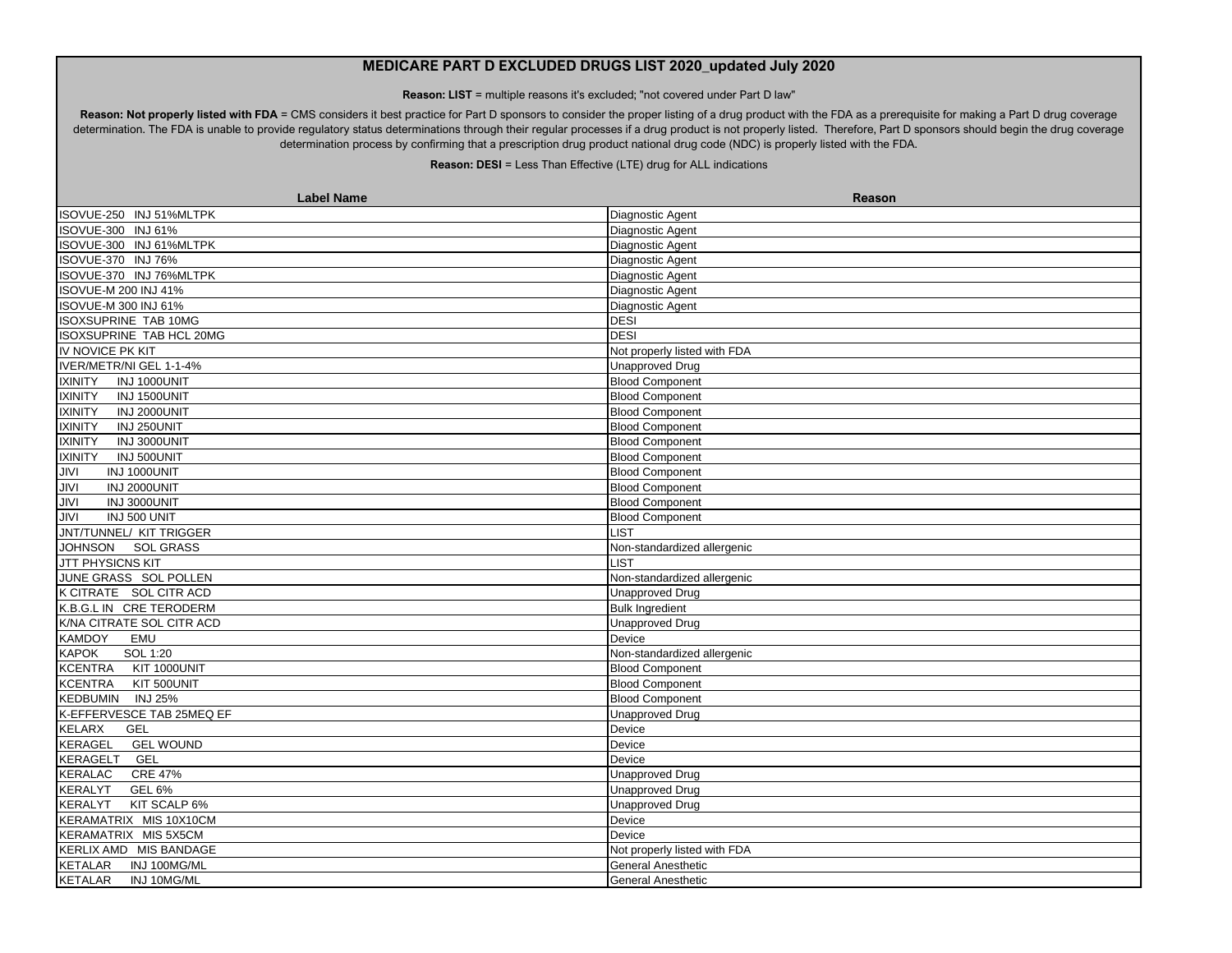**Reason: LIST** = multiple reasons it's excluded; "not covered under Part D law"

Reason: Not properly listed with FDA = CMS considers it best practice for Part D sponsors to consider the proper listing of a drug product with the FDA as a prerequisite for making a Part D drug coverage determination. The FDA is unable to provide regulatory status determinations through their regular processes if a drug product is not properly listed. Therefore, Part D sponsors should begin the drug coverage determination process by confirming that a prescription drug product national drug code (NDC) is properly listed with the FDA.

| <b>Label Name</b>                    | <b>Reason</b>                |
|--------------------------------------|------------------------------|
| KETALAR<br>INJ 50MG/ML               | <b>General Anesthetic</b>    |
| KETAMIN/NACL INJ 10MG/ML             | General Anesthetic           |
| KETAMIN/NACL INJ 50/5ML              | <b>General Anesthetic</b>    |
| KETAMIN/NACL SOL 100/10ML            | <b>General Anesthetic</b>    |
| KETAMIN/NACL SOL 20MG/2ML            | <b>General Anesthetic</b>    |
| KETAMINE INJ 100MG/ML                | <b>General Anesthetic</b>    |
| KETAMINE INJ 10MG/ML                 | <b>General Anesthetic</b>    |
| KETAMINE INJ 50MG/ML                 | <b>General Anesthetic</b>    |
| KETAMINE HCL INJ 0.6MG/ML            | gENeral Anesthetic           |
| KETAMINE HCL INJ 100/10ML            | <b>General Anesthetic</b>    |
| KETAMINE HCL INJ 100/2ML             | <b>General Anesthetic</b>    |
| KETAMINE HCL INJ 1MG/ML              | <b>General Anesthetic</b>    |
| KETAMINE HCL INJ 30MG/3ML            | <b>General Anesthetic</b>    |
| <b>KETAMINE HCL INJ 50MG/5ML</b>     | <b>General Anesthetic</b>    |
| KETAMINE HCL INJ 60/20ML             | General Anesthetic           |
| KETAMINE HCL SOL 50MG/ML             | <b>General Anesthetic</b>    |
| KETAMINE HCL TRO 100MG               | <b>General Anesthetic</b>    |
| KETODAN KIT 2%                       | <b>LIST</b>                  |
| KETOPHENE CRE RAPIDPAQ               | <b>Unapproved Drug</b>       |
| KETOPROFEN CRE 5% KIT                | Not properly listed with FDA |
| KETOROCAINE KIT-L                    | <b>LIST</b>                  |
| KETOROCAINE KIT-LM                   | <b>LIST</b>                  |
| KETOROLAC GEL 2%                     | Not properly listed with FDA |
| <b>KETOVIE</b><br><b>LIQ</b>         | Not properly listed with FDA |
| KETOVIE<br>LIQ CHOCOLAT              | Not properly listed with FDA |
| KETOVIE<br><b>LIQ PEPTIDE</b>        | Not properly listed with FDA |
| <b>KETOVIE</b><br><b>LIQ VANILLA</b> | Not properly listed with FDA |
| KINEVAC<br><b>INJ 5MCG</b>           | Diagnostic Agent             |
| KIVIK<br>EMU                         | Device                       |
| KLOR-CON/EF TAB 25MEQ FR             | <b>Unapproved Drug</b>       |
| <b>KOATE</b><br>INJ 1000UNIT         | <b>Blood Component</b>       |
| INJ 250UNIT<br><b>KOATE</b>          | <b>Blood Component</b>       |
| INJ 500 UNIT<br><b>KOATE</b>         | <b>Blood Component</b>       |
| KOATE-DVI INJ 1000UNIT               | <b>Blood Component</b>       |
| KOATE-DVI INJ 250UNIT                | <b>Blood Component</b>       |
| KOATE-DVI INJ 500UNIT                | <b>Blood Component</b>       |
| KOCHIA EXTRA INJ 1:20                | Non-standardized allergenic  |
| KOGENATE FS INJ 1000UNIT             | <b>Blood Component</b>       |
| KOGENATE FS INJ 2000UNIT             | <b>Blood Component</b>       |
| KOGENATE FS INJ 250UNIT              | <b>Blood Component</b>       |
| KOGENATE FS INJ 3000UNIT             | <b>Blood Component</b>       |
| KOGENATE FS INJ 500UNIT              | <b>Blood Component</b>       |
| KOSHR PRENAT TAB 30-1MG              | Vitamin/Mineral              |
| KOVALTRY INJ 1000UNIT                | <b>Blood Component</b>       |
| KOVALTRY INJ 2000UNIT                | <b>Blood Component</b>       |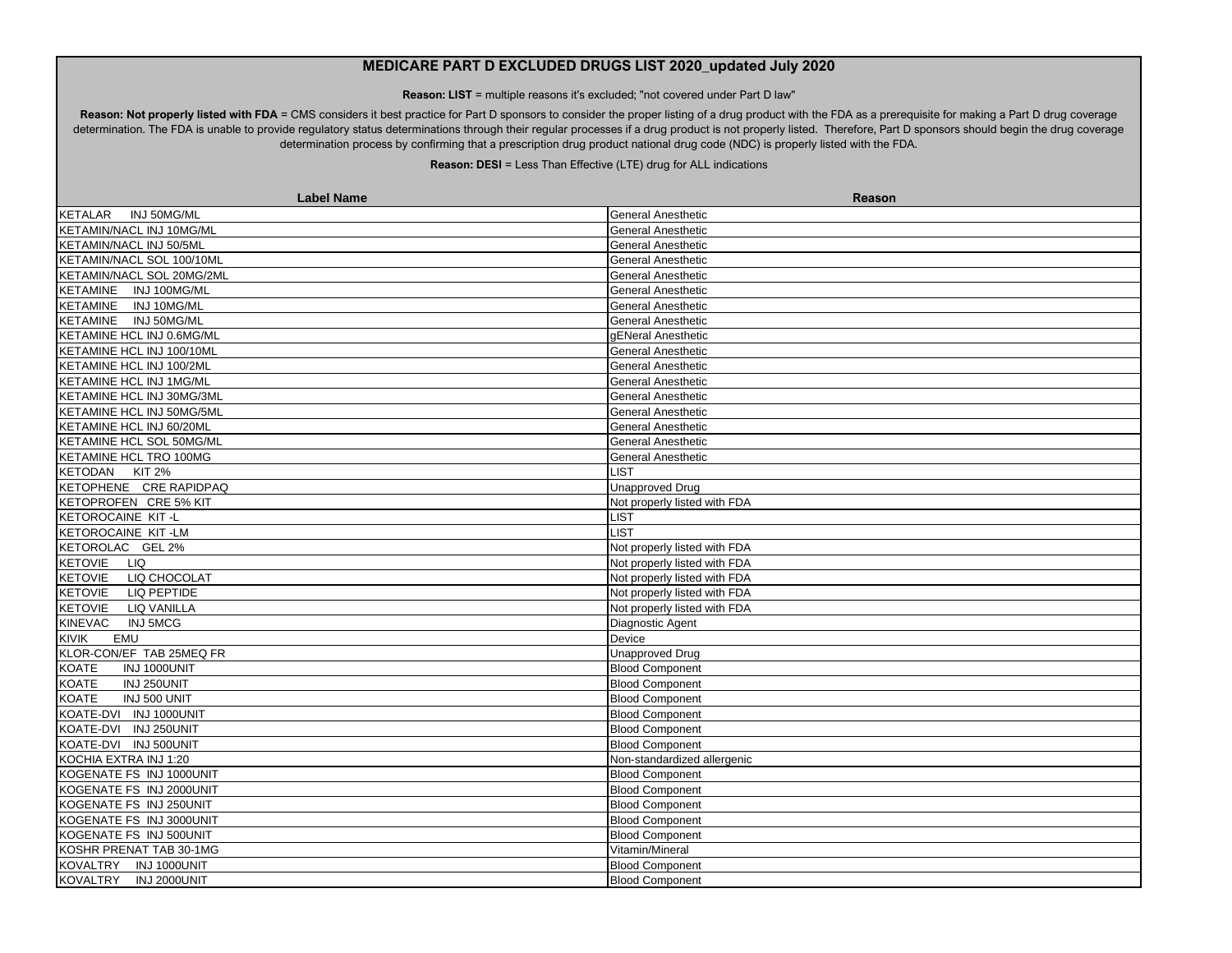**Reason: LIST** = multiple reasons it's excluded; "not covered under Part D law"

Reason: Not properly listed with FDA = CMS considers it best practice for Part D sponsors to consider the proper listing of a drug product with the FDA as a prerequisite for making a Part D drug coverage determination. The FDA is unable to provide regulatory status determinations through their regular processes if a drug product is not properly listed. Therefore, Part D sponsors should begin the drug coverage determination process by confirming that a prescription drug product national drug code (NDC) is properly listed with the FDA.

| <b>Label Name</b>                   | Reason                                |
|-------------------------------------|---------------------------------------|
| INJ 250UNIT<br><b>KOVALTRY</b>      | <b>Blood Component</b>                |
| INJ 3000UNIT<br>KOVALTRY            | <b>Blood Component</b>                |
| KOVALTRY INJ 500UNIT                | <b>Blood Component</b>                |
| K-PHOS<br>TAB                       | <b>Unapproved Drug</b>                |
| K-PHOS<br>TAB NEUTRAL               | <b>Unapproved Drug</b>                |
| K-PHOS<br>TAB NO <sub>2</sub>       | <b>Unapproved Drug</b>                |
| K-PRIME<br>TAB 25MEQ EF             | <b>Unapproved Drug</b>                |
| KRISGEL 100 GEL                     | Not properly listed with FDA          |
| K-VESCENT TAB 25MEQ EF              | Unapproved Drug                       |
| <b>KYBELLA</b><br><b>INJ</b>        | Cosmetic                              |
| <b>KYMRIAH</b><br>SUS               | Covered under Part B; Blood Component |
| <b>GEL</b><br>.E.T.                 | Not properly listed with FDA          |
| LACTIC ACID CRE/VIT E               | <b>Unapproved Drug</b>                |
| LACTIC ACID CRE E                   | <b>Unapproved Drug</b>                |
| LACTIC ACID CRE NIACIN              | <b>Unapproved Drug</b>                |
| LACTIC ACID LOT 10%                 | Unapproved Drug                       |
| LAMBS<br><b>SOL QUARTERS</b>        | Non-standardized allergenic           |
| <b>LANOLIN</b><br>OIN               | <b>Unapproved Drug</b>                |
| <b>LANOLIN ANHY OIN</b>             | Not properly listed with FDA          |
| LANSOPRAZOLE SUS 3MG/ML             | <b>Bulk Ingredient</b>                |
| L-ARGININE INJ 200MG/ML             | <b>Unapproved Drug</b>                |
| SOL 0.03%<br>LATISSE                | Cosmetic                              |
| LATRIX XM EMU 45%                   | <b>Unapproved Drug</b>                |
| LAVARE WOUND GEL WASH               | Not properly listed with FDA          |
| -CARNITINE INJ 500MG/ML             | <b>Unapproved Drug</b>                |
| LDL CARE POW                        | Not properly listed with FDA          |
| LDO PLUS<br><b>GEL 4%</b>           | LIST                                  |
| <b>LECITHIN</b><br>GEL              | Not properly listed with FDA          |
| <b>LECITHIN</b><br>GRA              | Not properly listed with FDA          |
| LENSCALE INJ 1:20                   | Non-standardized allergenic           |
| KIT<br>LETS                         | <b>Unapproved Drug</b>                |
| LEVA SET<br>KIT 2.5-2.5%            | LIST                                  |
| LEVATIO<br>PAD 0.3-5%               | <b>Unapproved Drug</b>                |
| LEVBID<br>TAB 0.375 ER              | <b>Unapproved Drug</b>                |
| <b>LEVICYN</b><br>GEL               | Not properly listed with FDA          |
| <b>LEVICYN</b><br><b>SOL DERMAL</b> | Not properly listed with FDA          |
| LEVITRA<br>TAB 10MG                 | <b>Erectile Dysfunction</b>           |
| TAB 2.5MG<br>LEVITRA                | <b>Erectile Dysfunction</b>           |
| TAB 20MG<br><b>LEVITRA</b>          | <b>Erectile Dysfunction</b>           |
| TAB 5MG<br><b>LEVITRA</b>           | <b>Erectile Dysfunction</b>           |
| LEVO/LIOTHYR TAB 120MG              | <b>Unapproved Drug</b>                |
| LEVO/LIOTHYR TAB 15MG               | Unapproved Drug                       |
| LEVO/LIOTHYR TAB 30MG               | <b>Unapproved Drug</b>                |
| LEVO/LIOTHYR TAB 60MG               | <b>Unapproved Drug</b>                |
| LEVO/LIOTHYR TAB 90MG               | <b>Unapproved Drug</b>                |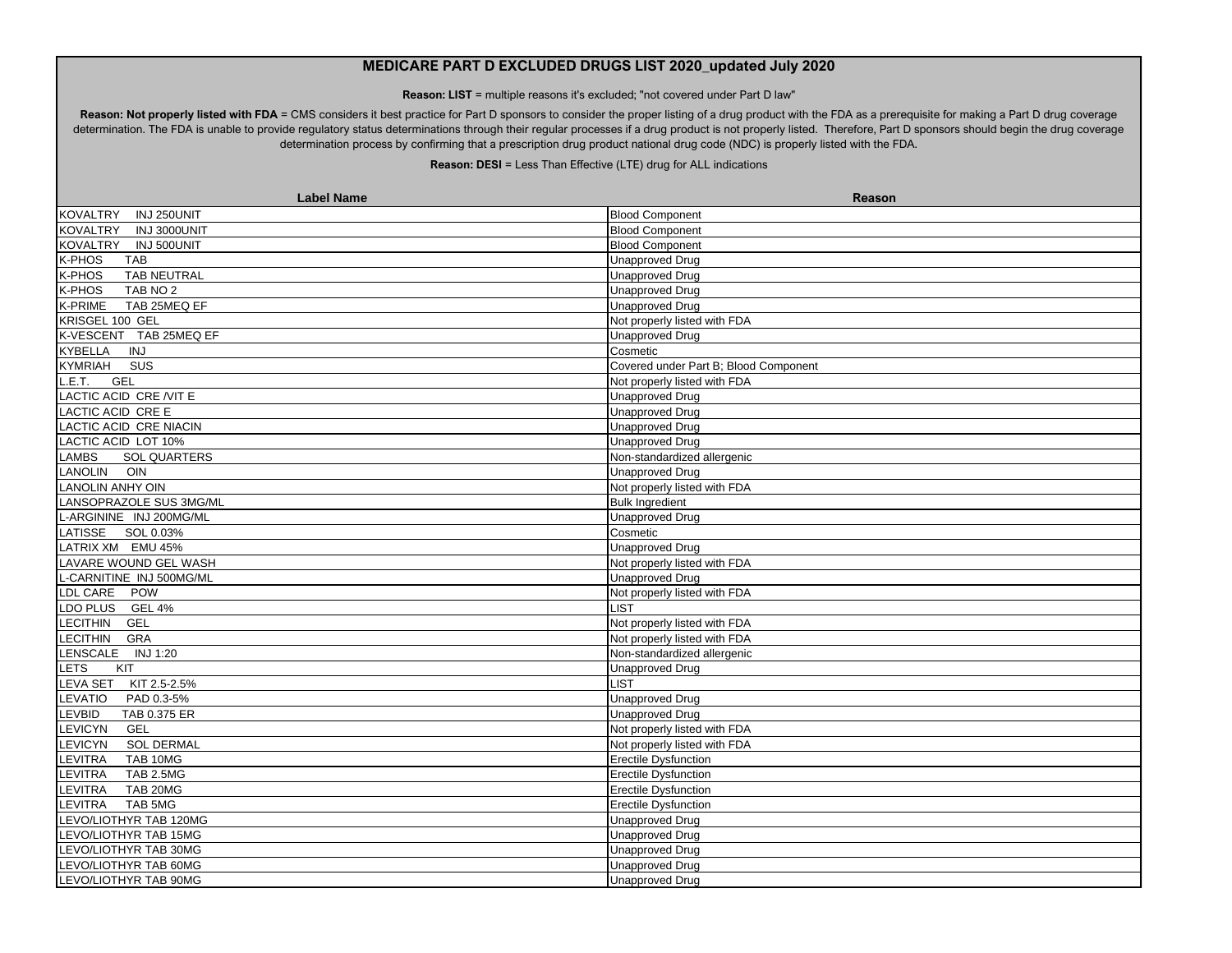**Reason: LIST** = multiple reasons it's excluded; "not covered under Part D law"

Reason: Not properly listed with FDA = CMS considers it best practice for Part D sponsors to consider the proper listing of a drug product with the FDA as a prerequisite for making a Part D drug coverage determination. The FDA is unable to provide regulatory status determinations through their regular processes if a drug product is not properly listed. Therefore, Part D sponsors should begin the drug coverage determination process by confirming that a prescription drug product national drug code (NDC) is properly listed with the FDA.

| <b>Label Name</b>                    | Reason                       |
|--------------------------------------|------------------------------|
| LEVOMEFOLATE CAP ALGAL 15-90.314 MG  | Not properly listed with FDA |
| LEVOMEFOLATE CAP ALGAL 7.5-90.314 MG | Not properly listed with FDA |
| LEVOMEFOLATE CAP DHA                 | Vitamin/Mineral              |
| LEVSIN<br>INJ 0.5MG/ML               | <b>Unapproved Drug</b>       |
| TAB 0.125MG<br>LEVSIN                | <b>Unapproved Drug</b>       |
| LEVSIN/SL SUB 0.125MG                | <b>Unapproved Drug</b>       |
| LEXAZIN<br>CAP                       | <b>Unapproved Drug</b>       |
| LEXISCAN INJ 0.4MG                   | Diagnostic Agent             |
| LEXIXRYL<br>PAK 1.5%                 | <b>LIST</b>                  |
| PAD 4-1%<br>LIDENZA                  | <b>Unapproved Drug</b>       |
| LIDO BDK KIT                         | Not properly listed with FDA |
| LIDO GB-300 PAK                      | <b>LIST</b>                  |
| LIDO/EPI<br>INJ 0.5%                 | Not properly listed with FDA |
| LIDO/EPI<br><b>INJ 1.5%</b>          | Not properly listed with FDA |
| <b>IDO/EPI</b><br><b>INJ 2%</b>      | Not properly listed with FDA |
| $LIDO/EPI INJ2\%$                    | Not properly listed with FDA |
| LIDO/EPI 1%- INJ 1:100000            | Not properly listed with FDA |
| LIDO/PRILOCN KIT 2.5-2.5%            | Not properly listed with FDA |
| LIDO/TETRA CRE 23-7%                 | <b>Unapproved Drug</b>       |
| IDOCAIN/EPI INJ 2%                   | <b>LIST</b>                  |
| LIDOCAINE CRE 10%                    | <b>Bulk Ingredient</b>       |
| LIDOCAINE CRE3%                      | <b>Unapproved Drug</b>       |
| LIDOCAINE CRE 3.88%                  | <b>Unapproved Drug</b>       |
| LIDOCAINE CRE 5%                     | <b>Bulk Ingredient</b>       |
| LIDOCAINE LOT 3%                     | <b>Unapproved Drug</b>       |
| LIDOCAINE HC CRE 4.12%               | <b>Unapproved Drug</b>       |
| LIDOCAINE/HC CRE 3%-0.5%             | <b>Unapproved Drug</b>       |
| LIDOCAINE/HC KIT 2-2%                | <b>Unapproved Drug</b>       |
| LIDOCAINE/HC KIT 3%-0.5%             | <b>Unapproved Drug</b>       |
| LIDOCAINE/HC KIT 3%-1%               | <b>Unapproved Drug</b>       |
| <b>IDOCAINE/HC KIT 3-2.5%</b>        | <b>Unapproved Drug</b>       |
| LIDOCAINE/PH SOL 1-1.5%              | <b>Unapproved Drug</b>       |
| LIDO-EP-TETR SOL                     | Unapproved Drug              |
| LIDO-HYDRO GEL 2.8-0.55              | <b>Unapproved Drug</b>       |
| LIDO-K<br>LOT 3%                     | Not properly listed with FDA |
| <b>LIDOLOG</b><br>KIT                | <b>LIST</b>                  |
| LIDOMAR<br><b>INJ</b>                | Not properly listed with FDA |
| <b>LIDOPAC</b><br><b>KIT 5%</b>      | Not properly listed with FDA |
| LIDO-PHENYL INJ 1-1.5%               | <b>Unapproved Drug</b>       |
| <b>LIDOPIN</b><br><b>CRE 3%</b>      | <b>Unapproved Drug</b>       |
| <b>LIDOPIN</b><br>CRE 3.25%          | <b>Unapproved Drug</b>       |
| LIDOPRIL<br>KIT 2.5-2.5%             | <b>LIST</b>                  |
| LIDOPRIL XR KIT 2.5-2.5%             | <b>LIST</b>                  |
| LIDO-PRILO KIT 2.5-2.5%              | <b>LIST</b>                  |
| LIDOPROFEN CRE 5-5-2%                | <b>Bulk Ingredient</b>       |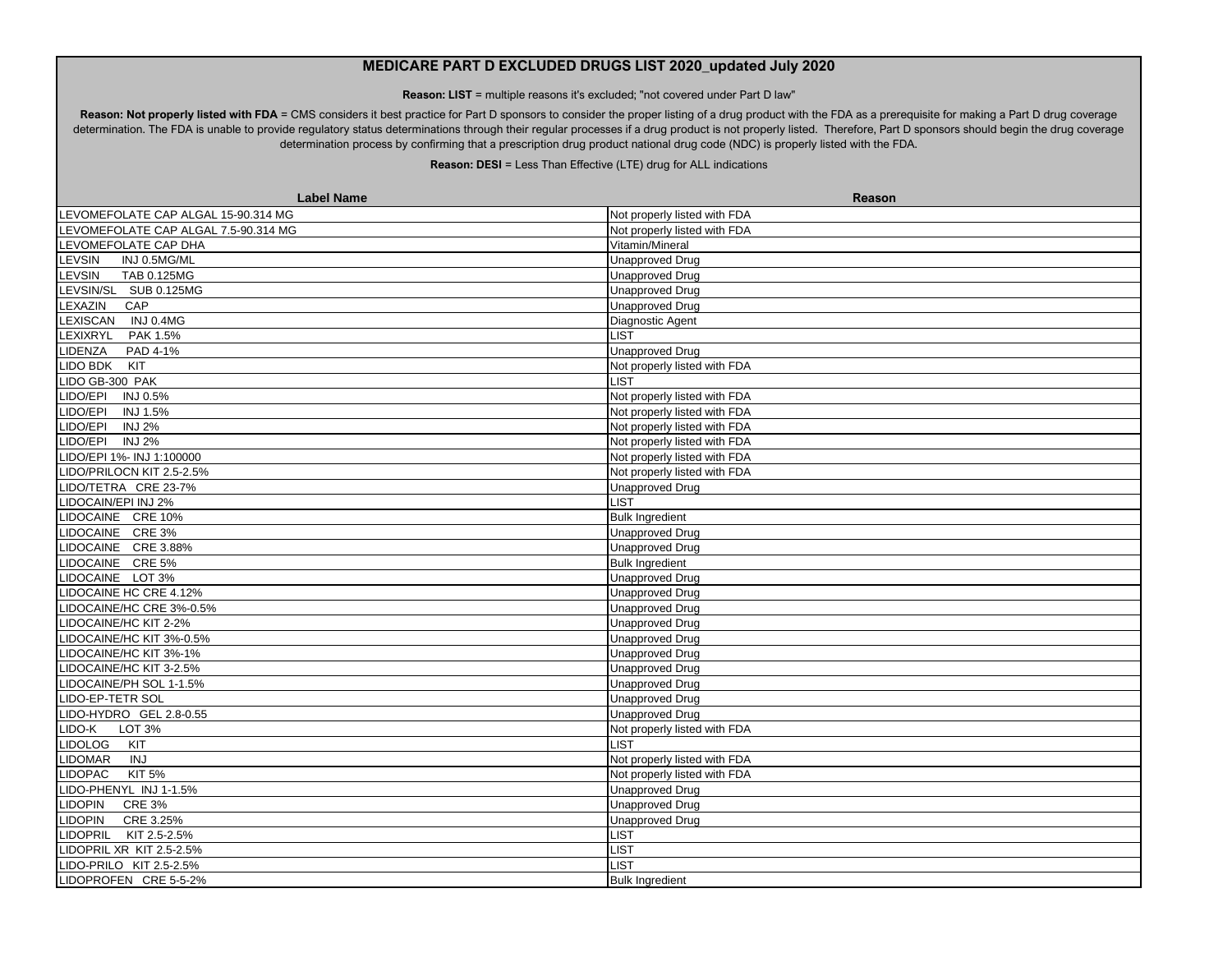**Reason: LIST** = multiple reasons it's excluded; "not covered under Part D law"

Reason: Not properly listed with FDA = CMS considers it best practice for Part D sponsors to consider the proper listing of a drug product with the FDA as a prerequisite for making a Part D drug coverage determination. The FDA is unable to provide regulatory status determinations through their regular processes if a drug product is not properly listed. Therefore, Part D sponsors should begin the drug coverage determination process by confirming that a prescription drug product national drug code (NDC) is properly listed with the FDA.

| <b>Label Name</b>              | Reason                       |
|--------------------------------|------------------------------|
| LIDOPURE KIT 5%                | <b>LIST</b>                  |
| <b>LIDORX</b><br><b>GEL 3%</b> | Not properly listed with FDA |
| LIDOSOL-HC CRE 3-0.5%          | Not properly listed with FDA |
| LIDO-SORB LOT 3%               | <b>Unapproved Drug</b>       |
| LIDOSTREAM KIT 5% & 10%        | <b>LIST</b>                  |
| LIDOTHOL GEL 4.5-5%            | Not properly listed with FDA |
| LIDOTHOL PAD 4.5-5%            | <b>Unapproved Drug</b>       |
| LIDOTRAL CRE 3.88%             | <b>Unapproved Drug</b>       |
| LIDOTRANS 5 KIT 5%             | <b>IST</b>                   |
| LIDOTREX GEL 2%                | Not properly listed with FDA |
| LIDOVEX CRE 3.75%              | <b>Unapproved Drug</b>       |
| LIDOVIN<br>CRE 3.95%           | Unapproved Drug              |
| KIT 75MG-5%<br><b>LIDOVIX</b>  | <b>Unapproved Drug</b>       |
| LIDOZION LOT 3%                | <b>Unapproved Drug</b>       |
| CRE 3.75%<br><b>LIDOZOL</b>    | <b>Unapproved Drug</b>       |
| LIDTOPIC MAX CRE 10%           | Not properly listed with FDA |
| <b>CAP 250MG</b><br>LIMBREL    | <b>Medical Food</b>          |
| LIMBREL CAP 500MG              | <b>Medical Food</b>          |
| LIMBREL250 CAP 250-50MG        | <b>Medical Food</b>          |
| LIMBREL500 CAP 500-50MG        | <b>Medical Food</b>          |
| LIPICHOL 540 CAP               | Not properly listed with FDA |
| LIPIODOL INJ                   | Diagnostic Agent             |
| <b>LIPO</b><br>INJ 50-50-25    | <b>Unapproved Drug</b>       |
| LIPO CREAM CRE BASE            | Not properly listed with FDA |
| LIPO-B<br><b>INJ</b>           | Vitamin/Mineral              |
| INJ<br>LIPO-C                  | <b>Unapproved Drug</b>       |
| LIPOCREAM CRE BASE             | Not properly listed with FDA |
| LIPOFOAM RX AER                | Not properly listed with FDA |
| LIPOPEN ABSO CRE ENHANCNG      | Not properly listed with FDA |
| LIPOPEN ULTR CRE BASE          | Not properly listed with FDA |
| LIPOSOMAL CRE HEAVY            | Not properly listed with FDA |
| LIPOSOMAL CRE REGULAR          | Not properly listed with FDA |
| LIPOZYME CRE                   | Not properly listed with FDA |
| LIPRITIN PAK                   | <b>LIST</b>                  |
| LIPROZONEPAK KIT 2.5-2.5%      | <b>LIST</b>                  |
| LIQUIHEP KIT 500UNIT           | Diagnostic Agent             |
| LIQUIHEP II KIT 500UNIT        | Diagnostic Agent             |
| LIQUILIFT KIT TRACE            | Not properly listed with FDA |
| LIQUIVIDA KIT HYDRATIO         | <b>IST</b>                   |
| LISSAMINE GR TES 1.5MG         | Diagnostic Agent             |
| LISTER-V CAP                   | Not properly listed with FDA |
| LITH HEPARIN KIT 100UNIT       | Diagnostic Agent             |
| LITH HEPARIN KIT 500UNIT       | Diagnostic Agent             |
| LITH HEPARIN KIT 70UNIT        | Diagnostic Agent             |
| LIVIXIL PAK_KIT 2.5-2.5%       | LIST                         |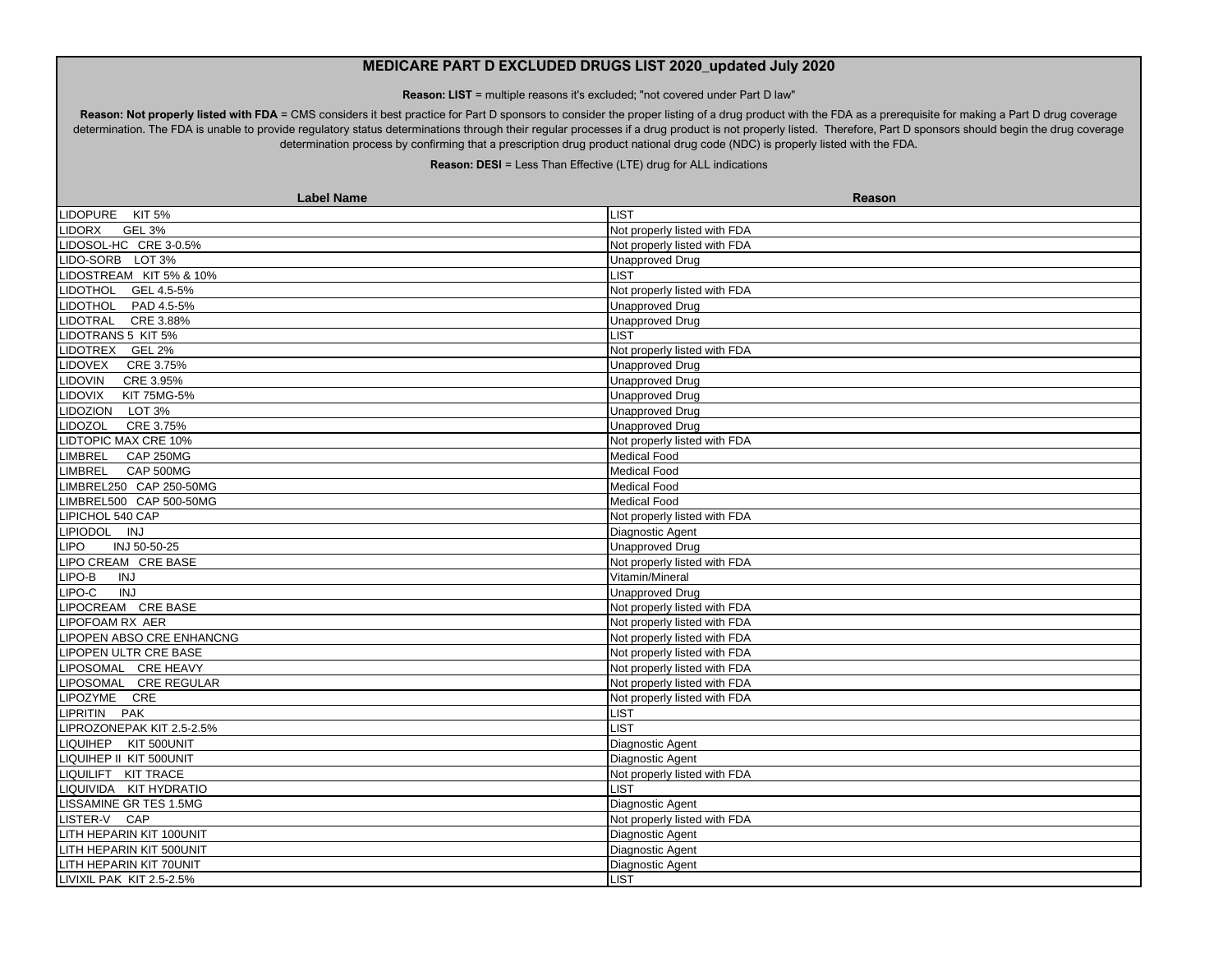**Reason: LIST** = multiple reasons it's excluded; "not covered under Part D law"

Reason: Not properly listed with FDA = CMS considers it best practice for Part D sponsors to consider the proper listing of a drug product with the FDA as a prerequisite for making a Part D drug coverage determination. The FDA is unable to provide regulatory status determinations through their regular processes if a drug product is not properly listed. Therefore, Part D sponsors should begin the drug coverage determination process by confirming that a prescription drug product national drug code (NDC) is properly listed with the FDA.

| <b>Label Name</b>                   | Reason                         |
|-------------------------------------|--------------------------------|
| L-LYSINE HCL INJ 100MG/ML           | <b>Unapproved Drug</b>         |
| L-METHYL- TAB B6-B12                | Vitamin/Mineral                |
| L-METHYLFOLA CAP ALGAL              | Not properly listed with FDA   |
| -METHYLFOLA CAP FORM 15             | Not properly listed with FDA   |
| -METHYLFOLA CAP FORM 7.5            | Not properly listed with FDA   |
| L-METHYLFOLA CAP FORTE              | Not properly listed with FDA   |
| L-METHYLFOLA CAP FORTE 15           | Not properly listed with FDA   |
| -METHYLFOLA TAB 15MG                | Medical Food                   |
| L-METHYLFOLA TAB 7.5MG              | Medical Food                   |
| L-METHYL-MC TAB                     | Vitamin/Mineral                |
| L-METHYL-MC TAB NAC                 | <b>Unapproved Drug</b>         |
| LMR PLUS KIT                        | <b>LIST</b>                    |
| LMTHF/B6/B12 TAB                    | Vitamin/Mineral                |
| <b>OMAIRA</b><br>TAB 8MG            | Anorexic, Anti-obesity Agent   |
| KIT 0.77%<br>LOPROX                 | LIST                           |
| LORENZA<br>PAD 4-1%                 | <b>Unapproved Drug</b>         |
| LORID<br><b>TAB</b>                 | Vitamin/Mineral                |
| LORMATE<br>CAP                      | <b>Dietary Supplement</b>      |
| LORVATUS KIT PHARMAPA               | <b>LIST</b>                    |
| LOUTREX<br>CRE                      | <b>LIST</b>                    |
| SOL<br>LOYON                        | Not properly listed with FDA   |
| LP LITE PAK KIT 2.5-2.5%            | <b>Unapproved Drug</b>         |
| LT INJECTION KIT                    | LIST                           |
| <b>LUDENT</b><br>CHW 0.25MG F       | <b>Unapproved Drug</b>         |
| <b>LUDENT</b><br>CHW 0.5MG F        | <b>Unapproved Drug</b>         |
| <b>LUDENT</b><br>CHW 1MG F          | <b>Unapproved Drug</b>         |
| <b>LUGOLS</b><br><b>SOL STRONG</b>  | <b>Unapproved Drug</b>         |
| LUKAID GLA EMU 1GM/ML               | <b>Unapproved Drug</b>         |
| LUMASON INJ 60.7-25                 | Diagnostic Agent               |
| LURADROX GEL 0.1%                   | <b>Surgical Supply/Medical</b> |
| LUVIRA<br>CAP                       | <b>Unapproved Drug</b>         |
| LUXAMEND CRE                        | Not properly listed with FDA   |
| LYMPHOMYSOT INJ X                   | Not properly listed with FDA   |
| LYSIPLEX TAB PLUS                   | Vitamin/Mineral                |
| M.V.I PEDIAT INJ                    | Vitamin/Mineral                |
| M.V.I. ADULT INJ                    | Vitamin/Mineral                |
| MACRILEN PAK 60MG                   | Diagnostic Agent               |
| MACUTEK TAB                         | Not properly listed with FDA   |
| <b>MACUZIN</b><br>CAP               | <b>Unapproved Drug</b>         |
| MAGNEBIND TAB 400                   | Vitamin/Mineral                |
| MAGNESIUM CL INJ 20%                | <b>Unapproved Drug</b>         |
| MAGNESIUM SULFATE INJ 1000 MG/1.6ML | Unapproved Drug                |
| MAGNESIUM SULFATE INJ 2000 MG/3.2ML | Unapproved Drug                |
| MAGNESIUM SULFATE INJ 3000 MG/4.8ML | <b>Unapproved Drug</b>         |
| MAGNESIUM SULFATE INJ 4000 MG/6.4ML | <b>Unapproved Drug</b>         |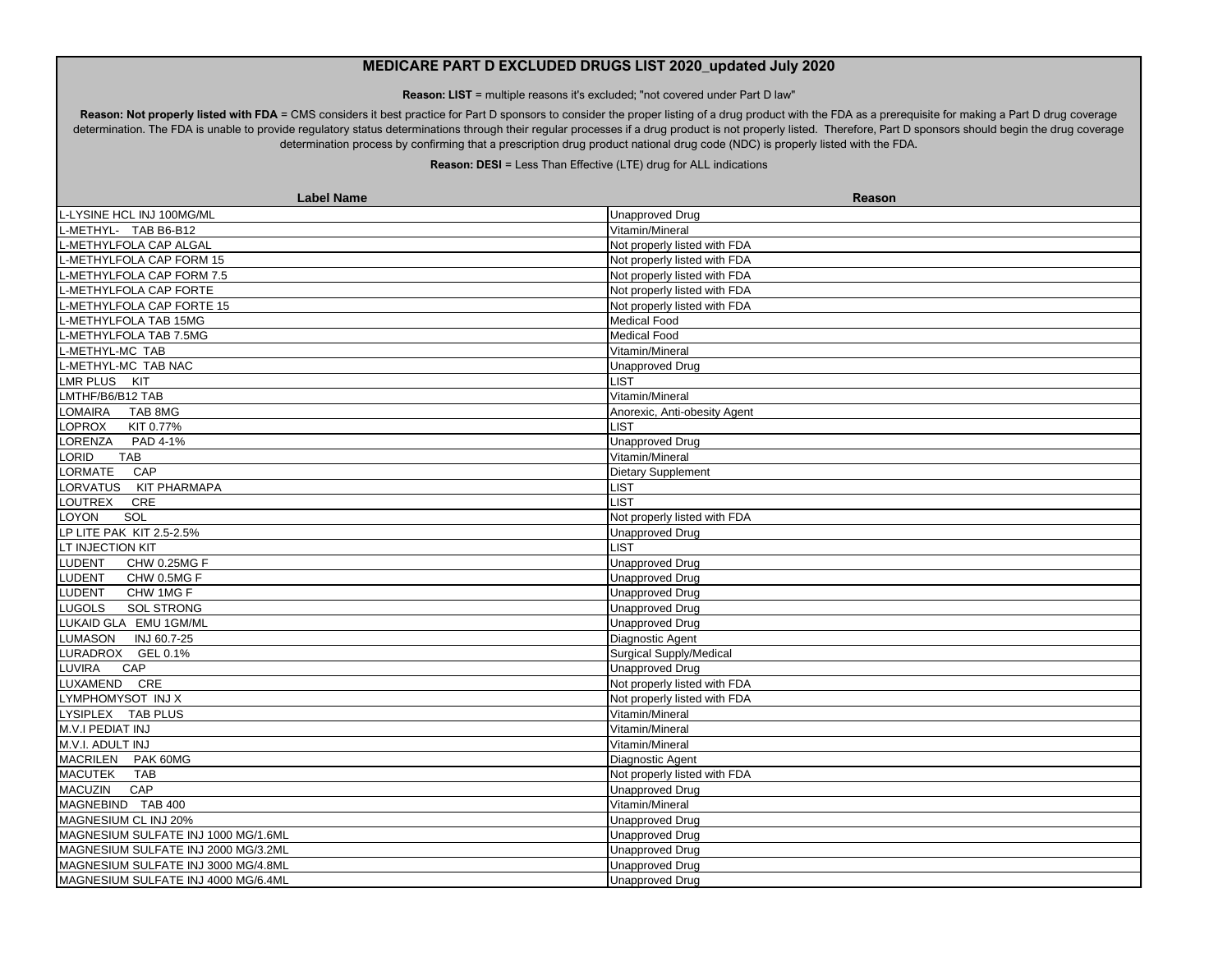**Reason: LIST** = multiple reasons it's excluded; "not covered under Part D law"

Reason: Not properly listed with FDA = CMS considers it best practice for Part D sponsors to consider the proper listing of a drug product with the FDA as a prerequisite for making a Part D drug coverage determination. The FDA is unable to provide regulatory status determinations through their regular processes if a drug product is not properly listed. Therefore, Part D sponsors should begin the drug coverage determination process by confirming that a prescription drug product national drug code (NDC) is properly listed with the FDA.

| <b>Label Name</b>         | Reason                                                |
|---------------------------|-------------------------------------------------------|
| MAGNEVIST INJ 46.9%       | Diagnostic Agent                                      |
| MANGANESE SU INJ 0.1MG/ML | <b>Unapproved Drug</b>                                |
| MARBETA-25 KIT            | <b>LIST</b>                                           |
| MARBETA-L KIT             | <b>LIST</b>                                           |
| MARCAINE INJ SPINAL       | Not properly listed with FDA                          |
| MARCAINE/EPI INJ 0.25%    | <b>LIST</b>                                           |
| MARCAINE/EPI INJ 0.25%    | Not properly listed with FDA                          |
| MARCAINE/EPI INJ 0.5%     | <b>LIST</b>                                           |
| MARCAINE/EPI INJ 0.5%     | Not properly listed with FDA                          |
| MARDEX-25 KIT             | <b>LIST</b>                                           |
| MARLIDO KIT               | LIST                                                  |
| MARLIDO-25 KIT            | <b>LIST</b>                                           |
| MARNATAL-F CAP            | Vitamin/Mineral                                       |
| MARSH ELDER INJ 1:20      | Non-standardized allergenic                           |
| MARVONA KIT 0.5%          | <b>LIST</b>                                           |
| MAS CARE-PAK KIT 10MG/ML  | <b>LIST</b>                                           |
| MB HYDROGEL KIT           | <b>Unapproved Drug</b>                                |
| MD-76 R INJ               | Diagnostic Agent                                      |
| MD-GASTROVIE SOL 66-10%   | Diagnostic Agent                                      |
| ME/NAPHOS/MB TAB HYO 1    | <b>Unapproved Drug</b>                                |
| MEADOW FESCU INJ 100000BA | Non-standardized allergenic                           |
| MEBOLIC TAB               | Vitamin/Mineral                                       |
| MEBROFENIN KIT 99M        | Diagnostic Agent                                      |
| MEDACTIV TAB              | Anorexic, Anti-obesity Agent                          |
| MEDCATED DNA KIT COLLECT  | Diagnostic Agent                                      |
| MEDCATED DNA KIT COLLECT2 | Diagnostic Agent                                      |
| MEDIDERM CRE              | Not properly listed with FDA                          |
| MEDI-DERM CRE-RX          | <b>Unapproved Drug</b>                                |
| MEDI-DERM/L- CRE RX       | <b>Unapproved Drug</b>                                |
| <b>MEDIHOL BASE GEL</b>   | Not properly listed with FDA                          |
| MEDIHONEY GEL WOUND       | Not properly listed with FDA                          |
| MEDIHONEY PAD 2"X2"       | Not properly listed with FDA                          |
| MEDIHONEY PAD 3/4"X12"    | Not properly listed with FDA                          |
| MEDIHONEY PAD 4"X5"       | Not properly listed with FDA                          |
| MEDIHONEY PST WOUND       | Not properly listed with FDA                          |
| MEDI-PATCH PAD RX         | Not properly listed with FDA                          |
| MEDOLOR PAK KIT 2.5-2.5%  | <b>LIST</b>                                           |
| MEDROLOAN KIT 40MG/ML     | LIST                                                  |
| MEDROLOAN II KIT 40MG/ML  | LIST                                                  |
| MEDRONATE KIT 99M         | Diagnostic Agent                                      |
| MEDROX-RX OIN             | <b>OTC</b> Product                                    |
| MELALEUCA INJ 1:20        | Non-standardized allergenic                           |
| MELOXICAM KIT COMFORT     | <b>LIST</b>                                           |
| MELPAQUE HP CRE 4%        | Cosmetic                                              |
| MELPHALAN TAB 2MG         | Oral drug for cancer; infusion available under Part B |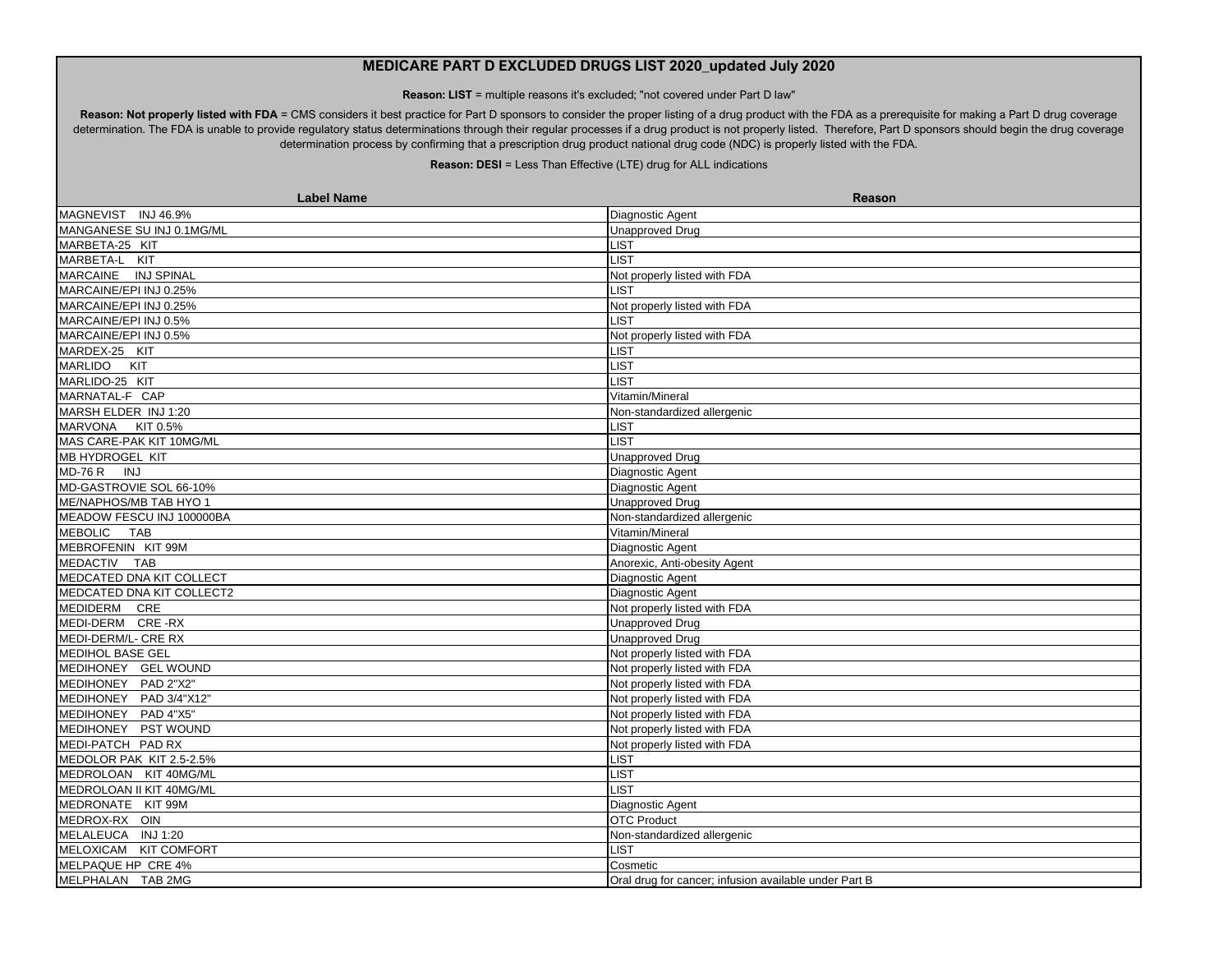**Reason: LIST** = multiple reasons it's excluded; "not covered under Part D law"

Reason: Not properly listed with FDA = CMS considers it best practice for Part D sponsors to consider the proper listing of a drug product with the FDA as a prerequisite for making a Part D drug coverage determination. The FDA is unable to provide regulatory status determinations through their regular processes if a drug product is not properly listed. Therefore, Part D sponsors should begin the drug coverage determination process by confirming that a prescription drug product national drug code (NDC) is properly listed with the FDA.

| <b>Label Name</b>            | Reason                       |
|------------------------------|------------------------------|
| MENOPUR<br><b>INJ 75UNIT</b> | <b>Fertility Agent</b>       |
| MENTHO-CAINE KIT 5-8%        | Not properly listed with FDA |
| MEPHYTON TAB 5MG             | Vitamin/Mineral              |
| MESQUITE SOL EXTRACT         | Non-standardized allergenic  |
| MET/KET/OND TRO 3-25-2MG     | <b>General Anesthetic</b>    |
| METAFOLBIC TAB               | Vitamin/Mineral              |
| METAFOLBIC TAB PLUS          | Vitamin/Mineral              |
| METAFOLBIC TAB PLUS RF       | Vitamin/Mineral              |
| METANX CAP                   | Vitamin/Mineral              |
| METAXALL CP KIT 0.025%       | Not properly listed with FDA |
| METHAVER CAP                 | <b>Unapproved Drug</b>       |
| METHAZEL CAP                 | <b>Unapproved Drug</b>       |
| METHENAM MAN TAB 1000MG      | <b>Unapproved Drug</b>       |
| METHENAM MAN TAB 1GM         | <b>Unapproved Drug</b>       |
| METHENAM MAN TAB 500MG       | <b>Unapproved Drug</b>       |
| METHIO/INOS/ INJ CHOL/B12    | Vitamin/Mineral              |
| METHOHEX SOD INJ 100/10ML    | <b>General Anesthetic</b>    |
| METHOHEX SOD SOL 50MG/5ML    | <b>General Anesthetic</b>    |
| <b>METHYL SALIC LIQ</b>      | Not properly listed with FDA |
| METHYLCOBALA INJ 10000MCG    | Unapproved Drug              |
| METHYLCOBALA INJ 10MG/ML     | Vitamin/Mineral              |
| METHYLCOBALA INJ 1MG/ML      | Vitamin/Mineral              |
| METHYLCOBALA INJ 50000MCG    | <b>Unapproved Drug</b>       |
| METHYLCOBALA INJ 5MG/ML      | Vitamin/Mineral              |
| METHYLFOL/CA TAB ME-CBL      | Vitamin/Mineral              |
| METHYLFOL/ME CAP CBL/P5P     | Vitamin/Mineral              |
| METOPIC CRE 41%              | <b>Unapproved Drug</b>       |
| METOPIRONE CAP 250MG         | Diagnostic Agent             |
| METRONIDAZOL SUS 50MG/ML     | <b>LIST</b>                  |
| MICROCYN GEL                 | Not properly listed with FDA |
| MICROCYN GEL SKIN/WOU        | Not properly listed with FDA |
| MICROCYN LIQ                 | Not properly listed with FDA |
| MICROPLEGIA INJ MSA/MSG      | Not properly listed with FDA |
| MICROVIX LP PAK 2.5-2.5%     | <b>Unapproved Drug</b>       |
| MIDAZOL/D5W SOL 50/50ML      | <b>General Anesthetic</b>    |
| MIDAZOL/NACL INJ 50/50ML     | General anesthetic           |
| MIDAZOL/NACL SOL 100/100     | <b>General Anesthetic</b>    |
| MIDAZOL/NACL SOL 100/100     | <b>General Anesthetic</b>    |
| MIDAZOL/NACL SOL 25/100ML    | General Anesthetic           |
| MIDAZOL/NACL SOL 2MG/2ML     | General Anesthetic           |
| MIDAZOL/NACL SOL 50/100ML    | <b>General Anesthetic</b>    |
| MIDAZOL/NACL SOL 50/50ML     | <b>General Anesthetic</b>    |
| MIDAZOL/NACL SOL 55/55ML     | <b>General Anesthetic</b>    |
| MIDAZOL/NACL SOL 5MG/5ML     | General Anesthetic           |
| MIDAZOLAM INJ 10/10ML        | General Anesthetic           |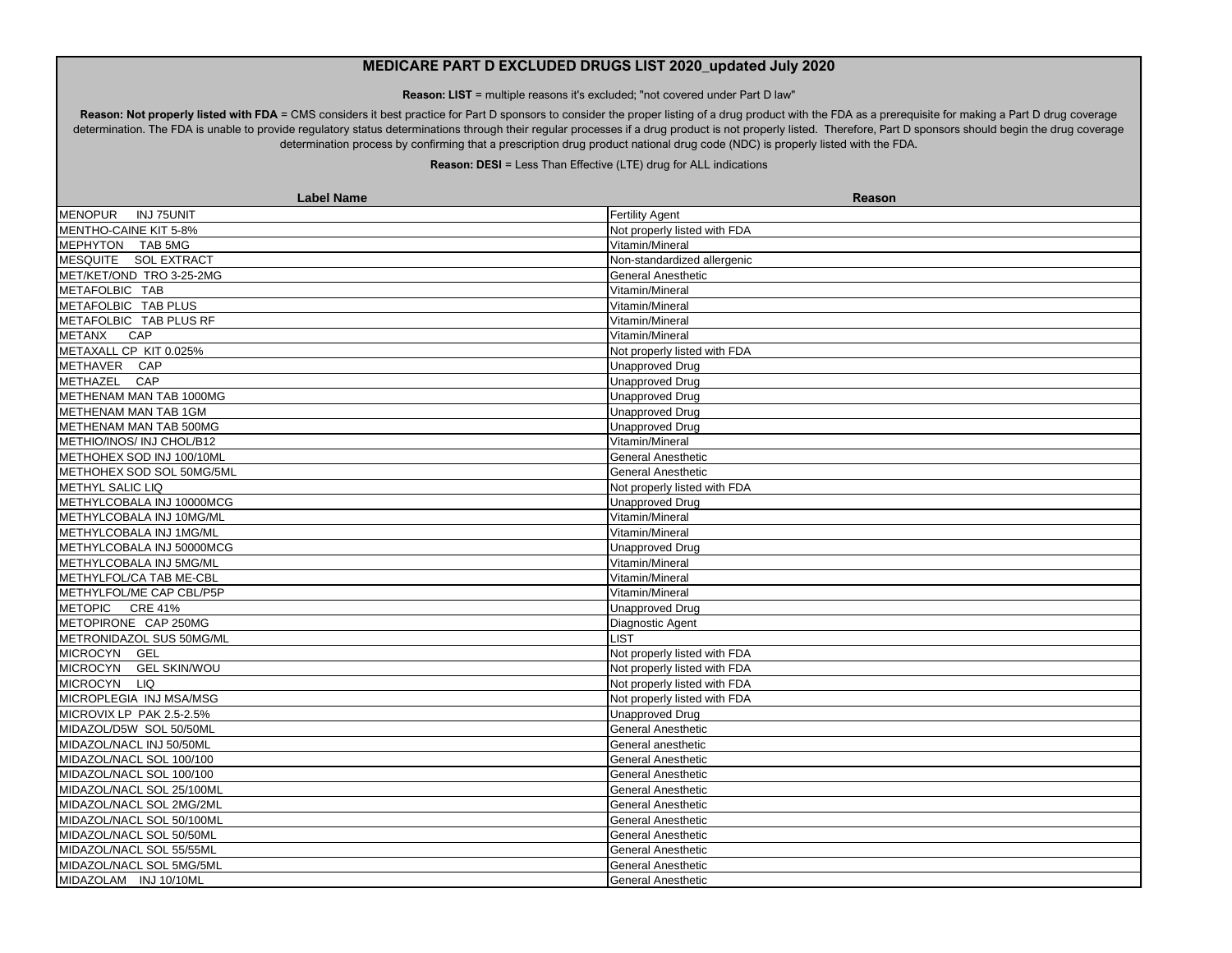**Reason: LIST** = multiple reasons it's excluded; "not covered under Part D law"

Reason: Not properly listed with FDA = CMS considers it best practice for Part D sponsors to consider the proper listing of a drug product with the FDA as a prerequisite for making a Part D drug coverage determination. The FDA is unable to provide regulatory status determinations through their regular processes if a drug product is not properly listed. Therefore, Part D sponsors should begin the drug coverage determination process by confirming that a prescription drug product national drug code (NDC) is properly listed with the FDA.

| <b>Label Name</b>                   | Reason                       |
|-------------------------------------|------------------------------|
| MIDAZOLAM INJ 10MG/2ML              | <b>General Anesthetic</b>    |
| MIDAZOLAM<br>INJ 25MG/5ML           | <b>General Anesthetic</b>    |
| MIDAZOLAM INJ 2MG/2ML               | <b>General Anesthetic</b>    |
| MIDAZOLAM<br>INJ 30/30ML            | <b>General Anesthetic</b>    |
| MIDAZOLAM INJ 50/10ML               | <b>General Anesthetic</b>    |
| <b>INJ 50MG/10</b><br>MIDAZOLAM     | General Anesthetic           |
| MIDAZOLAM INJ 5MG/5ML               | <b>General Anesthetic</b>    |
| MIDAZOLAM INJ 5MG/ML                | <b>General Anesthetic</b>    |
| MIDAZOLAM INJ 5MG/ML                | <b>General Anesthetic</b>    |
| MIDAZOLAM<br><b>INJ 5MG/ML</b>      | <b>General Anesthetic</b>    |
| MIDAZOLAM INJ NACL                  | <b>General Anesthetic</b>    |
| MIDAZOLAM SUS 1MG/ML                | <b>General Anesthetic</b>    |
| MIDAZOLAM SYP 2MG/ML                | <b>General Anesthetic</b>    |
| MIDAZOL-NACL INJ                    | General anesthetic           |
| MIGRAINE MIS PACK                   | <b>LIST</b>                  |
| MIGRANOW PAK                        | <b>LIST</b>                  |
| CRE<br><b>MIMYX</b>                 | Not properly listed with FDA |
| MINOX/PROGES SOL TRETIN             | <b>Unapproved Drug</b>       |
| MINOXIDIL SOL PROGEST               | <b>Unapproved Drug</b>       |
| <b>MITE</b><br><b>SOL EXTRACT</b>   | Non-standardized allergenic  |
| <b>MITE</b><br><b>SOL EXTRACT</b>   | Non-standardized allergenic  |
| MITOMYCIN SOL 20MG                  | <b>Unapproved Drug</b>       |
| MIVACRON INJ 10MG/5ML               | LIST                         |
| MIVACRON INJ 20/10ML                | LIST                         |
| <b>MIXED</b><br><b>SOL FEATHERS</b> | Non-standardized allergenic  |
| <b>MIXED</b><br><b>SOL RAGWEED</b>  | Non-standardized allergenic  |
| MIXED ASPERG SOL 20000PNU           | Non-standardized allergenic  |
| MIXED VESPID INJ 1650MCG            | Non-standardized allergenic  |
| MIXED VESPID INJ 3900MCG            | Non-standardized allergenic  |
| MIXED VESPID INJ VENOM PR           | Non-standardized allergenic  |
| MIXED VESPID INJ VENOM PR           | Non-standardized allergenic  |
| MIXED VESPID KIT 3000MCG            | Non-standardized allergenic  |
| MIXED VESPID KIT 300MCG             | Non-standardized allergenic  |
| MKO MELT PK TRO 3-25-2MG            | <b>General Anesthetic</b>    |
| MLK <sub>F1</sub><br>KIT            | <b>LIST</b>                  |
| MLK <sub>F2</sub><br>KIT            | LIST                         |
| MLK F3<br>KIT                       | LIST                         |
| MLK F4<br>KIT                       | LIST                         |
| MLP A-1<br>KIT                      | <b>LIST</b>                  |
| KIT<br>MLP A-2                      | <b>LIST</b>                  |
| M-NATAL PLUS TAB                    | Vitamin/Mineral              |
| MONOCLATE-P INJ 1000UNIT            | <b>Blood Component</b>       |
| MONOCLATE-P INJ 1500UNIT            | <b>Blood Component</b>       |
| MONONINE INJ 1000UNIT               | <b>Blood Component</b>       |
| MONSELS FERR SOL SUBSULF            | <b>Unapproved Drug</b>       |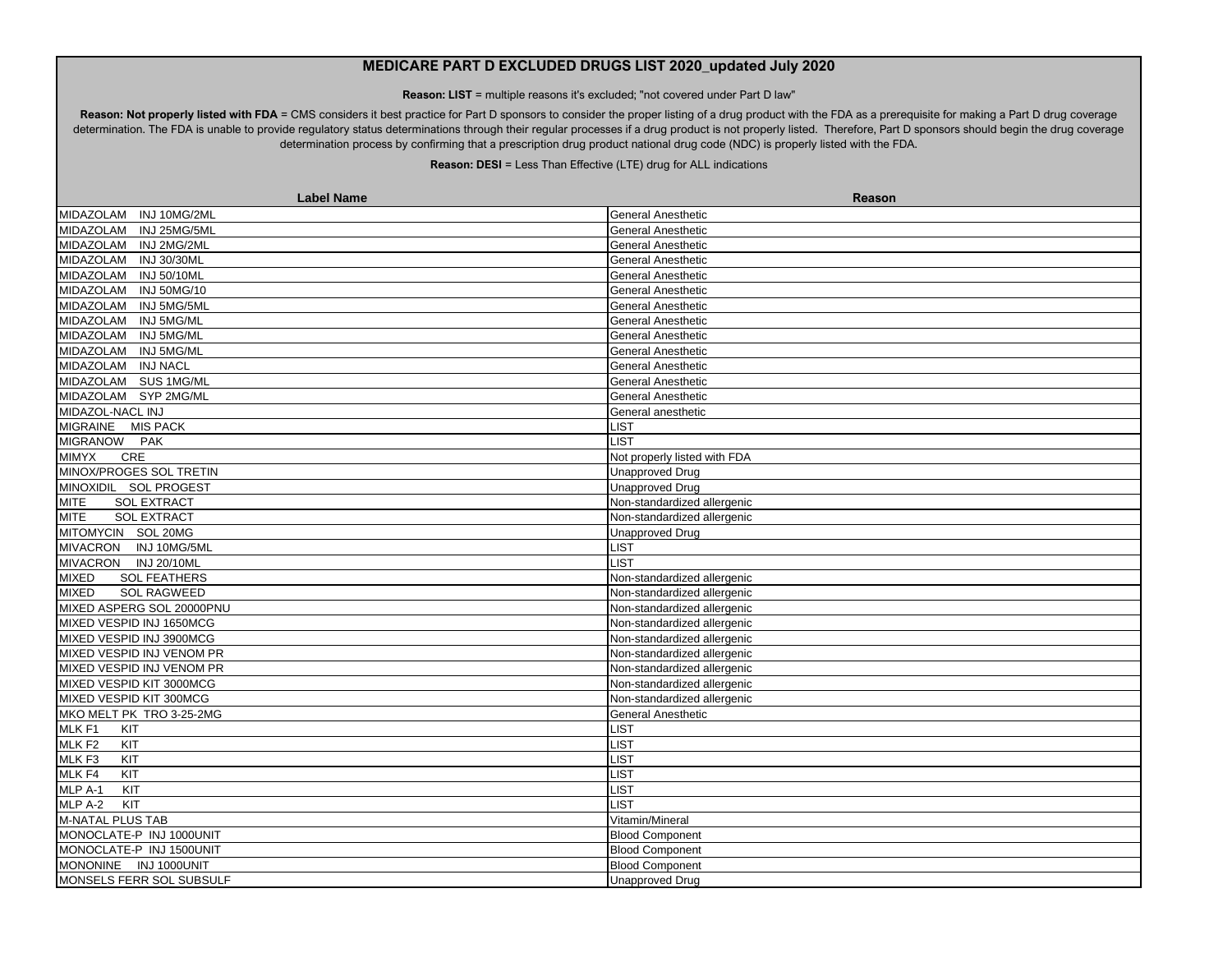**Reason: LIST** = multiple reasons it's excluded; "not covered under Part D law"

Reason: Not properly listed with FDA = CMS considers it best practice for Part D sponsors to consider the proper listing of a drug product with the FDA as a prerequisite for making a Part D drug coverage determination. The FDA is unable to provide regulatory status determinations through their regular processes if a drug product is not properly listed. Therefore, Part D sponsors should begin the drug coverage determination process by confirming that a prescription drug product national drug code (NDC) is properly listed with the FDA.

| <b>Label Name</b>                    | Reason                       |
|--------------------------------------|------------------------------|
| CRE<br><b>MORCIN</b>                 | <b>Unapproved Drug</b>       |
| MORGIDOX KIT 1X100MG                 | LIST                         |
| MORGIDOX<br>KIT 1X50MG               | <b>LIST</b>                  |
| MORGIDOX KIT 2X100MG                 | <b>LIST</b>                  |
| MORPHINE SUL INJ 1MG/ML              | <b>Unapproved Drug</b>       |
| MORPHINE SUL INJ 5MG/5ML             | Not properly listed with FDA |
| MORPHINE SUL SUP 10MG                | Not properly listed with FDA |
| MORPHINE SUL SUP 20MG                | Not properly listed with FDA |
| MORPHINE SUL SUP 30MG                | Not properly listed with FDA |
| MORPHINE SUL SUP 5MG                 | Not properly listed with FDA |
| MOSQUITO INJ 1:100                   | Non-standardized allergenic  |
| MOUNTAIN SOL CEDAR                   | Non-standardized allergenic  |
| MOUSE EPITHE INJ 1:20                | Non-standardized allergenic  |
| MOUTH WASH LIQ GP                    | Not properly listed with FDA |
| MOUTHWASH LIQ AF                     | Not properly listed with FDA |
| MOUTHWASH LIQ OM                     | Not properly listed with FDA |
| MOXIFLOXACIN INJ 0.3MG               | <b>Unapproved Drug</b>       |
| MOXIFLOXACIN INJ 1MG/ML              | Not properly listed with FDA |
| MOXIFLOXACIN SOL 1MG/ML              | Not properly listed with FDA |
| MOXIFLOXACIN SOL 5MG/ML              | <b>Unapproved Drug</b>       |
| MSUD EASY TAB                        | Not properly listed with FDA |
| INJ 1:20<br><b>MUCOR</b>             | <b>LIST</b>                  |
| MUCOR EXT INJ 1:10                   | Non-standardized allergenic  |
| MUCOR EXT INJ 1:20                   | Non-standardized allergenic  |
| <b>MUCOSITISRX POW</b>               | Not properly listed with FDA |
| MUGWORT SOL EXTRACT                  | Non-standardized allergenic  |
| <b>KIT SPECIALT</b><br><b>MULTI-</b> | <b>LIST</b>                  |
| MULTI VIT/FL CHW 0.25MG              | Vitamin/Mineral              |
| MULTI VIT/FL DRO 0.5MG/ML            | Vitamin/Mineral              |
| MULTIBASE CRE                        | Not properly listed with FDA |
| MULTIHANCE SOL                       | Diagnostic Agent             |
| MULTIPRO CAP                         | Multi-vitamin                |
| MULTITRACE-4 INJ                     | Unapproved Drug              |
| MULTITRACE-4 INJ CONC                | <b>Unapproved Drug</b>       |
| MULTITRACE-4 INJ NEONATAL            | <b>Unapproved Drug</b>       |
| MULTITRACE-4 INJ PED                 | <b>Unapproved Drug</b>       |
| MULTITRACE-5 INJ                     | <b>Unapproved Drug</b>       |
| MULTITRACE-5 INJ CONC                | <b>Unapproved Drug</b>       |
| MULTITRACE-5 INJ REGULAR             | <b>Unapproved Drug</b>       |
| MULTIV/FLUOR CHW 0.25-0.3            | Vitamin/Mineral              |
| MULTIV/FLUOR CHW 0.5-0.3             | Vitamin/Mineral              |
| MULTIV/FLUOR CHW 1-0.3MG             | Vitamin/Mineral              |
| MULTI-VIT/FE DRO/FL 0.25             | Vitamin/Mineral              |
| MULTIVIT/FL CHW 0.25MG               | Vitamin/Mineral              |
| MULTIVIT/FL CHW 0.5MG                | Vitamin/Mineral              |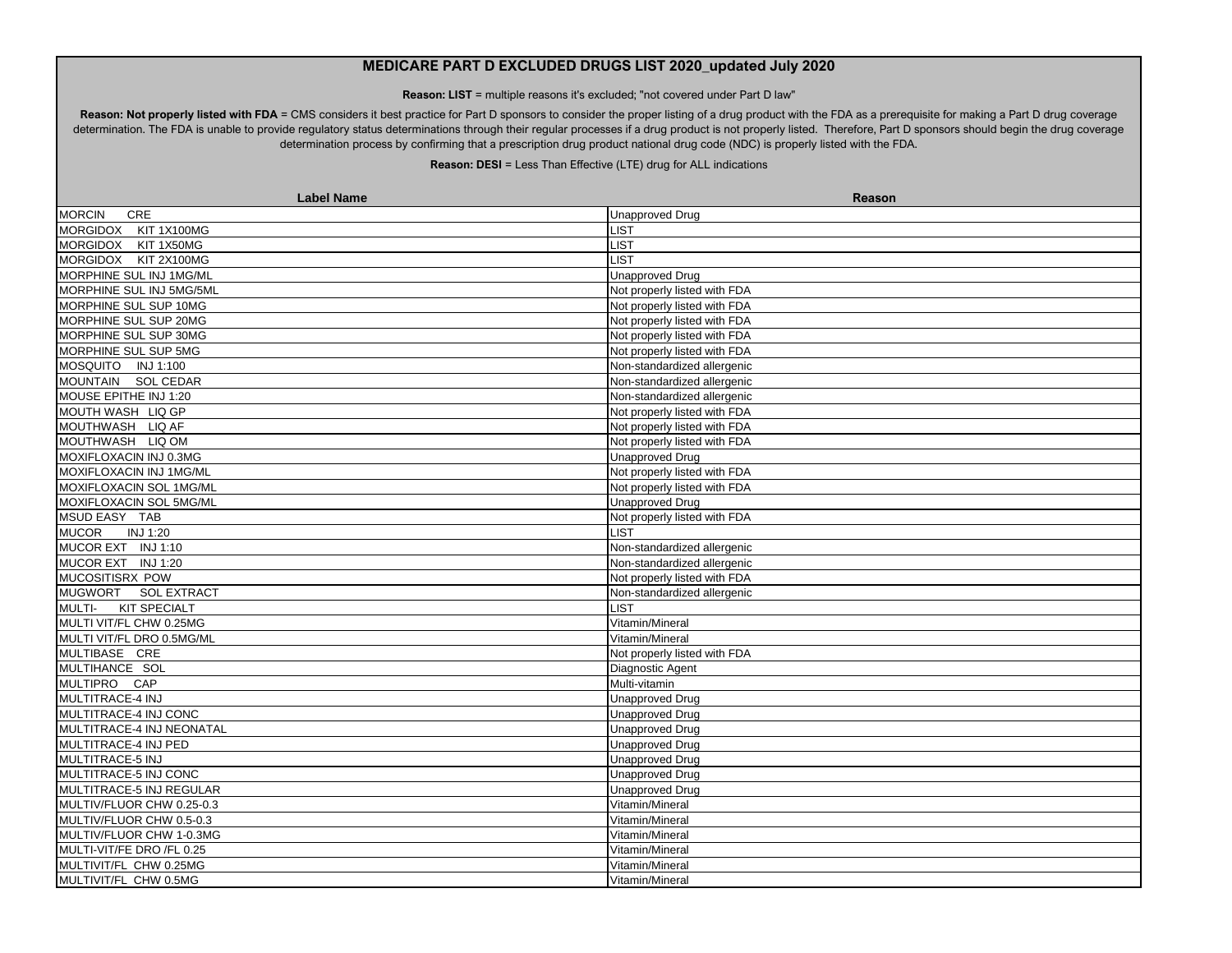**Reason: LIST** = multiple reasons it's excluded; "not covered under Part D law"

Reason: Not properly listed with FDA = CMS considers it best practice for Part D sponsors to consider the proper listing of a drug product with the FDA as a prerequisite for making a Part D drug coverage determination. The FDA is unable to provide regulatory status determinations through their regular processes if a drug product is not properly listed. Therefore, Part D sponsors should begin the drug coverage determination process by confirming that a prescription drug product national drug code (NDC) is properly listed with the FDA.

| MULTIVIT/FL CHW 1MG<br>Vitamin/Mineral<br>MULTIVIT/FL SOL 0.5MG/ML<br>Vitamin/Mineral<br>MULTI-VIT/FL DRO /FE 0.25<br>Vitamin/Mineral<br>MULTI-VIT/FL DRO 0.25MG<br>Vitamin/Mineral<br>MULTI-VIT/FL DRO 0.5MG/ML<br>Vitamin/Mineral<br>MULTIVIT/FL/ DRO FE 0.25<br>Vitamin/Mineral<br><b>MUSE</b><br><b>SUP 1000MCG</b><br><b>Erectile Dysfunction</b><br><b>MUSE</b><br>SUP 125MCG<br><b>Erectile Dysfunction</b><br>SUP 250MCG<br><b>MUSE</b><br><b>Erectile Dysfunction</b><br><b>MUSE</b><br>SUP 500MCG<br><b>Erectile Dysfunction</b><br>MVC-FLUORIDE CHW 0.25MG<br>Vitamin/Mineral<br>MVC-FLUORIDE CHW 0.5MG<br>Vitamin/Mineral<br>MVC-FLUORIDE CHW 1MG<br>Vitamin/Mineral<br><b>TAB 27-1MG</b><br>M-VIT<br>Vitamin/Mineral<br>MYDRIACYL SOL 1% OP<br>Diagnostic Agent<br><b>MYLERAN</b><br>TAB 2MG<br>LIST<br><b>MYNATAL</b><br>CAP<br>Vitamin/Mineral<br><b>MYNATAL</b><br><b>TAB</b><br>Vitamin/Mineral<br><b>TAB ADVANCE</b><br><b>MYNATAL</b><br>Vitamin/Mineral |
|-----------------------------------------------------------------------------------------------------------------------------------------------------------------------------------------------------------------------------------------------------------------------------------------------------------------------------------------------------------------------------------------------------------------------------------------------------------------------------------------------------------------------------------------------------------------------------------------------------------------------------------------------------------------------------------------------------------------------------------------------------------------------------------------------------------------------------------------------------------------------------------------------------------------------------------------------------------------------------|
|                                                                                                                                                                                                                                                                                                                                                                                                                                                                                                                                                                                                                                                                                                                                                                                                                                                                                                                                                                             |
|                                                                                                                                                                                                                                                                                                                                                                                                                                                                                                                                                                                                                                                                                                                                                                                                                                                                                                                                                                             |
|                                                                                                                                                                                                                                                                                                                                                                                                                                                                                                                                                                                                                                                                                                                                                                                                                                                                                                                                                                             |
|                                                                                                                                                                                                                                                                                                                                                                                                                                                                                                                                                                                                                                                                                                                                                                                                                                                                                                                                                                             |
|                                                                                                                                                                                                                                                                                                                                                                                                                                                                                                                                                                                                                                                                                                                                                                                                                                                                                                                                                                             |
|                                                                                                                                                                                                                                                                                                                                                                                                                                                                                                                                                                                                                                                                                                                                                                                                                                                                                                                                                                             |
|                                                                                                                                                                                                                                                                                                                                                                                                                                                                                                                                                                                                                                                                                                                                                                                                                                                                                                                                                                             |
|                                                                                                                                                                                                                                                                                                                                                                                                                                                                                                                                                                                                                                                                                                                                                                                                                                                                                                                                                                             |
|                                                                                                                                                                                                                                                                                                                                                                                                                                                                                                                                                                                                                                                                                                                                                                                                                                                                                                                                                                             |
|                                                                                                                                                                                                                                                                                                                                                                                                                                                                                                                                                                                                                                                                                                                                                                                                                                                                                                                                                                             |
|                                                                                                                                                                                                                                                                                                                                                                                                                                                                                                                                                                                                                                                                                                                                                                                                                                                                                                                                                                             |
|                                                                                                                                                                                                                                                                                                                                                                                                                                                                                                                                                                                                                                                                                                                                                                                                                                                                                                                                                                             |
|                                                                                                                                                                                                                                                                                                                                                                                                                                                                                                                                                                                                                                                                                                                                                                                                                                                                                                                                                                             |
|                                                                                                                                                                                                                                                                                                                                                                                                                                                                                                                                                                                                                                                                                                                                                                                                                                                                                                                                                                             |
|                                                                                                                                                                                                                                                                                                                                                                                                                                                                                                                                                                                                                                                                                                                                                                                                                                                                                                                                                                             |
|                                                                                                                                                                                                                                                                                                                                                                                                                                                                                                                                                                                                                                                                                                                                                                                                                                                                                                                                                                             |
|                                                                                                                                                                                                                                                                                                                                                                                                                                                                                                                                                                                                                                                                                                                                                                                                                                                                                                                                                                             |
|                                                                                                                                                                                                                                                                                                                                                                                                                                                                                                                                                                                                                                                                                                                                                                                                                                                                                                                                                                             |
|                                                                                                                                                                                                                                                                                                                                                                                                                                                                                                                                                                                                                                                                                                                                                                                                                                                                                                                                                                             |
| <b>MYNATAL PLUS TAB</b><br>Vitamin/Mineral                                                                                                                                                                                                                                                                                                                                                                                                                                                                                                                                                                                                                                                                                                                                                                                                                                                                                                                                  |
| MYNATAL-Z TAB<br>Vitamin/Mineral                                                                                                                                                                                                                                                                                                                                                                                                                                                                                                                                                                                                                                                                                                                                                                                                                                                                                                                                            |
| MYNATE 90 TAB PLUS<br>Vitamin/Mineral                                                                                                                                                                                                                                                                                                                                                                                                                                                                                                                                                                                                                                                                                                                                                                                                                                                                                                                                       |
| <b>MYNEPHROCAPS CAP</b><br>Vitamin/Mineral                                                                                                                                                                                                                                                                                                                                                                                                                                                                                                                                                                                                                                                                                                                                                                                                                                                                                                                                  |
| MYNEPHRON CAP<br>Vitamin/Mineral                                                                                                                                                                                                                                                                                                                                                                                                                                                                                                                                                                                                                                                                                                                                                                                                                                                                                                                                            |
| MYOVIEW KIT 30ML<br>Diagnostic Agent                                                                                                                                                                                                                                                                                                                                                                                                                                                                                                                                                                                                                                                                                                                                                                                                                                                                                                                                        |
| NA HYDROXIDE SOL 10%<br><b>Unapproved Drug</b>                                                                                                                                                                                                                                                                                                                                                                                                                                                                                                                                                                                                                                                                                                                                                                                                                                                                                                                              |
| NABI-HB<br>INJ<br><b>Hepatitis B Vaccine</b>                                                                                                                                                                                                                                                                                                                                                                                                                                                                                                                                                                                                                                                                                                                                                                                                                                                                                                                                |
| N-ACETYL-L- CAP CYSTEINE<br>Not properly listed with FDA                                                                                                                                                                                                                                                                                                                                                                                                                                                                                                                                                                                                                                                                                                                                                                                                                                                                                                                    |
| NACL/BACT INJ 0.9%BENZ<br><b>LIST</b>                                                                                                                                                                                                                                                                                                                                                                                                                                                                                                                                                                                                                                                                                                                                                                                                                                                                                                                                       |
| NAFRINSE CHW 1MG F<br><b>Unapproved Drug</b>                                                                                                                                                                                                                                                                                                                                                                                                                                                                                                                                                                                                                                                                                                                                                                                                                                                                                                                                |
| NAFRINSE DRO 0.125MG<br>Unapproved Drug                                                                                                                                                                                                                                                                                                                                                                                                                                                                                                                                                                                                                                                                                                                                                                                                                                                                                                                                     |
| NAFRINSE SOL DAILY<br><b>Unapproved Drug</b>                                                                                                                                                                                                                                                                                                                                                                                                                                                                                                                                                                                                                                                                                                                                                                                                                                                                                                                                |
| NAFRINSE DLY SOL /NEUTRAL<br><b>Unapproved Drug</b>                                                                                                                                                                                                                                                                                                                                                                                                                                                                                                                                                                                                                                                                                                                                                                                                                                                                                                                         |
| NAFRINSE WK SOL 0.2%<br><b>Unapproved Drug</b>                                                                                                                                                                                                                                                                                                                                                                                                                                                                                                                                                                                                                                                                                                                                                                                                                                                                                                                              |
| NALTREXONE IMP<br>Unapproved Drug                                                                                                                                                                                                                                                                                                                                                                                                                                                                                                                                                                                                                                                                                                                                                                                                                                                                                                                                           |
| NAND DEC/TES INJ CYP/EN<br><b>Unapproved Drug</b>                                                                                                                                                                                                                                                                                                                                                                                                                                                                                                                                                                                                                                                                                                                                                                                                                                                                                                                           |
| NANDROLONE INJ 200MG/ML<br><b>Unapproved Drug</b>                                                                                                                                                                                                                                                                                                                                                                                                                                                                                                                                                                                                                                                                                                                                                                                                                                                                                                                           |
| <b>NAPRO</b><br><b>CRE 15%</b><br>Not properly listed with FDA                                                                                                                                                                                                                                                                                                                                                                                                                                                                                                                                                                                                                                                                                                                                                                                                                                                                                                              |
| NAPROXEN CRE<br><b>Bulk Ingredient</b>                                                                                                                                                                                                                                                                                                                                                                                                                                                                                                                                                                                                                                                                                                                                                                                                                                                                                                                                      |
| <b>NAPROXEN</b><br><b>CRE 10%</b><br><b>Bulk Ingredient</b>                                                                                                                                                                                                                                                                                                                                                                                                                                                                                                                                                                                                                                                                                                                                                                                                                                                                                                                 |
| NAPROXEN<br><b>LIST</b><br><b>KIT COMFORT</b>                                                                                                                                                                                                                                                                                                                                                                                                                                                                                                                                                                                                                                                                                                                                                                                                                                                                                                                               |
| NASCOBAL<br>SPR 500MCG<br>Vitamin/Mineral                                                                                                                                                                                                                                                                                                                                                                                                                                                                                                                                                                                                                                                                                                                                                                                                                                                                                                                                   |
| <b>NATACHEW</b><br><b>CHW</b><br>Vitamin/Mineral                                                                                                                                                                                                                                                                                                                                                                                                                                                                                                                                                                                                                                                                                                                                                                                                                                                                                                                            |
| NATACREAM CRE<br>Not properly listed with FDA                                                                                                                                                                                                                                                                                                                                                                                                                                                                                                                                                                                                                                                                                                                                                                                                                                                                                                                               |
| NATALVIT TAB 75-1MG<br>Vitamin/Mineral                                                                                                                                                                                                                                                                                                                                                                                                                                                                                                                                                                                                                                                                                                                                                                                                                                                                                                                                      |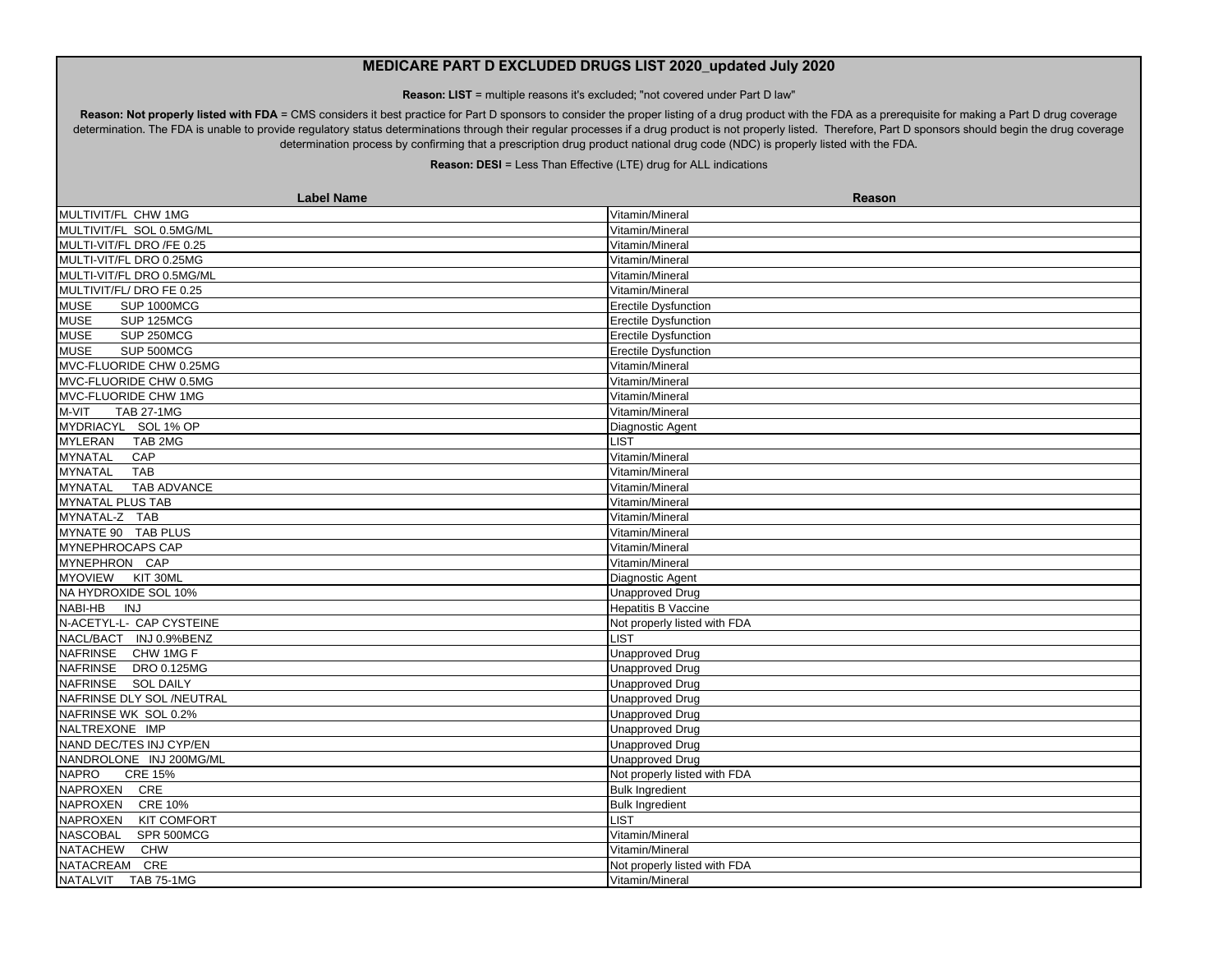**Reason: LIST** = multiple reasons it's excluded; "not covered under Part D law"

Reason: Not properly listed with FDA = CMS considers it best practice for Part D sponsors to consider the proper listing of a drug product with the FDA as a prerequisite for making a Part D drug coverage determination. The FDA is unable to provide regulatory status determinations through their regular processes if a drug product is not properly listed. Therefore, Part D sponsors should begin the drug coverage determination process by confirming that a prescription drug product national drug code (NDC) is properly listed with the FDA.

| <b>Label Name</b>                   | <b>Reason</b>                |
|-------------------------------------|------------------------------|
| NATELLE ONE CAP                     | Vitamin/Mineral              |
| NATURAL<br>CRE                      | Not properly listed with FDA |
| NATURE THROI TAB 162.5MG            | <b>Unapproved Drug</b>       |
| NATURE-THROI TAB 113.75MG           | <b>Unapproved Drug</b>       |
| NATURE-THROI TAB 130MG              | <b>Unapproved Drug</b>       |
| NATURE-THROI TAB 146.25MG           | <b>Unapproved Drug</b>       |
| NATURE-THROI TAB 16.25MG            | <b>Unapproved Drug</b>       |
| NATURE-THROI TAB 195MG              | <b>Unapproved Drug</b>       |
| NATURE-THROI TAB 260MG              | <b>Unapproved Drug</b>       |
| NATURE-THROI TAB 32.5MG             | <b>Unapproved Drug</b>       |
| NATURE-THROI TAB 325MG              | <b>Unapproved Drug</b>       |
| NATURE-THROI TAB 48.75MG            | <b>Unapproved Drug</b>       |
| NATURE-THROI TAB 65MG               | <b>Unapproved Drug</b>       |
| NATURE-THROI TAB 81.25MG            | <b>Unapproved Drug</b>       |
| NATURE-THROI TAB 97.5MG             | <b>Unapproved Drug</b>       |
| NEBUSAL NEB 3%                      | Device                       |
| NEBUSAL NEB 6%                      | Device                       |
| NEEVO DHA CAP 27-1.13               | Vitamin/Mineral              |
| <b>NEOCERA</b><br>CRE               | Not properly listed with FDA |
| NEOKE BHB POW                       | Not properly listed with FDA |
| NEONATAL TAB COMPLTE                | Vitamin/Mineral              |
| NEONATAL PLS TAB 27-1MG             | Vitamin/Mineral              |
| NEOSALUS AER                        | Device                       |
| NEOSALUS CRE                        | Device                       |
| <b>NEOSALUS</b><br><b>LOT</b>       | Device                       |
| NEOSALUS CP CRE                     | Device                       |
| NEOSTIG METH INJ 2MG/2ML            | Not properly listed with FDA |
| NEOSTIG METH INJ 4MG/4ML            | Not properly listed with FDA |
| NEOSTIG METH INJ 5MG/5ML            | Not properly listed with FDA |
| NEO-SYNALAR KIT                     | <b>LIST</b>                  |
| NEOTUSS PLUS LIQ                    | Cough/Cold                   |
| NEPHPLEX RX TAB                     | Vitamin/Mineral              |
| NEPHROCAPS CAP                      | Vitamin/Mineral              |
| NEPHRONEX TAB                       | Vitamin/Mineral              |
| NEPHRO-VITE TAB RX                  | Vitamin/Mineral              |
| NESTABS TAB                         | Vitamin/Mineral              |
| NESTABS ABC MIS                     | Vitamin/Mineral              |
| NESTABS DHA PAK                     | Vitamin/Mineral              |
| NESTABS ONE CAP                     | Vitamin/Mineral              |
| <b>NETSPOT</b><br>KIT               | Diagnostic Agent             |
| <b>NEUAC</b><br>KIT 1.2-5%          | LIST                         |
| NEULUMEX SUS 0.1%                   | Diagnostic Agent             |
| <b>NEURALGO</b><br><b>INJ RHEUM</b> | <b>Unapproved Drug</b>       |
| NEURAPTINE CRE 10%                  | Not properly listed with FDA |
| NEURCAINE MIS                       | <b>LIST</b>                  |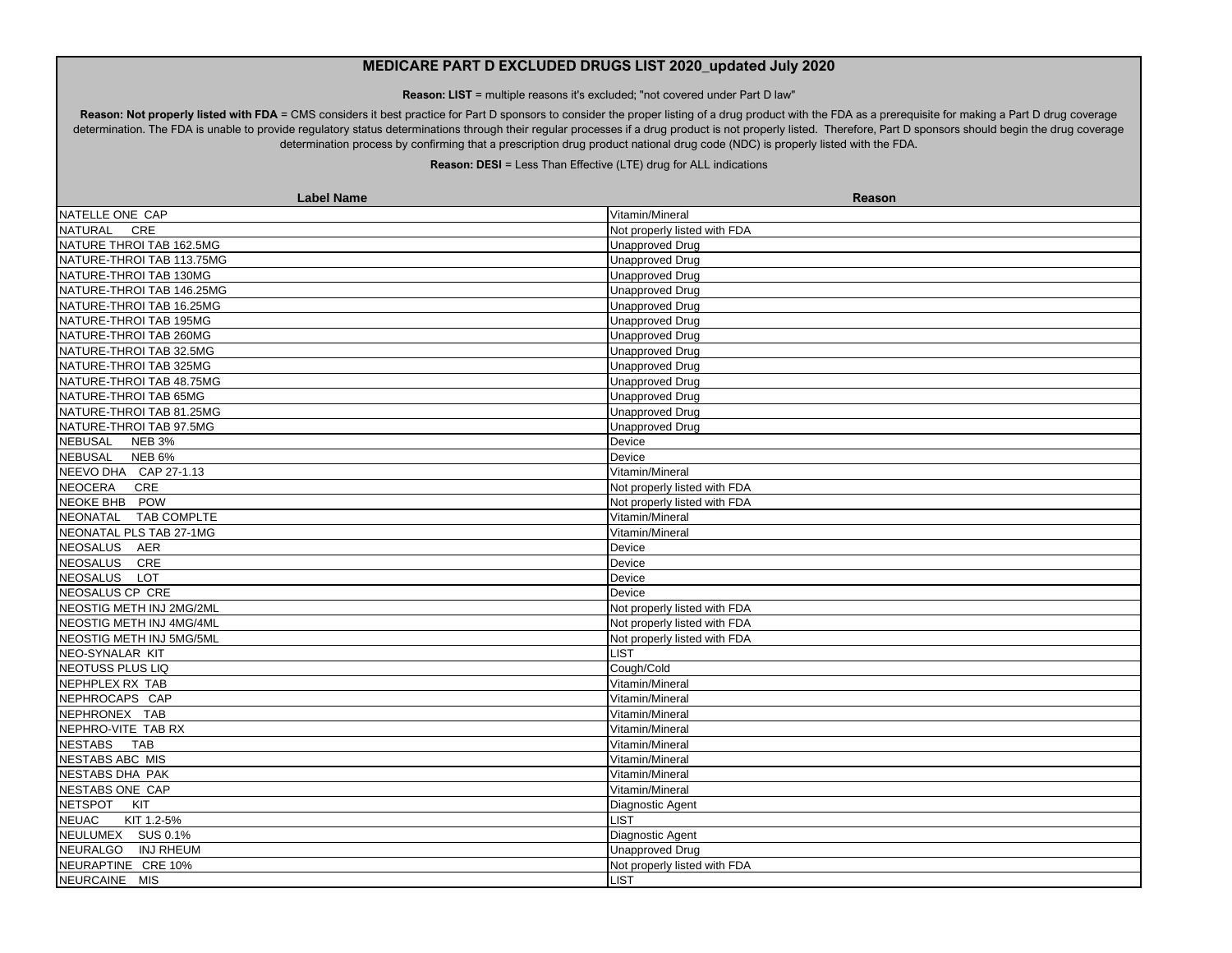**Reason: LIST** = multiple reasons it's excluded; "not covered under Part D law"

Reason: Not properly listed with FDA = CMS considers it best practice for Part D sponsors to consider the proper listing of a drug product with the FDA as a prerequisite for making a Part D drug coverage determination. The FDA is unable to provide regulatory status determinations through their regular processes if a drug product is not properly listed. Therefore, Part D sponsors should begin the drug coverage determination process by confirming that a prescription drug product national drug code (NDC) is properly listed with the FDA.

| <b>Label Name</b>                | Reason                       |
|----------------------------------|------------------------------|
| <b>NEUREPA</b><br>CAP            | Not properly listed with FDA |
| NEURIN-SL SUB                    | Vitamin/Mineral              |
| NEUTRASAL POW                    | Not properly listed with FDA |
| NEXA PLUS CAP                    | Vitamin/Mineral              |
| <b>INJ</b><br><b>NEXAVIR</b>     | <b>Unapproved Drug</b>       |
| NIACIN/SPIRO GEL TRETINO         | <b>Unapproved Drug</b>       |
| NIACIN/SPIRO GEL TRETINOI        | <b>Unapproved Drug</b>       |
| NIACINAMIDE CRE SULFACET         | <b>Unapproved Drug</b>       |
| NIACINAMIDE CRE TAZAROTE         | <b>Unapproved Drug</b>       |
| NIACINAMIDE CRE TAZAROTE         | <b>Unapproved Drug</b>       |
| NIACINAMIDE CRE TRETINOI         | <b>Unapproved Drug</b>       |
| NIACINAMIDE CRE TRETINOI         | Unapproved Drug              |
| NIACINAMIDE CRE TRIAMCIN         | <b>Unapproved Drug</b>       |
| NIACINAMIDE GEL SPIRONOL         | <b>Unapproved Drug</b>       |
| NIACINAMIDE GEL TRETINOI         | <b>Unapproved Drug</b>       |
| NIACINAMIDE GEL TRETINOI         | <b>Unapproved Drug</b>       |
| NIACINAMIDE OIN TACROLIM         | <b>Unapproved Drug</b>       |
| <b>NICADAN</b><br><b>TAB</b>     | Vitamin/Mineral              |
| NICAPRIN TAB                     | Vitamin/Mineral              |
| NICARD/NACL INJ 25/250ML         | Not properly listed with FDA |
| <b>NICAZEL</b><br><b>TAB</b>     | Vitamin/Mineral              |
| <b>NICAZEL</b><br>TAB FORTE      | Vitamin/Mineral              |
| <b>NICAZYME</b><br><b>TAB</b>    | Dietary Supplement           |
| <b>TAB</b><br><b>NICOMIDE</b>    | Vitamin/Mineral              |
| <b>NICOMIDE</b><br><b>TAB</b>    | Vitamin/Mineral              |
| NIMBEX<br>INJ 10MG/ML            | LIST                         |
| <b>NIMBEX</b><br>INJ 2MG/ML      | <b>LIST</b>                  |
| NIMBEX<br>INJ 2MG/ML             | <b>LIST</b>                  |
| NITROGLYCER CAP 9MG ER           | <b>Unapproved Drug</b>       |
| NITRO-TIME CAP 2.5MG CR          | <b>Unapproved Drug</b>       |
| NIVA-FOL TAB                     | Vitamin/Mineral              |
| NIVA-PLUS TAB                    | Vitamin/Mineral              |
| NIVATOPIC CRE PLUS               | <b>LIST</b>                  |
| NOCLOT-50 SOL ACD-A              | Not properly listed with FDA |
| NOPIOID-TC MIS KIT               | <b>LIST</b>                  |
| NOREPIN/NACL INJ 4/250ML         | Not properly listed with FDA |
| NOREPIN/NACL INJ 8/250ML         | Not properly listed with FDA |
| NORMAL SALIN INJ 0.9%            | Not properly listed with FDA |
| NORML SALINE INJ IV FLUSH        | Not properly listed with FDA |
| NORMLGEL AG GEL                  | Device                       |
| NOURILITE CRE                    | Not properly listed with FDA |
| NOURISH LIQ                      | Not properly listed with FDA |
| NOURIVAN CREANTIOX               | Not properly listed with FDA |
| <b>NOVACORT</b><br>GEL           | <b>DESI</b>                  |
| <b>NOVOEIGHT</b><br>INJ 1000UNIT | <b>Blood Component</b>       |
|                                  |                              |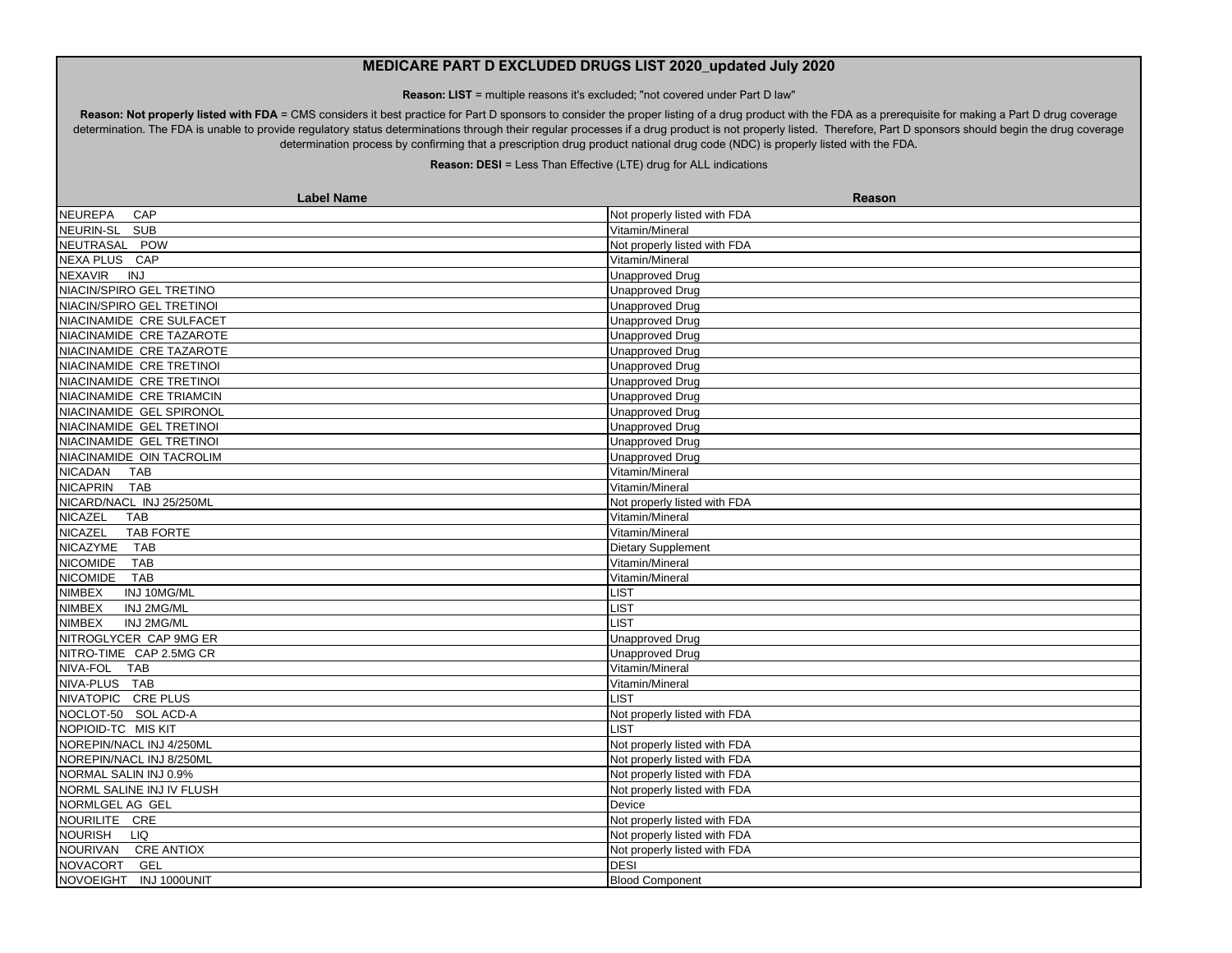**Reason: LIST** = multiple reasons it's excluded; "not covered under Part D law"

Reason: Not properly listed with FDA = CMS considers it best practice for Part D sponsors to consider the proper listing of a drug product with the FDA as a prerequisite for making a Part D drug coverage determination. The FDA is unable to provide regulatory status determinations through their regular processes if a drug product is not properly listed. Therefore, Part D sponsors should begin the drug coverage determination process by confirming that a prescription drug product national drug code (NDC) is properly listed with the FDA.

| <b>Label Name</b>                      | Reason                       |
|----------------------------------------|------------------------------|
| INJ 1500UNIT<br><b>NOVOEIGHT</b>       | <b>Blood Component</b>       |
| NOVOEIGHT INJ 2000UNIT                 | <b>Blood Component</b>       |
| INJ 250UNIT<br><b>NOVOEIGHT</b>        | <b>Blood Component</b>       |
| <b>NOVOEIGHT</b><br>INJ 3000UNIT       | <b>Blood Component</b>       |
| NOVOEIGHT INJ 500UNIT                  | <b>Blood Component</b>       |
| NOVOSEVEN RT INJ 1MG                   | <b>Blood Component</b>       |
| NOVOSEVEN RT INJ 2MG                   | <b>Blood Component</b>       |
| NOVOSEVEN RT INJ 5MG                   | <b>Blood Component</b>       |
| NOVOSEVEN RT INJ 8MG                   | <b>Blood Component</b>       |
| NOXIFINE EMU                           | Surgical Supply/Medical      |
| NOXIFOL-D TAB                          | Not properly listed with FDA |
| NOXI-K<br>CRE                          | Not properly listed with FDA |
| <b>NOXIPAK</b><br><b>PAK</b>           | Not properly listed with FDA |
| NP #2 DRUG CRE PREP KIT                | Not properly listed with FDA |
| NP THYROID TAB 120MG                   | <b>Unapproved Drug</b>       |
| NP THYROID TAB 15MG                    | <b>Unapproved Drug</b>       |
| NP THYROID TAB 30MG                    | <b>Unapproved Drug</b>       |
| NP THYROID TAB 60MG                    | <b>Unapproved Drug</b>       |
| NP THYROID TAB 90MG                    | <b>Unapproved Drug</b>       |
| <b>NUCARACLINPA KIT</b>                | <b>LIST</b>                  |
| NUCARARXPAK KIT                        | <b>LIST</b>                  |
| NUDERMRXPAK PAK 120                    | <b>LIST</b>                  |
| NUDERMRXPAK PAK 60                     | <b>LIST</b>                  |
| NUDICLO PAK SOLUPAK                    | <b>LIST</b>                  |
| NUDICLO PAK TABPAK                     | LIST                         |
| NUDROXIPAK KIT DSDR-50                 | <b>LIST</b>                  |
| NUDROXIPAK KIT DSDR-75                 | <b>LIST</b>                  |
| NUDROXIPAK KIT E-400                   | <b>LIST</b>                  |
| NUDROXIPAK KIT I-800                   | <b>LIST</b>                  |
| NUDROXIPAK KIT M-15                    | LIST                         |
| NUDROXIPAK KIT N-500                   | LIST                         |
| NUDROXIPAK PAK                         | <b>LIST</b>                  |
| <b>NUFOL</b><br><b>TAB</b>             | Vitamin/Mineral              |
| <b>NULEV</b><br>TAB 0.125MG            | <b>Unapproved Drug</b>       |
| NUMBONEX LOT 2.75%                     | Not properly listed with FDA |
| NUMOISYN<br><b>LIQ</b>                 | <b>Unapproved Drug</b>       |
| NUMOISYN LOZ                           | <b>Unapproved Drug</b>       |
| NUSURGEPAK KIT SURGICAL                | <b>LIST</b>                  |
| NUTRASEB CRE                           | Not properly listed with FDA |
| <b>KIT CREAMPAK</b><br><b>NUTRIARX</b> | <b>LIST</b>                  |
| <b>NUTRICAP</b><br><b>TAB</b>          | Vitamin/Mineral              |
| NUTRIFAC ZX TAB                        | Vitamin/Mineral              |
| NUTRIVIT LIQ 800-15-1                  | Vitamin/Mineral              |
| <b>SOL 16%</b><br><b>NUVAIL</b>        | Device                       |
| NUVAKAAN KIT 2.5-2.5%                  | <b>LIST</b>                  |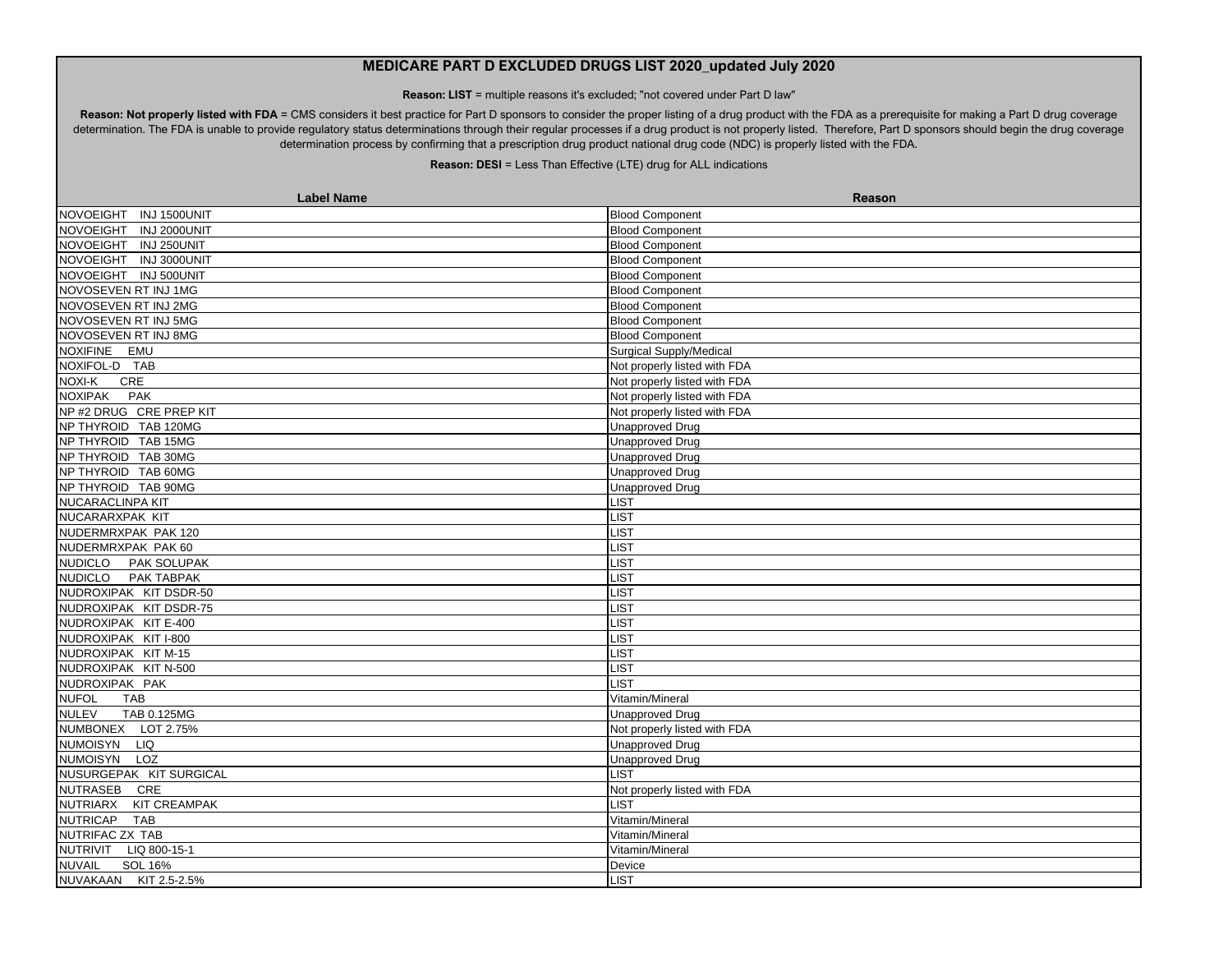**Reason: LIST** = multiple reasons it's excluded; "not covered under Part D law"

Reason: Not properly listed with FDA = CMS considers it best practice for Part D sponsors to consider the proper listing of a drug product with the FDA as a prerequisite for making a Part D drug coverage determination. The FDA is unable to provide regulatory status determinations through their regular processes if a drug product is not properly listed. Therefore, Part D sponsors should begin the drug coverage determination process by confirming that a prescription drug product national drug code (NDC) is properly listed with the FDA.

| <b>Label Name</b>                     | Reason                       |
|---------------------------------------|------------------------------|
| NUVAKAAN II KIT                       | <b>LIST</b>                  |
| <b>NUWIQ</b><br>INJ 1000UNIT          | <b>Blood Component</b>       |
| <b>NUWIQ</b><br>INJ 2000UNIT          | <b>Blood Component</b>       |
| <b>NUWIQ</b><br>INJ 2500UNIT          | <b>Blood Component</b>       |
| INJ 250UNIT<br><b>NUWIQ</b>           | <b>Blood Component</b>       |
| INJ 3000UNIT<br><b>NUWIQ</b>          | <b>Blood Component</b>       |
| <b>NUWIQ</b><br>INJ 4000UNIT          | <b>Blood Component</b>       |
| <b>NUWIQ</b><br>INJ 500UNIT           | <b>Blood Component</b>       |
| <b>NUWIQ</b><br>KIT 1000UNIT          | <b>Blood Component</b>       |
| <b>NUWIQ</b><br><b>KIT 2000UNIT</b>   | <b>Blood Component</b>       |
| <b>NUWIQ</b><br>KIT 2500UNIT          | <b>Blood Component</b>       |
| <b>NUWIQ</b><br>KIT 250UNIT           | <b>Blood Component</b>       |
| KIT 3000UNIT<br><b>NUWIQ</b>          | <b>Blood Component</b>       |
| KIT 4000UNIT<br><b>NUWIQ</b>          | <b>Blood Component</b>       |
| KIT 500UNIT<br><b>NUWIQ</b>           | <b>Blood Component</b>       |
| OAT GRAIN INJ EXTRACT                 | Diagnostic Agent             |
| OB COMPLETE CAP ONE                   | Vitamin/Mineral              |
| OB COMPLETE CAP PETITE                | Vitamin/Mineral              |
| OB COMPLETE TAB                       | Vitamin/Mineral              |
| OB COMPLETE TAB PREMIER               | Vitamin/Mineral              |
| OB COMPLETE/ CAP DHA                  | Vitamin/Mineral              |
| INJ 500 UNIT<br><b>OBIZUR</b>         | <b>Blood Component</b>       |
| OBREDON SOL 2.5-200                   | Cough/Cold                   |
| OBSTETRIX PAK DHA                     | Vitamin/Mineral              |
| OBSTETRIX EC TAB                      | Vitamin/Mineral              |
| OBSTETRX ONE CAP 38-1-225             | Vitamin/Mineral              |
| <b>TAB PRENATAL</b><br>O-CAL          | Vitamin/Mineral              |
| <b>O-CAL FA</b><br><b>TAB</b>         | Vitamin/Mineral              |
| <b>OCCLUVAN</b><br>OIN                | Not properly listed with FDA |
| <b>OCTAPLAS</b><br><b>INJ GROUP A</b> | <b>Blood Component</b>       |
| <b>OCTAPLAS</b><br>INJ GROUP AB       | <b>Blood Component</b>       |
| <b>OCTAPLAS</b><br><b>INJ GROUP B</b> | <b>Blood Component</b>       |
| <b>OCTAPLAS</b><br>INJ GROUP O        | <b>Blood Component</b>       |
| CAP 0.5MG<br><b>OCUVEL</b>            | Vitamin/Mineral              |
| OLIVE TREE INJ 1:20                   | Non-standardized allergenic  |
| OMEGA-3 RX PAK COMPLETE               | <b>LIST</b>                  |
| OMEGA-3/D-3 KIT WELLNESS              | <b>LIST</b>                  |
| OMEPRAZOLE + SUS SYRSPEND             | Not properly listed with FDA |
| OMNIBASE CRE                          | Not properly listed with FDA |
| OMNIFLEX DPR                          | Device                       |
| OMNIPAQUE INJ 140MG/ML                | Diagnostic Agent             |
| <b>OMNIPAQUE</b><br>INJ 180MG/ML      | Diagnostic Agent             |
| <b>OMNIPAQUE</b><br>INJ 240MG/ML      | Diagnostic Agent             |
| <b>OMNIPAQUE</b><br>INJ 300MG/ML      | Diagnostic Agent             |
| <b>OMNIPAQUE</b><br>INJ 350MG/ML      | Diagnostic Agent             |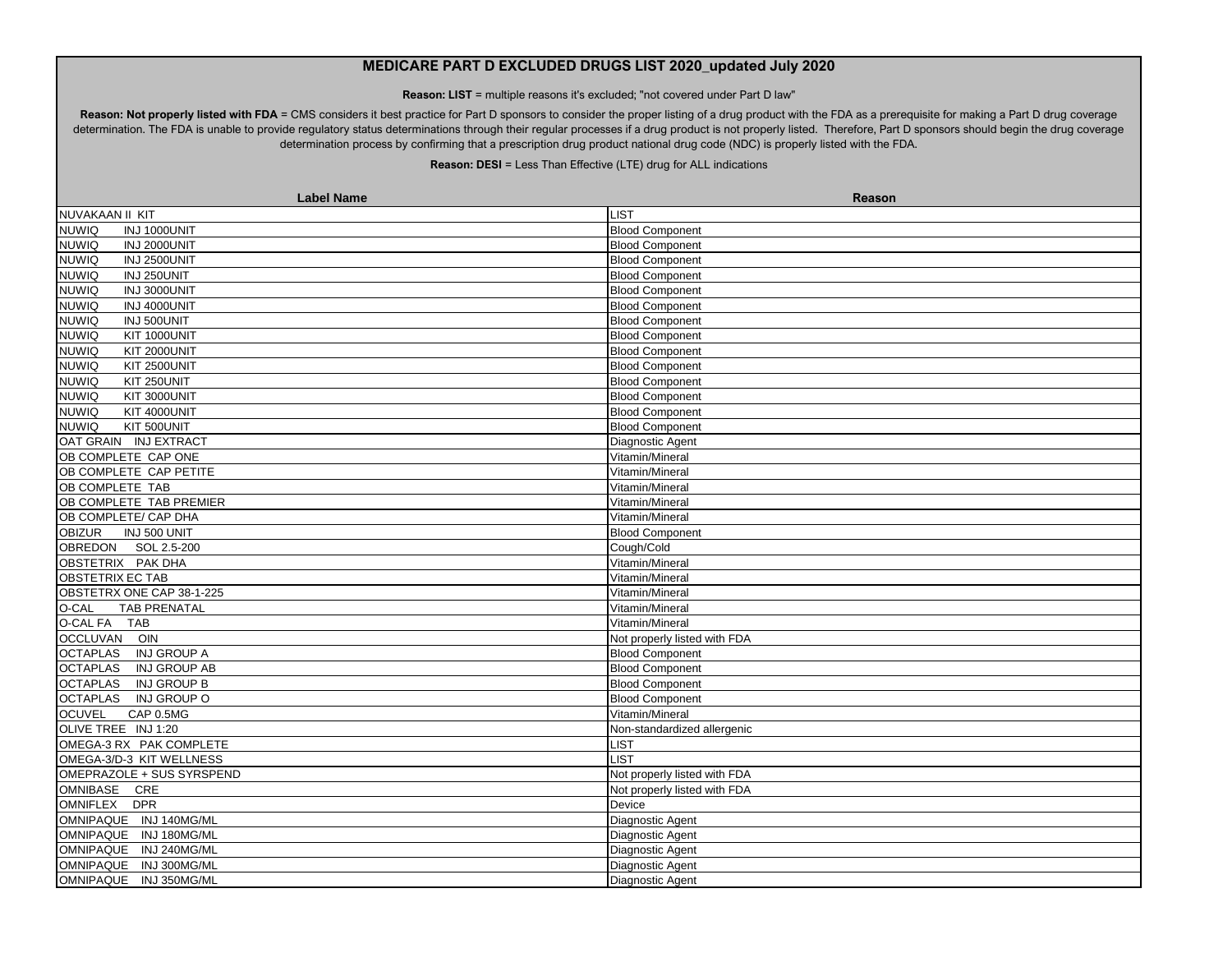**Reason: LIST** = multiple reasons it's excluded; "not covered under Part D law"

Reason: Not properly listed with FDA = CMS considers it best practice for Part D sponsors to consider the proper listing of a drug product with the FDA as a prerequisite for making a Part D drug coverage determination. The FDA is unable to provide regulatory status determinations through their regular processes if a drug product is not properly listed. Therefore, Part D sponsors should begin the drug coverage determination process by confirming that a prescription drug product national drug code (NDC) is properly listed with the FDA.

| <b>Label Name</b>                    | Reason                         |
|--------------------------------------|--------------------------------|
| OMNIPAQUE SOL 12MG/ML                | Diagnostic Agent               |
| OMNIPAQUE SOL 9MG/ML                 | Diagnostic Agent               |
| OMNIQUIN CAP                         | <b>Dietary Supplement</b>      |
| OMNISCAN<br><b>INJ/NACL</b>          | Diagnostic Agent               |
| <b>OMNISCAN</b><br>INJ 287MG/ML      | Diagnostic Agent               |
| <b>OMNISCAN</b><br>INJ 287MG/ML      | Diagnostic Agent               |
| <b>OMNIVEX</b><br>TAB                | Dietary Supplement             |
| <b>ONEVITE</b><br><b>TAB</b>         | Vitamin/Mineral                |
| ONE VITE TAB 1MG PLUS                | Multi-vitamin w/ iron          |
| ONYCHO-MED KIT 250MG-2%              | <b>Unapproved Drug</b>         |
| <b>OPIUM</b><br>TIN 10MG/ML          | Unapproved Drug                |
| OPTIMARK INJ 330.9MG                 | Diagnostic Agent               |
| OPTIRAY 240 INJ 51%                  | Diagnostic Agent               |
| OPTIRAY 300 INJ 64%                  | Diagnostic Agent               |
| OPTIRAY 320 INJ 68%                  | Diagnostic Agent               |
| OPTIRAY 350 INJ 74%                  | Diagnostic Agent               |
| OPTISON INJ                          | Diagnostic Agent               |
| ORA-BLEND SUS                        | Not properly listed with FDA   |
| ORA-BLEND SF SUS                     | Not properly listed with FDA   |
| ORABLOC INJ 4%-1:100000              | <b>LIST</b>                    |
| ORABLOC<br>INJ 4%-1:200000           | <b>LIST</b>                    |
| <b>ORACIT</b><br>SOL                 | <b>Unapproved Drug</b>         |
| <b>ORAFATE</b><br>PST 10%            | Not properly listed with FDA   |
| ORAGENOMIC KIT MEDICATE              | Diagnostic Agent               |
| ORANGE<br><b>INJ EXTRACT</b>         | Diagnostic Agent               |
| ORAPEUTIC GEL                        | <b>Surgical Supply/Medical</b> |
| ORA-PLUS LIQ                         | Not properly listed with FDA   |
| ORA-SWEET SYP                        | Not properly listed with FDA   |
| ORA-SWEET SF SYP                     | Not properly listed with FDA   |
| ORCHARD GRAS INJ 100000BA            | Non-standardized allergenic    |
| <b>ORMECA</b><br>KIT                 | Not properly listed with FDA   |
| ORTHO D<br>CAP 1-3775IU              | <b>Unapproved Drug</b>         |
| ORTHO DF CAP 1-3775IU                | <b>Dietary Supplement</b>      |
| <b>OSCIMIN</b><br><b>SUB 0.125MG</b> | <b>Unapproved Drug</b>         |
| <b>OSCIMIN</b><br>TAB 0.125MG        | Unapproved Drug                |
| <b>OSCIMIN</b><br>TAB 0.125MG        | <b>Unapproved Drug</b>         |
| OSCIMIN SR TAB 0.375MG               | <b>Unapproved Drug</b>         |
| OTICIN HC DRO                        | <b>DESI</b>                    |
| OVACE PLUS AER 9.8%                  | <b>Unapproved Drug</b>         |
| OVACE PLUS CRE 10%                   | <b>Unapproved Drug</b>         |
| OVACE PLUS GEL 10% WASH              | Unapproved Drug                |
| OVACE PLUS LIQ 10% WASH              | <b>Unapproved Drug</b>         |
| OVACE PLUS LOT 9.8%                  | <b>Unapproved Drug</b>         |
| OVACE PLUS SHA 10%                   | <b>Unapproved Drug</b>         |
| OVACE WASH LIQ 10%                   | Unapproved Drug                |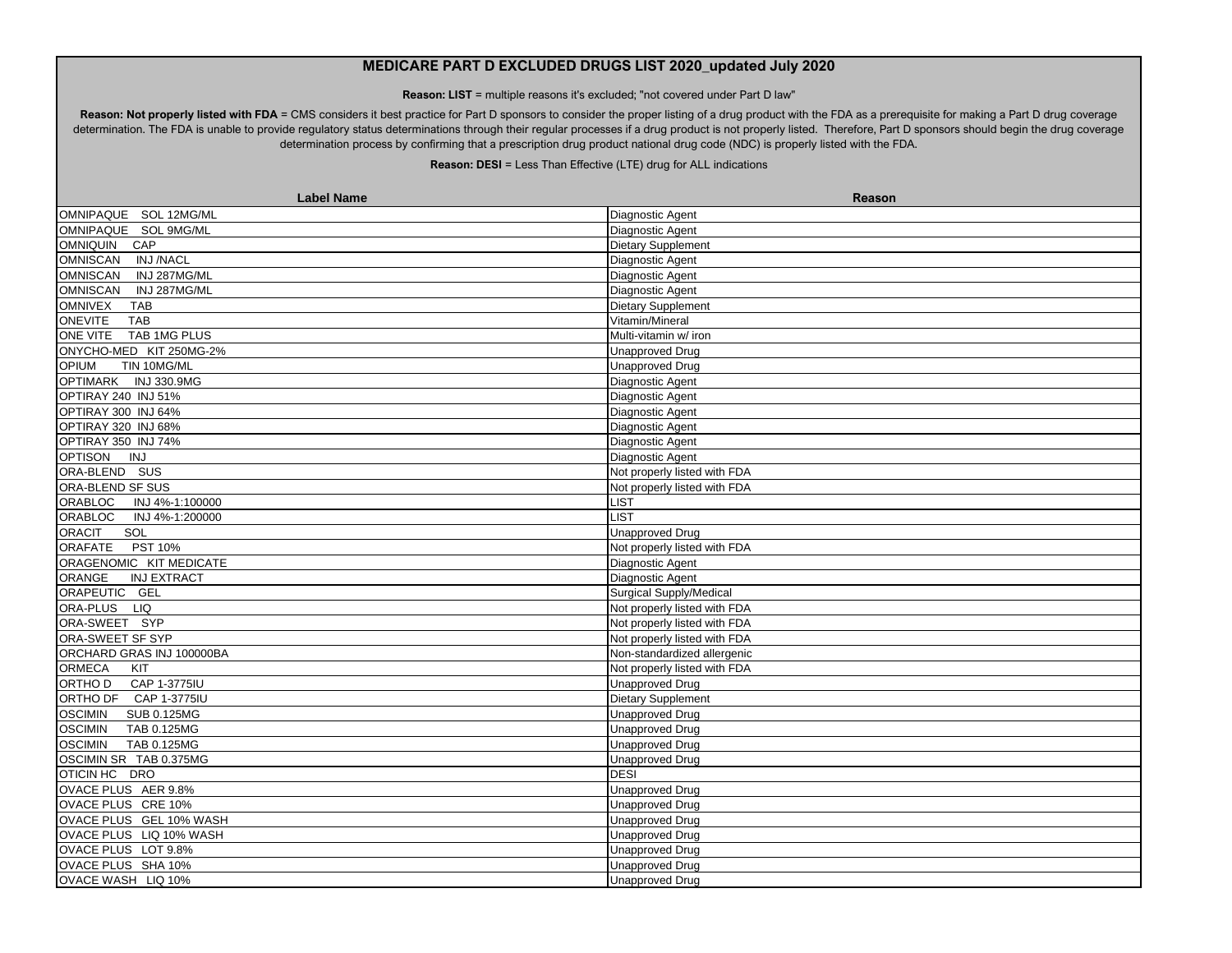**Reason: LIST** = multiple reasons it's excluded; "not covered under Part D law"

Reason: Not properly listed with FDA = CMS considers it best practice for Part D sponsors to consider the proper listing of a drug product with the FDA as a prerequisite for making a Part D drug coverage determination. The FDA is unable to provide regulatory status determinations through their regular processes if a drug product is not properly listed. Therefore, Part D sponsors should begin the drug coverage determination process by confirming that a prescription drug product national drug code (NDC) is properly listed with the FDA.

| <b>OVEEZA</b><br>CAP<br>Multi-vitamin<br><b>OVIDREL</b><br>INJ<br><b>Fertility Agent</b><br>OXYTOCIN INJ 10UNT/ML<br>LIST<br>Not properly listed with FDA<br>PAIN EASE AER MD STRM<br>PAIN EASE AER MIST<br>Not properly listed with FDA<br>PAINGO KFT KIT<br>LIST<br>Cough/Cold<br>PANCURONIUM INJ 1MG/ML<br>Not properly listed with FDA<br><b>Blood Component</b><br><b>Unapproved Drug</b><br>PAPAVERINE SOL PHENTOLA<br><b>Erectile Dysfunction</b><br>Erectile Dysfunction<br>PAPAVER-PHEN SOL ALRPOS<br><b>Erectile Dysfunction</b><br>PAREGORIC TIN 2MG/5ML<br><b>Unapproved Drug</b><br>PAREMYD SOL 1-0.25%<br>Diagnostic Agent<br>PB/HYOSCY ELX ATR/SCOP<br><b>Unapproved Drug</b><br>PB/HYOSCY TAB ATR/SCOP<br><b>Unapproved Drug</b><br><b>LIST</b><br>P-CARE 100MX INJ 1%/0.5%<br>P-CARE D40 KIT 40MG/ML<br><b>LIST</b><br><b>LIST</b><br>P-CARE D40G KIT 40MG/ML<br>P-CARE D40MX KIT 40MG/ML<br><b>LIST</b><br>P-CARE D80 KIT 40MG/ML<br><b>LIST</b><br>P-CARE D80G KIT 40MG/ML<br><b>LIST</b><br>P-CARE D80MX KIT<br><b>LIST</b><br>P-CARE K40 KIT 40MG/ML<br><b>LIST</b><br>P-CARE K40G KIT 40MG/ML<br>LIST<br>LIST<br>P-CARE K40MX KIT<br>P-CARE K80 KIT 40MG/ML<br>LIST<br>P-CARE K80G KIT 40MG/ML<br><b>LIST</b><br>P-CARE K80MX KIT<br><b>IST</b><br>P-CARE M KIT 0.5%<br><b>_IST</b><br>P-CARE MG KIT 0.5%<br><b>LIST</b><br><b>LIST</b><br>PCCA ALADERM CRE BASE<br>Not properly listed with FDA<br>PCCA COBASE OIN #1<br>Not properly listed with FDA<br>PCCA COSMETI CRE HRT BASE<br>Not properly listed with FDA<br>Not properly listed with FDA<br>PCCA CUSTOM CRE LIPO-MAX<br>Not properly listed with FDA<br>PCCA LIPOSOM CRE DRY<br>Not properly listed with FDA<br>PCCA LIPOSOM CRE NORMAL<br>Not properly listed with FDA<br>PCCA LIPOSOM CRE OILY<br>Not properly listed with FDA<br>PCCA LIPOSOM CRE SENSITIV<br>Not properly listed with FDA<br>PCCA MVC CRE BASE<br>Not properly listed with FDA<br>PCCA SWEET SYP-SF<br>Not properly listed with FDA<br>Not properly listed with FDA | <b>Label Name</b>         | <b>Reason</b> |
|--------------------------------------------------------------------------------------------------------------------------------------------------------------------------------------------------------------------------------------------------------------------------------------------------------------------------------------------------------------------------------------------------------------------------------------------------------------------------------------------------------------------------------------------------------------------------------------------------------------------------------------------------------------------------------------------------------------------------------------------------------------------------------------------------------------------------------------------------------------------------------------------------------------------------------------------------------------------------------------------------------------------------------------------------------------------------------------------------------------------------------------------------------------------------------------------------------------------------------------------------------------------------------------------------------------------------------------------------------------------------------------------------------------------------------------------------------------------------------------------------------------------------------------------------------------------------------------------------------------------------------------------------------------------------------------------------------------------------------------------------------------------------------------------------------------------------------------------------------------------------------------------------------------------------------------------------------------------------------------------------------------------------|---------------------------|---------------|
|                                                                                                                                                                                                                                                                                                                                                                                                                                                                                                                                                                                                                                                                                                                                                                                                                                                                                                                                                                                                                                                                                                                                                                                                                                                                                                                                                                                                                                                                                                                                                                                                                                                                                                                                                                                                                                                                                                                                                                                                                          |                           |               |
|                                                                                                                                                                                                                                                                                                                                                                                                                                                                                                                                                                                                                                                                                                                                                                                                                                                                                                                                                                                                                                                                                                                                                                                                                                                                                                                                                                                                                                                                                                                                                                                                                                                                                                                                                                                                                                                                                                                                                                                                                          |                           |               |
|                                                                                                                                                                                                                                                                                                                                                                                                                                                                                                                                                                                                                                                                                                                                                                                                                                                                                                                                                                                                                                                                                                                                                                                                                                                                                                                                                                                                                                                                                                                                                                                                                                                                                                                                                                                                                                                                                                                                                                                                                          |                           |               |
|                                                                                                                                                                                                                                                                                                                                                                                                                                                                                                                                                                                                                                                                                                                                                                                                                                                                                                                                                                                                                                                                                                                                                                                                                                                                                                                                                                                                                                                                                                                                                                                                                                                                                                                                                                                                                                                                                                                                                                                                                          |                           |               |
|                                                                                                                                                                                                                                                                                                                                                                                                                                                                                                                                                                                                                                                                                                                                                                                                                                                                                                                                                                                                                                                                                                                                                                                                                                                                                                                                                                                                                                                                                                                                                                                                                                                                                                                                                                                                                                                                                                                                                                                                                          |                           |               |
|                                                                                                                                                                                                                                                                                                                                                                                                                                                                                                                                                                                                                                                                                                                                                                                                                                                                                                                                                                                                                                                                                                                                                                                                                                                                                                                                                                                                                                                                                                                                                                                                                                                                                                                                                                                                                                                                                                                                                                                                                          |                           |               |
|                                                                                                                                                                                                                                                                                                                                                                                                                                                                                                                                                                                                                                                                                                                                                                                                                                                                                                                                                                                                                                                                                                                                                                                                                                                                                                                                                                                                                                                                                                                                                                                                                                                                                                                                                                                                                                                                                                                                                                                                                          | PANATUSS DXP LIQ          |               |
|                                                                                                                                                                                                                                                                                                                                                                                                                                                                                                                                                                                                                                                                                                                                                                                                                                                                                                                                                                                                                                                                                                                                                                                                                                                                                                                                                                                                                                                                                                                                                                                                                                                                                                                                                                                                                                                                                                                                                                                                                          |                           |               |
|                                                                                                                                                                                                                                                                                                                                                                                                                                                                                                                                                                                                                                                                                                                                                                                                                                                                                                                                                                                                                                                                                                                                                                                                                                                                                                                                                                                                                                                                                                                                                                                                                                                                                                                                                                                                                                                                                                                                                                                                                          | PANHEMATIN INJ 350MG      |               |
|                                                                                                                                                                                                                                                                                                                                                                                                                                                                                                                                                                                                                                                                                                                                                                                                                                                                                                                                                                                                                                                                                                                                                                                                                                                                                                                                                                                                                                                                                                                                                                                                                                                                                                                                                                                                                                                                                                                                                                                                                          | PAPAVERINE SOL 30MG/ML    |               |
|                                                                                                                                                                                                                                                                                                                                                                                                                                                                                                                                                                                                                                                                                                                                                                                                                                                                                                                                                                                                                                                                                                                                                                                                                                                                                                                                                                                                                                                                                                                                                                                                                                                                                                                                                                                                                                                                                                                                                                                                                          |                           |               |
|                                                                                                                                                                                                                                                                                                                                                                                                                                                                                                                                                                                                                                                                                                                                                                                                                                                                                                                                                                                                                                                                                                                                                                                                                                                                                                                                                                                                                                                                                                                                                                                                                                                                                                                                                                                                                                                                                                                                                                                                                          | PAPAVER-PHEN SOL ALPROSTI |               |
|                                                                                                                                                                                                                                                                                                                                                                                                                                                                                                                                                                                                                                                                                                                                                                                                                                                                                                                                                                                                                                                                                                                                                                                                                                                                                                                                                                                                                                                                                                                                                                                                                                                                                                                                                                                                                                                                                                                                                                                                                          |                           |               |
|                                                                                                                                                                                                                                                                                                                                                                                                                                                                                                                                                                                                                                                                                                                                                                                                                                                                                                                                                                                                                                                                                                                                                                                                                                                                                                                                                                                                                                                                                                                                                                                                                                                                                                                                                                                                                                                                                                                                                                                                                          |                           |               |
|                                                                                                                                                                                                                                                                                                                                                                                                                                                                                                                                                                                                                                                                                                                                                                                                                                                                                                                                                                                                                                                                                                                                                                                                                                                                                                                                                                                                                                                                                                                                                                                                                                                                                                                                                                                                                                                                                                                                                                                                                          |                           |               |
|                                                                                                                                                                                                                                                                                                                                                                                                                                                                                                                                                                                                                                                                                                                                                                                                                                                                                                                                                                                                                                                                                                                                                                                                                                                                                                                                                                                                                                                                                                                                                                                                                                                                                                                                                                                                                                                                                                                                                                                                                          |                           |               |
|                                                                                                                                                                                                                                                                                                                                                                                                                                                                                                                                                                                                                                                                                                                                                                                                                                                                                                                                                                                                                                                                                                                                                                                                                                                                                                                                                                                                                                                                                                                                                                                                                                                                                                                                                                                                                                                                                                                                                                                                                          |                           |               |
|                                                                                                                                                                                                                                                                                                                                                                                                                                                                                                                                                                                                                                                                                                                                                                                                                                                                                                                                                                                                                                                                                                                                                                                                                                                                                                                                                                                                                                                                                                                                                                                                                                                                                                                                                                                                                                                                                                                                                                                                                          |                           |               |
|                                                                                                                                                                                                                                                                                                                                                                                                                                                                                                                                                                                                                                                                                                                                                                                                                                                                                                                                                                                                                                                                                                                                                                                                                                                                                                                                                                                                                                                                                                                                                                                                                                                                                                                                                                                                                                                                                                                                                                                                                          |                           |               |
|                                                                                                                                                                                                                                                                                                                                                                                                                                                                                                                                                                                                                                                                                                                                                                                                                                                                                                                                                                                                                                                                                                                                                                                                                                                                                                                                                                                                                                                                                                                                                                                                                                                                                                                                                                                                                                                                                                                                                                                                                          |                           |               |
|                                                                                                                                                                                                                                                                                                                                                                                                                                                                                                                                                                                                                                                                                                                                                                                                                                                                                                                                                                                                                                                                                                                                                                                                                                                                                                                                                                                                                                                                                                                                                                                                                                                                                                                                                                                                                                                                                                                                                                                                                          |                           |               |
|                                                                                                                                                                                                                                                                                                                                                                                                                                                                                                                                                                                                                                                                                                                                                                                                                                                                                                                                                                                                                                                                                                                                                                                                                                                                                                                                                                                                                                                                                                                                                                                                                                                                                                                                                                                                                                                                                                                                                                                                                          |                           |               |
|                                                                                                                                                                                                                                                                                                                                                                                                                                                                                                                                                                                                                                                                                                                                                                                                                                                                                                                                                                                                                                                                                                                                                                                                                                                                                                                                                                                                                                                                                                                                                                                                                                                                                                                                                                                                                                                                                                                                                                                                                          |                           |               |
|                                                                                                                                                                                                                                                                                                                                                                                                                                                                                                                                                                                                                                                                                                                                                                                                                                                                                                                                                                                                                                                                                                                                                                                                                                                                                                                                                                                                                                                                                                                                                                                                                                                                                                                                                                                                                                                                                                                                                                                                                          |                           |               |
|                                                                                                                                                                                                                                                                                                                                                                                                                                                                                                                                                                                                                                                                                                                                                                                                                                                                                                                                                                                                                                                                                                                                                                                                                                                                                                                                                                                                                                                                                                                                                                                                                                                                                                                                                                                                                                                                                                                                                                                                                          |                           |               |
|                                                                                                                                                                                                                                                                                                                                                                                                                                                                                                                                                                                                                                                                                                                                                                                                                                                                                                                                                                                                                                                                                                                                                                                                                                                                                                                                                                                                                                                                                                                                                                                                                                                                                                                                                                                                                                                                                                                                                                                                                          |                           |               |
|                                                                                                                                                                                                                                                                                                                                                                                                                                                                                                                                                                                                                                                                                                                                                                                                                                                                                                                                                                                                                                                                                                                                                                                                                                                                                                                                                                                                                                                                                                                                                                                                                                                                                                                                                                                                                                                                                                                                                                                                                          |                           |               |
|                                                                                                                                                                                                                                                                                                                                                                                                                                                                                                                                                                                                                                                                                                                                                                                                                                                                                                                                                                                                                                                                                                                                                                                                                                                                                                                                                                                                                                                                                                                                                                                                                                                                                                                                                                                                                                                                                                                                                                                                                          |                           |               |
|                                                                                                                                                                                                                                                                                                                                                                                                                                                                                                                                                                                                                                                                                                                                                                                                                                                                                                                                                                                                                                                                                                                                                                                                                                                                                                                                                                                                                                                                                                                                                                                                                                                                                                                                                                                                                                                                                                                                                                                                                          |                           |               |
|                                                                                                                                                                                                                                                                                                                                                                                                                                                                                                                                                                                                                                                                                                                                                                                                                                                                                                                                                                                                                                                                                                                                                                                                                                                                                                                                                                                                                                                                                                                                                                                                                                                                                                                                                                                                                                                                                                                                                                                                                          |                           |               |
|                                                                                                                                                                                                                                                                                                                                                                                                                                                                                                                                                                                                                                                                                                                                                                                                                                                                                                                                                                                                                                                                                                                                                                                                                                                                                                                                                                                                                                                                                                                                                                                                                                                                                                                                                                                                                                                                                                                                                                                                                          |                           |               |
|                                                                                                                                                                                                                                                                                                                                                                                                                                                                                                                                                                                                                                                                                                                                                                                                                                                                                                                                                                                                                                                                                                                                                                                                                                                                                                                                                                                                                                                                                                                                                                                                                                                                                                                                                                                                                                                                                                                                                                                                                          |                           |               |
|                                                                                                                                                                                                                                                                                                                                                                                                                                                                                                                                                                                                                                                                                                                                                                                                                                                                                                                                                                                                                                                                                                                                                                                                                                                                                                                                                                                                                                                                                                                                                                                                                                                                                                                                                                                                                                                                                                                                                                                                                          | P-CARE X KIT 1%           |               |
|                                                                                                                                                                                                                                                                                                                                                                                                                                                                                                                                                                                                                                                                                                                                                                                                                                                                                                                                                                                                                                                                                                                                                                                                                                                                                                                                                                                                                                                                                                                                                                                                                                                                                                                                                                                                                                                                                                                                                                                                                          |                           |               |
|                                                                                                                                                                                                                                                                                                                                                                                                                                                                                                                                                                                                                                                                                                                                                                                                                                                                                                                                                                                                                                                                                                                                                                                                                                                                                                                                                                                                                                                                                                                                                                                                                                                                                                                                                                                                                                                                                                                                                                                                                          |                           |               |
|                                                                                                                                                                                                                                                                                                                                                                                                                                                                                                                                                                                                                                                                                                                                                                                                                                                                                                                                                                                                                                                                                                                                                                                                                                                                                                                                                                                                                                                                                                                                                                                                                                                                                                                                                                                                                                                                                                                                                                                                                          |                           |               |
|                                                                                                                                                                                                                                                                                                                                                                                                                                                                                                                                                                                                                                                                                                                                                                                                                                                                                                                                                                                                                                                                                                                                                                                                                                                                                                                                                                                                                                                                                                                                                                                                                                                                                                                                                                                                                                                                                                                                                                                                                          |                           |               |
|                                                                                                                                                                                                                                                                                                                                                                                                                                                                                                                                                                                                                                                                                                                                                                                                                                                                                                                                                                                                                                                                                                                                                                                                                                                                                                                                                                                                                                                                                                                                                                                                                                                                                                                                                                                                                                                                                                                                                                                                                          | PCCA LIPODER CRE BASE     |               |
|                                                                                                                                                                                                                                                                                                                                                                                                                                                                                                                                                                                                                                                                                                                                                                                                                                                                                                                                                                                                                                                                                                                                                                                                                                                                                                                                                                                                                                                                                                                                                                                                                                                                                                                                                                                                                                                                                                                                                                                                                          |                           |               |
|                                                                                                                                                                                                                                                                                                                                                                                                                                                                                                                                                                                                                                                                                                                                                                                                                                                                                                                                                                                                                                                                                                                                                                                                                                                                                                                                                                                                                                                                                                                                                                                                                                                                                                                                                                                                                                                                                                                                                                                                                          |                           |               |
|                                                                                                                                                                                                                                                                                                                                                                                                                                                                                                                                                                                                                                                                                                                                                                                                                                                                                                                                                                                                                                                                                                                                                                                                                                                                                                                                                                                                                                                                                                                                                                                                                                                                                                                                                                                                                                                                                                                                                                                                                          |                           |               |
|                                                                                                                                                                                                                                                                                                                                                                                                                                                                                                                                                                                                                                                                                                                                                                                                                                                                                                                                                                                                                                                                                                                                                                                                                                                                                                                                                                                                                                                                                                                                                                                                                                                                                                                                                                                                                                                                                                                                                                                                                          |                           |               |
|                                                                                                                                                                                                                                                                                                                                                                                                                                                                                                                                                                                                                                                                                                                                                                                                                                                                                                                                                                                                                                                                                                                                                                                                                                                                                                                                                                                                                                                                                                                                                                                                                                                                                                                                                                                                                                                                                                                                                                                                                          |                           |               |
|                                                                                                                                                                                                                                                                                                                                                                                                                                                                                                                                                                                                                                                                                                                                                                                                                                                                                                                                                                                                                                                                                                                                                                                                                                                                                                                                                                                                                                                                                                                                                                                                                                                                                                                                                                                                                                                                                                                                                                                                                          |                           |               |
|                                                                                                                                                                                                                                                                                                                                                                                                                                                                                                                                                                                                                                                                                                                                                                                                                                                                                                                                                                                                                                                                                                                                                                                                                                                                                                                                                                                                                                                                                                                                                                                                                                                                                                                                                                                                                                                                                                                                                                                                                          | PCCA SYRUP SYP VEHICLE    |               |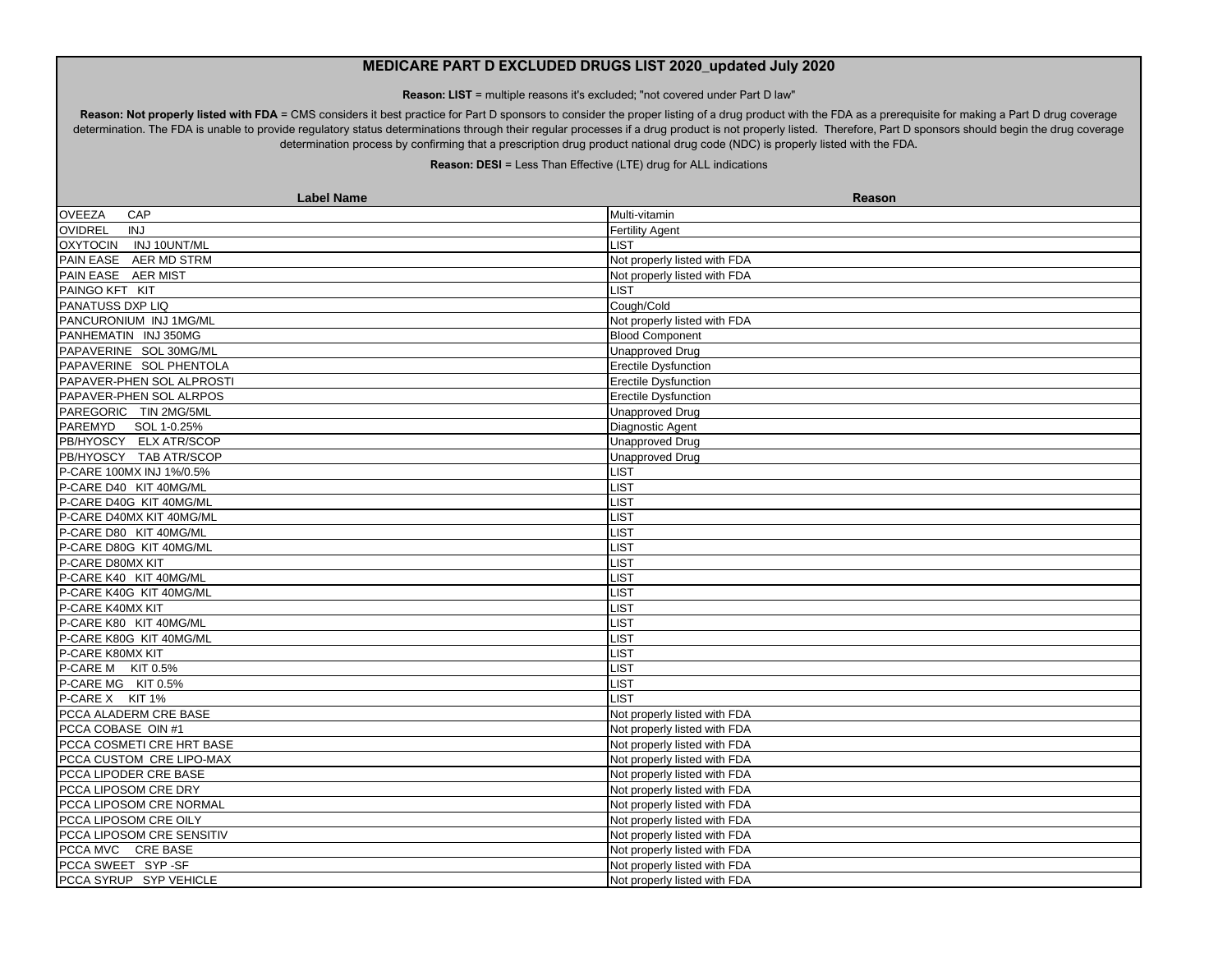**Reason: LIST** = multiple reasons it's excluded; "not covered under Part D law"

Reason: Not properly listed with FDA = CMS considers it best practice for Part D sponsors to consider the proper listing of a drug product with the FDA as a prerequisite for making a Part D drug coverage determination. The FDA is unable to provide regulatory status determinations through their regular processes if a drug product is not properly listed. Therefore, Part D sponsors should begin the drug coverage determination process by confirming that a prescription drug product national drug code (NDC) is properly listed with the FDA.

| <b>Label Name</b>            | Reason                       |
|------------------------------|------------------------------|
| PCCA VANISH CRE BASE         | Not properly listed with FDA |
| PCCA VANISHI CRE LIGHT       | Not properly listed with FDA |
| PCCA VANPEN CRE BASE         | Not properly listed with FDA |
| PCCA-PLUS SUS                | Not properly listed with FDA |
| PCP 100 KIT                  | <b>LIST</b>                  |
| PE/GUAIFENES DRO 1.5-20MG    | Cough/Cold                   |
| PEANUT<br><b>INJ EXTRACT</b> | Diagnostic Agent             |
| PECAN NUT INJ EXTRACT        | Diagnostic Agent             |
| PECAN POLLEN SOL EXTRACT     | Non-standardized allergenic  |
| PEDIZOLPAK PAK 2%-2%         | Not properly listed with FDA |
| PEG BASE OIN                 | Not properly listed with FDA |
| PENCREAM CRE                 | Not properly listed with FDA |
| PENDERM<br><b>CRE</b>        | Not properly listed with FDA |
| PENICILLIUM INJ 1:20         | Non-standardized allergenic  |
| PENICILLIUM INJ NOTATUM      | Non-standardized allergenic  |
| PENLEN<br><b>EMU SPRAY</b>   | Device                       |
| PENSOMAL CRE                 | Not properly listed with FDA |
| PENTAPHENE CRE               | <b>Bulk Ingredient</b>       |
| PERCURA CAP                  | Not properly listed with FDA |
| PERENNIAL INJ RYE GRAS       | Non-standardized allergenic  |
| PERFORMAX CRE SALT SUP       | Not properly listed with FDA |
| PERMAVAN PAD                 | <b>Unapproved Drug</b>       |
| PETROLATUM OIN WHITE         | Not properly listed with FDA |
| PH 12 STERIL SOL FLOLAN      | Not properly listed with FDA |
| PH STRIPS TES PH 0-14        | Diagnostic Agent             |
| PHARMABASE CRE COSMETIC      | Not properly listed with FDA |
| PHARMABASE CRE HEAVY         | Not properly listed with FDA |
| PHENACTIN AA LIQ PLUS        | Not properly listed with FDA |
| PHENAZO TAB 200MG            | <b>Unapproved Drug</b>       |
| PHENAZOPYRID TAB 100MG       | <b>Unapproved Drug</b>       |
| PHENAZOPYRID TAB 200MG       | <b>Unapproved Drug</b>       |
| PHENDIMETRAZ CAP 105MG ER    | Anorexic, Anti-obesity Agent |
| PHENDIMETRAZ TAB 35MG        | Anorexic, Anti-obesity Agent |
| PHENO/BELLA ELX ALKALOID     | <b>Unapproved Drug</b>       |
| PHENOHYTRO ELX               | <b>Unapproved Drug</b>       |
| PHENOHYTRO TAB               | <b>Unapproved Drug</b>       |
| PHENOL<br><b>INJ 6%</b>      | Not properly listed with FDA |
| PHENTERMINE CAP 15MG         | Anorexic, Anti-obesity Agent |
| PHENTERMINE CAP 30MG         | Anorexic, Anti-obesity Agent |
| PHENTERMINE CAP 37.5MG       | Anorexic, Anti-obesity Agent |
| PHENTERMINE TAB 37.5MG       | Anorexic, Anti-obesity Agent |
| PHENYLEP HCL INJ 0.8/10ML    | <b>Unapproved Drug</b>       |
| PHENYLEP HCL INJ 1MG/10ML    | <b>Unapproved Drug</b>       |
| PHENYLEPHRIN INJ 0.4/10ML    | <b>Unapproved Drug</b>       |
| PHENYLEPHRIN INJ 0.5/5ML     | Not properly listed with FDA |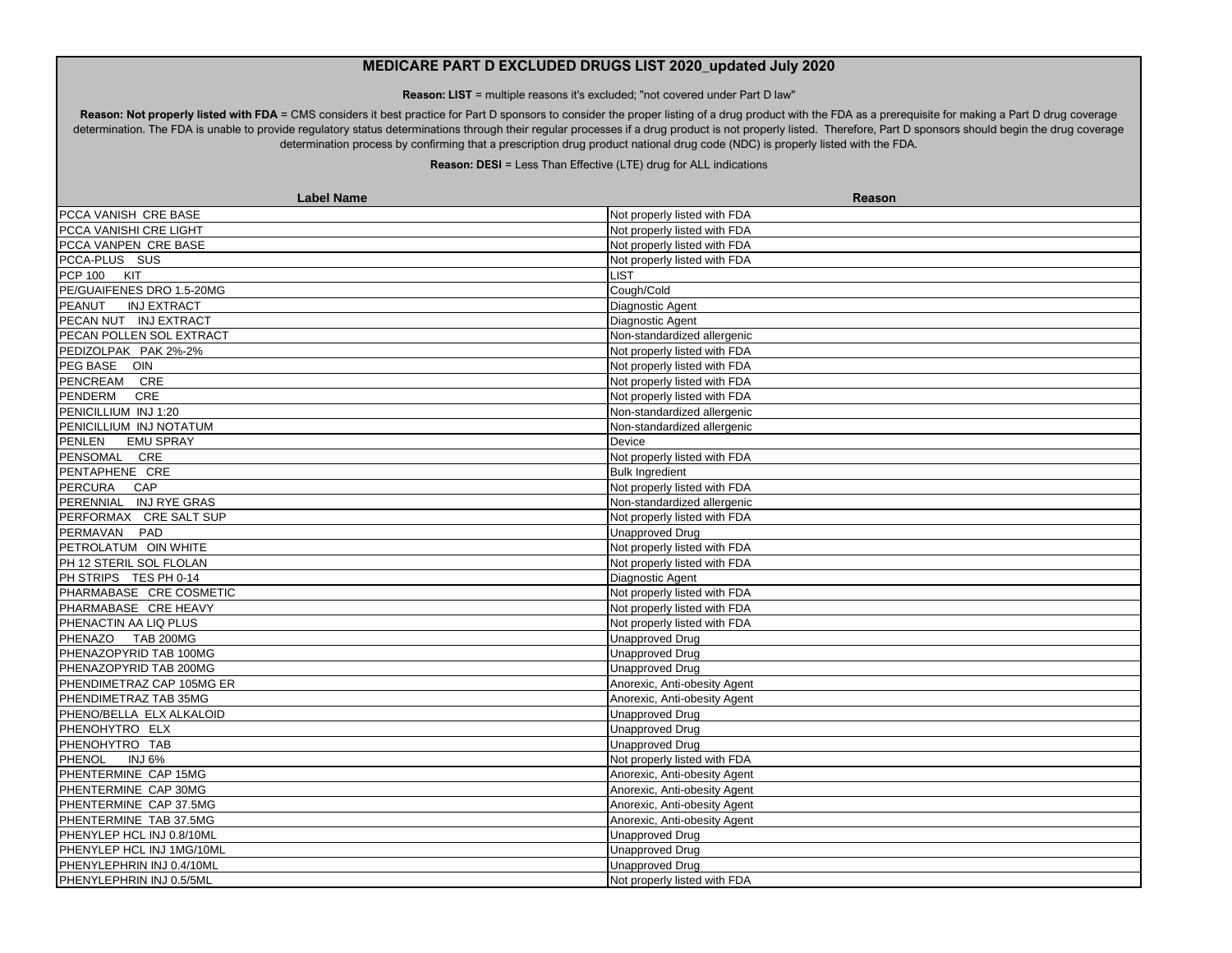**Reason: LIST** = multiple reasons it's excluded; "not covered under Part D law"

Reason: Not properly listed with FDA = CMS considers it best practice for Part D sponsors to consider the proper listing of a drug product with the FDA as a prerequisite for making a Part D drug coverage determination. The FDA is unable to provide regulatory status determinations through their regular processes if a drug product is not properly listed. Therefore, Part D sponsors should begin the drug coverage determination process by confirming that a prescription drug product national drug code (NDC) is properly listed with the FDA.

| PHENYLEPHRIN INJ 1MG/1ML<br><b>Erectile Dysfunction</b><br>PHEXXI<br><b>GEL</b><br>Contraceptives<br>PHLAG<br>SPR<br>Not properly listed with FDA<br>PHOMA EXTRAC INJ 20000PNU<br>Non-standardized allergenic<br>PHOSPHA 250 TAB NEUTRAL<br><b>Unapproved Drug</b><br>PHOSPHASAL TAB<br><b>Unapproved Drug</b><br>PHOSPHOROUS TAB<br>Not properly listed with FDA<br>PHOSPHO-TRIN TAB 250 NEUT<br>Medical Food<br>PHYS EZ USE KIT M-PRED<br><b>LIST</b><br>PHYTOBASE CRE<br><b>Bulk Ingredient</b><br>PHYTONADIONE INJ 10MG/ML<br>Vitamin/Mineral<br>PHYTONADIONE INJ 1MG/0.5<br>Vitamin/Mineral<br>PHYTONADIONE TAB 5MG<br>Vitamin/Mineral<br>PICO WOUND KIT THER SYS<br>Not properly listed with FDA<br>PISTACHIO INJ EXTRACT<br>Diagnostic Agent<br>PITOCIN INJ 10UNT/ML<br><b>LIST</b><br>PKU EASY TAB<br>Not properly listed with FDA<br>PKU EASY TAB MICROTAB<br>Not properly listed with FDA<br>PLACEBO #00 CAP<br><b>Unapproved Drug</b><br>PLASBUMIN-25 INJ 25%<br><b>Blood Component</b><br>PLASBUMIN-5 INJ 5%<br><b>Blood Component</b><br>PLEGISOL SOL<br>Not properly listed with FDA<br>PLEXION CRE 9.8-4.8%<br><b>Unapproved Drug</b><br>PLEXION LIQ 9.8-4.8%<br><b>Unapproved Drug</b><br>PLEXION LOT 9.8-4.8%<br><b>Unapproved Drug</b><br>PLEXION CLTH PAD 9.8-4.8%<br><b>Unapproved Drug</b><br>PLO<br><b>GEL MEDIFLO</b><br>Not properly listed with FDA<br>PLO MEDIFLO KIT KIT<br>Not properly listed with FDA<br>PLO TRANSDER CRE<br>Not properly listed with FDA<br>PLO <sub>20</sub><br><b>GEL FLOWABLE</b><br>Not properly listed with FDA<br>PLO20 BASE GEL<br>Not properly listed with FDA<br>PNEUMOVAX 23 INJ 25/0.5<br>Pneumococcal Vaccine<br>PNV FOLIC AC TAB + IRON<br>Vitamin/Mineral<br>PNV OB+DHA PAK<br>Vitamin/Mineral<br>PNV PRENATAL TAB PLUS<br>Vitamin/Mineral<br>PNV TABS TAB 29-1MG<br>Vitamin/Mineral<br>CAP<br>PNV-DHA<br>Vitamin/Mineral<br><b>PNV-DHA</b><br><b>CAP DOCUSATE</b><br>Vitamin/Mineral<br>PNV-OMEGA CAP<br>Vitamin/Mineral<br>PNV-SELECT TAB<br>Vitamin/Mineral<br>POD-CARE 100 KIT 30MG/5ML<br>Not properly listed with FDA<br>Not properly listed with FDA<br>POD-CARE 100 KIT 40MG/ML<br>POD-CARE 100 KIT 40MG/ML<br>Not properly listed with FDA<br>POD-CARE 100 KIT CMX<br>Not properly listed with FDA<br>POD-CARE 100 KIT KMX<br>Not properly listed with FDA | <b>Label Name</b> | Reason |
|----------------------------------------------------------------------------------------------------------------------------------------------------------------------------------------------------------------------------------------------------------------------------------------------------------------------------------------------------------------------------------------------------------------------------------------------------------------------------------------------------------------------------------------------------------------------------------------------------------------------------------------------------------------------------------------------------------------------------------------------------------------------------------------------------------------------------------------------------------------------------------------------------------------------------------------------------------------------------------------------------------------------------------------------------------------------------------------------------------------------------------------------------------------------------------------------------------------------------------------------------------------------------------------------------------------------------------------------------------------------------------------------------------------------------------------------------------------------------------------------------------------------------------------------------------------------------------------------------------------------------------------------------------------------------------------------------------------------------------------------------------------------------------------------------------------------------------------------------------------------------------------------------------------------------------------------------------------------------------------------------------------------------------------------------------------------------------------------------------------------------------------------------------------------------------------------------------------------------------------------------------------------------------------------------------------------------------|-------------------|--------|
|                                                                                                                                                                                                                                                                                                                                                                                                                                                                                                                                                                                                                                                                                                                                                                                                                                                                                                                                                                                                                                                                                                                                                                                                                                                                                                                                                                                                                                                                                                                                                                                                                                                                                                                                                                                                                                                                                                                                                                                                                                                                                                                                                                                                                                                                                                                                  |                   |        |
|                                                                                                                                                                                                                                                                                                                                                                                                                                                                                                                                                                                                                                                                                                                                                                                                                                                                                                                                                                                                                                                                                                                                                                                                                                                                                                                                                                                                                                                                                                                                                                                                                                                                                                                                                                                                                                                                                                                                                                                                                                                                                                                                                                                                                                                                                                                                  |                   |        |
|                                                                                                                                                                                                                                                                                                                                                                                                                                                                                                                                                                                                                                                                                                                                                                                                                                                                                                                                                                                                                                                                                                                                                                                                                                                                                                                                                                                                                                                                                                                                                                                                                                                                                                                                                                                                                                                                                                                                                                                                                                                                                                                                                                                                                                                                                                                                  |                   |        |
|                                                                                                                                                                                                                                                                                                                                                                                                                                                                                                                                                                                                                                                                                                                                                                                                                                                                                                                                                                                                                                                                                                                                                                                                                                                                                                                                                                                                                                                                                                                                                                                                                                                                                                                                                                                                                                                                                                                                                                                                                                                                                                                                                                                                                                                                                                                                  |                   |        |
|                                                                                                                                                                                                                                                                                                                                                                                                                                                                                                                                                                                                                                                                                                                                                                                                                                                                                                                                                                                                                                                                                                                                                                                                                                                                                                                                                                                                                                                                                                                                                                                                                                                                                                                                                                                                                                                                                                                                                                                                                                                                                                                                                                                                                                                                                                                                  |                   |        |
|                                                                                                                                                                                                                                                                                                                                                                                                                                                                                                                                                                                                                                                                                                                                                                                                                                                                                                                                                                                                                                                                                                                                                                                                                                                                                                                                                                                                                                                                                                                                                                                                                                                                                                                                                                                                                                                                                                                                                                                                                                                                                                                                                                                                                                                                                                                                  |                   |        |
|                                                                                                                                                                                                                                                                                                                                                                                                                                                                                                                                                                                                                                                                                                                                                                                                                                                                                                                                                                                                                                                                                                                                                                                                                                                                                                                                                                                                                                                                                                                                                                                                                                                                                                                                                                                                                                                                                                                                                                                                                                                                                                                                                                                                                                                                                                                                  |                   |        |
|                                                                                                                                                                                                                                                                                                                                                                                                                                                                                                                                                                                                                                                                                                                                                                                                                                                                                                                                                                                                                                                                                                                                                                                                                                                                                                                                                                                                                                                                                                                                                                                                                                                                                                                                                                                                                                                                                                                                                                                                                                                                                                                                                                                                                                                                                                                                  |                   |        |
|                                                                                                                                                                                                                                                                                                                                                                                                                                                                                                                                                                                                                                                                                                                                                                                                                                                                                                                                                                                                                                                                                                                                                                                                                                                                                                                                                                                                                                                                                                                                                                                                                                                                                                                                                                                                                                                                                                                                                                                                                                                                                                                                                                                                                                                                                                                                  |                   |        |
|                                                                                                                                                                                                                                                                                                                                                                                                                                                                                                                                                                                                                                                                                                                                                                                                                                                                                                                                                                                                                                                                                                                                                                                                                                                                                                                                                                                                                                                                                                                                                                                                                                                                                                                                                                                                                                                                                                                                                                                                                                                                                                                                                                                                                                                                                                                                  |                   |        |
|                                                                                                                                                                                                                                                                                                                                                                                                                                                                                                                                                                                                                                                                                                                                                                                                                                                                                                                                                                                                                                                                                                                                                                                                                                                                                                                                                                                                                                                                                                                                                                                                                                                                                                                                                                                                                                                                                                                                                                                                                                                                                                                                                                                                                                                                                                                                  |                   |        |
|                                                                                                                                                                                                                                                                                                                                                                                                                                                                                                                                                                                                                                                                                                                                                                                                                                                                                                                                                                                                                                                                                                                                                                                                                                                                                                                                                                                                                                                                                                                                                                                                                                                                                                                                                                                                                                                                                                                                                                                                                                                                                                                                                                                                                                                                                                                                  |                   |        |
|                                                                                                                                                                                                                                                                                                                                                                                                                                                                                                                                                                                                                                                                                                                                                                                                                                                                                                                                                                                                                                                                                                                                                                                                                                                                                                                                                                                                                                                                                                                                                                                                                                                                                                                                                                                                                                                                                                                                                                                                                                                                                                                                                                                                                                                                                                                                  |                   |        |
|                                                                                                                                                                                                                                                                                                                                                                                                                                                                                                                                                                                                                                                                                                                                                                                                                                                                                                                                                                                                                                                                                                                                                                                                                                                                                                                                                                                                                                                                                                                                                                                                                                                                                                                                                                                                                                                                                                                                                                                                                                                                                                                                                                                                                                                                                                                                  |                   |        |
|                                                                                                                                                                                                                                                                                                                                                                                                                                                                                                                                                                                                                                                                                                                                                                                                                                                                                                                                                                                                                                                                                                                                                                                                                                                                                                                                                                                                                                                                                                                                                                                                                                                                                                                                                                                                                                                                                                                                                                                                                                                                                                                                                                                                                                                                                                                                  |                   |        |
|                                                                                                                                                                                                                                                                                                                                                                                                                                                                                                                                                                                                                                                                                                                                                                                                                                                                                                                                                                                                                                                                                                                                                                                                                                                                                                                                                                                                                                                                                                                                                                                                                                                                                                                                                                                                                                                                                                                                                                                                                                                                                                                                                                                                                                                                                                                                  |                   |        |
|                                                                                                                                                                                                                                                                                                                                                                                                                                                                                                                                                                                                                                                                                                                                                                                                                                                                                                                                                                                                                                                                                                                                                                                                                                                                                                                                                                                                                                                                                                                                                                                                                                                                                                                                                                                                                                                                                                                                                                                                                                                                                                                                                                                                                                                                                                                                  |                   |        |
|                                                                                                                                                                                                                                                                                                                                                                                                                                                                                                                                                                                                                                                                                                                                                                                                                                                                                                                                                                                                                                                                                                                                                                                                                                                                                                                                                                                                                                                                                                                                                                                                                                                                                                                                                                                                                                                                                                                                                                                                                                                                                                                                                                                                                                                                                                                                  |                   |        |
|                                                                                                                                                                                                                                                                                                                                                                                                                                                                                                                                                                                                                                                                                                                                                                                                                                                                                                                                                                                                                                                                                                                                                                                                                                                                                                                                                                                                                                                                                                                                                                                                                                                                                                                                                                                                                                                                                                                                                                                                                                                                                                                                                                                                                                                                                                                                  |                   |        |
|                                                                                                                                                                                                                                                                                                                                                                                                                                                                                                                                                                                                                                                                                                                                                                                                                                                                                                                                                                                                                                                                                                                                                                                                                                                                                                                                                                                                                                                                                                                                                                                                                                                                                                                                                                                                                                                                                                                                                                                                                                                                                                                                                                                                                                                                                                                                  |                   |        |
|                                                                                                                                                                                                                                                                                                                                                                                                                                                                                                                                                                                                                                                                                                                                                                                                                                                                                                                                                                                                                                                                                                                                                                                                                                                                                                                                                                                                                                                                                                                                                                                                                                                                                                                                                                                                                                                                                                                                                                                                                                                                                                                                                                                                                                                                                                                                  |                   |        |
|                                                                                                                                                                                                                                                                                                                                                                                                                                                                                                                                                                                                                                                                                                                                                                                                                                                                                                                                                                                                                                                                                                                                                                                                                                                                                                                                                                                                                                                                                                                                                                                                                                                                                                                                                                                                                                                                                                                                                                                                                                                                                                                                                                                                                                                                                                                                  |                   |        |
|                                                                                                                                                                                                                                                                                                                                                                                                                                                                                                                                                                                                                                                                                                                                                                                                                                                                                                                                                                                                                                                                                                                                                                                                                                                                                                                                                                                                                                                                                                                                                                                                                                                                                                                                                                                                                                                                                                                                                                                                                                                                                                                                                                                                                                                                                                                                  |                   |        |
|                                                                                                                                                                                                                                                                                                                                                                                                                                                                                                                                                                                                                                                                                                                                                                                                                                                                                                                                                                                                                                                                                                                                                                                                                                                                                                                                                                                                                                                                                                                                                                                                                                                                                                                                                                                                                                                                                                                                                                                                                                                                                                                                                                                                                                                                                                                                  |                   |        |
|                                                                                                                                                                                                                                                                                                                                                                                                                                                                                                                                                                                                                                                                                                                                                                                                                                                                                                                                                                                                                                                                                                                                                                                                                                                                                                                                                                                                                                                                                                                                                                                                                                                                                                                                                                                                                                                                                                                                                                                                                                                                                                                                                                                                                                                                                                                                  |                   |        |
|                                                                                                                                                                                                                                                                                                                                                                                                                                                                                                                                                                                                                                                                                                                                                                                                                                                                                                                                                                                                                                                                                                                                                                                                                                                                                                                                                                                                                                                                                                                                                                                                                                                                                                                                                                                                                                                                                                                                                                                                                                                                                                                                                                                                                                                                                                                                  |                   |        |
|                                                                                                                                                                                                                                                                                                                                                                                                                                                                                                                                                                                                                                                                                                                                                                                                                                                                                                                                                                                                                                                                                                                                                                                                                                                                                                                                                                                                                                                                                                                                                                                                                                                                                                                                                                                                                                                                                                                                                                                                                                                                                                                                                                                                                                                                                                                                  |                   |        |
|                                                                                                                                                                                                                                                                                                                                                                                                                                                                                                                                                                                                                                                                                                                                                                                                                                                                                                                                                                                                                                                                                                                                                                                                                                                                                                                                                                                                                                                                                                                                                                                                                                                                                                                                                                                                                                                                                                                                                                                                                                                                                                                                                                                                                                                                                                                                  |                   |        |
|                                                                                                                                                                                                                                                                                                                                                                                                                                                                                                                                                                                                                                                                                                                                                                                                                                                                                                                                                                                                                                                                                                                                                                                                                                                                                                                                                                                                                                                                                                                                                                                                                                                                                                                                                                                                                                                                                                                                                                                                                                                                                                                                                                                                                                                                                                                                  |                   |        |
|                                                                                                                                                                                                                                                                                                                                                                                                                                                                                                                                                                                                                                                                                                                                                                                                                                                                                                                                                                                                                                                                                                                                                                                                                                                                                                                                                                                                                                                                                                                                                                                                                                                                                                                                                                                                                                                                                                                                                                                                                                                                                                                                                                                                                                                                                                                                  |                   |        |
|                                                                                                                                                                                                                                                                                                                                                                                                                                                                                                                                                                                                                                                                                                                                                                                                                                                                                                                                                                                                                                                                                                                                                                                                                                                                                                                                                                                                                                                                                                                                                                                                                                                                                                                                                                                                                                                                                                                                                                                                                                                                                                                                                                                                                                                                                                                                  |                   |        |
|                                                                                                                                                                                                                                                                                                                                                                                                                                                                                                                                                                                                                                                                                                                                                                                                                                                                                                                                                                                                                                                                                                                                                                                                                                                                                                                                                                                                                                                                                                                                                                                                                                                                                                                                                                                                                                                                                                                                                                                                                                                                                                                                                                                                                                                                                                                                  |                   |        |
|                                                                                                                                                                                                                                                                                                                                                                                                                                                                                                                                                                                                                                                                                                                                                                                                                                                                                                                                                                                                                                                                                                                                                                                                                                                                                                                                                                                                                                                                                                                                                                                                                                                                                                                                                                                                                                                                                                                                                                                                                                                                                                                                                                                                                                                                                                                                  |                   |        |
|                                                                                                                                                                                                                                                                                                                                                                                                                                                                                                                                                                                                                                                                                                                                                                                                                                                                                                                                                                                                                                                                                                                                                                                                                                                                                                                                                                                                                                                                                                                                                                                                                                                                                                                                                                                                                                                                                                                                                                                                                                                                                                                                                                                                                                                                                                                                  |                   |        |
|                                                                                                                                                                                                                                                                                                                                                                                                                                                                                                                                                                                                                                                                                                                                                                                                                                                                                                                                                                                                                                                                                                                                                                                                                                                                                                                                                                                                                                                                                                                                                                                                                                                                                                                                                                                                                                                                                                                                                                                                                                                                                                                                                                                                                                                                                                                                  |                   |        |
|                                                                                                                                                                                                                                                                                                                                                                                                                                                                                                                                                                                                                                                                                                                                                                                                                                                                                                                                                                                                                                                                                                                                                                                                                                                                                                                                                                                                                                                                                                                                                                                                                                                                                                                                                                                                                                                                                                                                                                                                                                                                                                                                                                                                                                                                                                                                  |                   |        |
|                                                                                                                                                                                                                                                                                                                                                                                                                                                                                                                                                                                                                                                                                                                                                                                                                                                                                                                                                                                                                                                                                                                                                                                                                                                                                                                                                                                                                                                                                                                                                                                                                                                                                                                                                                                                                                                                                                                                                                                                                                                                                                                                                                                                                                                                                                                                  |                   |        |
|                                                                                                                                                                                                                                                                                                                                                                                                                                                                                                                                                                                                                                                                                                                                                                                                                                                                                                                                                                                                                                                                                                                                                                                                                                                                                                                                                                                                                                                                                                                                                                                                                                                                                                                                                                                                                                                                                                                                                                                                                                                                                                                                                                                                                                                                                                                                  |                   |        |
|                                                                                                                                                                                                                                                                                                                                                                                                                                                                                                                                                                                                                                                                                                                                                                                                                                                                                                                                                                                                                                                                                                                                                                                                                                                                                                                                                                                                                                                                                                                                                                                                                                                                                                                                                                                                                                                                                                                                                                                                                                                                                                                                                                                                                                                                                                                                  |                   |        |
|                                                                                                                                                                                                                                                                                                                                                                                                                                                                                                                                                                                                                                                                                                                                                                                                                                                                                                                                                                                                                                                                                                                                                                                                                                                                                                                                                                                                                                                                                                                                                                                                                                                                                                                                                                                                                                                                                                                                                                                                                                                                                                                                                                                                                                                                                                                                  |                   |        |
|                                                                                                                                                                                                                                                                                                                                                                                                                                                                                                                                                                                                                                                                                                                                                                                                                                                                                                                                                                                                                                                                                                                                                                                                                                                                                                                                                                                                                                                                                                                                                                                                                                                                                                                                                                                                                                                                                                                                                                                                                                                                                                                                                                                                                                                                                                                                  |                   |        |
|                                                                                                                                                                                                                                                                                                                                                                                                                                                                                                                                                                                                                                                                                                                                                                                                                                                                                                                                                                                                                                                                                                                                                                                                                                                                                                                                                                                                                                                                                                                                                                                                                                                                                                                                                                                                                                                                                                                                                                                                                                                                                                                                                                                                                                                                                                                                  |                   |        |
|                                                                                                                                                                                                                                                                                                                                                                                                                                                                                                                                                                                                                                                                                                                                                                                                                                                                                                                                                                                                                                                                                                                                                                                                                                                                                                                                                                                                                                                                                                                                                                                                                                                                                                                                                                                                                                                                                                                                                                                                                                                                                                                                                                                                                                                                                                                                  |                   |        |
|                                                                                                                                                                                                                                                                                                                                                                                                                                                                                                                                                                                                                                                                                                                                                                                                                                                                                                                                                                                                                                                                                                                                                                                                                                                                                                                                                                                                                                                                                                                                                                                                                                                                                                                                                                                                                                                                                                                                                                                                                                                                                                                                                                                                                                                                                                                                  |                   |        |
|                                                                                                                                                                                                                                                                                                                                                                                                                                                                                                                                                                                                                                                                                                                                                                                                                                                                                                                                                                                                                                                                                                                                                                                                                                                                                                                                                                                                                                                                                                                                                                                                                                                                                                                                                                                                                                                                                                                                                                                                                                                                                                                                                                                                                                                                                                                                  |                   |        |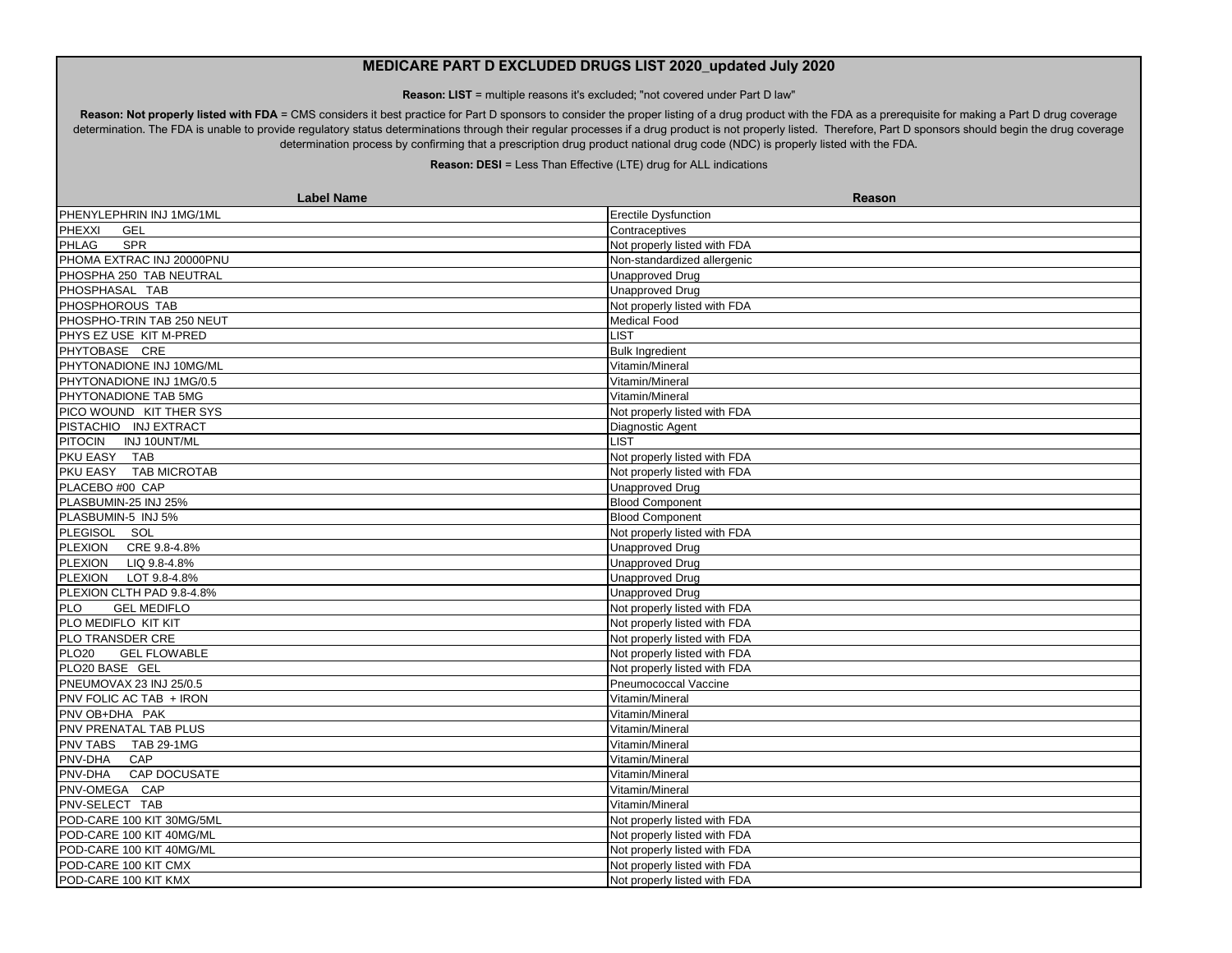**Reason: LIST** = multiple reasons it's excluded; "not covered under Part D law"

Reason: Not properly listed with FDA = CMS considers it best practice for Part D sponsors to consider the proper listing of a drug product with the FDA as a prerequisite for making a Part D drug coverage determination. The FDA is unable to provide regulatory status determinations through their regular processes if a drug product is not properly listed. Therefore, Part D sponsors should begin the drug coverage determination process by confirming that a prescription drug product national drug code (NDC) is properly listed with the FDA.

| <b>Label Name</b>         | Reason                       |
|---------------------------|------------------------------|
| POD-CARE100C INJ 30MG/5ML | Not properly listed with FDA |
| <b>PODIAPN</b><br>CAP     | Vitamin/Mineral              |
| PODOCON SOL 25%           | <b>Unapproved Drug</b>       |
| POINT OF KIT CARE KM      | LIST                         |
| POINT OF KIT CARE L.2     | <b>LIST</b>                  |
| POINT OF KIT CARE L.5     | LIST                         |
| POINT OF CAR KIT LM DEP 2 | <b>LIST</b>                  |
| POINT OF CAR KIT LM-2.2   | <b>LIST</b>                  |
| POINT OF CAR KIT LM-2.5   | LIST                         |
| POLIBAR PLUS SUS 105%     | Diagnostic Agent             |
| POLYOX LAURY INJ 5%       | Not properly listed with FDA |
| POLYPEG OIN BASE          | Not properly listed with FDA |
| POLY-PREP KIT             | LIST                         |
| POLY-VI-FLOR CHW 0.25MG   | Vitamin/Mineral              |
| POLY-VI-FLOR CHW 0.5MG    | Vitamin/Mineral              |
| POLY-VI-FLOR CHW 1MG      | Vitamin/Mineral              |
| POLY-VI-FLOR CHW W/IRON   | Vitamin/Mineral              |
| POLY-VI-FLOR MIS FS       | Vitamin/Mineral              |
| POLY-VI-FLOR MIS FS 0.25  | Vitamin/Mineral              |
| POLY-VI-FLOR MIS FS 0.5MG | Vitamin/Mineral              |
| POLY-VI-FLOR SUS /IRON    | Vitamin/Mineral              |
| POLY-VI-FLOR SUS 0.25/ML  | Vitamin/Mineral              |
| PORK EXTRACT INJ 1:10     | Diagnostic Agent             |
| PORT-PREP KIT 2.5-2.5%    | Not properly listed with FDA |
| POT CHLORIDE TAB 25MEQ EF | <b>Unapproved Drug</b>       |
| POT CITRATE- PAK CIT ACID | <b>Unapproved Drug</b>       |
| POT HYDROXID SOL 5%       | <b>Unapproved Drug</b>       |
| POT PHOSPHAT INJ 150MM/50 | <b>Unapproved Drug</b>       |
| POT PHOSPHAT INJ 3MM/ML   | Unapproved Drug              |
| POT/CHLORIDE TAB 25MEQ EF | <b>Unapproved Drug</b>       |
| CAP 500MG<br>POTABA       | <b>DESI</b>                  |
| POTASS CHLOR INJ 10/5ML   | <b>Unapproved Drug</b>       |
| POTASSIUM INJ PHOSPHAT    | <b>Unapproved Drug</b>       |
| POTASSIUM INJ PHOSPHAT    | <b>Unapproved Drug</b>       |
| POTASSIUM INJ PHOSPHAT    | <b>LIST</b>                  |
| POTASSIUM TAB 25MEQ EF    | <b>Unapproved Drug</b>       |
| PR BENZOYL LIQ 7% WASH    | <b>Unapproved Drug</b>       |
| PR CREAM KIT              | <b>Unapproved Drug</b>       |
| PR NATAL 400 PAK          | Vitamin/Mineral              |
| PR NATAL 400 PAK EC       | Vitamin/Mineral              |
| PR NATAL 430 PAK          | Vitamin/Mineral              |
| PR NATAL 430 PAK EC       | Vitamin/Mineral              |
| PRACASIL TM- CRE PLUS     | Not properly listed with FDA |
| PRALIDOXIME INJ 600/2ML   | Not properly listed with FDA |
| PRAMOSONE CRE 1-1%        | LIST                         |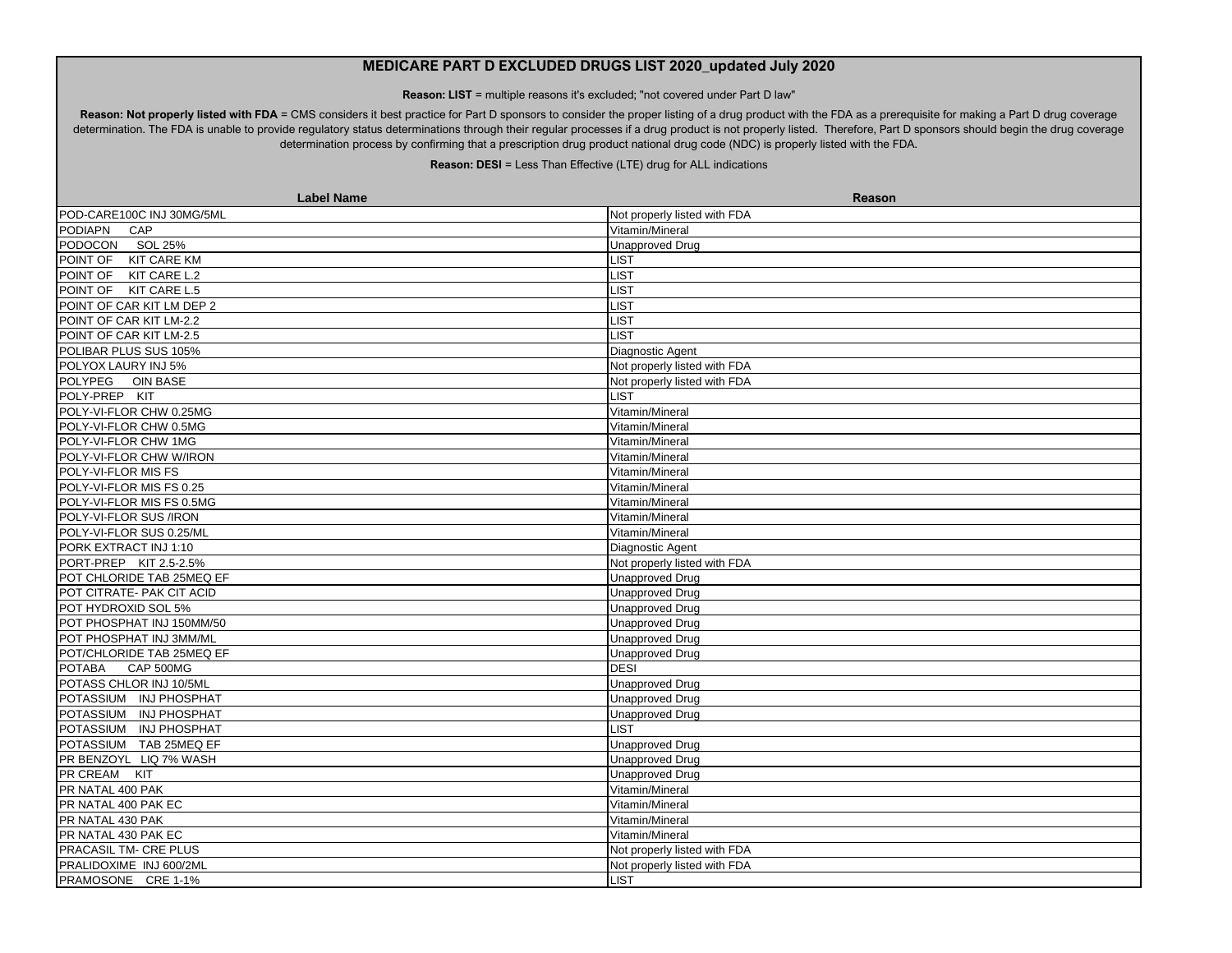**Reason: LIST** = multiple reasons it's excluded; "not covered under Part D law"

Reason: Not properly listed with FDA = CMS considers it best practice for Part D sponsors to consider the proper listing of a drug product with the FDA as a prerequisite for making a Part D drug coverage determination. The FDA is unable to provide regulatory status determinations through their regular processes if a drug product is not properly listed. Therefore, Part D sponsors should begin the drug coverage determination process by confirming that a prescription drug product national drug code (NDC) is properly listed with the FDA.

| <b>Label Name</b>                     | Reason                       |
|---------------------------------------|------------------------------|
| PRAMOSONE CRE 1-2.5%                  | <b>DESI</b>                  |
| PRAMOSONE LOT 1%                      | <b>LIST</b>                  |
| PRAMOSONE LOT 2.5%                    | LIST                         |
| PRAMOSONE OIN 1%                      | <b>DESI</b>                  |
| PRAMOSONE OIN 2.5%                    | <b>DESI</b>                  |
| PRAMOSONE E CRE 1-2.5%                | <b>DESI</b>                  |
| PRAMOTIC DRO 1-0.1%                   | <b>Unapproved Drug</b>       |
| <b>PRAMOX</b><br><b>GEL 1%</b>        | Not properly listed with FDA |
| <b>PRASTERA</b><br>KIT                | <b>Unapproved Drug</b>       |
| PRE & POST MIS SX POUCH               | <b>LIST</b>                  |
| PRED-GAT-BRO INJ                      | <b>Unapproved Drug</b>       |
| PRED-GATI SUS 1-0.5%                  | <b>Unapproved Drug</b>       |
| PRED-GATIFL- SUS BROMFENA             | <b>Unapproved Drug</b>       |
| PREDN GATI SOL 1-0.5%                 | <b>Unapproved Drug</b>       |
| PREDNIS/BROM SUS 1-0.075%             | <b>Unapproved Drug</b>       |
| PREFERA OB TAB                        | Vitamin/Mineral              |
| PREFERAOB CAP ONE                     | Vitamin/Mineral              |
| PREFERAOB MIS +DHA                    | Vitamin/Mineral              |
| PRE-FOLIC TAB 1-100MG                 | Vitamin/Mineral              |
| PREGENNA<br><b>TAB</b>                | Vitamin/Mineral              |
| PREMESISRX TAB                        | Vitamin/Mineral              |
| PRENA 1 TRUE MIS                      | Vitamin/Mineral              |
| PRENA1<br><b>CHW</b>                  | Vitamin/Mineral              |
| PRENA1 PEARL CAP                      | Vitamin/Mineral              |
| PRENAISSANCE CAP                      | Vitamin/Mineral              |
| PRENAISSANCE CAP PLUS                 | Vitamin/Mineral              |
| PRENARA CAP PRENATAL                  | Vitamin/Mineral              |
| PRENATA CHW 29-1MG                    | Vitamin/Mineral              |
| PRENATABS RX TAB                      | Vitamin/Mineral              |
| PRENATAL TAB 27-1MG                   | Vitamin/Mineral              |
| PRENATAL 19 CHW 29-1MG                | Vitamin/Mineral              |
| PRENATAL 19 CHW TAB                   | Vitamin/Mineral              |
| PRENATAL 19 TAB                       | Vitamin/Mineral              |
| PRENATAL 19 TAB 29-1MG                | Vitamin/Mineral              |
| PRENATAL DHA PAK 27-1-250             | Vitamin/Mineral              |
| PRENATAL PLS MIS MV + DHA             | Vitamin/Mineral              |
| PRENATAL VIT TAB LOW IRON             | Vitamin/Mineral              |
| PRENATAL+FE TAB 29-1MG                | Vitamin/Mineral              |
| PRENATAL-U CAP 106.5-1                | Vitamin/Mineral              |
| PRENATE<br><b>CAP ENHANCE</b>         | Vitamin/Mineral              |
| PRENATE<br><b>CAP ESSENT</b>          | Vitamin/Mineral              |
| <b>PRENATE</b><br><b>CAP ESSENTIA</b> | Vitamin/Mineral              |
| <b>CAP PIXIE</b><br><b>PRENATE</b>    | Vitamin/Mineral              |
| CAP RESTORE<br><b>PRENATE</b>         | Vitamin/Mineral              |
| PRENATE<br>CHW 0.6-0.4                | Vitamin/Mineral              |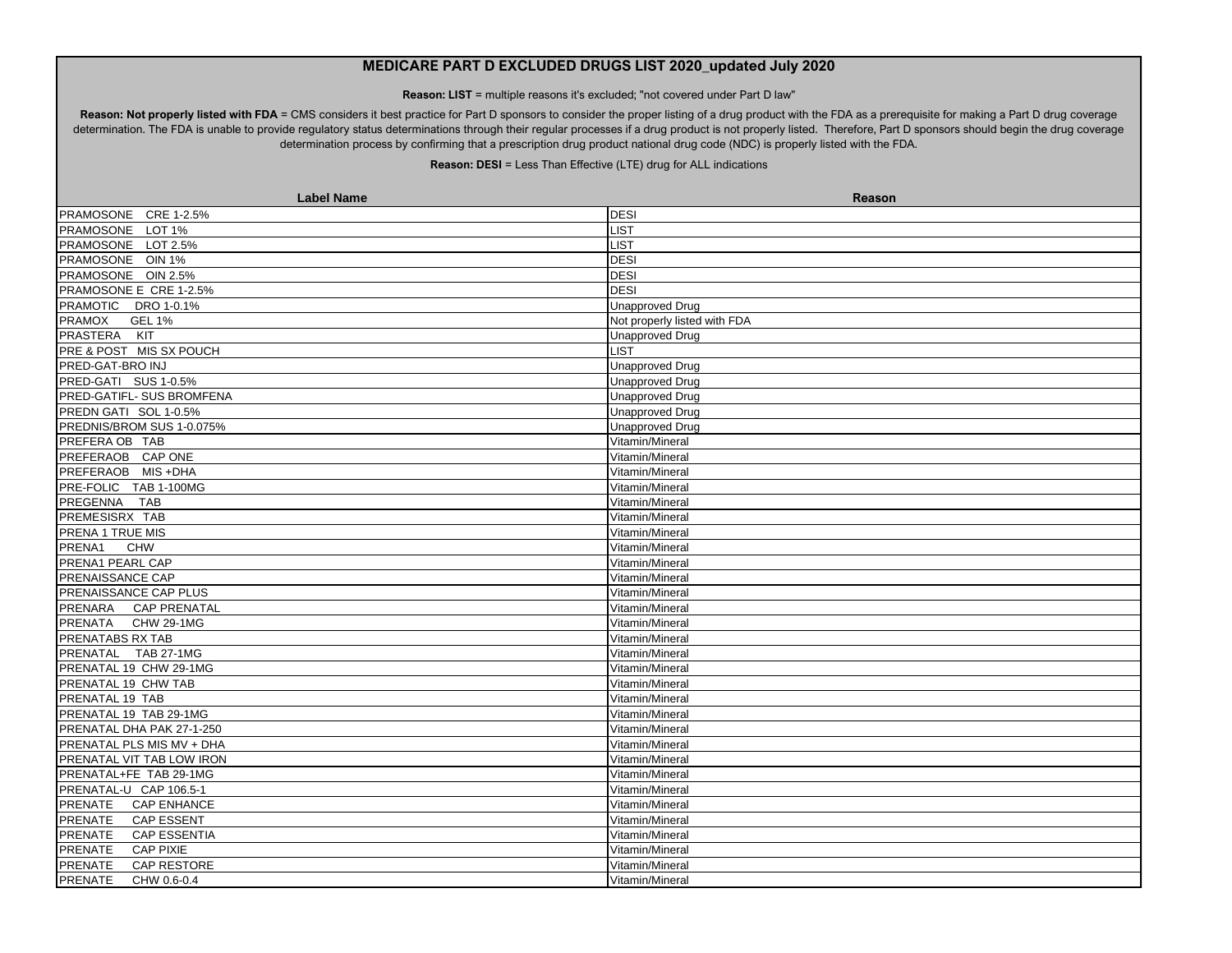**Reason: LIST** = multiple reasons it's excluded; "not covered under Part D law"

Reason: Not properly listed with FDA = CMS considers it best practice for Part D sponsors to consider the proper listing of a drug product with the FDA as a prerequisite for making a Part D drug coverage determination. The FDA is unable to provide regulatory status determinations through their regular processes if a drug product is not properly listed. Therefore, Part D sponsors should begin the drug coverage determination process by confirming that a prescription drug product national drug code (NDC) is properly listed with the FDA.

| <b>Label Name</b>                  | Reason                       |
|------------------------------------|------------------------------|
| PRENATE<br><b>TAB ELITE</b>        | Vitamin/Mineral              |
| PRENATE<br><b>TAB ELITE</b>        | Vitamin/Mineral              |
| PRENATE AM TAB 1MG                 | Vitamin/Mineral              |
| PRENATE DHA CAP                    | Vitamin/Mineral              |
| PRENATE DHA CAP                    | Vitamin/Mineral              |
| PRENATE MINI CAP                   | Vitamin/Mineral              |
| PRENATE MINI CAP                   | Vitamin/Mineral              |
| PRENATVITE TAB COMPLETE            | Vitamin/Mineral              |
| PRENATVITE TAB PLUS                | Vitamin/Mineral              |
| PRENATVITE TAB RX                  | Vitamin/Mineral              |
| PRENIS-BROMF SOL 1-0.075%          | <b>Unapproved Drug</b>       |
| <b>PRE-PEN</b><br><b>INJ</b>       | Diagnostic Agent             |
| PREPIV SUPPL KIT                   | Not properly listed with FDA |
| PREPLUS TAB 27-1MG                 | Vitamin/Mineral              |
| PRESERA<br>AER                     | Not properly listed with FDA |
| <b>PRETAB</b><br><b>TAB 29-1MG</b> | Vitamin/Mineral              |
| PREVDNT 5000 PST 1.1%              | <b>Unapproved Drug</b>       |
| PREVDNT 5000 PST 1.1-5%            | <b>Unapproved Drug</b>       |
| PREVIDENT CRE 5000 PLS             | <b>Unapproved Drug</b>       |
| PREVIDENT GEL 1.1%                 | <b>Unapproved Drug</b>       |
| PREVIDENT GEL 1.1% BER             | <b>Unapproved Drug</b>       |
| PREVIDENT GEL 1.1% MIN             | Unapproved Drug              |
| PREVIDENT PST 1.1%                 | Not properly listed with FDA |
| PREVIDENT SOL 0.2%                 | <b>Unapproved Drug</b>       |
| <b>PREVIDOLRX PAK ANALGESI</b>     | <b>LIST</b>                  |
| PREVIDOLRX PAK PLUS                | <b>LIST</b>                  |
| PREVNAR 13 INJ                     | Pneumococcal Vaccine         |
| PRIKAAN KIT 2.5-2.5%               | LIST                         |
| PRIKAAN LITE KIT 2.5-2.5%          | <b>LIST</b>                  |
| PRILO PATCH KIT                    | LIST                         |
| PRILOLID KIT 2.5-2.5%              | <b>LIST</b>                  |
| <b>PRILOPENTIN MIS</b>             | <b>LIST</b>                  |
| PRILOVIX KIT 2.5-2.5%              | <b>Unapproved Drug</b>       |
| PRILOVIX LIT KIT 2.5-2.5%          | <b>Unapproved Drug</b>       |
| PRILOVIXIL KIT                     | <b>Unapproved Drug</b>       |
| PRILOXX LP KIT 2.5-2.5%            | Not properly listed with FDA |
| PRIMACARE CAP                      | Vitamin/Mineral              |
| PRIVET EXT INJ 1:20                | Non-standardized allergenic  |
| PRIZOTRAL KIT                      | <b>LIST</b>                  |
| <b>PRIZOTRAL II KIT</b>            | <b>LIST</b>                  |
| PRO DNA KIT KIT                    | Diagnostic Agent             |
| PROBICHEW CHW                      | <b>Dietary Supplement</b>    |
| PRO-C-DURE 5 KIT 40MG/ML           | <b>LIST</b>                  |
| PRO-C-DURE 6 KIT 40MG/ML           | <b>LIST</b>                  |
| PROCORT CRE                        | <b>Unapproved Drug</b>       |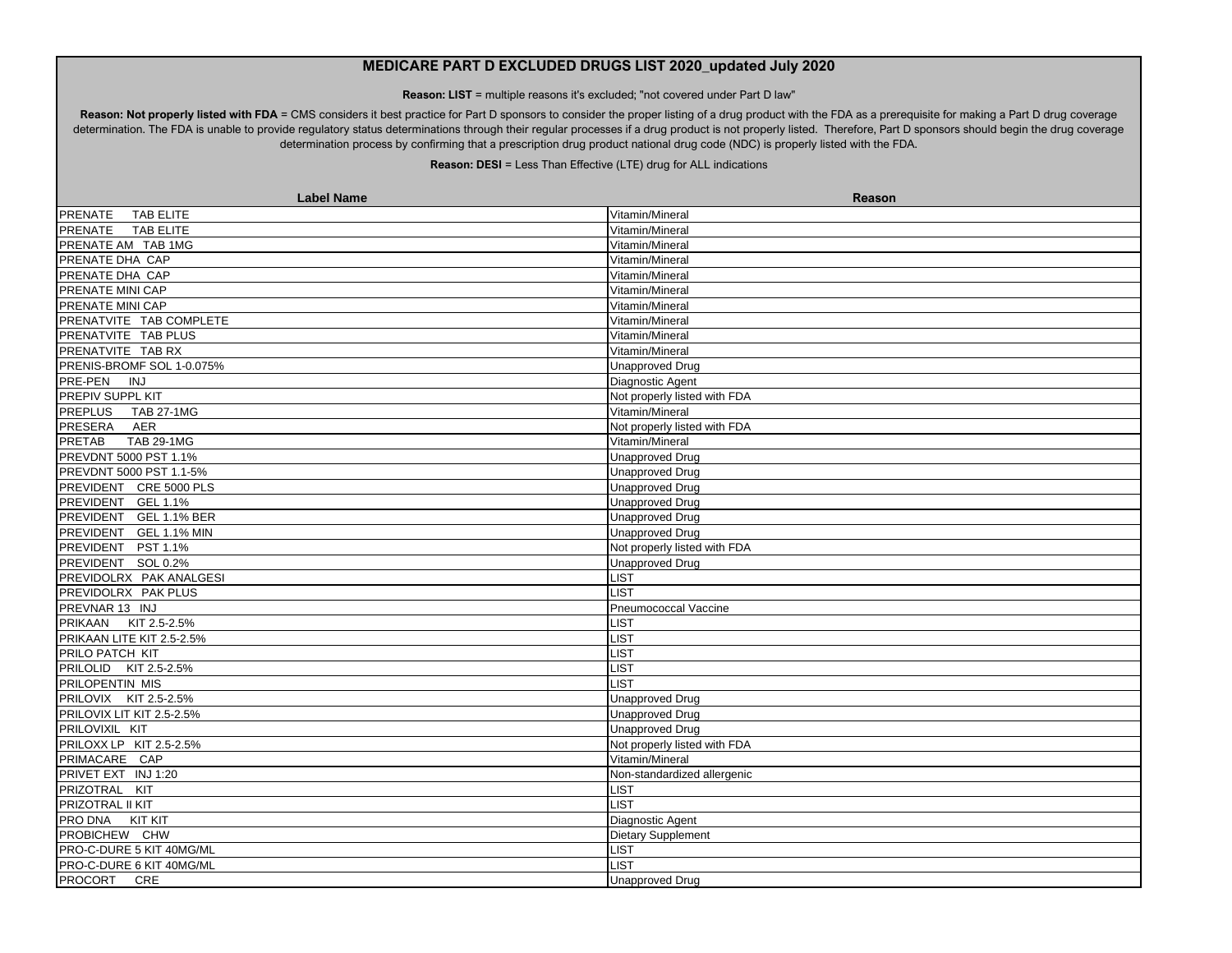**Reason: LIST** = multiple reasons it's excluded; "not covered under Part D law"

Reason: Not properly listed with FDA = CMS considers it best practice for Part D sponsors to consider the proper listing of a drug product with the FDA as a prerequisite for making a Part D drug coverage determination. The FDA is unable to provide regulatory status determinations through their regular processes if a drug product is not properly listed. Therefore, Part D sponsors should begin the drug coverage determination process by confirming that a prescription drug product national drug code (NDC) is properly listed with the FDA.

| <b>Label Name</b>                      | Reason                       |
|----------------------------------------|------------------------------|
| PROCTOCORT SUP 30MG                    | <b>DESI</b>                  |
| PROCTOFOAM AER HC 1%                   | <b>Unapproved Drug</b>       |
| PRODIGEN CAP                           | Dietary Supplement           |
| PRODRIN<br>TAB                         | <b>DESI</b>                  |
| <b>TAB</b><br><b>PRODRIN</b>           | <b>DESI</b>                  |
| PROFILNINE INJ 1000UNIT                | <b>Blood Component</b>       |
| PROFILNINE INJ 1500UNIT                | <b>Blood Component</b>       |
| PROFILNINE INJ 500UNIT                 | <b>Blood Component</b>       |
| <b>PROGESTERONE CRE</b>                | Not properly listed with FDA |
| PROGESTERONE CRE 10% KIT               | <b>Bulk Ingredient</b>       |
| <b>PROGESTERONE SUP VGS 100</b>        | Not properly listed with FDA |
| PROGESTERONE SUP VGS 200               | Not properly listed with FDA |
| PROHANCE INJ 279.3/ML                  | Diagnostic Agent             |
| PROLEVA TAB                            | Not properly listed with FDA |
| PROMACTIN AA SUS PLUS                  | Not properly listed with FDA |
| PROMELLA CAP PREBIOTI                  | Dietary Supplement           |
| PROMETH VC/ SYP CODEINE                | Cough/Cold                   |
| PROMETH/COD SOL 6.25-10                | Cough/Cold                   |
| PROMETH/COD SYP 6.25-10                | Cough/Cold                   |
| PROMETH/PE/ SYP CODEINE                | Cough/Cold                   |
| PROMETHAZINE SOL DM                    | Cough/Cold                   |
| PROMETHAZINE SYP DM                    | Cough/Cold                   |
| PROMISEB CRE                           | <b>Unapproved Drug</b>       |
| <b>PROMISEB</b><br>KIT COMPLETE        | <b>Unapproved Drug</b>       |
| PROPECIA TAB 1MG                       | Cosmetic                     |
| <b>PROPOFOL</b><br>INJ                 | General Anesthetic           |
| <b>PROPOFOL</b><br>INJ 100/10ML        | <b>General Anesthetic</b>    |
| PROPOFOL<br><b>INJ 1000MG</b>          | <b>General Anesthetic</b>    |
| INJ 150/15<br><b>PROPOFOL</b>          | General Anesthetic           |
| PROPOFOL<br>INJ 200/20ML               | <b>General Anesthetic</b>    |
| PROPOFOL<br><b>INJ 500/50ML</b>        | <b>General Anesthetic</b>    |
| PROPOFOL<br>INJ 50MG/5ML               | <b>General Anesthetic</b>    |
| PROPOVEN<br><b>EMU 2%</b>              | General anesthetic           |
| <b>PROPOVEN</b><br>INJ                 | <b>General Anesthetic</b>    |
| <b>PROPOVEN</b><br>INJ 200/20ML        | <b>General Anesthetic</b>    |
| <b>PROPOVEN</b><br><b>INJ 500/50ML</b> | General Anesthetic           |
| PROSTIN VR INJ 500MCG                  | Not properly listed with FDA |
| PROTECT PLUS CAP                       | Vitamin/Mineral              |
| PROTEOLIN TAB                          | Not properly listed with FDA |
| <b>CRE 42%</b><br>PROTEXA              | <b>Unapproved Drug</b>       |
| PROTHELIAL PST 10%                     | Not properly listed with FDA |
| PROTYL AG GEL                          | Device                       |
| CAP<br>PROVAD                          | Dietary Supplement           |
| PROVENGE INJ                           | LIST                         |
| PROVIDA DHA CAP                        | Vitamin/Mineral              |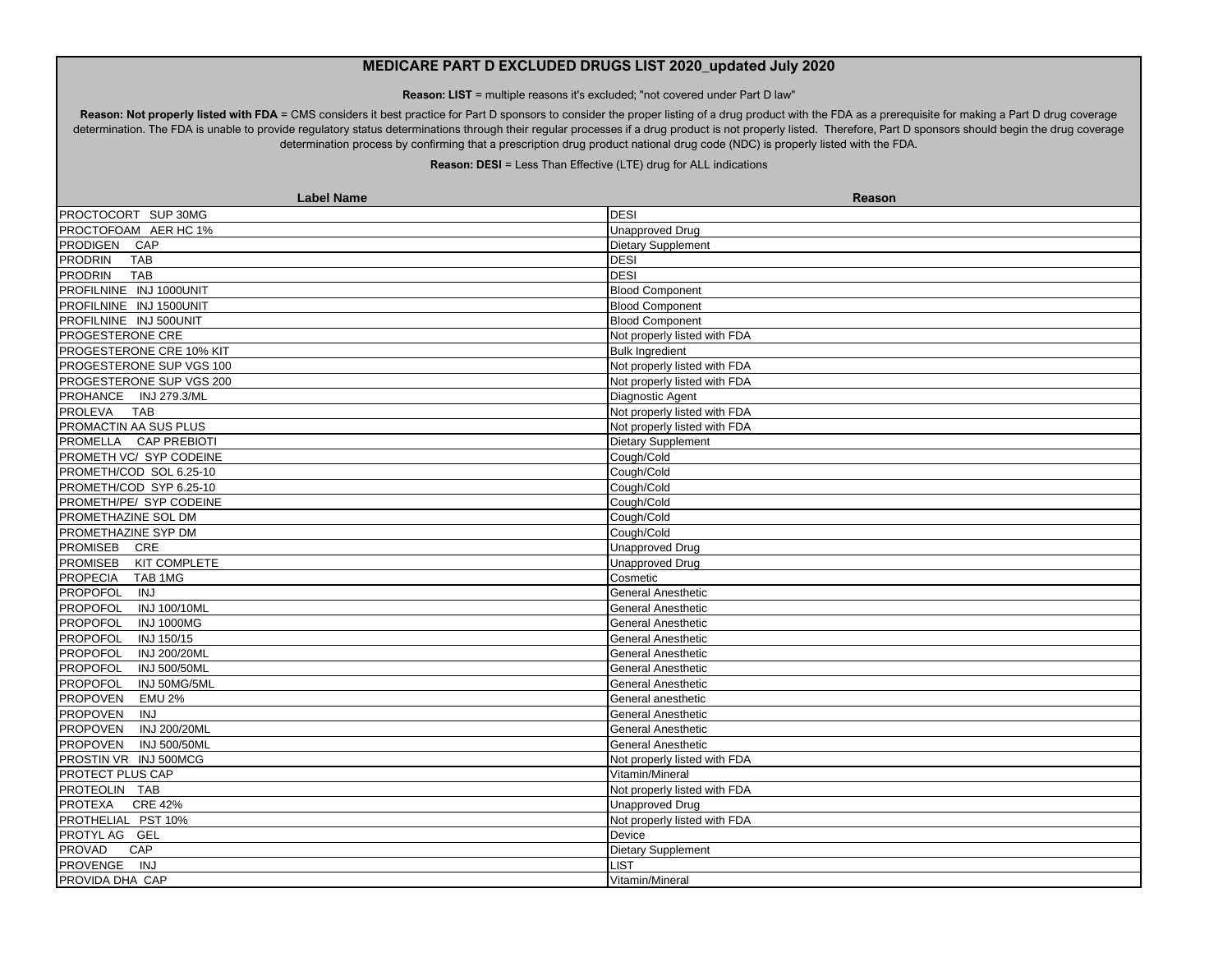**Reason: LIST** = multiple reasons it's excluded; "not covered under Part D law"

Reason: Not properly listed with FDA = CMS considers it best practice for Part D sponsors to consider the proper listing of a drug product with the FDA as a prerequisite for making a Part D drug coverage determination. The FDA is unable to provide regulatory status determinations through their regular processes if a drug product is not properly listed. Therefore, Part D sponsors should begin the drug coverage determination process by confirming that a prescription drug product national drug code (NDC) is properly listed with the FDA.

| <b>Label Name</b>               | Reason                       |
|---------------------------------|------------------------------|
| PROVIDA OB CAP                  | Vitamin/Mineral              |
| <b>PROVISC</b><br><b>INJ 1%</b> | Device                       |
| PROVOCHOLINE SOL 100MG          | Diagnostic Agent             |
| PRUCLAIR CRE                    | LIST                         |
| CRE<br><b>PRUMYX</b>            | <b>LIST</b>                  |
| PRUTECT EMU                     | Surgical Supply/Medical      |
| P-SILOXAN DS CRE                | Not properly listed with FDA |
| PSORIZIDE TAB FORTE             | <b>Unapproved Drug</b>       |
| PSORIZIDE TAB ULTRA             | <b>Unapproved Drug</b>       |
| PUDEND/LOCAL KIT 1% LIDO        | Not properly listed with FDA |
| PULMONA CAP                     | <b>Medical Food</b>          |
| PULMOSAL NEB 7%                 | Device                       |
| PUREFE OB CAP PLUS              | Vitamin/Mineral              |
| PUREFOLIX TAB 1-5000            | <b>Unapproved Drug</b>       |
| PURIFIED LIQ WATER              | <b>OTC Product</b>           |
| PYRIDIUM TAB 100MG              | <b>Unapproved Drug</b>       |
| PYRIDIUM TAB 200MG              | <b>Unapproved Drug</b>       |
| PYRIDOXAL-5- INJ PHOSPHAT       | Vitamin/Mineral              |
| PYRIDOXINE INJ 100MG/ML         | Vitamin/Mineral              |
| PYROPHOSPHAT KIT 99M            | Diagnostic Agent             |
| QBREXZA PAD 2.4%                | <b>LIST</b>                  |
| QSYMIA<br>CAP 11.25-69          | Anorexic, Anti-obesity Agent |
| QSYMIA<br>CAP 15-92MG           | Anorexic, Anti-obesity Agent |
| QSYMIA<br>CAP 3.75-23           | Anorexic, Anti-obesity Agent |
| <b>QSYMIA</b><br>CAP 7.5-46MG   | Anorexic, Anti-obesity Agent |
| QUAD-MIX<br><b>INJ</b>          | <b>Erectile Dysfunction</b>  |
| QUEEN PALM SOL EXTRACT          | Non-standardized allergenic  |
| QUELICIN INJ 20MG/ML            | <b>LIST</b>                  |
| <b>QUFLORA</b><br><b>CHW</b>    | Vitamin/Mineral              |
| QUFLORA FE CHW                  | Vitamin/Mineral              |
| QUFLORA FE DRO 0.25-9.5         | Vitamin/Mineral              |
| QUFLORA PED CHW 0.25MG          | Vitamin/Mineral              |
| QUFLORA PED CHW 0.5MG           | Vitamin/Mineral              |
| QUFLORA PED CHW 1MG             | Vitamin/Mineral              |
| QUFLORA PED DRO 0.25MG          | Vitamin/Mineral              |
| QUFLORA PED DRO 0.5MG/ML        | Vitamin/Mineral              |
| QUINIXIL PAK 0.1%-5%            | <b>LIST</b>                  |
| <b>QUINJA</b><br>GEL 1.25-1%    | <b>Unapproved Drug</b>       |
| <b>RABBIT</b><br>INJ EPITHELI   | Non-standardized allergenic  |
| RABBIT EPITH INJ 1:20           | Non-standardized allergenic  |
| RADIAGEL GEL                    | Not properly listed with FDA |
| RADIAPLEXRX GEL                 | Not properly listed with FDA |
| RAPID GEL RX GEL                | <b>Unapproved Drug</b>       |
| <b>RAPPORT RLS KIT</b>          | <b>Erectile Dysfunction</b>  |
| <b>RAPPORT VTD KIT</b>          | <b>Erectile Dysfunction</b>  |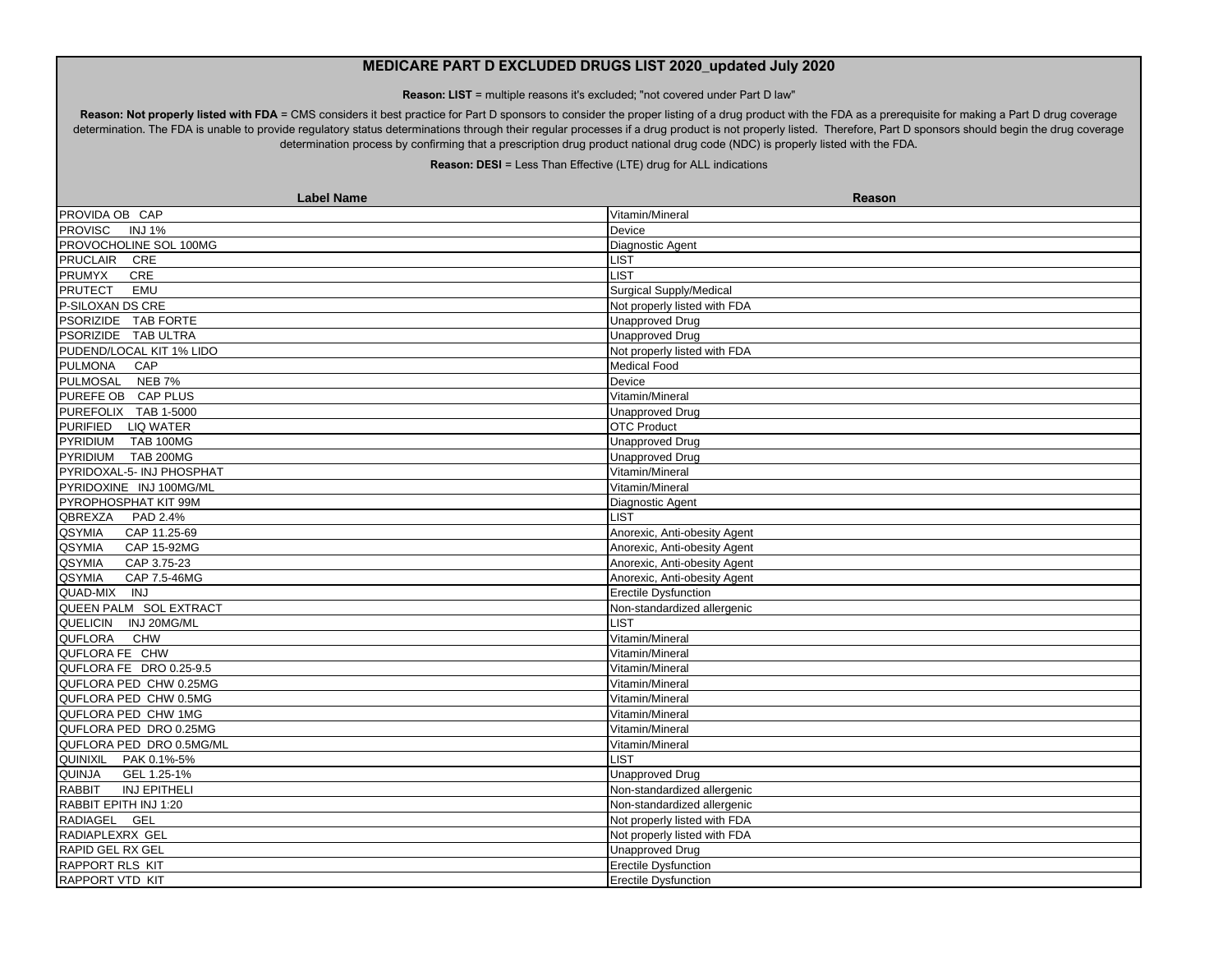**Reason: LIST** = multiple reasons it's excluded; "not covered under Part D law"

Reason: Not properly listed with FDA = CMS considers it best practice for Part D sponsors to consider the proper listing of a drug product with the FDA as a prerequisite for making a Part D drug coverage determination. The FDA is unable to provide regulatory status determinations through their regular processes if a drug product is not properly listed. Therefore, Part D sponsors should begin the drug coverage determination process by confirming that a prescription drug product national drug code (NDC) is properly listed with the FDA.

| <b>Label Name</b>               | <b>Reason</b>                |
|---------------------------------|------------------------------|
| RASPBERRY SYP                   | <b>Bulk Ingredient</b>       |
| REA LO 39 CRE 39%               | <b>Unapproved Drug</b>       |
| REA LO 40 CRE 40%               | Unapproved Drug              |
| REA LO 40 LOT 40%               | <b>Unapproved Drug</b>       |
| READI-CAT 2 SUS                 | Diagnostic Agent             |
| READI-CAT 2 SUS BANANA          | Diagnostic Agent             |
| READI-CAT 2 SUS BERRY           | Diagnostic Agent             |
| READI-CAT 2 SUS MOCHACCI        | Diagnostic Agent             |
| READI-CAT 2 SUS VANILLA         | Diagnostic Agent             |
| READY BETAME KIT 30MG/5ML       | LIST                         |
| READY BUPIVA KIT 0.5%           | <b>LIST</b>                  |
| READY DEXAME KIT 10MG/ML        | <b>LIST</b>                  |
| READY KETORO KIT 15MG/ML        | <b>LIST</b>                  |
| READY LIDOCA KIT 1%             | <b>LIST</b>                  |
| READY METHYL KIT 80MG/ML        | <b>LIST</b>                  |
| <b>READY TRIAMC KIT 40MG/ML</b> | <b>LIST</b>                  |
| READYSHARP + KIT BETAMETH       | <b>LIST</b>                  |
| READYSHARP + KIT DEXAMETH       | LIST                         |
| READYSHARP + KIT KETOROLA       | LIST                         |
| READYSHARP + KIT METHYLPR       | LIST                         |
| READYSHARP-A KIT 1%/0.5%        | LIST                         |
| READYSHARP-K KIT                | LIST                         |
| <b>REBINYN</b><br>SOL 1000UNIT  | <b>Blood Component</b>       |
| REBINYN SOL 2000UNIT            | <b>Blood Component</b>       |
| <b>REBINYN</b><br>SOL 500UNIT   | <b>Blood Component</b>       |
| <b>RECEDO</b><br>GEL            | Not properly listed with FDA |
| RECOMBINATE INJ                 | <b>Blood Component</b>       |
| RECOMBINATE INJ                 | <b>Blood Component</b>       |
| RECOMBINATE INJ 220-400         | <b>Blood Component</b>       |
| RECOMBINATE INJ 401-800         | <b>Blood Component</b>       |
| RECOMBINATE INJ 801-1240        | <b>Blood Component</b>       |
| RED BIRCH SOL EXTRACT           | Non-standardized allergenic  |
| RED CEDAR SOL EXTRACT           | Non-standardized allergenic  |
| RED MAPLE INJ 1:20              | Non-standardized allergenic  |
| RED MULBERRY INJ 1:20           | Non-standardized allergenic  |
| RED TOP GRAS INJ 100000BA       | Non-standardized allergenic  |
| RED YEAST POW RICE              | Not properly listed with FDA |
| <b>REDICHEW RX CHW</b>          | Vitamin/Mineral              |
| REFISSA CRE 0.05%               | Cosmetic                     |
| REGENECARE GEL                  | <b>OTC Product</b>           |
| REGIMEX TAB 25MG                | Anorexic, Anti-obesity Agent |
| REJUVACARE CRE PLUS             | Not properly listed with FDA |
| RELADOR PAK KIT 2.5-2.5%        | <b>LIST</b>                  |
| RELADOR PAK KIT PLUS            | <b>LIST</b>                  |
| RELAGARD GEL                    | <b>Unapproved Drug</b>       |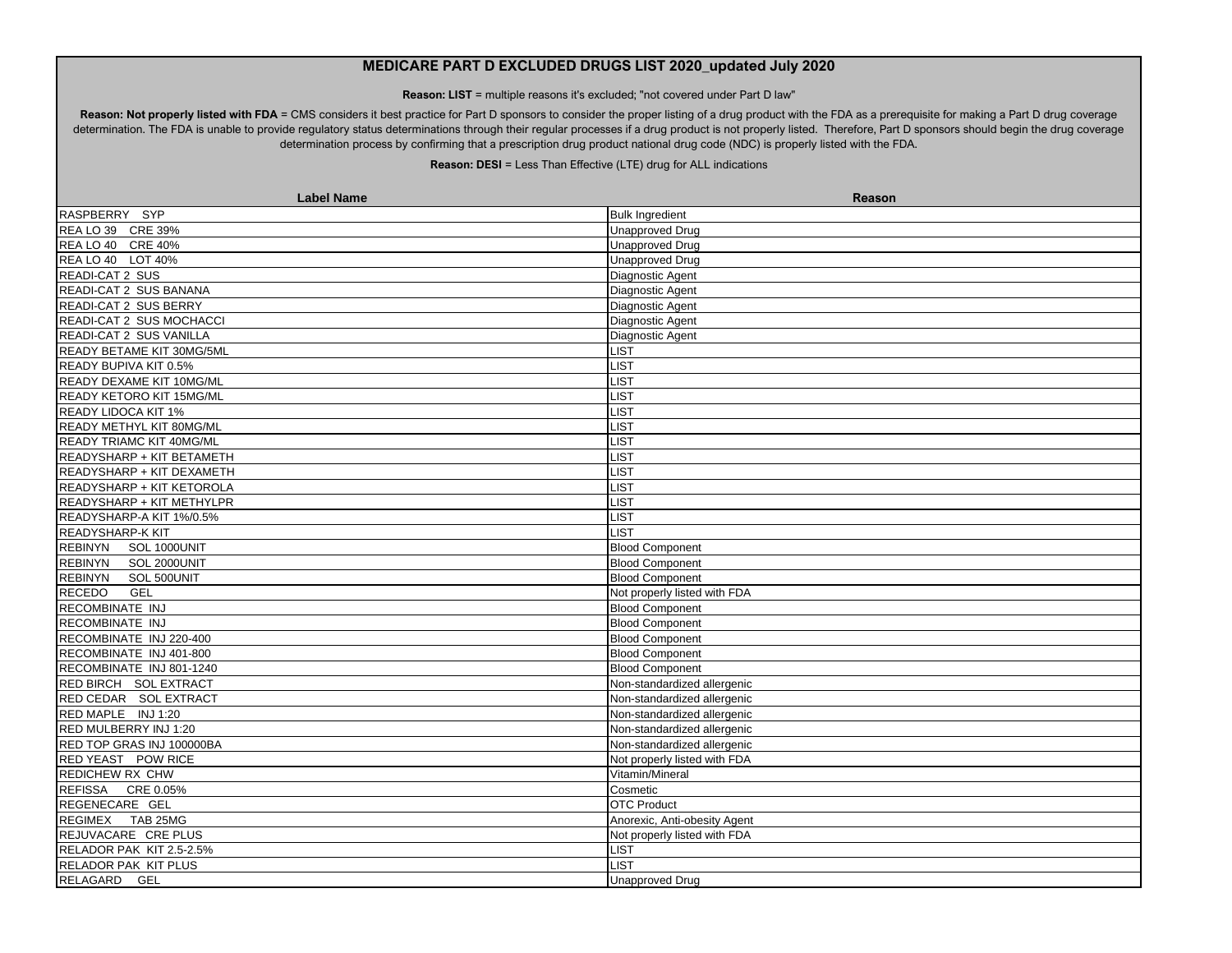**Reason: LIST** = multiple reasons it's excluded; "not covered under Part D law"

Reason: Not properly listed with FDA = CMS considers it best practice for Part D sponsors to consider the proper listing of a drug product with the FDA as a prerequisite for making a Part D drug coverage determination. The FDA is unable to provide regulatory status determinations through their regular processes if a drug product is not properly listed. Therefore, Part D sponsors should begin the drug coverage determination process by confirming that a prescription drug product national drug code (NDC) is properly listed with the FDA.

| <b>Label Name</b>             | Reason                       |
|-------------------------------|------------------------------|
| <b>RELEEVIA</b><br>PAD        | Not properly listed with FDA |
| RELEEVIA MC PAD               | <b>Unapproved Drug</b>       |
| RELEEVIA ML PAD 4-1%          | <b>Unapproved Drug</b>       |
| RELNATE DHA CAP               | Vitamin/Mineral              |
| REMATEX CRE                   | <b>Unapproved Drug</b>       |
| REMAXAZON PAD                 | <b>Unapproved Drug</b>       |
| REMEDIENT CAP                 | Vitamin/Mineral              |
| REMERGENT HQ CRE 4%           | Cosmetic                     |
| <b>REMIGEN CREA CRE</b>       | Not properly listed with FDA |
| <b>RENAL</b><br>CAP           | Vitamin/Mineral              |
| RENATABS MIS IRON             | Vitamin/Mineral              |
| RENATABS TAB                  | Vitamin/Mineral              |
| <b>RENO</b><br>CAP            | Vitamin/Mineral              |
| <b>RENOVA</b><br>CRE 0.02%    | Cosmetic                     |
| RENOVA PUMP CRE 0.02%         | Cosmetic                     |
| RENOVO PAD 0.0375-5           | <b>Unapproved Drug</b>       |
| <b>RENUU</b><br>PAD 2-5-30%   | <b>Unapproved Drug</b>       |
| RENUU NL PAD 2-30%            | <b>Unapproved Drug</b>       |
| <b>REQ 49+</b><br><b>TAB</b>  | Vitamin/Mineral              |
| RESECTISOL SOL 5%             | Diagnostic Agent             |
| RESERVAPAK SYP                | Not properly listed with FDA |
| RESERVAPAK SYP PLUS           | Not properly listed with FDA |
| <b>RESET</b><br>MIS IOS APP   | Not properly listed with FDA |
| RESET APP MIS ANDROID         | Not properly listed with FDA |
| RESET APP MIS IOS/ANDR        | Not properly listed with FDA |
| RESET-O MIS IOS APP           | Not properly listed with FDA |
| RESET-O MIS IOS/ANDR          | Not properly listed with FDA |
| RESET-O APP MIS ANDROID       | Not properly listed with FDA |
| RESTORA RX CAP 60-1.25        | Not properly listed with FDA |
| RESTORA SPRI PAK 15-0.25      | <b>LIST</b>                  |
| RESTORE SILV PAD 2"X2"        | Not properly listed with FDA |
| RESTORE SILV PAD 4"X4"        | Not properly listed with FDA |
| RESTORE SILV PAD 4"X4.75"     | Not properly listed with FDA |
| RESTORE SILV PAD 4"X5"        | Not properly listed with FDA |
| <b>RESTORE SILV PAD 6"X8"</b> | Not properly listed with FDA |
| REVESTA CAP 1MG-5750          | Not properly listed with FDA |
| KIT<br><b>REXASIL</b>         | Not properly listed with FDA |
| REZESOL LOT 2-6%              | Not properly listed with FDA |
| R-GENE 10 INJ 10%             | Diagnostic Agent             |
| RGH PIGWEED SOL EXTRACT       | Non-standardized allergenic  |
| RHEOSPRAY LIQ                 | Not properly listed with FDA |
| RHEUMATE CAP                  | Medical Food                 |
| RHIZOPUS INJ 1:10             | Non-standardized allergenic  |
| <b>RIASTAP</b><br>SOL 1GM     | <b>Blood Component</b>       |
| <b>RIAX</b><br>AER 5.5%       | <b>OTC Product</b>           |
|                               |                              |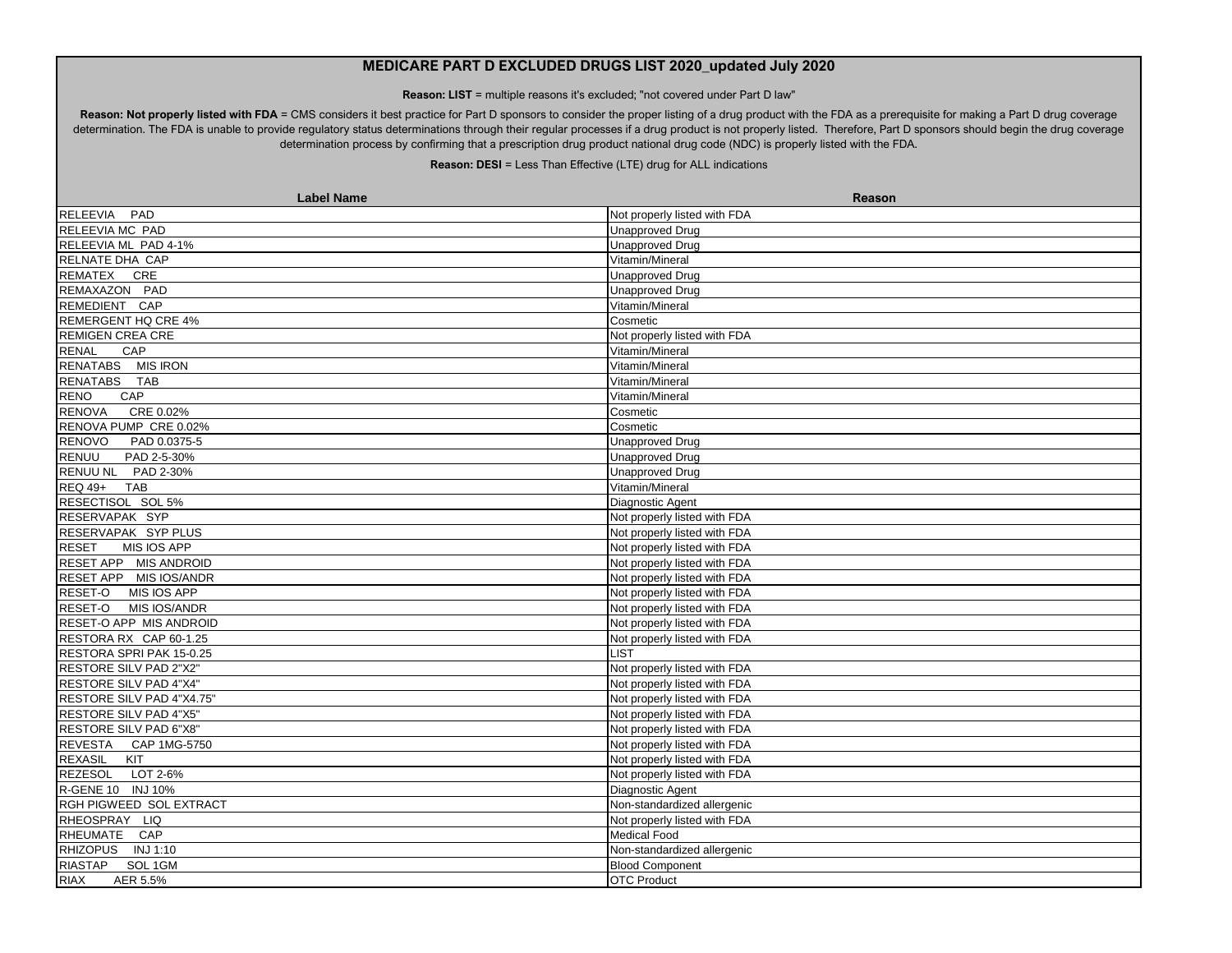**Reason: LIST** = multiple reasons it's excluded; "not covered under Part D law"

Reason: Not properly listed with FDA = CMS considers it best practice for Part D sponsors to consider the proper listing of a drug product with the FDA as a prerequisite for making a Part D drug coverage determination. The FDA is unable to provide regulatory status determinations through their regular processes if a drug product is not properly listed. Therefore, Part D sponsors should begin the drug coverage determination process by confirming that a prescription drug product national drug code (NDC) is properly listed with the FDA.

| <b>Label Name</b>                     | Reason                       |
|---------------------------------------|------------------------------|
| RIAX<br>AER 9.5%                      | <b>OTC Product</b>           |
| <b>RIBOZEL</b><br>CAP                 | Not properly listed with FDA |
| RICE EXTRACT INJ 1:10                 | Diagnostic Agent             |
| RIFAMPIN SUS 25MG/ML                  | Not properly listed with FDA |
| <b>RIXUBIS</b><br>INJ 1000UNIT        | <b>Blood Component</b>       |
| <b>RIXUBIS</b><br><b>INJ 2000UNIT</b> | <b>Blood Component</b>       |
| <b>RIXUBIS</b><br>INJ 250 UNIT        | <b>Blood Component</b>       |
| <b>RIXUBIS</b><br>INJ 3000UNIT        | <b>Blood Component</b>       |
| <b>RIXUBIS</b><br>INJ 500UNIT         | <b>Blood Component</b>       |
| R-NATAL OB CAP 20-1-320               | Vitamin/Mineral              |
| ROCURON BROM INJ 50MG/5ML             | Not properly listed with FDA |
| ROCURONIUM INJ 100/10ML               | <b>LIST</b>                  |
| ROCURONIUM INJ 100MG/10               | <b>IST</b>                   |
| ROCURONIUM INJ 10MG/ML                | <b>IST</b>                   |
| ROCURONIUM INJ 10MG/ML                | <b>LIST</b>                  |
| ROCURONIUM INJ 50MG/5ML               | <b>LIST</b>                  |
| ROP-CLON-KET INJ 15/50ML              | Not properly listed with FDA |
| ROPIDEX KIT                           | Unapproved Drug              |
| ROPIVAC/NACL INJ 0.2-0.9%             | Not properly listed with FDA |
| ROPIVAC/NACL INJ 2MG/ML               | Not properly listed with FDA |
| ROPIVACAINE INJ                       | <b>Unapproved Drug</b>       |
| ROPIVACAINE INJ 0.2-0.9%              | Not properly listed with FDA |
| ROSADAN KIT 0.75%                     | <b>IST</b>                   |
| ROSADAN KIT 0.75%                     | <b>IST</b>                   |
| <b>ROSANIL</b><br><b>EMU CLEANSER</b> | <b>Unapproved Drug</b>       |
| ROSE GLO TES 1.5MG                    | Diagnostic Agent             |
| ROXIFOL-D TAB 1-500                   | Not properly listed with FDA |
| <b>RRB</b><br><b>PAK</b>              | <b>IST</b>                   |
| RUSS THISTLE SOL EXTRACT              | Non-standardized allergenic  |
| RX-SPECIMEN KIT COLLECTI              | Diagnostic Agent             |
| RYNODERM CRE 37.5%                    | Not properly listed with FDA |
| SA3 DERM CRE                          | Not properly listed with FDA |
| SACCHARIN POW SODIUM                  | <b>Bulk Ingredient</b>       |
| SACCHAROMYCE INJ CEREVISI             | Non-standardized allergenic  |
| SAGEBRUSH SOL EXTRACT                 | Non-standardized allergenic  |
| <b>SALEX</b><br><b>SHA 6%</b>         | Unapproved Drug              |
| SALEX CREAM KIT 6%                    | Unapproved Drug              |
| SALEX LOTION KIT 6%                   | <b>Unapproved Drug</b>       |
| SALICYLIC AER 6%                      | <b>Unapproved Drug</b>       |
| SALICYLIC SUS SULFACET                | <b>Unapproved Drug</b>       |
| SALICYLIC SUS SULFACET                | <b>Unapproved Drug</b>       |
| SALICYLIC AC CRE 6%                   | Unapproved Drug              |
| SALICYLIC AC GEL 6%                   | <b>Unapproved Drug</b>       |
| SALICYLIC AC KIT 6%                   | <b>Unapproved Drug</b>       |
| SALICYLIC AC KIT 6% CREAM             | <b>Unapproved Drug</b>       |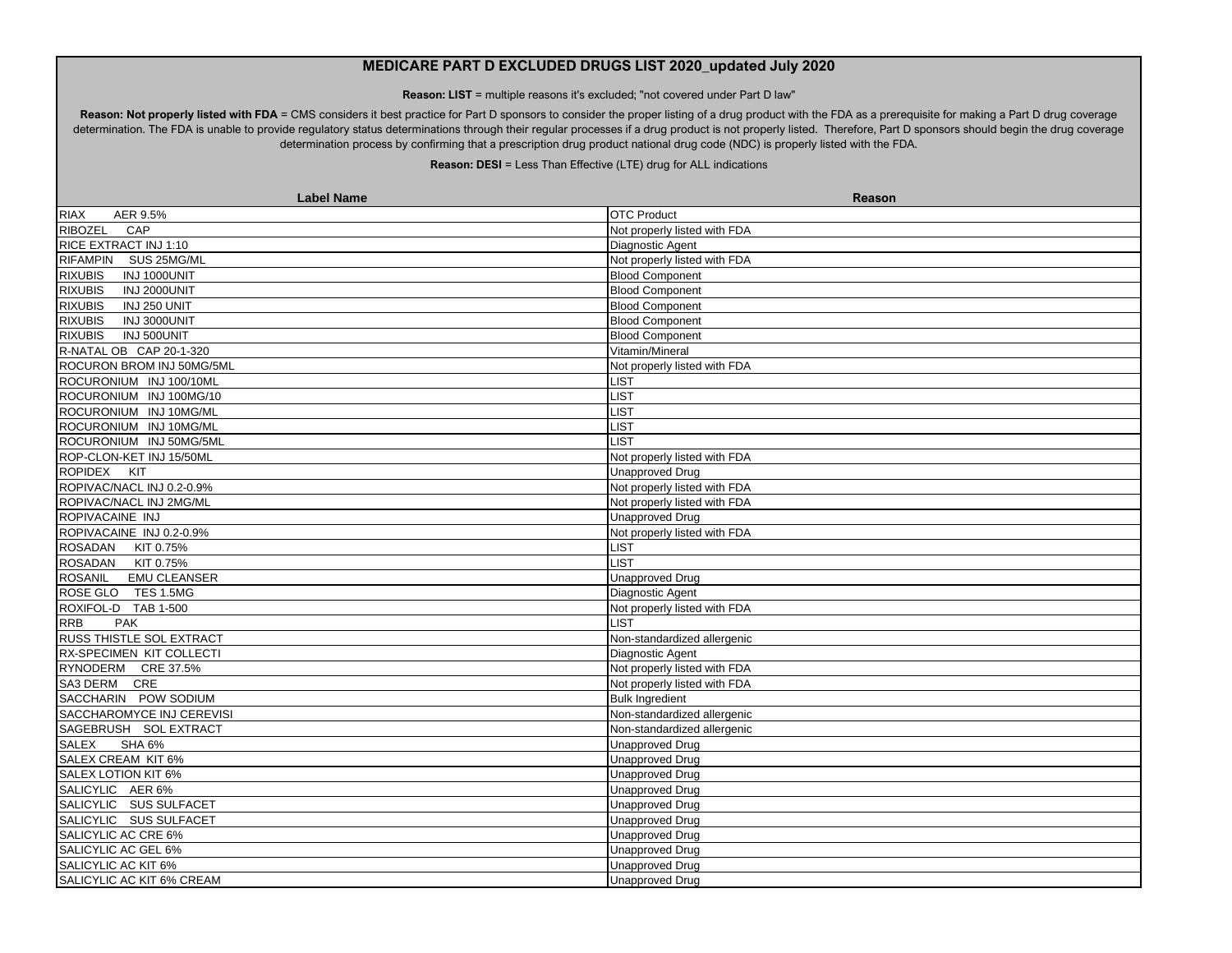**Reason: LIST** = multiple reasons it's excluded; "not covered under Part D law"

Reason: Not properly listed with FDA = CMS considers it best practice for Part D sponsors to consider the proper listing of a drug product with the FDA as a prerequisite for making a Part D drug coverage determination. The FDA is unable to provide regulatory status determinations through their regular processes if a drug product is not properly listed. Therefore, Part D sponsors should begin the drug coverage determination process by confirming that a prescription drug product national drug code (NDC) is properly listed with the FDA.

| <b>Label Name</b>                    | Reason                       |
|--------------------------------------|------------------------------|
| SALICYLIC AC KIT 6% LOTN             | <b>Unapproved Drug</b>       |
| SALICYLIC AC LIQ 27.5%               | <b>Unapproved Drug</b>       |
| SALICYLIC AC LOT 6%                  | <b>Unapproved Drug</b>       |
| SALICYLIC AC SHA 6%                  | <b>Unapproved Drug</b>       |
| SALICYLIC AC SOL 26%                 | <b>Unapproved Drug</b>       |
| SALICYLIC AC SOL 28.5% ER            | <b>Unapproved Drug</b>       |
| SALIMEZ CRE 6%                       | Not properly listed with FDA |
| SALIMEZ FORT CRE 10%                 | Not properly listed with FDA |
| SALINE FLUSH INJ 0.9%                | Not properly listed with FDA |
| SALINE FLUSH INJ ZR 0.9%             | Not properly listed with FDA |
| SALINE/PHENO SOL                     | <b>LIST</b>                  |
| SALISOL SOL 23%                      | Not properly listed with FDA |
| SALISOL FORT SOL 26%                 | Not properly listed with FDA |
| SALITECH LOT 5%                      | Not properly listed with FDA |
| SALITECH LOT FORTE                   | Not properly listed with FDA |
| SALIVAMAX POW                        | <b>LIST</b>                  |
| SALRIX SUS 50%                       | Not properly listed with FDA |
| SALSALATE TAB 500MG                  | <b>Unapproved Drug</b>       |
| SALSALATE TAB 750MG                  | <b>Unapproved Drug</b>       |
| SALT DURABLE CRE                     | Not properly listed with FDA |
| SALT STABLE CRE LS ADV               | Not properly listed with FDA |
| SALTSTABLE CRE                       | Not properly listed with FDA |
| SALVAX AER 6%                        | <b>Unapproved Drug</b>       |
| SALVAX DUO KIT PLUS                  | <b>Unapproved Drug</b>       |
| SANADERMRX KIT SKIN REP              | <b>LIST</b>                  |
| SANARE CRE ADVANCED                  | Not properly listed with FDA |
| SANARE SCAR CRE THERAPY              | Not properly listed with FDA |
| <b>SASH</b><br><b>KIT 100/ML</b>     | Not properly listed with FDA |
| SAXENDA INJ 18MG/3ML                 | Anorexic, Anti-obesity Agent |
| <b>SCAR MANAGE GEL</b>               | Not properly listed with FDA |
| SCAR PATCH PAD PREMIUM               | <b>Unapproved Drug</b>       |
| SCARCARE KIT LARGE                   | Not properly listed with FDA |
| SCARCIN GEL                          | Device                       |
| <b>SCARCIN</b><br><b>LIQ ROLL-ON</b> | Device                       |
| SCARSILK GEL                         | Device                       |
| <b>SCARZEN SKIN KIT REPAIR</b>       | <b>LIST</b>                  |
| SCLEROSOL AER INTRAPLE               | <b>LIST</b>                  |
| SEB-PREV LIQ WASH                    | <b>Unapproved Drug</b>       |
| SEBUDERM GEL                         | Not properly listed with FDA |
| <b>SECREFLO</b><br>INJ 16MCG         | Diagnostic Agent             |
| SEDANARE<br>CRE                      | Not properly listed with FDA |
| SELECT-OB CHW                        | Vitamin/Mineral              |
| SELECT-OB CHW                        | Vitamin/Mineral              |
| SELECT-OB+ PAK DHA                   | Vitamin/Mineral              |
| SELENIUM SUL SHA 2.25%               | <b>Unapproved Drug</b>       |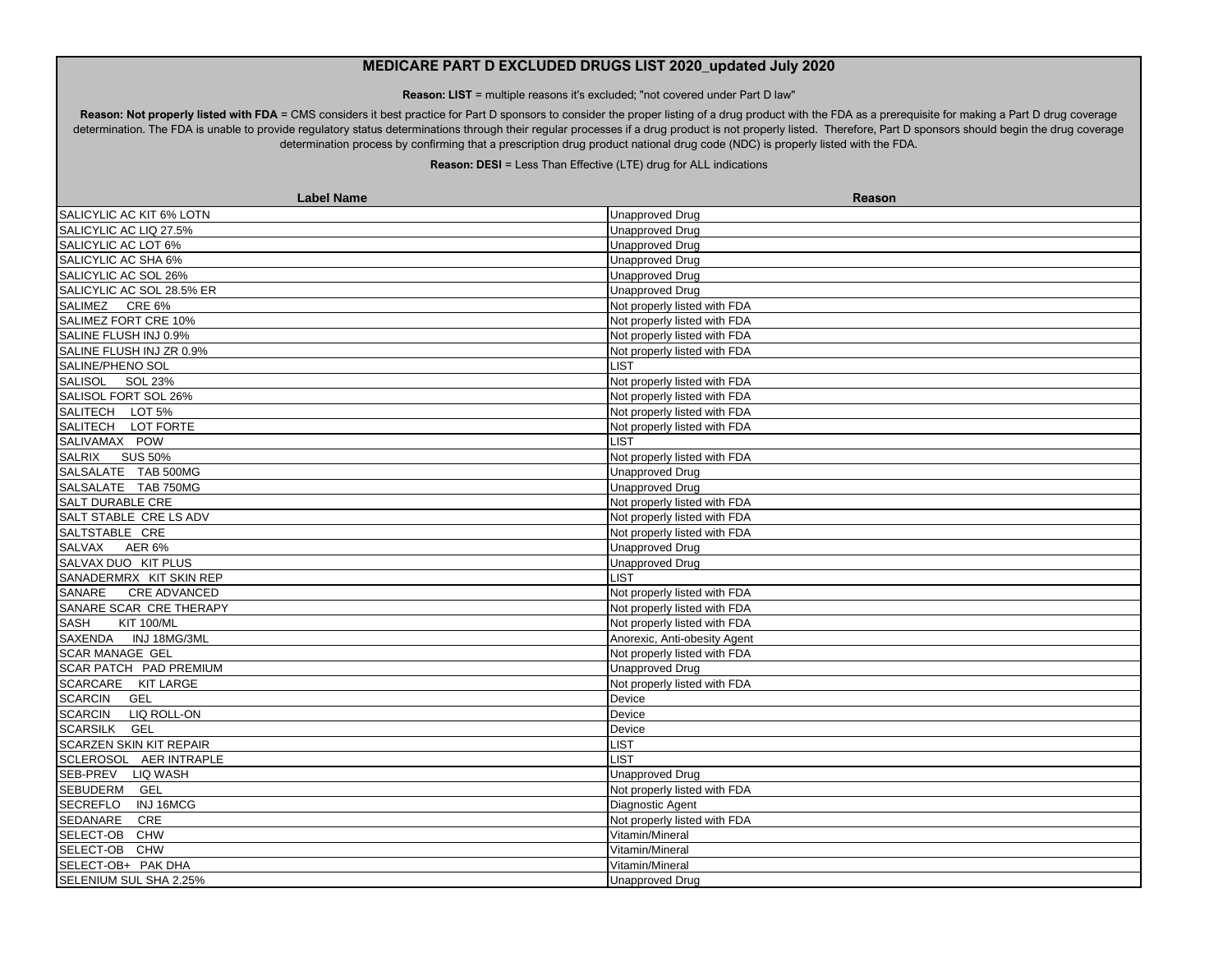**Reason: LIST** = multiple reasons it's excluded; "not covered under Part D law"

Reason: Not properly listed with FDA = CMS considers it best practice for Part D sponsors to consider the proper listing of a drug product with the FDA as a prerequisite for making a Part D drug coverage determination. The FDA is unable to provide regulatory status determinations through their regular processes if a drug product is not properly listed. Therefore, Part D sponsors should begin the drug coverage determination process by confirming that a prescription drug product national drug code (NDC) is properly listed with the FDA.

| <b>Label Name</b>                   | Reason                       |
|-------------------------------------|------------------------------|
| SELENIUM SUL SHA 2.3%               | <b>Unapproved Drug</b>       |
| <b>SELRX</b><br>SHA 2.3%            | <b>Unapproved Drug</b>       |
| SE-NATAL 19 CHW                     | Vitamin/Mineral              |
| SE-NATAL 19 TAB                     | Vitamin/Mineral              |
| SENSORCAINE INJ-MPF/EPI             | <b>LIST</b>                  |
| SENSORCAINE INJ-MPF/EPI             | LIST                         |
| SENSORCAINE INJ-MPF/EPI             | <b>LIST</b>                  |
| SENSORCAINE/ INJ EPI 0.25           | <b>LIST</b>                  |
| SENSORCAINE/ INJ EPI 0.5%           | <b>LIST</b>                  |
| SENTRA AM CAP                       | <b>Medical Food</b>          |
| SENTRA PM CAP                       | <b>Medical Food</b>          |
| SERAQUA LIQ                         | Not properly listed with FDA |
| SERMORELIN INJ 15MG                 | Diagnostic Agent             |
| SERMORELIN INJ 6MG                  | Diagnostic Agent             |
| SERMORELIN INJ 9MG                  | Diagnostic Agent             |
| SESAME SEED INJ EXTRACT             | Diagnostic Agent             |
| SESTAMIBI KIT TC99M                 | Diagnostic Agent             |
| SEVOFLURANE SOL                     | <b>General Anesthetic</b>    |
| <b>SF</b><br>GEL 1.1%               | <b>Unapproved Drug</b>       |
| SF 5000 PLUS CRE 1.1%               | <b>Unapproved Drug</b>       |
| SHAGBARK HCK SOL EXTRACT            | Non-standardized allergenic  |
| SHEEP SORREL INJ 1:20               | Non-standardized allergenic  |
| SHELLGEL SOL                        | Device                       |
| SHORT RAGWEE INJ 1:20               | Non-standardized allergenic  |
| <b>SHRIMP</b><br><b>INJ EXTRACT</b> | Diagnostic Agent             |
| SIDEROL<br>TAB                      | Vitamin/Mineral              |
| SILA III PAK                        | <b>LIST</b>                  |
| SILALITE PAK MIS                    | <b>LIST</b>                  |
| SILAZONE PAK PHARMAPA               | <b>LIST</b>                  |
| SILAZONE-II PAK                     | <b>LIST</b>                  |
| SILDENAFIL TAB 100MG                | Sexual Dysfunction Agent     |
| SILDENAFIL TAB 25MG                 | Sexual Dysfunction Agent     |
| SILDENAFIL TAB 50MG                 | Sexual Dysfunction Agent     |
| SILIPAC KIT                         | Device                       |
| SIL-K PAD MIS LARGE                 | Not properly listed with FDA |
| SIL-K PAD MIS MEDIUM                | Not properly listed with FDA |
| SIL-K PAD MIS SMALL                 | Not properly listed with FDA |
| SILMANIX CRE                        | <b>Unapproved Drug</b>       |
| SILOSOME CRE TRANSDER               | Not properly listed with FDA |
| SILPROTEX CREPLUS                   | Not properly listed with FDA |
| SILVASORB GEL                       | Not properly listed with FDA |
| SILVER NITRA SOL 0.5%               | <b>Unapproved Drug</b>       |
| SILVER NITRA SOL 10%                | <b>Unapproved Drug</b>       |
| SILVER NITRA SOL 25%                | <b>Unapproved Drug</b>       |
| SILVER NITRA SOL 50%                | <b>Unapproved Drug</b>       |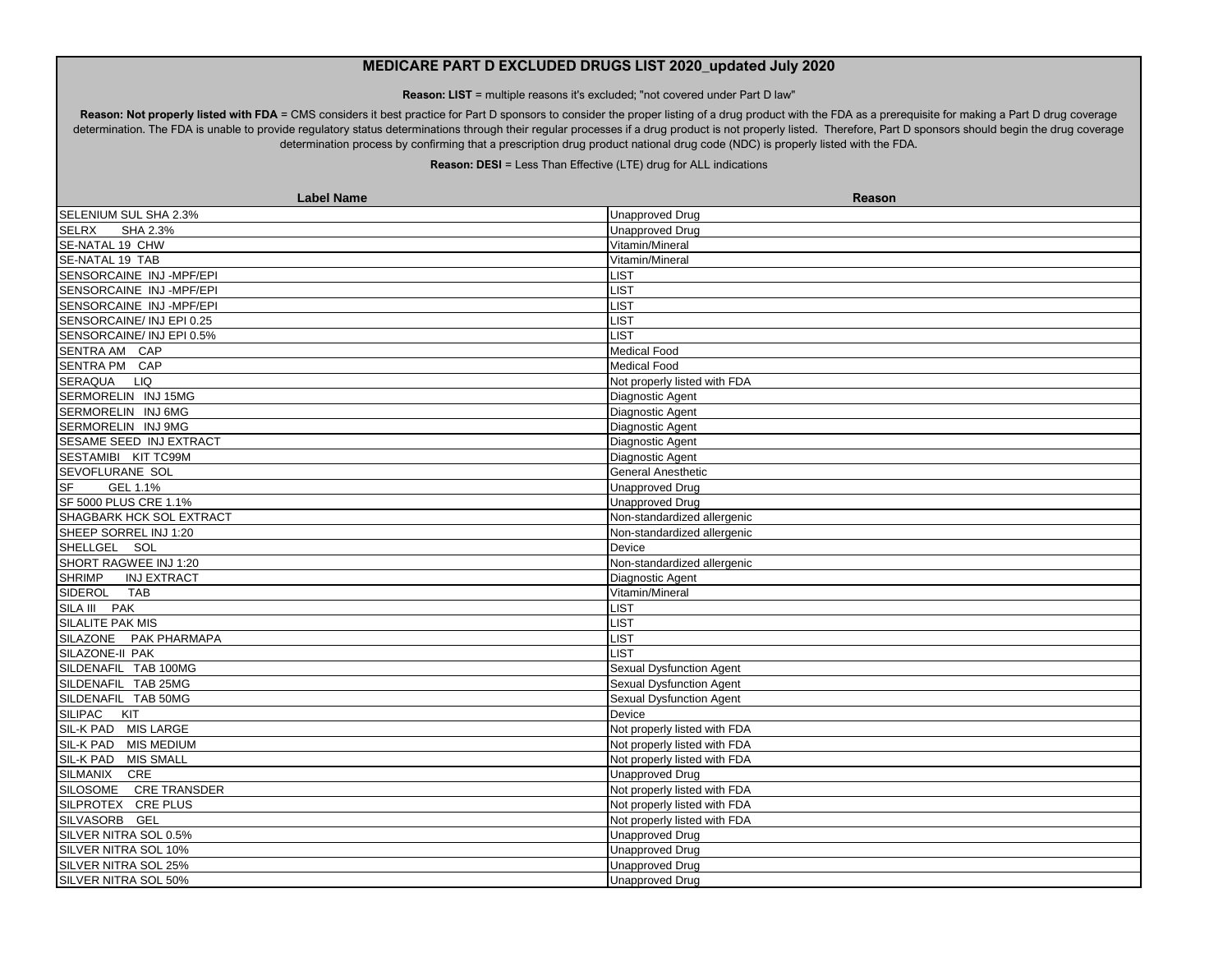**Reason: LIST** = multiple reasons it's excluded; "not covered under Part D law"

Reason: Not properly listed with FDA = CMS considers it best practice for Part D sponsors to consider the proper listing of a drug product with the FDA as a prerequisite for making a Part D drug coverage determination. The FDA is unable to provide regulatory status determinations through their regular processes if a drug product is not properly listed. Therefore, Part D sponsors should begin the drug coverage determination process by confirming that a prescription drug product national drug code (NDC) is properly listed with the FDA.

| <b>Label Name</b>            | Reason                         |
|------------------------------|--------------------------------|
| SILVERA PAIN PAD RELIEF      | <b>Unapproved Drug</b>         |
| SILVRSTAT GEL DRESSING       | <b>Surgical Supply/Medical</b> |
| <b>SIMPLE</b><br>SYP         | <b>Bulk Ingredient</b>         |
| SINOGRAFIN INJ               | Diagnostic Agent               |
| SITZMARKS CAP                | Diagnostic Agent               |
| SITZMARKS CAP COMBO PACKAGE  | Diagnostic Agent               |
| SKIN BLEACH CRE 4%           | Cosmetic                       |
| SKIN BLEACH CRE SUNSCREE     | Cosmetic                       |
| SKYY DERM CRE                | Not properly listed with FDA   |
| SMARTRX PAK GABA             | <b>LIST</b>                    |
| <b>SMARTRX</b><br>PAK GABA-V | <b>LIST</b>                    |
| SOD BICARB SOL D5W           | <b>Unapproved Drug</b>         |
| SOD CHLORIDE INJ 0.9%        | <b>LIST</b>                    |
| SOD CHLORIDE INJ 0.9%        | <b>LIST</b>                    |
| SOD CHLORIDE INJ 0.9%BACT    | <b>LIST</b>                    |
| SOD CHLORIDE INJ 23.4%       | <b>LIST</b>                    |
| SOD CHLORIDE INJ 4MEQ/ML     | LIST                           |
| SOD CHLORIDE NEB 0.9%        | Not properly listed with FDA   |
| SOD CIT-GENT INJ 4%-320      | <b>Unapproved Drug</b>         |
| SOD CITRATE SOL CITR ACD     | <b>Unapproved Drug</b>         |
| SOD FLUORIDE CHW 0.25MG F    | <b>Unapproved Drug</b>         |
| SOD FLUORIDE CHW 0.5MG F     | <b>Unapproved Drug</b>         |
| SOD FLUORIDE CHW 1.1MG       | <b>Unapproved Drug</b>         |
| SOD FLUORIDE CHW 1MG F       | <b>Unapproved Drug</b>         |
| SOD FLUORIDE CHW 2.2MG       | <b>Unapproved Drug</b>         |
| SOD FLUORIDE DRO 0.5MG/ML    | <b>Unapproved Drug</b>         |
| SOD FLUORIDE PST 1.1%        | <b>Unapproved Drug</b>         |
| SOD FLUORIDE PST 1.1%        | <b>Unapproved Drug</b>         |
| SOD FLUORIDE PST 1.1-5%      | <b>Unapproved Drug</b>         |
| SOD FLUORIDE SOL 0.2%        | <b>Unapproved Drug</b>         |
| SOD FLUORIDE TAB 0.5MG F     | <b>Unapproved Drug</b>         |
| SOD FLUORIDE TAB 1MG F       | <b>Unapproved Drug</b>         |
| SOD NITRITE INJ 30MG/ML      | <b>LIST</b>                    |
| <b>SOD SACCHARI GRA</b>      | Not properly listed with FDA   |
| SOD SUL/SULF CRE 10-2%       | <b>Unapproved Drug</b>         |
| SOD SUL/SULF CRE 10-5%       | <b>Unapproved Drug</b>         |
| SOD SUL/SULF CRE 9.8-4.8%    | Unapproved Drug                |
| SOD SUL/SULF EMU 10-5%       | <b>Unapproved Drug</b>         |
| SOD SUL/SULF EMU 10-5%       | <b>Unapproved Drug</b>         |
| <b>SOD SUL/SULF KIT</b>      | <b>Unapproved Drug</b>         |
| SOD SUL/SULF LIQ 10-2%       | <b>Unapproved Drug</b>         |
| SOD SUL/SULF LIQ 9.8-4.8%    | <b>Unapproved Drug</b>         |
| SOD SUL/SULF LIQ 9-4.5%      | <b>Unapproved Drug</b>         |
| SOD SUL/SULF LIQ WASH        | <b>Unapproved Drug</b>         |
| SOD SUL/SULF LOT 10-5%       | <b>Unapproved Drug</b>         |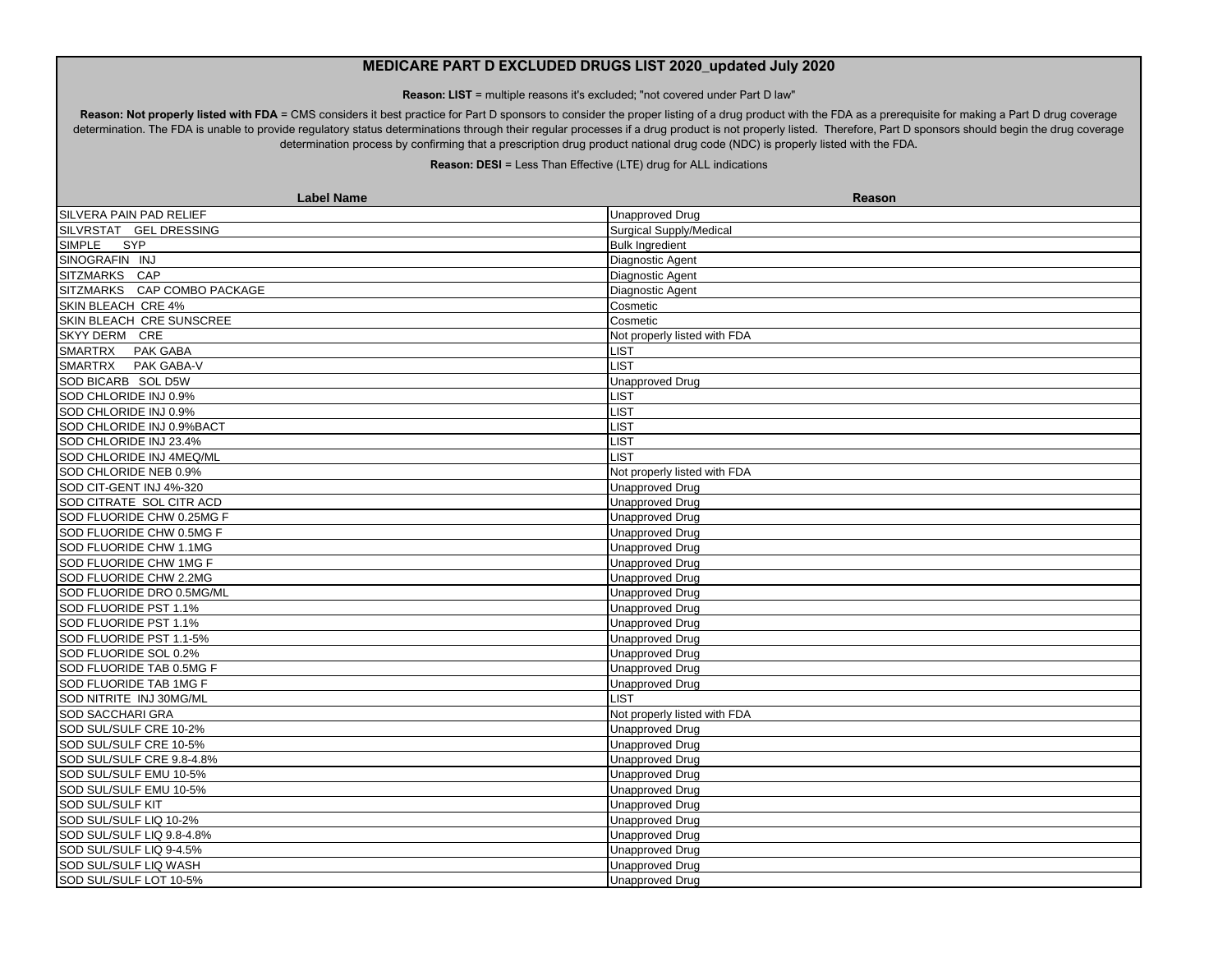**Reason: LIST** = multiple reasons it's excluded; "not covered under Part D law"

Reason: Not properly listed with FDA = CMS considers it best practice for Part D sponsors to consider the proper listing of a drug product with the FDA as a prerequisite for making a Part D drug coverage determination. The FDA is unable to provide regulatory status determinations through their regular processes if a drug product is not properly listed. Therefore, Part D sponsors should begin the drug coverage determination process by confirming that a prescription drug product national drug code (NDC) is properly listed with the FDA.

| <b>Label Name</b>                  | Reason                       |
|------------------------------------|------------------------------|
| SOD SUL/SULF LOT 9.8-4.8%          | <b>Unapproved Drug</b>       |
| SOD SUL/SULF PAD 10-4%             | <b>Unapproved Drug</b>       |
| SOD SUL/SULF SUS 10-5%             | <b>Unapproved Drug</b>       |
| SOD SUL/SULF SUS 8-4%              | <b>Unapproved Drug</b>       |
| SOD SULFACET GEL 10%               | <b>Unapproved Drug</b>       |
| SOD SULFACET SHA 10%               | <b>Unapproved Drug</b>       |
| SOD THIOSULF INJ 25%               | <b>Unapproved Drug</b>       |
| <b>POW BICARBON</b><br>SODIUM      | <b>Bulk Ingredient</b>       |
| SODIUM BICAR SOL 8.4%              | Not properly listed with FDA |
| SODIUM CHLOR NEB 10%               | <b>Unapproved Drug</b>       |
| SODIUM CHLOR NEB 3%                | <b>Unapproved Drug</b>       |
| SODIUM CHLOR NEB 7%                | <b>Unapproved Drug</b>       |
| SODIUM CITRA SOL 4%                | Not properly listed with FDA |
| SODIUM FLUOR CRE 1.1               | <b>Unapproved Drug</b>       |
| SODIUM FLUOR CRE 5000 PLS          | <b>Unapproved Drug</b>       |
| SODIUM FLUOR CRE 5000 PPM          | <b>Unapproved Drug</b>       |
| SODIUM FLUOR GEL 1.1%              | <b>Unapproved Drug</b>       |
| SODIUM SULFA LIQ 10% WASH          | <b>Unapproved Drug</b>       |
| SOLARAVIX PAK 3%                   | <b>Unapproved Drug</b>       |
| <b>SOLOX</b><br><b>GEL</b>         | Device                       |
| <b>SOLULINE</b><br>KIT 2.5-2.5%    | Not properly listed with FDA |
| <b>SOLUPAK</b><br><b>PAK</b>       | Not properly listed with FDA |
| SOLUPICC KIT 2.5-2.5%              | Not properly listed with FDA |
| SOLU-PREF KIT                      | Not properly listed with FDA |
| SOLVATECH SUS PLUS                 | Not properly listed with FDA |
| SOLVATECH SYP SWEET SF             | Not properly listed with FDA |
| <b>SOLYDRA</b><br><b>LIQ</b>       | Not properly listed with FDA |
| SONAFINE EMU                       | Surgical Supply/Medical      |
| SOOTHEE PAD                        | <b>Unapproved Drug</b>       |
| SORBITOL SOL 3% IRR                | <b>LIST</b>                  |
| SORBITOL SOL 3.3% IRR              | <b>LIST</b>                  |
| SORBITOL-MAN SOL                   | <b>LIST</b>                  |
| SORREL/DOCK INJ EXTRACT            | Non-standardized allergenic  |
| SOYBEAN INJ EXTRACT                | Diagnostic Agent             |
| SPASCUPREEL INJ                    | <b>Unapproved Drug</b>       |
| SPECIMEN KIT COLLECTI              | Diagnostic Agent             |
| SPECTRAGEL GEL                     | Not properly listed with FDA |
| SPEEDGEL RX GEL                    | Unapproved Drug              |
| SPHERUSOL INJ                      | Diagnostic Agent             |
| SPINAL/EPIDU KIT CL CATH           | Not properly listed with FDA |
| SPINAL/EPIDU KIT OPN CATH          | Not properly listed with FDA |
| <b>SPINY</b><br><b>SOL PIGWEED</b> | Non-standardized allergenic  |
| <b>SSKI</b><br>SOL 1GM/ML          | Vitamin/Mineral              |
| <b>SSS</b><br>CRE 10%-5%           | <b>Unapproved Drug</b>       |
| SSS 10-5 AER 10-5%                 | <b>Unapproved Drug</b>       |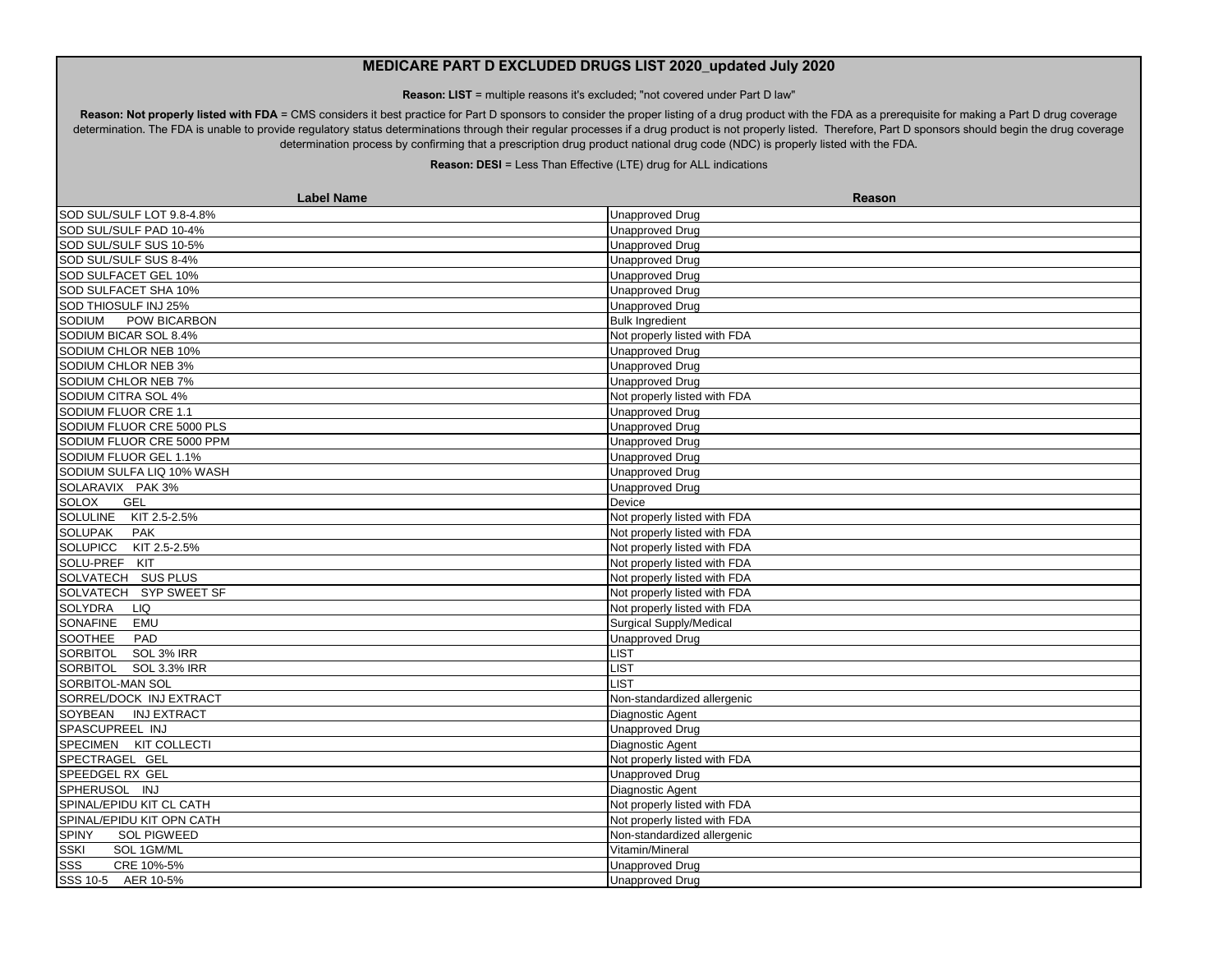**Reason: LIST** = multiple reasons it's excluded; "not covered under Part D law"

Reason: Not properly listed with FDA = CMS considers it best practice for Part D sponsors to consider the proper listing of a drug product with the FDA as a prerequisite for making a Part D drug coverage determination. The FDA is unable to provide regulatory status determinations through their regular processes if a drug product is not properly listed. Therefore, Part D sponsors should begin the drug coverage determination process by confirming that a prescription drug product national drug code (NDC) is properly listed with the FDA.

| <b>Label Name</b>                   | Reason                       |
|-------------------------------------|------------------------------|
| STANDARDIZED SOL MITE               | Non-standardized allergenic  |
| <b>STAXYN</b><br>TAB 10MG           | <b>Erectile Dysfunction</b>  |
| STEMPHYLIUM SOL 20000PNU            | Non-standardized allergenic  |
| STENDRA TAB 100MG                   | <b>Erectile Dysfunction</b>  |
| <b>STENDRA</b><br><b>TAB 200MG</b>  | <b>Erectile Dysfunction</b>  |
| STENDRA TAB 50MG                    | <b>Erectile Dysfunction</b>  |
| STERA BASE CRE                      | Not properly listed with FDA |
| STERIL TALC SUS 5GM                 | LIST                         |
| STERIL WATER INJ                    | <b>LIST</b>                  |
| <b>STERIL WATER INJ</b>             | <b>IST</b>                   |
| <b>STERILE</b><br><b>INJ WATER</b>  | Not properly listed with FDA |
| STERILE DILU SOL EPOPROS            | <b>IST</b>                   |
| STERILE DILU SOL FLOLAN             | <b>IST</b>                   |
| STERILE DILU SOL TREPROST           | <b>LIST</b>                  |
| STRATA CTX GEL                      | Device                       |
| STRATA XRT GEL                      | Device                       |
| STRAWBERRY INJ EXTRACT              | Diagnostic Agent             |
| <b>STROVITE FOR SYP</b>             | Vitamin/Mineral              |
| <b>STROVITE FOR TAB</b>             | Vitamin/Mineral              |
| STROVITE ONE TAB                    | Vitamin/Mineral              |
| SUCCINYL CHO INJ 100/5ML            | Not properly listed with FDA |
| SUCCINYL CHO INJ 140/7ML            | Not properly listed with FDA |
| SUCCINYL CHO INJ 200/10ML           | Not properly listed with FDA |
| SUCCINYLCHOL INJ 100/5ML            | Not properly listed with FDA |
| SUCCINYLCHOL INJ 140/7ML            | Not properly listed with FDA |
| SUCCINYLCHOL INJ 200/10ML           | Not properly listed with FDA |
| SUCCINYLCHOL INJ 20MG/ML            | Not properly listed with FDA |
| SUFENTANIL INJ 100/2ML              | <b>General Anesthetic</b>    |
| SUFENTANIL INJ 250/5ML              | <b>General Anesthetic</b>    |
| SUFENTANIL INJ 50MCG/ML             | <b>General Anesthetic</b>    |
| SUL SOD/SULF PAD 10-4%              | <b>Unapproved Drug</b>       |
| SULF/SUNSCRN KIT 9-4.5%             | <b>Unapproved Drug</b>       |
| SULFACLEANSE SUS 8-4%               | <b>Unapproved Drug</b>       |
| SULFAMEZ EMU 10-1%                  | Not properly listed with FDA |
| SULFUR COLLO KIT 99M                | Diagnostic Agent             |
| SULFUR/RESOR LOT 5-2%               | Not properly listed with FDA |
| <b>SULFZIX</b><br>CAP               | <b>Medical Food</b>          |
| SUMADAN KIT                         | <b>Unapproved Drug</b>       |
| SUMADAN WASH LIQ 9-4.5%             | <b>Unapproved Drug</b>       |
| SUMADAN XLT KIT 9-4.5%              | <b>Unapproved Drug</b>       |
| SUMAXIN PAD 10-4%                   | <b>Unapproved Drug</b>       |
| SUMAXIN CP KIT                      | <b>Unapproved Drug</b>       |
| SUMAXIN TS SUS 8-4%                 | <b>Unapproved Drug</b>       |
| SUMAXIN WASH LIQ 9-4%               | <b>Unapproved Drug</b>       |
| <b>SUPER</b><br><b>INJ QUAD-MIX</b> | <b>Erectile Dysfunction</b>  |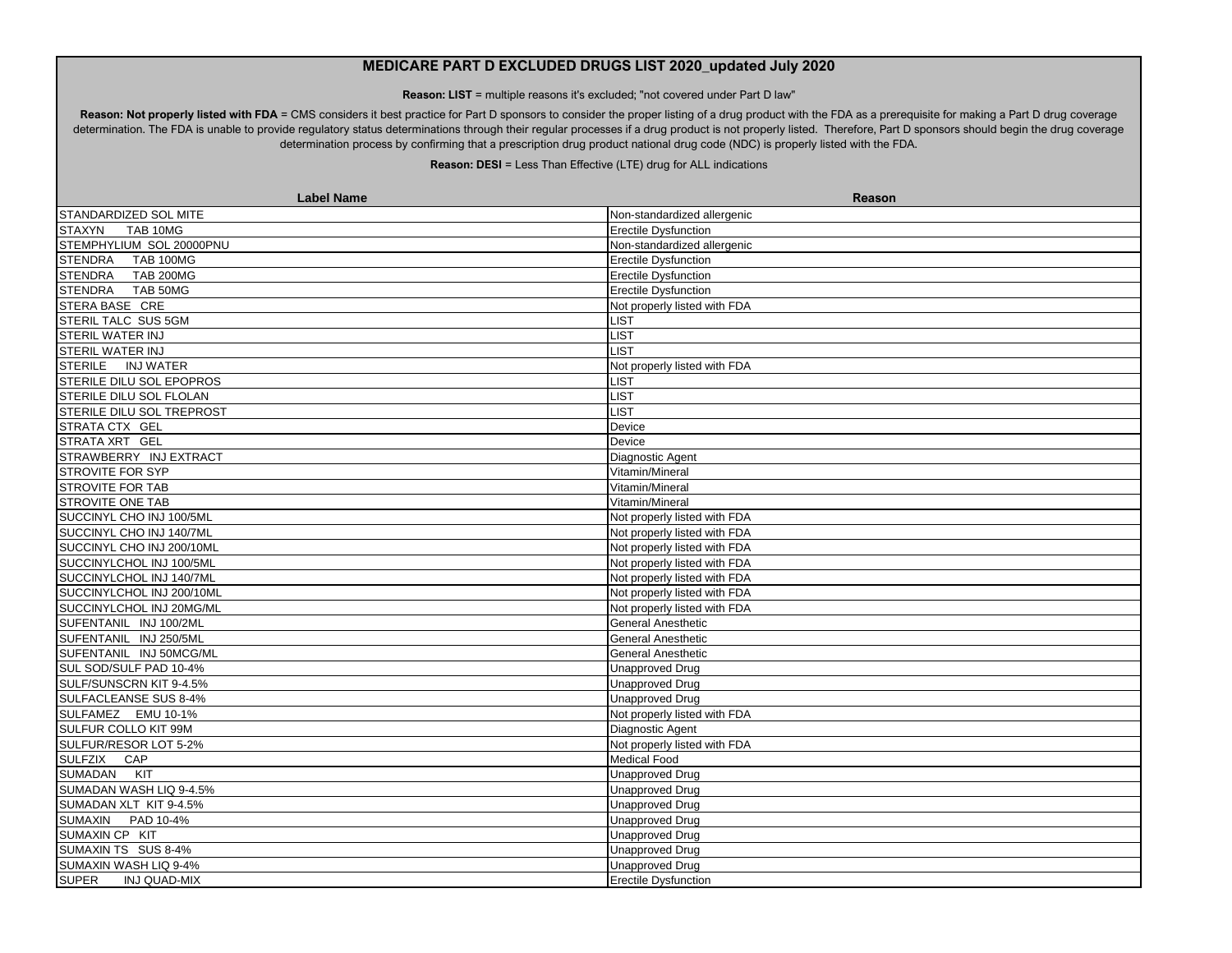**Reason: LIST** = multiple reasons it's excluded; "not covered under Part D law"

Reason: Not properly listed with FDA = CMS considers it best practice for Part D sponsors to consider the proper listing of a drug product with the FDA as a prerequisite for making a Part D drug coverage determination. The FDA is unable to provide regulatory status determinations through their regular processes if a drug product is not properly listed. Therefore, Part D sponsors should begin the drug coverage determination process by confirming that a prescription drug product national drug code (NDC) is properly listed with the FDA.

| <b>Label Name</b>                                                                                     | Reason                                                                                                                                                                                    |
|-------------------------------------------------------------------------------------------------------|-------------------------------------------------------------------------------------------------------------------------------------------------------------------------------------------|
| <b>INJ TRI-MIX</b><br><b>SUPER</b>                                                                    | <b>Erectile Dysfunction</b>                                                                                                                                                               |
| SUPER BI-MIX INJ 150-10MG                                                                             | <b>Erectile Dysfunction</b>                                                                                                                                                               |
| SUPERVITE LIQ                                                                                         | Vitamin/Mineral                                                                                                                                                                           |
| SUPPORT LIQ                                                                                           | Vitamin/Mineral                                                                                                                                                                           |
| SUPPORT-500 CAP                                                                                       | Vitamin/Mineral                                                                                                                                                                           |
| <b>SUPRANE</b><br><b>INH</b>                                                                          | <b>General Anesthetic</b>                                                                                                                                                                 |
| <b>SUPRANE</b><br>SOL                                                                                 | <b>General Anesthetic</b>                                                                                                                                                                 |
| <b>SUPREME</b><br>CRE                                                                                 | Not properly listed with FDA                                                                                                                                                              |
| SURE RESULT KIT O3D3 SYS                                                                              | <b>_IST</b>                                                                                                                                                                               |
| SURE RESULT MIS DSS PACK                                                                              | <b>IST</b>                                                                                                                                                                                |
| SUSPENDRX SUS SWEET                                                                                   | Not properly listed with FDA                                                                                                                                                              |
| SUSPENDRX SUS UNSWEET                                                                                 | Not properly listed with FDA                                                                                                                                                              |
| SUSPENSION SUS VEHICLE                                                                                | Not properly listed with FDA                                                                                                                                                              |
| SUVICORT EMU                                                                                          | Device                                                                                                                                                                                    |
| SWABFLUSH INJ 0.9%                                                                                    | Not properly listed with FDA                                                                                                                                                              |
| SWEET CORN INJ EXTRACT                                                                                | Diagnostic Agent                                                                                                                                                                          |
| SWEET GUM INJ 1:20                                                                                    | Non-standardized allergenic                                                                                                                                                               |
| SWEET VERNAL INJ GRASS PO                                                                             | Non-standardized allergenic                                                                                                                                                               |
| SX1 POST-OP KIT MEDICATE                                                                              | <b>IST</b>                                                                                                                                                                                |
| <b>SYMAX DUOTAB TAB</b>                                                                               | <b>Unapproved Drug</b>                                                                                                                                                                    |
| SYMAX-SL SUB 0.125MG                                                                                  | <b>Unapproved Drug</b>                                                                                                                                                                    |
| SYMAX-SR TAB 0.375MG                                                                                  | <b>Unapproved Drug</b>                                                                                                                                                                    |
| SYNAGEX CAP 1.25MG                                                                                    | Vitamin/Mineral                                                                                                                                                                           |
| SYNALAR<br>KIT 0.025%                                                                                 | _IST                                                                                                                                                                                      |
| SYNALAR KIT 0.025%                                                                                    | <b>IST</b>                                                                                                                                                                                |
| SYNALAR TS KIT 0.01%                                                                                  | <b>IST</b>                                                                                                                                                                                |
| SYNAPRYN SUS 10MG/ML                                                                                  | <b>Unapproved Drug</b>                                                                                                                                                                    |
| <b>SYNATEK</b><br>CAP                                                                                 | Vitamin/Mineral                                                                                                                                                                           |
| SYNERDERM EMU                                                                                         | Not properly listed with FDA                                                                                                                                                              |
| SYNVEXIA PAD 4-1%                                                                                     | <b>Unapproved Drug</b>                                                                                                                                                                    |
| SYNVEXIA TC CRE 4-1%                                                                                  | Unapproved Drug                                                                                                                                                                           |
| <b>SYNVISC</b><br><b>INJ 8MG/ML</b>                                                                   | Surgical Supply/Medical                                                                                                                                                                   |
| SYNVISC ONE INJ 8MG/ML                                                                                | <b>Surgical Supply/Medical</b>                                                                                                                                                            |
| SYRPALTA SYP                                                                                          | Not properly listed with FDA                                                                                                                                                              |
| SYRPALTA SYP CLEAR                                                                                    | Not properly listed with FDA                                                                                                                                                              |
| SYRSPEND SF LIQ                                                                                       | <b>Bulk Ingredient</b>                                                                                                                                                                    |
| <b>SYRUP</b><br><b>SYP VEHICLE</b>                                                                    | Not properly listed with FDA                                                                                                                                                              |
| SYRUP SF SYP VEHICLE                                                                                  | Not properly listed with FDA                                                                                                                                                              |
| TABRADOL SUS 1MG/ML                                                                                   | <b>Unapproved Drug</b>                                                                                                                                                                    |
| TABRADOL SUS RAPIDPAQ                                                                                 | <b>Unapproved Drug</b>                                                                                                                                                                    |
| TACROLIMUS CRE MONOHYDR                                                                               | <b>Unapproved Drug</b>                                                                                                                                                                    |
| TADALAFIL TAB 10MG                                                                                    | <b>Erectile Dysfunction</b>                                                                                                                                                               |
| TADALAFIL TAB 2.5MG* [Coverable for Benign Prostatic Hyperplasia (BPH) diagnosis only.                | Erectile Dysfunction [only coverable for diagnosis of Benign Prostatic Hyperplasia (BPH)]                                                                                                 |
| TADALAFIL TAB 20MG <sup>*</sup> [Coverable for Pulmonary Arterial Hypertension (PAH) diagnosis only.] |                                                                                                                                                                                           |
|                                                                                                       |                                                                                                                                                                                           |
| TADALAFIL TAB 5MG* [Coverable for Benign Prostatic Hyperplasia (BPH) diagnosis only.]                 | Erectile Dysfunction [only coverable for diagnosis of Pulmonary Arterial Hypertension (PAH)]<br>Erectile Dysfunction [only coverable for diagnosis of Benign Prostatic Hyperplasia (BPH)] |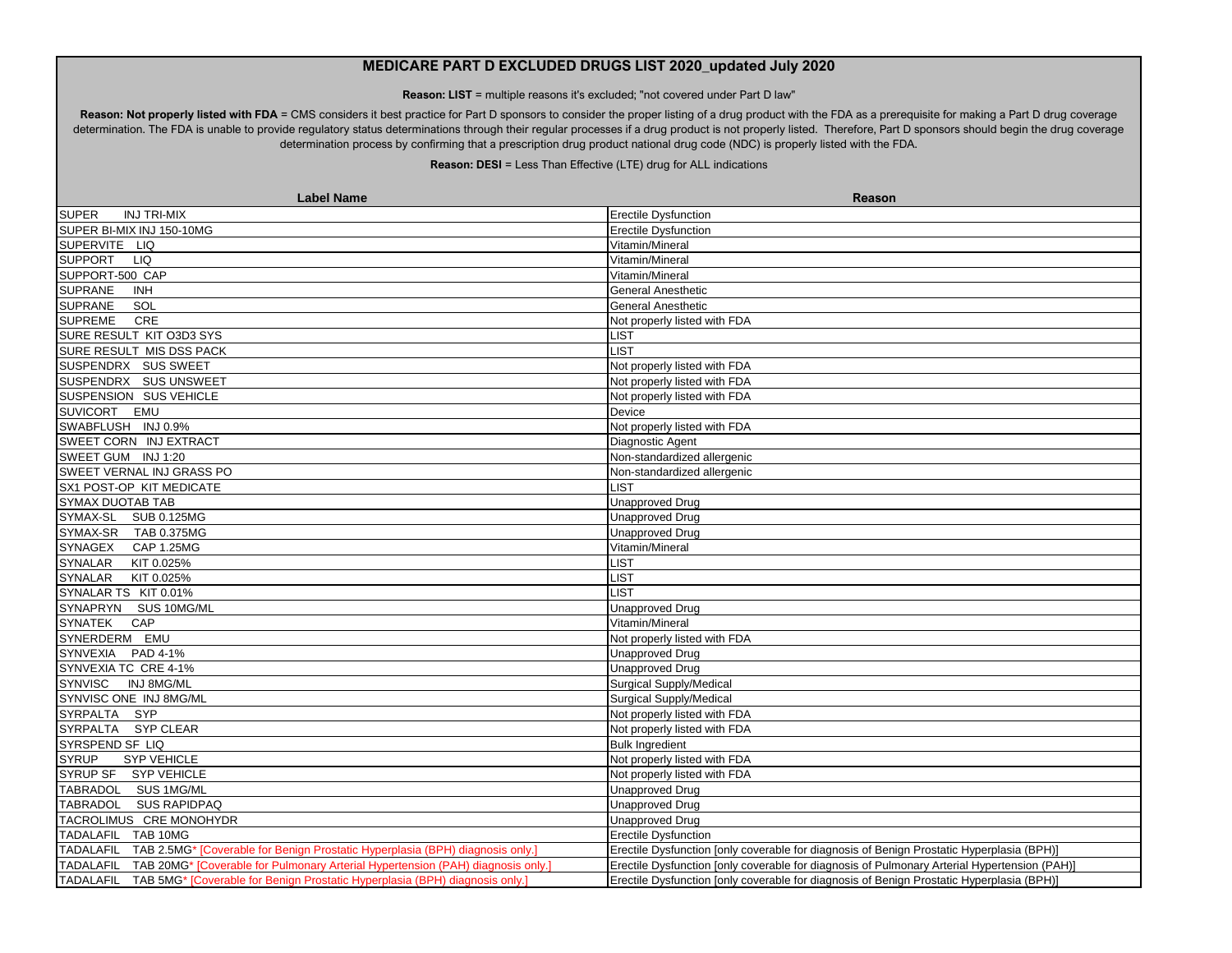**Reason: LIST** = multiple reasons it's excluded; "not covered under Part D law"

Reason: Not properly listed with FDA = CMS considers it best practice for Part D sponsors to consider the proper listing of a drug product with the FDA as a prerequisite for making a Part D drug coverage determination. The FDA is unable to provide regulatory status determinations through their regular processes if a drug product is not properly listed. Therefore, Part D sponsors should begin the drug coverage determination process by confirming that a prescription drug product national drug code (NDC) is properly listed with the FDA.

| <b>Label Name</b>                                            | Reason                                                |
|--------------------------------------------------------------|-------------------------------------------------------|
| TAGITOL V SUS 40%                                            | Diagnostic Agent                                      |
| <b>TALIVA</b><br>CAP                                         | Vitamin/Mineral                                       |
| TALL RAGWEED SOL 1:20                                        | Non-standardized allergenic                           |
| TANDEM F CAP                                                 | Vitamin/Mineral                                       |
| <b>TARON</b><br><b>GRA CRYSTALS</b>                          | Unapproved Drug                                       |
| TARON-BC MIS                                                 | Vitamin/Mineral                                       |
| TARON-C DHA CAP                                              | Vitamin/Mineral                                       |
| TARON-PREX CAP                                               | Vitamin/Mineral                                       |
| <b>TAURINE</b><br>INJ 50MG/ML                                | Unapproved Drug                                       |
| <b>TDC MAX</b><br>CRE                                        | Not properly listed with FDA                          |
| TDM SOLUTION SOL                                             | Not properly listed with FDA                          |
| TECHNELITE KIT HEU                                           | Diagnostic Agent                                      |
| TECHNELITE KIT LEU                                           | Diagnostic Agent                                      |
| TEGADERM AG PAD 2"X2"                                        | Not properly listed with FDA                          |
| TEGADERM AG PAD 4"X5"                                        | Not properly listed with FDA                          |
| TEGADERM AG PAD 4"X8"                                        | Not properly listed with FDA                          |
| TEGADERM AG PAD 8"X8"                                        | Not properly listed with FDA                          |
| TEMODAR CAP 100MG                                            | Oral drug for cancer; infusion available under Part B |
| TEMODAR CAP 140MG                                            | Oral drug for cancer; infusion available under Part B |
| TEMODAR CAP 180MG                                            | Oral drug for cancer; infusion available under Part B |
| <b>TEMODAR</b><br>CAP 20MG                                   | Oral drug for cancer; infusion available under Part B |
| TEMODAR CAP 250MG                                            | Oral drug for cancer; infusion available under Part B |
| TEMODAR CAP 5MG                                              | Oral drug for cancer; infusion available under Part B |
| TEMOZOLOMIDE CAP 100MG                                       | Oral drug for cancer; infusion available under Part B |
| TEMOZOLOMIDE CAP 140MG                                       | Oral drug for cancer; infusion available under Part B |
| TEMOZOLOMIDE CAP 180MG                                       | Oral drug for cancer; infusion available under Part B |
| TEMOZOLOMIDE CAP 20MG                                        | Oral drug for cancer; infusion available under Part B |
| TEMOZOLOMIDE CAP 250MG                                       | Oral drug for cancer; infusion available under Part B |
| TEMOZOLOMIDE CAP 5MG                                         | Oral drug for cancer; infusion available under Part B |
| TERODERM CRE                                                 | Not properly listed with FDA                          |
| TERODERM CRE PLUS                                            | Not properly listed with FDA                          |
| TERRELL SOL                                                  | General Anesthetic                                    |
| TESSALON PER CAP 100MG                                       | Cough/Cold                                            |
| TESTONE CIK KIT 200MG/ML                                     | LIST                                                  |
| TESTOST CYP INJ 200MG/ML                                     | Not properly listed with FDA                          |
| <b>TESTOSTERONE CRE</b>                                      | Not properly listed with FDA                          |
| TESTOSTERONE INJ 100MG/ML (MANUFACTURED BY EMPOWER PHARMACY) | <b>Unapproved Drug</b>                                |
| TESTOSTERONE INJ 150MG/ML (MANUFACTURED BY EMPOWER PHARMACY) | <b>Unapproved Drug</b>                                |
| TESTOSTERONE INJ 200MG/ML (MANUFACTURED BY EMPOWER PHARMACY) | <b>Unapproved Drug</b>                                |
| TESTOSTERONE INJ CYP/PROP (MANUFACTURED BY EMPOWER PHARMACY) | <b>Unapproved Drug</b>                                |
| TESTOSTERONE INJ CYPIONAT (MANUFACTURED BY EMPOWER PHARMACY) | Unapproved Drug                                       |
| TESTOSTERONE INJ CYPIONAT (MANUFACTURED BY EMPOWER PHARMACY) | <b>Unapproved Drug</b>                                |
| TESTOSTERONE INJ CYPIONAT (MANUFACTURED BY EMPOWER PHARMACY) | Unapproved Drug                                       |
| TESTOSTERONE MIS 100MG (MANUFACTURED BY EMPOWER PHARMACY)    | Unapproved Drug                                       |
| TESTOSTERONE MIS 200MG (MANUFACTURED BY EMPOWER PHARMACY)    | Unapproved Drug                                       |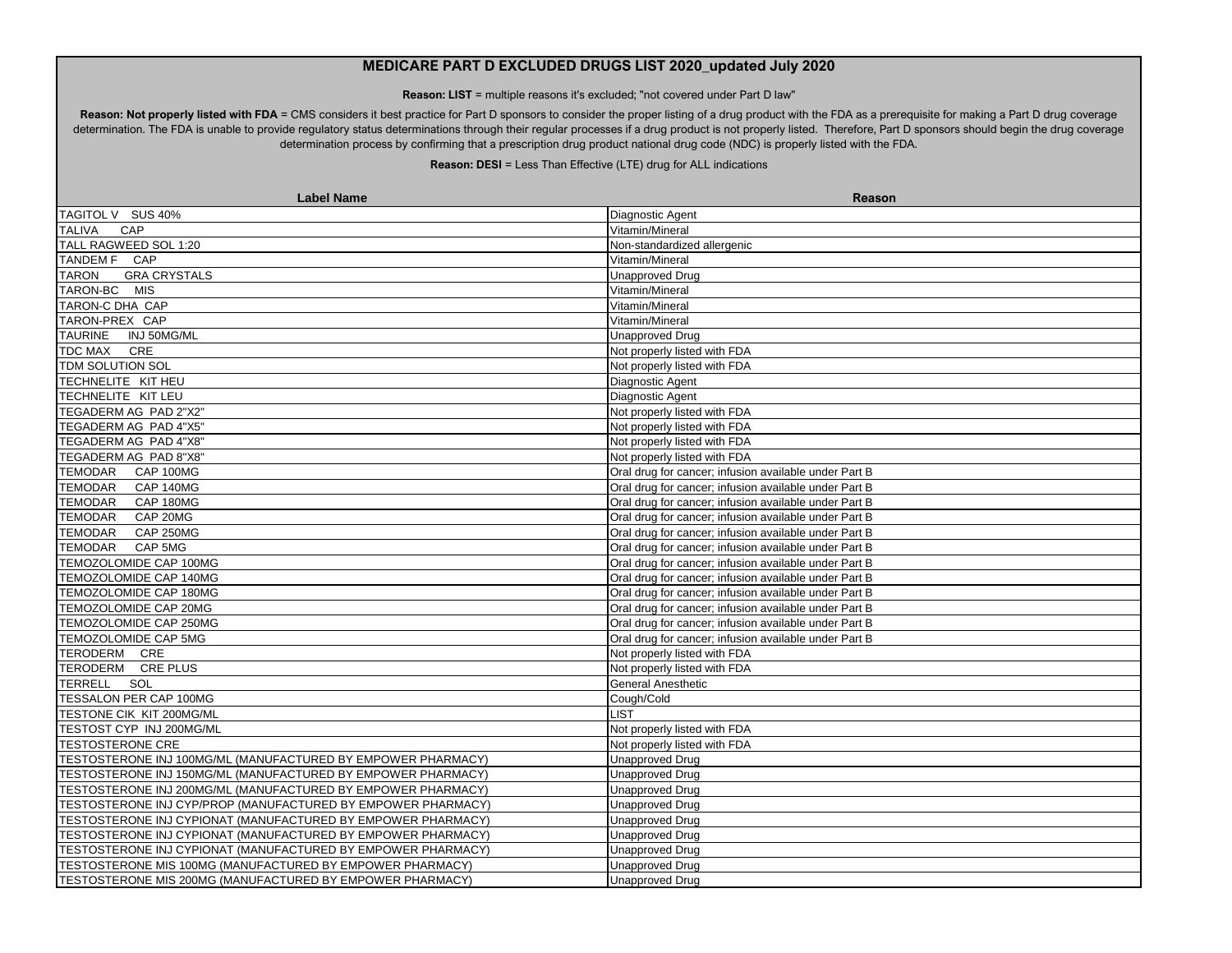**Reason: LIST** = multiple reasons it's excluded; "not covered under Part D law"

Reason: Not properly listed with FDA = CMS considers it best practice for Part D sponsors to consider the proper listing of a drug product with the FDA as a prerequisite for making a Part D drug coverage determination. The FDA is unable to provide regulatory status determinations through their regular processes if a drug product is not properly listed. Therefore, Part D sponsors should begin the drug coverage determination process by confirming that a prescription drug product national drug code (NDC) is properly listed with the FDA.

| <b>Label Name</b>                                        | Reason                         |
|----------------------------------------------------------|--------------------------------|
| TESTOSTERONE MIS 25MG (MANUFACTURED BY EMPOWER PHARMACY) | <b>Unapproved Drug</b>         |
| TESTOSTERONE MIS 50MG (MANUFACTURED BY EMPOWER PHARMACY) | <b>Unapproved Drug</b>         |
| TETRACAINE INJ 1%                                        | Unapproved Drug                |
| TETRAVEX GEL 2%                                          | Device                         |
| <b>TETRIX</b><br>CRE                                     | Not properly listed with FDA   |
| <b>TEXAVITE LQ LIQ</b>                                   | Vitamin/Mineral                |
| THALLOUS INJ TL 201                                      | Diagnostic Agent               |
| THALLOUS CL INJ TL 201                                   | Diagnostic Agent               |
| THERAHONEY GEL                                           | Not properly listed with FDA   |
| THERAHONEY MIS 4"X5"                                     | Not properly listed with FDA   |
| THERAMINE CAP                                            | <b>Medical Food</b>            |
| THERAMINE POW PLUS                                       | <b>Medical Food</b>            |
| THERAPEVO GEL 2.5%                                       | <b>Surgical Supply/Medical</b> |
| THIAMINE HCL INJ 100MG/ML                                | Vitamin/Mineral                |
| THRIVACIN LIQ DETOX                                      | Vitamin/Mineral                |
| THRIVACIN 30 LIQ                                         | Vitamin/Mineral                |
| THRIVITE 19 TAB                                          | Vitamin/Mineral                |
| THRIVITE RX TAB 29-1MG                                   | Vitamin/Mineral                |
| THROMBIN KIT 5000UNIT                                    | <b>Blood Component</b>         |
| THROMBIN-JMI KIT 20000UNT                                | <b>Blood Component</b>         |
| THROMBIN-JMI KIT 5000UNIT                                | <b>Blood Component</b>         |
| THROMBIN-JMI SOL 20000UNT                                | <b>Blood Component</b>         |
| THROMBIN-JMI SOL 5000UNIT                                | <b>Blood Component</b>         |
| TICALAST KIT 137/50                                      | <b>LIST</b>                    |
| TICANASE PAK 50-2.7                                      | <b>LIST</b>                    |
| TICASPRAY PAK                                            | LIST                           |
| TIGHTENING CRE BASE                                      | Not properly listed with FDA   |
| TIMOTHY SOL GRASS                                        | Non-standardized allergenic    |
| TIMOTHY GRAS INJ 10000BAU                                | Non-standardized allergenic    |
| TISSEEL KIT 2ML                                          | Not properly listed with FDA   |
| TISSEEL VH KIT 2ML                                       | <b>Blood Component</b>         |
| TIZANIDINE KIT COMFORT                                   | <b>LIST</b>                    |
| <b>TL FOLATE TAB</b>                                     | Vitamin/Mineral                |
| TL GARD RX TAB                                           | Vitamin/Mineral                |
| TL G-FOL OS TAB                                          | Vitamin/Mineral                |
| TL HYDROQUIN CRE 4%                                      | Cosmetic                       |
| TLICON CAP                                               | Vitamin/Mineral                |
| TL-CARE DHA CAP 27-1-500                                 | Vitamin/Mineral                |
| <b>TL-FLUORIVIT CHW</b>                                  | Vitamin/Mineral                |
| TL-HEM 150 TAB                                           | Vitamin/Mineral                |
| TL-ICARE CAP                                             | <b>Medical Food</b>            |
| TL-SELECT CAP                                            | Vitamin/Mineral                |
| TOBAIKIENT CAP                                           | Dietary Supplement             |
| <b>TOMATO</b><br><b>INJ EXTRACT</b>                      | Diagnostic Agent               |
| TOPEX TOPCAL AER ANESTHET                                | <b>Unapproved Drug</b>         |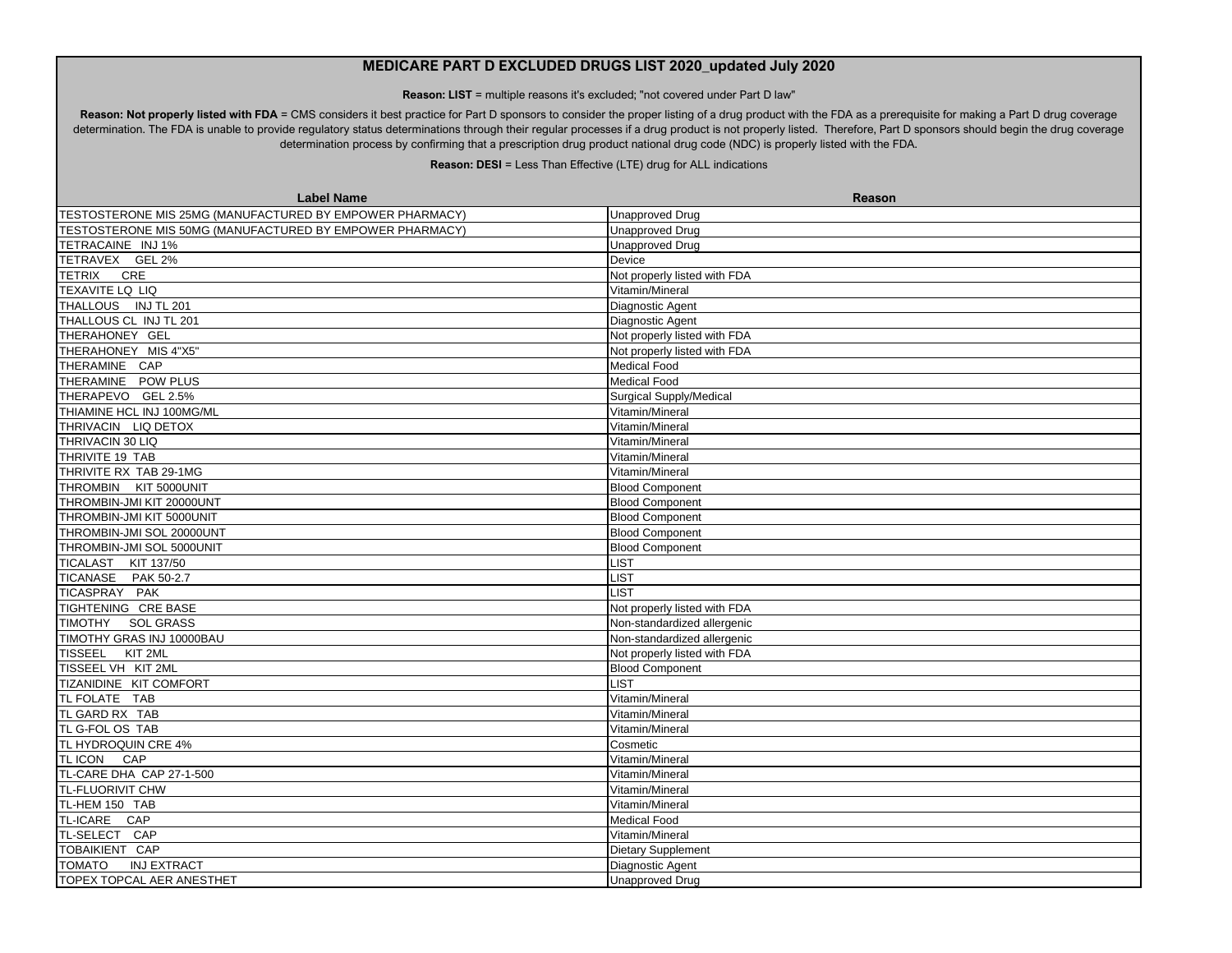**Reason: LIST** = multiple reasons it's excluded; "not covered under Part D law"

Reason: Not properly listed with FDA = CMS considers it best practice for Part D sponsors to consider the proper listing of a drug product with the FDA as a prerequisite for making a Part D drug coverage determination. The FDA is unable to provide regulatory status determinations through their regular processes if a drug product is not properly listed. Therefore, Part D sponsors should begin the drug coverage determination process by confirming that a prescription drug product national drug code (NDC) is properly listed with the FDA.

| <b>Label Name</b>                  | <b>Reason</b>                |
|------------------------------------|------------------------------|
| <b>TOPIDEX</b><br>KIT 10MG/1ML     | LIST                         |
| TORONOVA KIT 30MG/ML               | LIST                         |
| TORONOVA II KIT 30MG/ML            | <b>LIST</b>                  |
| TOVET KIT KIT 0.05%                | <b>LIST</b>                  |
| <b>TOXICOL SALV KIT COLLECT</b>    | Diagnostic Agent             |
| TOXICOLOGY KIT MEDICATE            | Diagnostic Agent             |
| TRACE ELEM 4 INJ PED               | <b>Unapproved Drug</b>       |
| TRAMADOL CRE 5%                    | <b>Bulk Ingredient</b>       |
| TRAMADOL CRE 8% KIT                | <b>Bulk Ingredient</b>       |
| TRANSDERMAL CRE PAIN BAS           | Not properly listed with FDA |
| TRANZAREL GEL 4%                   | <b>Unapproved Drug</b>       |
| TRANZGEL<br><b>GEL</b>             | <b>Unapproved Drug</b>       |
| TRAUMEEL<br><b>INJ</b>             | Unapproved Drug              |
| TRAUMEEL<br>OIN                    | <b>Unapproved Drug</b>       |
| <b>TRAUMEEL</b><br><b>TAB</b>      | <b>Unapproved Drug</b>       |
| TREPADONE CAP                      | <b>Unapproved Drug</b>       |
| TRETINOIN EM CRE 0.05%             | Cosmetic                     |
| <b>TRETTEN</b><br><b>INJ</b>       | <b>Blood Component</b>       |
| TRIAM/MOXI SUS 15-1                | Unapproved Drug              |
| TRI-AMINO INJ                      | <b>Unapproved Drug</b>       |
| TRIAMSIL PAK COMBIPAK              | Not properly listed with FDA |
| PAK MULTIPAK<br><b>TRIAMSIL</b>    | Not properly listed with FDA |
| TRICARE<br><b>TAB PRENATAL</b>     | Vitamin/Mineral              |
| TRICARE PRE CAP 27-1-500           | Vitamin/Mineral              |
| TRICARE PREN CAP DHA ONE           | Vitamin/Mineral              |
| TRI-CHLOR LIQ 80%                  | <b>Unapproved Drug</b>       |
| TRICHOPHYTON INJ 1:200             | Diagnostic Agent             |
| TRICHOPHYTON INJ 1:500             | Diagnostic Agent             |
| TRICHOPHYTON SOL 20000PNU          | Non-standardized allergenic  |
| <b>TRICITRASOL CON</b>             | <b>LIST</b>                  |
| <b>TRICITRATES SOL</b>             | <b>Unapproved Drug</b>       |
| <b>TRICON</b><br>CAP               | Vitamin/Mineral              |
| TRIFERIC POW 272MG                 | Vitamin/Mineral              |
| TRIFERIC SOL 27.2/5ML              | LIST                         |
| TRILOAN II KIT 40MG/ML             | <b>LIST</b>                  |
| TRILOAN SUIK KIT 40MG/ML           | <b>LIST</b>                  |
| TRI-LUMA CRE                       | Cosmetic                     |
| TRI-MIX<br><b>INJ</b>              | Erectile Dysfunction         |
| TRIMO-SAN GEL                      | <b>Unapproved Drug</b>       |
| TRINATAL RX TAB 1                  | Vitamin/Mineral              |
| <b>TRINATE</b><br><b>TAB</b>       | Vitamin/Mineral              |
| <b>TRINAZ</b><br><b>TAB 12-1MG</b> | Vitamin/Mineral              |
| <b>TRIPHROCAPS CAP</b>             | Vitamin/Mineral              |
| TRIPLE COMPL CRE 3 KIT             | Not properly listed with FDA |
| TRIPLE PMB SOL                     | Not properly listed with FDA |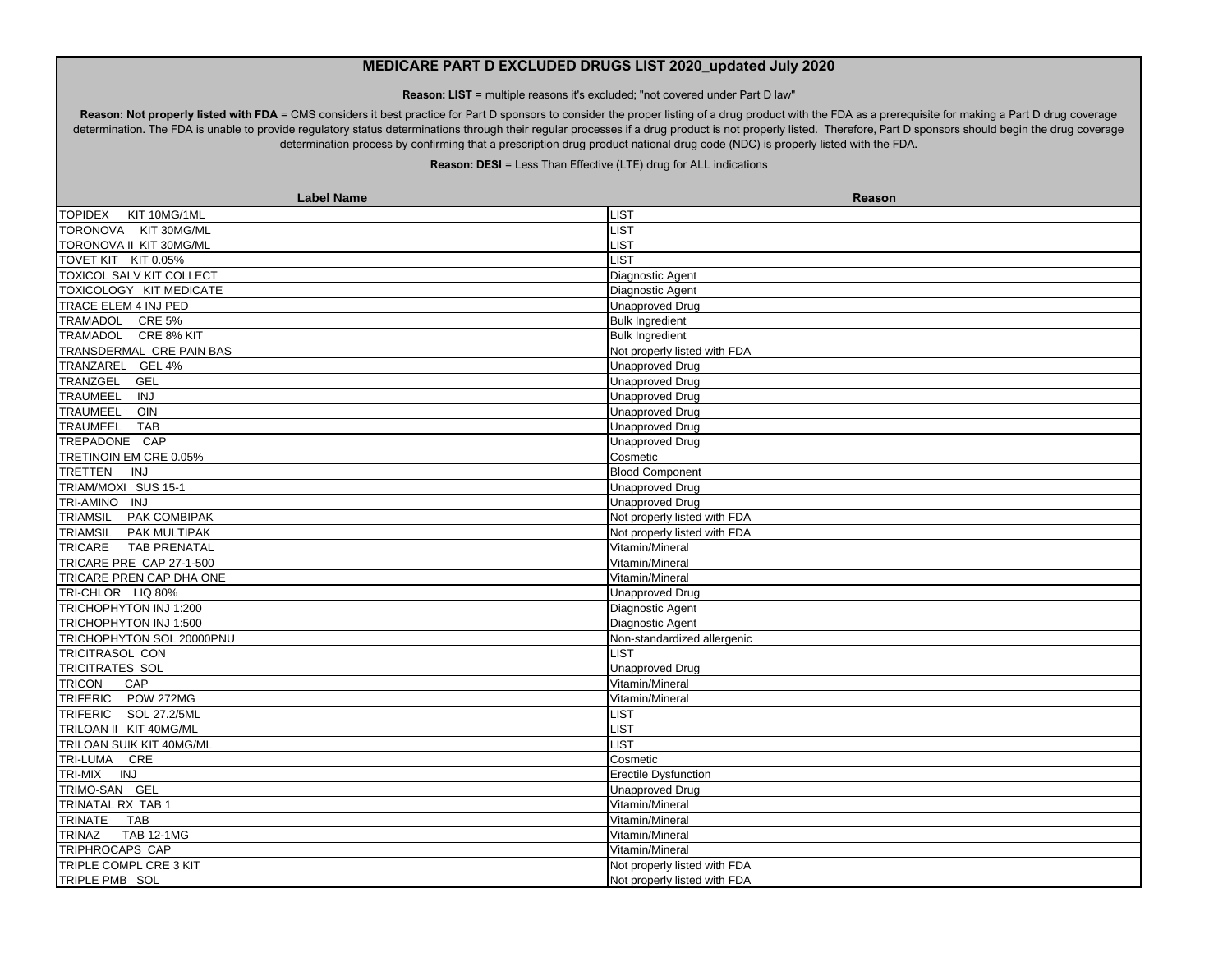**Reason: LIST** = multiple reasons it's excluded; "not covered under Part D law"

Reason: Not properly listed with FDA = CMS considers it best practice for Part D sponsors to consider the proper listing of a drug product with the FDA as a prerequisite for making a Part D drug coverage determination. The FDA is unable to provide regulatory status determinations through their regular processes if a drug product is not properly listed. Therefore, Part D sponsors should begin the drug coverage determination process by confirming that a prescription drug product national drug code (NDC) is properly listed with the FDA.

| <b>Label Name</b>         | <b>Reason</b>                            |
|---------------------------|------------------------------------------|
| TRIPLE PMK SOL            | Not properly listed with FDA             |
| TRI-SILA KIT 0.1-5%       | <b>LIST</b>                              |
| <b>TRISTART DHA CAP</b>   | Vitamin/Mineral                          |
| TRISTART ONE CAP 35-1-215 | Vitamin/Mineral                          |
| TRI-TABS DHA MIS          | Vitamin/Mineral                          |
| TRIVEEN-DUO PAK DHA       | Vitamin/Mineral                          |
| TRI-VI-FLOR SUS 0.25/ML   | Vitamin/Mineral                          |
| TRI-VI-FLOR SUS 0.5MG/ML  | Vitamin/Mineral                          |
| TRI-VI-FLORO SUS 0.25/ML  | Vitamin/Mineral                          |
| TRI-VI-FLORO SUS 0.5MG/ML | Vitamin/Mineral                          |
| TRI-VIT/FLUO DRO 0.25MG   | Vitamin/Mineral                          |
| TRI-VIT/FLUO DRO 0.5MG    | Vitamin/Mineral                          |
| TRIVIX KIT                | Unapproved Drug                          |
| <b>TRIXYLITRAL MIS</b>    | <b>LIST</b>                              |
| TRONVITE TAB              | Vitamin/Mineral                          |
| TROP-CYC-PE DRO 1-1-2.5   | <b>Unapproved Drug</b>                   |
| TROPICAMIDE SOL 0.5% OP   | Diagnostic Agent                         |
| TROPICAMIDE SOL 1% OP     | Diagnostic Agent                         |
| TROP-PROP-PE DRO KETO     | <b>Unapproved Drug</b>                   |
| TRYPTOPHAN CAP 500MG      | <b>Unapproved Drug</b>                   |
| T-SUPPORT CAP MAX         | <b>Medical Food</b>                      |
| TUBERSOL INJ 5/0.1ML      | Diagnostic Agent                         |
| TUSSICAPS CAP 10-8MG      | Cough/Cold                               |
| TUSSICAPS CAP 5-4MG       | Cough/Cold                               |
| TUSSIONEX SUS 10-8/5ML    | Cough/Cold                               |
| TUXARIN ER TAB 54.3-8MG   | <b>LIST</b>                              |
| <b>TUZISTRA XR SUS</b>    | Cough/Cold                               |
| TYLACTIN LIQ REST 10      | Not properly listed with FDA             |
| TYLACTIN LIQ RTD 15       | Not properly listed with FDA             |
| TYLACTIN POW BLD 20PE     | Not properly listed with FDA             |
| TYLACTIN POW RESTOR5      | Not properly listed with FDA             |
| TYLACTIN COM BAR 15 PE    | Not properly listed with FDA             |
| TYR EASY TAB              | Not properly listed with FDA             |
| <b>UDAMIN SP TAB</b>      | Vitamin/Mineral                          |
| <b>ULTANE</b><br>SOL      | <b>General Anesthetic</b>                |
| ULTIMATECARE CAP ONE      | Vitamin/Mineral                          |
| ULTRABAG/ SOL DIANEAL     | Dialysis covered by ESRD bundled payment |
| ULTRABAG/ SOL DIANEAL     | Dialysis covered by ESRD bundled payment |
| ULTRABAG/PD2 SOL DIANEAL  | Dialysis covered by ESRD bundled payment |
| ULTRABAG/PD2 SOL DIANEAL  | Dialysis covered by ESRD bundled payment |
| ULTRABAG/PD2 SOL DIANEAL  | Dialysis covered by ESRD bundled payment |
| ULTRADERM CRE             | Not properly listed with FDA             |
| ULTRASAL-ER SOL 28.5%     | <b>Unapproved Drug</b>                   |
| ULTRAVIST INJ 240MG/ML    | Diagnostic Agent                         |
| ULTRAVIST INJ 300MG/ML    | <b>Diagnostic Agent</b>                  |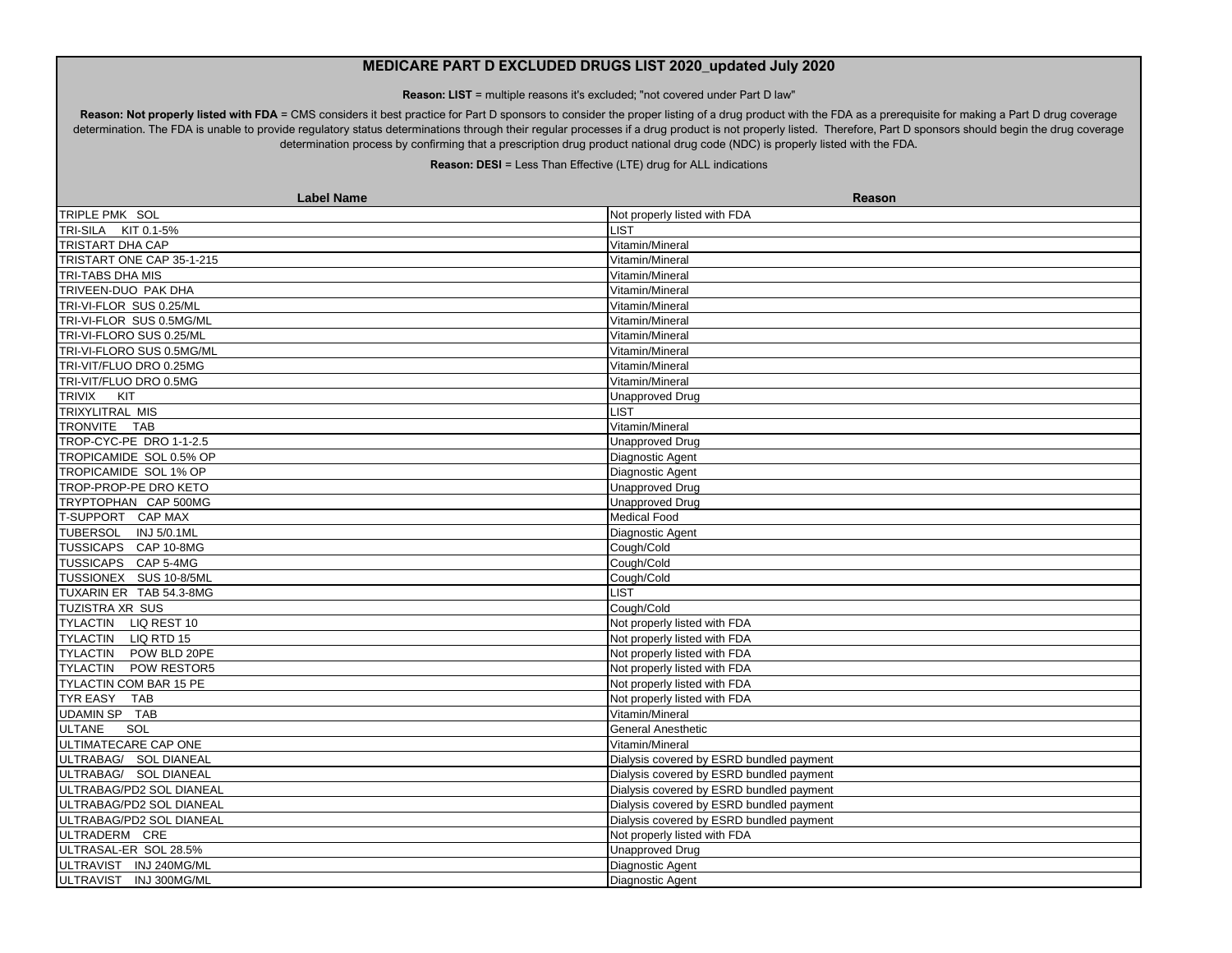**Reason: LIST** = multiple reasons it's excluded; "not covered under Part D law"

Reason: Not properly listed with FDA = CMS considers it best practice for Part D sponsors to consider the proper listing of a drug product with the FDA as a prerequisite for making a Part D drug coverage determination. The FDA is unable to provide regulatory status determinations through their regular processes if a drug product is not properly listed. Therefore, Part D sponsors should begin the drug coverage determination process by confirming that a prescription drug product national drug code (NDC) is properly listed with the FDA.

| <b>Label Name</b>                  | Reason                       |
|------------------------------------|------------------------------|
| ULTRAVIST INJ 370MG/ML             | Diagnostic Agent             |
| <b>UMECTA MOUSS AER 40%</b>        | <b>Unapproved Drug</b>       |
| U-MILD<br><b>SHA</b>               | Not properly listed with FDA |
| UNISPEND ANH SUS SWEETENE          | Not properly listed with FDA |
| UNIVERSAL GEL WATER                | Not properly listed with FDA |
| <b>URALISS</b><br><b>CRE 35%</b>   | Not properly listed with FDA |
| URAMAXIN GEL 45%                   | <b>Unapproved Drug</b>       |
| URAMIT MB CAP 118MG                | <b>Unapproved Drug</b>       |
| <b>URE-39</b><br>CRE 39%           | Not properly listed with FDA |
| <b>UREA</b><br>AER 35%             | Not properly listed with FDA |
| <b>UREA</b><br>CRE 39%             | <b>Unapproved Drug</b>       |
| <b>UREA</b><br><b>CRE 40%</b>      | <b>Unapproved Drug</b>       |
| <b>UREA</b><br><b>CRE 41%</b>      | <b>Unapproved Drug</b>       |
| <b>UREA</b><br><b>CRE 45%</b>      | <b>Unapproved Drug</b>       |
| <b>UREA</b><br><b>CRE 47%</b>      | <b>Unapproved Drug</b>       |
| <b>UREA</b><br><b>CRE 50%</b>      | Unapproved Drug              |
| <b>UREA</b><br><b>EMU 50%</b>      | <b>Unapproved Drug</b>       |
| <b>UREA</b><br>GEL 40%             | <b>Unapproved Drug</b>       |
| <b>UREA</b><br>LOT 40%             | <b>Unapproved Drug</b>       |
| <b>UREA</b><br>LOT 45%             | <b>Unapproved Drug</b>       |
| UREA HYDRATI AER 35%               | <b>Unapproved Drug</b>       |
| <b>UREA NAIL</b><br><b>GEL 45%</b> | <b>Unapproved Drug</b>       |
| UREA NAIL MIS 50%                  | <b>Unapproved Drug</b>       |
| <b>UREA TOPICAL SUS 40%</b>        | <b>Unapproved Drug</b>       |
| UREA-C40 LOT 40%                   | <b>Unapproved Drug</b>       |
| <b>UREDEB</b><br><b>CRE 39%</b>    | Not properly listed with FDA |
| URE-K<br><b>CRE 50%</b>            | <b>Unapproved Drug</b>       |
| <b>URELLE</b><br><b>TAB</b>        | <b>Unapproved Drug</b>       |
| UREMEZ-40 CRE 40%                  | Not properly listed with FDA |
| <b>URESOL</b><br>CRE 42.5%         | Not properly listed with FDA |
| <b>URETRON D/S TAB</b>             | <b>Unapproved Drug</b>       |
| <b>URETRON D/S TAB</b>             | <b>Unapproved Drug</b>       |
| <b>UREVAZ</b><br><b>CRE 44%</b>    | Unapproved Drug              |
| <b>URIBEL</b><br>CAP 118MG         | <b>Unapproved Drug</b>       |
| URIMAR-T<br><b>TAB</b>             | <b>Unapproved Drug</b>       |
| URIN D/S<br><b>TAB</b>             | <b>Unapproved Drug</b>       |
| <b>TAB</b><br><b>URO-458</b>       | Unapproved Drug              |
| UROGESIC- TAB BLUE                 | Unapproved Drug              |
| URO-MP<br>CAP 118MG                | <b>Unapproved Drug</b>       |
| UROPHEN MB TAB 81.6MG              | <b>Unapproved Drug</b>       |
| <b>UROSEX</b><br><b>TAB</b>        | Vitamin/Mineral              |
| URSODIOL SUS 30MG/ML               | Not properly listed with FDA |
| URYL<br><b>TAB</b>                 | <b>Unapproved Drug</b>       |
| <b>USTELL</b><br>CAP               | <b>Unapproved Drug</b>       |
| <b>UTA</b><br>CAP 120MG            | <b>Unapproved Drug</b>       |
|                                    |                              |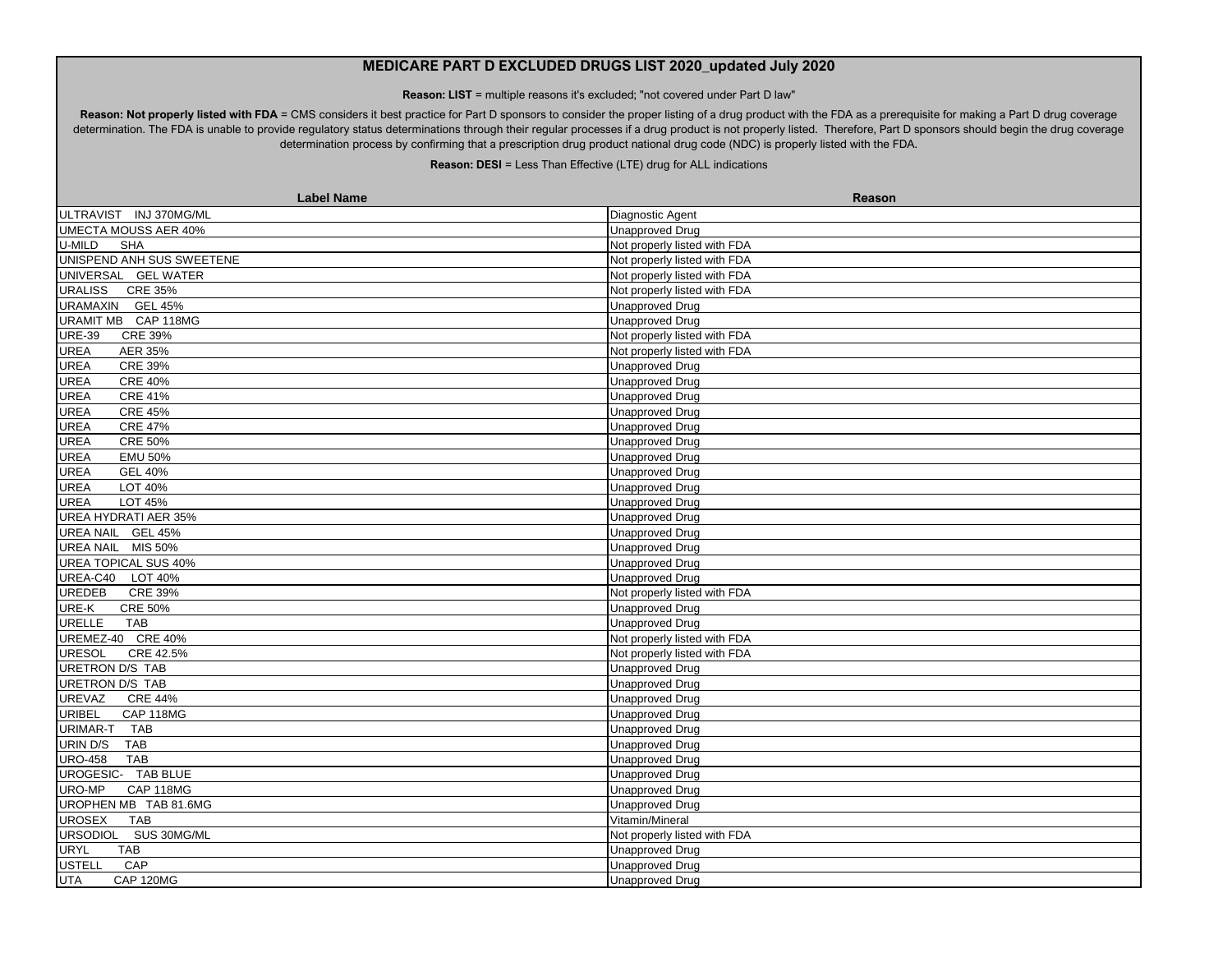**Reason: LIST** = multiple reasons it's excluded; "not covered under Part D law"

Reason: Not properly listed with FDA = CMS considers it best practice for Part D sponsors to consider the proper listing of a drug product with the FDA as a prerequisite for making a Part D drug coverage determination. The FDA is unable to provide regulatory status determinations through their regular processes if a drug product is not properly listed. Therefore, Part D sponsors should begin the drug coverage determination process by confirming that a prescription drug product national drug code (NDC) is properly listed with the FDA.

| <b>Label Name</b>                     | <b>Reason</b>                |
|---------------------------------------|------------------------------|
| CAP 120MG<br><b>UTA</b>               | Unapproved Drug              |
| <b>UTICAP</b><br>CAP                  | <b>Unapproved Drug</b>       |
| UTIRA-C<br><b>TAB</b>                 | <b>Unapproved Drug</b>       |
| <b>UTOPIC</b><br><b>CRE 41%</b>       | <b>Unapproved Drug</b>       |
| UTRONA-C TAB                          | <b>Unapproved Drug</b>       |
| VACUSTIM KIT BLACK                    | LIST                         |
| VACUSTIM KIT SILVER                   | <b>LIST</b>                  |
| VANCOMYC/D5W INJ 1.25/250             | Not properly listed with FDA |
| VANCOMYC/D5W INJ 1.5/250              | Not properly listed with FDA |
| VANCOMYCIN SUS +SYRSPEN               | Not properly listed with FDA |
| VANCOMYCIN HCL IV SOLN 1000 MG/10ML   | <b>Unapproved Drug</b>       |
| VANCOMYCIN HCL IV SOLN 1250 MG/12.5ML | Unapproved Drug              |
| VANCOMYCIN HCL IV SOLN 1500 MG/15ML   | Unapproved Drug              |
| VANCOMYCIN HCL IV SOLN 1750 MG/17.5ML | <b>Unapproved Drug</b>       |
| VANCOMYCIN HCL IV SOLN 2000 MG/20ML   | <b>Unapproved Drug</b>       |
| VANCOMYCIN HCL IV SOLN 750 MG/7.5ML   | <b>Unapproved Drug</b>       |
| VANCOSOL KIT 1GM-0.9%                 | Not properly listed with FDA |
| VANIQA<br>CRE 13.9%                   | Cosmetic                     |
| VANISHING CRE                         | Not properly listed with FDA |
| VANISHING CRE BOTANCAL                | Not properly listed with FDA |
| VANISH-PEN CRE                        | Not properly listed with FDA |
| VANOXIDE-HC LOT 5-0.5%                | <b>Unapproved Drug</b>       |
| VARDENAFIL TAB 10MG                   | <b>Erectile Dysfunction</b>  |
| VARDENAFIL TAB 10MG ODT               | <b>Erectile Dysfunction</b>  |
| VARDENAFIL TAB 2.5MG                  | Erectile Dysfunction         |
| VARDENAFIL TAB 20MG                   | <b>Erectile Dysfunction</b>  |
| VARDENAFIL TAB 5MG                    | Erectile Dysfunction         |
| VARIBAR PST PUDDING                   | Diagnostic Agent             |
| <b>VARIBAR HONE SUS 40%</b>           | Diagnostic Agent             |
| <b>VARIBAR NECT SUS 40%</b>           | Diagnostic Agent             |
| <b>VARIBAR THIN SUS HONEY</b>         | Diagnostic Agent             |
| <b>VARIBAR THIN SUS LIQUID</b>        | Diagnostic Agent             |
| VARITHENA AER 10MG/ML                 | <b>LIST</b>                  |
| VAROPHEN KIT 1.5%                     | <b>LIST</b>                  |
| VASCAZEN CAP 1GM                      | Not properly listed with FDA |
| VASCUDERM GEL HYDROGEL                | Device                       |
| VASCULERA TAB                         | <b>Medical Food</b>          |
| <b>VASHE CLEANS SOL</b>               | Not properly listed with FDA |
| VAYACOG CAP                           | Not properly listed with FDA |
| VAYARIN<br>CAP                        | Not properly listed with FDA |
| VAYARIN PLUS CAP                      | Not properly listed with FDA |
| VAYAROL<br>CAP                        | Not properly listed with FDA |
| POW<br>VB6 P5P                        | Not properly listed with FDA |
| V-C FORTE CAP                         | Vitamin/Mineral              |
| VECURONIUM INJ 10MG                   | <b>IST</b>                   |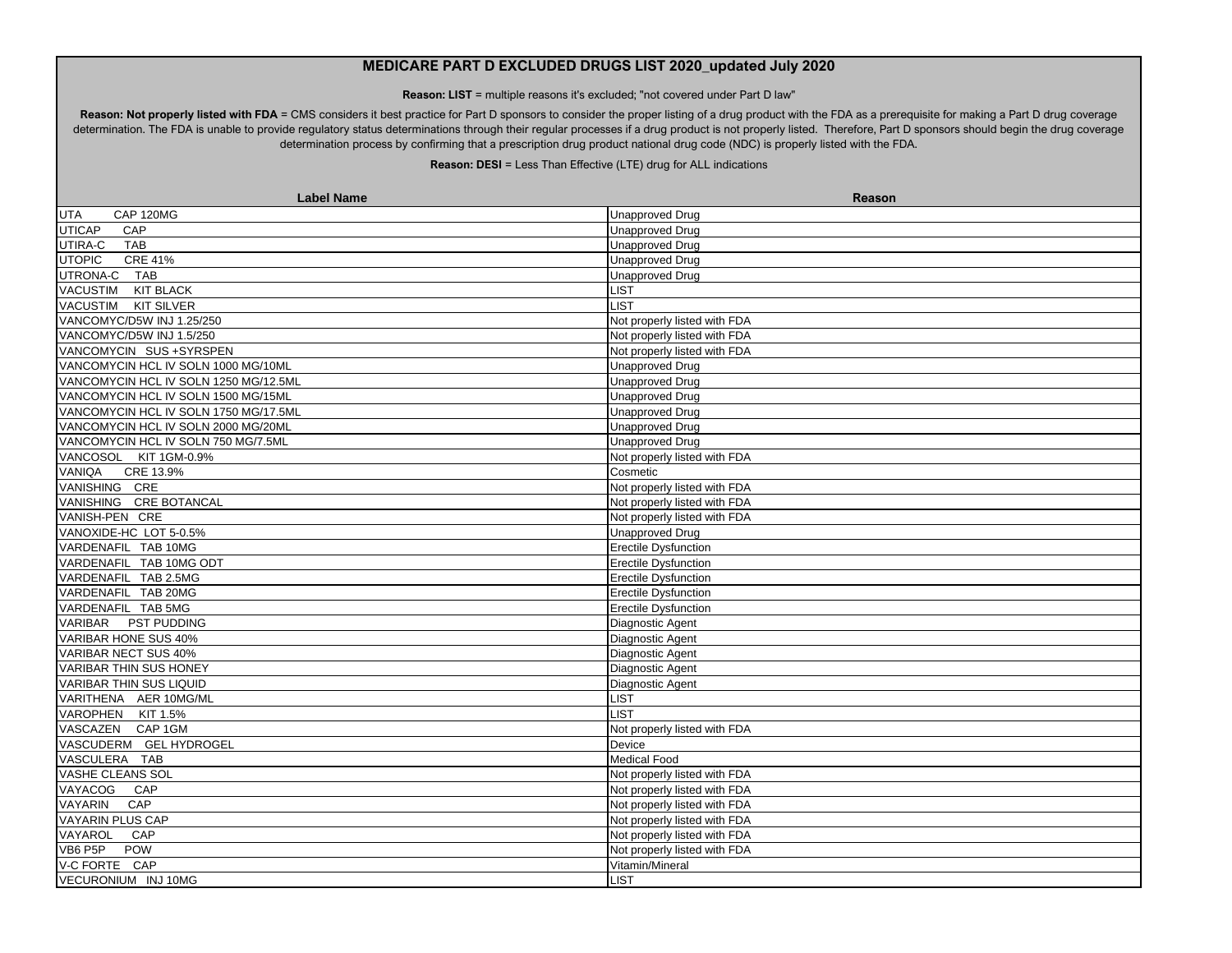**Reason: LIST** = multiple reasons it's excluded; "not covered under Part D law"

Reason: Not properly listed with FDA = CMS considers it best practice for Part D sponsors to consider the proper listing of a drug product with the FDA as a prerequisite for making a Part D drug coverage determination. The FDA is unable to provide regulatory status determinations through their regular processes if a drug product is not properly listed. Therefore, Part D sponsors should begin the drug coverage determination process by confirming that a prescription drug product national drug code (NDC) is properly listed with the FDA.

| VECURONIUM INJ 20MG<br><b>_IST</b><br>Not properly listed with FDA<br>VECURONIUM POW<br>VEG CAPSULE CAP #0 WHITE<br><b>Unapproved Drug</b><br>VEG CAPSULE CAP #00 WHIT<br><b>Unapproved Drug</b><br>VEG CAPSULE CAP #1 GREEN<br><b>Unapproved Drug</b><br>VEG CAPSULE CAP #1 WHITE<br><b>Unapproved Drug</b><br>VEG CAPSULE CAP #2 WHITE<br><b>Unapproved Drug</b><br>VEG CAPSULE CAP #3 WHITE<br><b>Unapproved Drug</b><br>VEG CAPSULE CAP #4 WHITE<br><b>Unapproved Drug</b><br><b>VELMA</b><br><b>Unapproved Drug</b><br>PAD 16-4-2%<br><b>VELTRIX</b><br>CRE 4-1%<br><b>Unapproved Drug</b><br>VENA-BAL MIS DHA<br>Vitamin/Mineral<br>VENELEX<br>OIN<br>Device<br><b>VENIPUNCTURE KIT CPI</b><br><b>LIST</b><br><b>VENIPUNCTURE KIT PHLEBOTO</b><br>Not properly listed with FDA<br><b>VENOFER</b><br>Vitamin/Mineral<br>INJ 20MG/ML<br><b>VENOMIL</b><br>KIT HONEYBEE<br>Non-standardized allergenic<br><b>VENOMIL</b><br>KIT HONEYBEE<br>Non-standardized allergenic<br><b>KIT WASP</b><br><b>VENOMIL</b><br>Non-standardized allergenic<br><b>VENOMIL</b><br><b>KIT WASP</b><br>Non-standardized allergenic<br>KIT WHT HORN<br><b>VENOMIL</b><br>Non-standardized allergenic<br><b>VENOMIL</b><br>KIT WHT HORN<br>Non-standardized allergenic<br><b>VENOMIL</b><br><b>KIT YEL HORN</b><br>Non-standardized allergenic<br><b>VENOMIL</b><br>KIT YEL HORN<br>Non-standardized allergenic<br>KIT YEL JACK<br>Non-standardized allergenic<br>KIT YEL JACK<br><b>VENOMIL</b><br>Non-standardized allergenic<br>VENOMIL MIX INJ VESPID<br>Non-standardized allergenic<br>VERSAFREE SYP<br>Not properly listed with FDA<br><b>VERSAPLUS</b><br>SYP<br>Not properly listed with FDA<br>VERSAPRO<br>Not properly listed with FDA<br><b>AER</b><br><b>VERSAPRO</b><br>CRE<br><b>Bulk Ingredient</b><br>VERSAPRO<br><b>SHA</b><br>Not properly listed with FDA<br>VERSATILE CRE BASE<br><b>Bulk Ingredient</b><br>VERSATILE CRE RICH BSE<br><b>Bulk Ingredient</b><br>VEXASYN<br>GEL<br>Not properly listed with FDA<br>VEXATROL<br>KIT 2.5-2.5%<br>Not properly listed with FDA<br>VIAGRA<br><b>TAB 100MG</b><br><b>Erectile Dysfunction</b><br><b>VIAGRA</b><br>TAB 25MG<br><b>Erectile Dysfunction</b><br>TAB 50MG<br><b>VIAGRA</b><br><b>Erectile Dysfunction</b><br><b>VIASPAN</b><br>SOL<br>Not properly listed with FDA<br>VIC-FORTE CAP<br>Vitamin/Mineral<br>VILACTIN AA LIQ PLUS<br>Not properly listed with FDA<br>VILAMIT MB CAP 118MG<br><b>Unapproved Drug</b><br>VILEVEV MB TAB 81MG<br><b>Unapproved Drug</b> | <b>Label Name</b>           | Reason          |
|---------------------------------------------------------------------------------------------------------------------------------------------------------------------------------------------------------------------------------------------------------------------------------------------------------------------------------------------------------------------------------------------------------------------------------------------------------------------------------------------------------------------------------------------------------------------------------------------------------------------------------------------------------------------------------------------------------------------------------------------------------------------------------------------------------------------------------------------------------------------------------------------------------------------------------------------------------------------------------------------------------------------------------------------------------------------------------------------------------------------------------------------------------------------------------------------------------------------------------------------------------------------------------------------------------------------------------------------------------------------------------------------------------------------------------------------------------------------------------------------------------------------------------------------------------------------------------------------------------------------------------------------------------------------------------------------------------------------------------------------------------------------------------------------------------------------------------------------------------------------------------------------------------------------------------------------------------------------------------------------------------------------------------------------------------------------------------------------------------------------------------------------------------------------------------------------------------------------------------------------------------------------------------------------------------------------------------------------------------------------------------------------------------------------------------------------------------------------------------------------------------------------------|-----------------------------|-----------------|
| <b>VENOMIL</b>                                                                                                                                                                                                                                                                                                                                                                                                                                                                                                                                                                                                                                                                                                                                                                                                                                                                                                                                                                                                                                                                                                                                                                                                                                                                                                                                                                                                                                                                                                                                                                                                                                                                                                                                                                                                                                                                                                                                                                                                                                                                                                                                                                                                                                                                                                                                                                                                                                                                                                            |                             |                 |
|                                                                                                                                                                                                                                                                                                                                                                                                                                                                                                                                                                                                                                                                                                                                                                                                                                                                                                                                                                                                                                                                                                                                                                                                                                                                                                                                                                                                                                                                                                                                                                                                                                                                                                                                                                                                                                                                                                                                                                                                                                                                                                                                                                                                                                                                                                                                                                                                                                                                                                                           |                             |                 |
|                                                                                                                                                                                                                                                                                                                                                                                                                                                                                                                                                                                                                                                                                                                                                                                                                                                                                                                                                                                                                                                                                                                                                                                                                                                                                                                                                                                                                                                                                                                                                                                                                                                                                                                                                                                                                                                                                                                                                                                                                                                                                                                                                                                                                                                                                                                                                                                                                                                                                                                           |                             |                 |
|                                                                                                                                                                                                                                                                                                                                                                                                                                                                                                                                                                                                                                                                                                                                                                                                                                                                                                                                                                                                                                                                                                                                                                                                                                                                                                                                                                                                                                                                                                                                                                                                                                                                                                                                                                                                                                                                                                                                                                                                                                                                                                                                                                                                                                                                                                                                                                                                                                                                                                                           |                             |                 |
|                                                                                                                                                                                                                                                                                                                                                                                                                                                                                                                                                                                                                                                                                                                                                                                                                                                                                                                                                                                                                                                                                                                                                                                                                                                                                                                                                                                                                                                                                                                                                                                                                                                                                                                                                                                                                                                                                                                                                                                                                                                                                                                                                                                                                                                                                                                                                                                                                                                                                                                           |                             |                 |
|                                                                                                                                                                                                                                                                                                                                                                                                                                                                                                                                                                                                                                                                                                                                                                                                                                                                                                                                                                                                                                                                                                                                                                                                                                                                                                                                                                                                                                                                                                                                                                                                                                                                                                                                                                                                                                                                                                                                                                                                                                                                                                                                                                                                                                                                                                                                                                                                                                                                                                                           |                             |                 |
|                                                                                                                                                                                                                                                                                                                                                                                                                                                                                                                                                                                                                                                                                                                                                                                                                                                                                                                                                                                                                                                                                                                                                                                                                                                                                                                                                                                                                                                                                                                                                                                                                                                                                                                                                                                                                                                                                                                                                                                                                                                                                                                                                                                                                                                                                                                                                                                                                                                                                                                           |                             |                 |
|                                                                                                                                                                                                                                                                                                                                                                                                                                                                                                                                                                                                                                                                                                                                                                                                                                                                                                                                                                                                                                                                                                                                                                                                                                                                                                                                                                                                                                                                                                                                                                                                                                                                                                                                                                                                                                                                                                                                                                                                                                                                                                                                                                                                                                                                                                                                                                                                                                                                                                                           |                             |                 |
|                                                                                                                                                                                                                                                                                                                                                                                                                                                                                                                                                                                                                                                                                                                                                                                                                                                                                                                                                                                                                                                                                                                                                                                                                                                                                                                                                                                                                                                                                                                                                                                                                                                                                                                                                                                                                                                                                                                                                                                                                                                                                                                                                                                                                                                                                                                                                                                                                                                                                                                           |                             |                 |
|                                                                                                                                                                                                                                                                                                                                                                                                                                                                                                                                                                                                                                                                                                                                                                                                                                                                                                                                                                                                                                                                                                                                                                                                                                                                                                                                                                                                                                                                                                                                                                                                                                                                                                                                                                                                                                                                                                                                                                                                                                                                                                                                                                                                                                                                                                                                                                                                                                                                                                                           |                             |                 |
|                                                                                                                                                                                                                                                                                                                                                                                                                                                                                                                                                                                                                                                                                                                                                                                                                                                                                                                                                                                                                                                                                                                                                                                                                                                                                                                                                                                                                                                                                                                                                                                                                                                                                                                                                                                                                                                                                                                                                                                                                                                                                                                                                                                                                                                                                                                                                                                                                                                                                                                           |                             |                 |
|                                                                                                                                                                                                                                                                                                                                                                                                                                                                                                                                                                                                                                                                                                                                                                                                                                                                                                                                                                                                                                                                                                                                                                                                                                                                                                                                                                                                                                                                                                                                                                                                                                                                                                                                                                                                                                                                                                                                                                                                                                                                                                                                                                                                                                                                                                                                                                                                                                                                                                                           |                             |                 |
|                                                                                                                                                                                                                                                                                                                                                                                                                                                                                                                                                                                                                                                                                                                                                                                                                                                                                                                                                                                                                                                                                                                                                                                                                                                                                                                                                                                                                                                                                                                                                                                                                                                                                                                                                                                                                                                                                                                                                                                                                                                                                                                                                                                                                                                                                                                                                                                                                                                                                                                           |                             |                 |
|                                                                                                                                                                                                                                                                                                                                                                                                                                                                                                                                                                                                                                                                                                                                                                                                                                                                                                                                                                                                                                                                                                                                                                                                                                                                                                                                                                                                                                                                                                                                                                                                                                                                                                                                                                                                                                                                                                                                                                                                                                                                                                                                                                                                                                                                                                                                                                                                                                                                                                                           |                             |                 |
|                                                                                                                                                                                                                                                                                                                                                                                                                                                                                                                                                                                                                                                                                                                                                                                                                                                                                                                                                                                                                                                                                                                                                                                                                                                                                                                                                                                                                                                                                                                                                                                                                                                                                                                                                                                                                                                                                                                                                                                                                                                                                                                                                                                                                                                                                                                                                                                                                                                                                                                           |                             |                 |
|                                                                                                                                                                                                                                                                                                                                                                                                                                                                                                                                                                                                                                                                                                                                                                                                                                                                                                                                                                                                                                                                                                                                                                                                                                                                                                                                                                                                                                                                                                                                                                                                                                                                                                                                                                                                                                                                                                                                                                                                                                                                                                                                                                                                                                                                                                                                                                                                                                                                                                                           |                             |                 |
|                                                                                                                                                                                                                                                                                                                                                                                                                                                                                                                                                                                                                                                                                                                                                                                                                                                                                                                                                                                                                                                                                                                                                                                                                                                                                                                                                                                                                                                                                                                                                                                                                                                                                                                                                                                                                                                                                                                                                                                                                                                                                                                                                                                                                                                                                                                                                                                                                                                                                                                           |                             |                 |
|                                                                                                                                                                                                                                                                                                                                                                                                                                                                                                                                                                                                                                                                                                                                                                                                                                                                                                                                                                                                                                                                                                                                                                                                                                                                                                                                                                                                                                                                                                                                                                                                                                                                                                                                                                                                                                                                                                                                                                                                                                                                                                                                                                                                                                                                                                                                                                                                                                                                                                                           |                             |                 |
|                                                                                                                                                                                                                                                                                                                                                                                                                                                                                                                                                                                                                                                                                                                                                                                                                                                                                                                                                                                                                                                                                                                                                                                                                                                                                                                                                                                                                                                                                                                                                                                                                                                                                                                                                                                                                                                                                                                                                                                                                                                                                                                                                                                                                                                                                                                                                                                                                                                                                                                           |                             |                 |
|                                                                                                                                                                                                                                                                                                                                                                                                                                                                                                                                                                                                                                                                                                                                                                                                                                                                                                                                                                                                                                                                                                                                                                                                                                                                                                                                                                                                                                                                                                                                                                                                                                                                                                                                                                                                                                                                                                                                                                                                                                                                                                                                                                                                                                                                                                                                                                                                                                                                                                                           |                             |                 |
|                                                                                                                                                                                                                                                                                                                                                                                                                                                                                                                                                                                                                                                                                                                                                                                                                                                                                                                                                                                                                                                                                                                                                                                                                                                                                                                                                                                                                                                                                                                                                                                                                                                                                                                                                                                                                                                                                                                                                                                                                                                                                                                                                                                                                                                                                                                                                                                                                                                                                                                           |                             |                 |
|                                                                                                                                                                                                                                                                                                                                                                                                                                                                                                                                                                                                                                                                                                                                                                                                                                                                                                                                                                                                                                                                                                                                                                                                                                                                                                                                                                                                                                                                                                                                                                                                                                                                                                                                                                                                                                                                                                                                                                                                                                                                                                                                                                                                                                                                                                                                                                                                                                                                                                                           |                             |                 |
|                                                                                                                                                                                                                                                                                                                                                                                                                                                                                                                                                                                                                                                                                                                                                                                                                                                                                                                                                                                                                                                                                                                                                                                                                                                                                                                                                                                                                                                                                                                                                                                                                                                                                                                                                                                                                                                                                                                                                                                                                                                                                                                                                                                                                                                                                                                                                                                                                                                                                                                           |                             |                 |
|                                                                                                                                                                                                                                                                                                                                                                                                                                                                                                                                                                                                                                                                                                                                                                                                                                                                                                                                                                                                                                                                                                                                                                                                                                                                                                                                                                                                                                                                                                                                                                                                                                                                                                                                                                                                                                                                                                                                                                                                                                                                                                                                                                                                                                                                                                                                                                                                                                                                                                                           |                             |                 |
|                                                                                                                                                                                                                                                                                                                                                                                                                                                                                                                                                                                                                                                                                                                                                                                                                                                                                                                                                                                                                                                                                                                                                                                                                                                                                                                                                                                                                                                                                                                                                                                                                                                                                                                                                                                                                                                                                                                                                                                                                                                                                                                                                                                                                                                                                                                                                                                                                                                                                                                           |                             |                 |
|                                                                                                                                                                                                                                                                                                                                                                                                                                                                                                                                                                                                                                                                                                                                                                                                                                                                                                                                                                                                                                                                                                                                                                                                                                                                                                                                                                                                                                                                                                                                                                                                                                                                                                                                                                                                                                                                                                                                                                                                                                                                                                                                                                                                                                                                                                                                                                                                                                                                                                                           |                             |                 |
|                                                                                                                                                                                                                                                                                                                                                                                                                                                                                                                                                                                                                                                                                                                                                                                                                                                                                                                                                                                                                                                                                                                                                                                                                                                                                                                                                                                                                                                                                                                                                                                                                                                                                                                                                                                                                                                                                                                                                                                                                                                                                                                                                                                                                                                                                                                                                                                                                                                                                                                           |                             |                 |
|                                                                                                                                                                                                                                                                                                                                                                                                                                                                                                                                                                                                                                                                                                                                                                                                                                                                                                                                                                                                                                                                                                                                                                                                                                                                                                                                                                                                                                                                                                                                                                                                                                                                                                                                                                                                                                                                                                                                                                                                                                                                                                                                                                                                                                                                                                                                                                                                                                                                                                                           |                             |                 |
|                                                                                                                                                                                                                                                                                                                                                                                                                                                                                                                                                                                                                                                                                                                                                                                                                                                                                                                                                                                                                                                                                                                                                                                                                                                                                                                                                                                                                                                                                                                                                                                                                                                                                                                                                                                                                                                                                                                                                                                                                                                                                                                                                                                                                                                                                                                                                                                                                                                                                                                           |                             |                 |
|                                                                                                                                                                                                                                                                                                                                                                                                                                                                                                                                                                                                                                                                                                                                                                                                                                                                                                                                                                                                                                                                                                                                                                                                                                                                                                                                                                                                                                                                                                                                                                                                                                                                                                                                                                                                                                                                                                                                                                                                                                                                                                                                                                                                                                                                                                                                                                                                                                                                                                                           |                             |                 |
|                                                                                                                                                                                                                                                                                                                                                                                                                                                                                                                                                                                                                                                                                                                                                                                                                                                                                                                                                                                                                                                                                                                                                                                                                                                                                                                                                                                                                                                                                                                                                                                                                                                                                                                                                                                                                                                                                                                                                                                                                                                                                                                                                                                                                                                                                                                                                                                                                                                                                                                           |                             |                 |
|                                                                                                                                                                                                                                                                                                                                                                                                                                                                                                                                                                                                                                                                                                                                                                                                                                                                                                                                                                                                                                                                                                                                                                                                                                                                                                                                                                                                                                                                                                                                                                                                                                                                                                                                                                                                                                                                                                                                                                                                                                                                                                                                                                                                                                                                                                                                                                                                                                                                                                                           |                             |                 |
|                                                                                                                                                                                                                                                                                                                                                                                                                                                                                                                                                                                                                                                                                                                                                                                                                                                                                                                                                                                                                                                                                                                                                                                                                                                                                                                                                                                                                                                                                                                                                                                                                                                                                                                                                                                                                                                                                                                                                                                                                                                                                                                                                                                                                                                                                                                                                                                                                                                                                                                           |                             |                 |
|                                                                                                                                                                                                                                                                                                                                                                                                                                                                                                                                                                                                                                                                                                                                                                                                                                                                                                                                                                                                                                                                                                                                                                                                                                                                                                                                                                                                                                                                                                                                                                                                                                                                                                                                                                                                                                                                                                                                                                                                                                                                                                                                                                                                                                                                                                                                                                                                                                                                                                                           |                             |                 |
|                                                                                                                                                                                                                                                                                                                                                                                                                                                                                                                                                                                                                                                                                                                                                                                                                                                                                                                                                                                                                                                                                                                                                                                                                                                                                                                                                                                                                                                                                                                                                                                                                                                                                                                                                                                                                                                                                                                                                                                                                                                                                                                                                                                                                                                                                                                                                                                                                                                                                                                           |                             |                 |
|                                                                                                                                                                                                                                                                                                                                                                                                                                                                                                                                                                                                                                                                                                                                                                                                                                                                                                                                                                                                                                                                                                                                                                                                                                                                                                                                                                                                                                                                                                                                                                                                                                                                                                                                                                                                                                                                                                                                                                                                                                                                                                                                                                                                                                                                                                                                                                                                                                                                                                                           |                             |                 |
|                                                                                                                                                                                                                                                                                                                                                                                                                                                                                                                                                                                                                                                                                                                                                                                                                                                                                                                                                                                                                                                                                                                                                                                                                                                                                                                                                                                                                                                                                                                                                                                                                                                                                                                                                                                                                                                                                                                                                                                                                                                                                                                                                                                                                                                                                                                                                                                                                                                                                                                           |                             |                 |
|                                                                                                                                                                                                                                                                                                                                                                                                                                                                                                                                                                                                                                                                                                                                                                                                                                                                                                                                                                                                                                                                                                                                                                                                                                                                                                                                                                                                                                                                                                                                                                                                                                                                                                                                                                                                                                                                                                                                                                                                                                                                                                                                                                                                                                                                                                                                                                                                                                                                                                                           |                             |                 |
|                                                                                                                                                                                                                                                                                                                                                                                                                                                                                                                                                                                                                                                                                                                                                                                                                                                                                                                                                                                                                                                                                                                                                                                                                                                                                                                                                                                                                                                                                                                                                                                                                                                                                                                                                                                                                                                                                                                                                                                                                                                                                                                                                                                                                                                                                                                                                                                                                                                                                                                           |                             |                 |
|                                                                                                                                                                                                                                                                                                                                                                                                                                                                                                                                                                                                                                                                                                                                                                                                                                                                                                                                                                                                                                                                                                                                                                                                                                                                                                                                                                                                                                                                                                                                                                                                                                                                                                                                                                                                                                                                                                                                                                                                                                                                                                                                                                                                                                                                                                                                                                                                                                                                                                                           |                             |                 |
|                                                                                                                                                                                                                                                                                                                                                                                                                                                                                                                                                                                                                                                                                                                                                                                                                                                                                                                                                                                                                                                                                                                                                                                                                                                                                                                                                                                                                                                                                                                                                                                                                                                                                                                                                                                                                                                                                                                                                                                                                                                                                                                                                                                                                                                                                                                                                                                                                                                                                                                           |                             |                 |
|                                                                                                                                                                                                                                                                                                                                                                                                                                                                                                                                                                                                                                                                                                                                                                                                                                                                                                                                                                                                                                                                                                                                                                                                                                                                                                                                                                                                                                                                                                                                                                                                                                                                                                                                                                                                                                                                                                                                                                                                                                                                                                                                                                                                                                                                                                                                                                                                                                                                                                                           |                             |                 |
|                                                                                                                                                                                                                                                                                                                                                                                                                                                                                                                                                                                                                                                                                                                                                                                                                                                                                                                                                                                                                                                                                                                                                                                                                                                                                                                                                                                                                                                                                                                                                                                                                                                                                                                                                                                                                                                                                                                                                                                                                                                                                                                                                                                                                                                                                                                                                                                                                                                                                                                           |                             |                 |
|                                                                                                                                                                                                                                                                                                                                                                                                                                                                                                                                                                                                                                                                                                                                                                                                                                                                                                                                                                                                                                                                                                                                                                                                                                                                                                                                                                                                                                                                                                                                                                                                                                                                                                                                                                                                                                                                                                                                                                                                                                                                                                                                                                                                                                                                                                                                                                                                                                                                                                                           |                             |                 |
|                                                                                                                                                                                                                                                                                                                                                                                                                                                                                                                                                                                                                                                                                                                                                                                                                                                                                                                                                                                                                                                                                                                                                                                                                                                                                                                                                                                                                                                                                                                                                                                                                                                                                                                                                                                                                                                                                                                                                                                                                                                                                                                                                                                                                                                                                                                                                                                                                                                                                                                           | VIL-RX<br><b>TAB 29-1MG</b> | Vitamin/Mineral |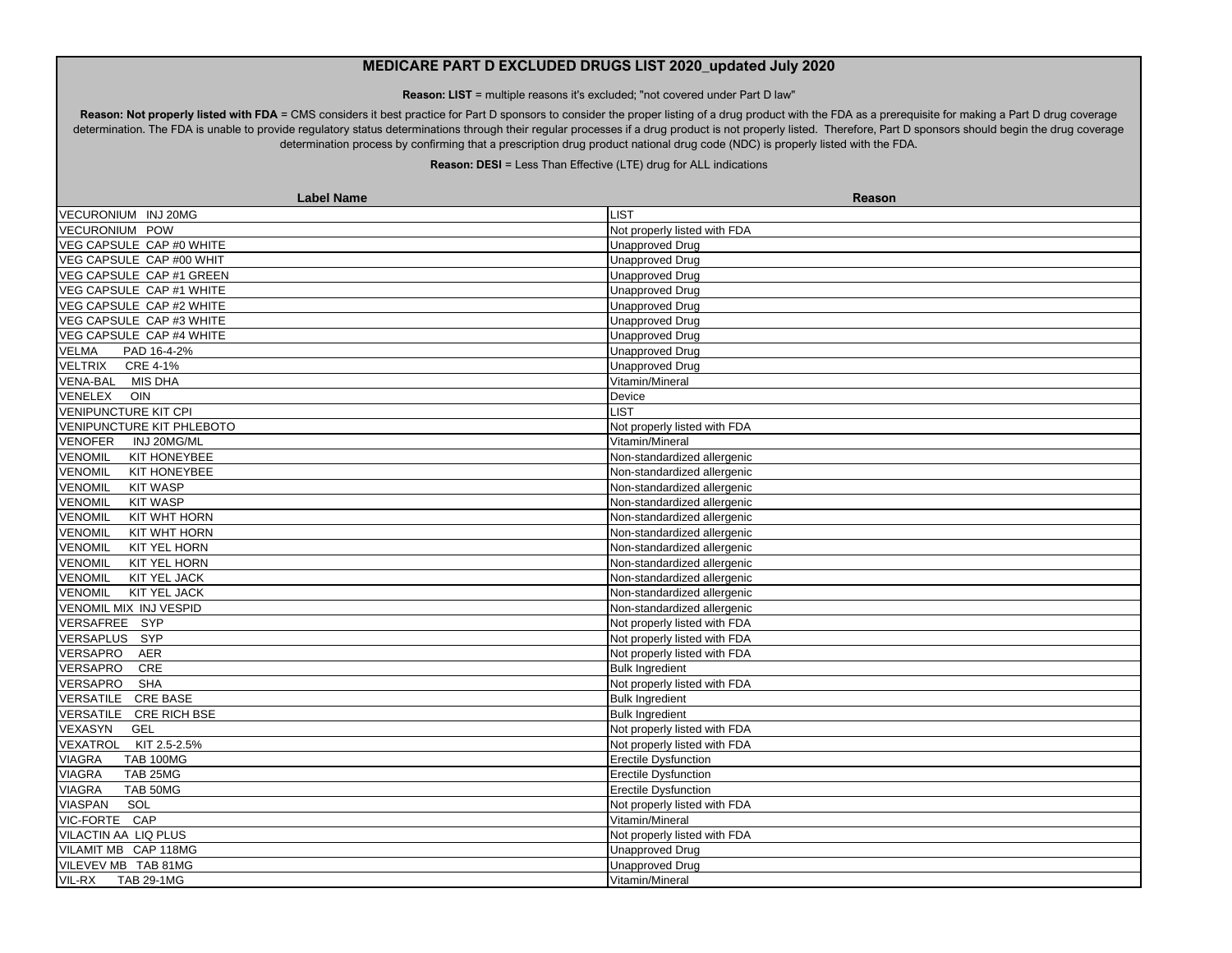**Reason: LIST** = multiple reasons it's excluded; "not covered under Part D law"

Reason: Not properly listed with FDA = CMS considers it best practice for Part D sponsors to consider the proper listing of a drug product with the FDA as a prerequisite for making a Part D drug coverage determination. The FDA is unable to provide regulatory status determinations through their regular processes if a drug product is not properly listed. Therefore, Part D sponsors should begin the drug coverage determination process by confirming that a prescription drug product national drug code (NDC) is properly listed with the FDA.

| <b>Label Name</b>                      | <b>Reason</b>                |
|----------------------------------------|------------------------------|
| VINATE DHA CAP 27-1.13                 | Vitamin/Mineral              |
| VINATE II TAB                          | Vitamin/Mineral              |
| VINATE M TAB                           | Vitamin/Mineral              |
| VINATE ONE TAB                         | Vitamin/Mineral              |
| VIRASAL<br>LIQ 27.5%                   | <b>Unapproved Drug</b>       |
| <b>INJ LIVE OAK</b><br><b>VIRGINIA</b> | Non-standardized allergenic  |
| VIRT NATE TAB                          | Vitamin/Mineral              |
| VIRT-C DHA CAP                         | Vitamin/Mineral              |
| VIRT-CAPS CAP                          | Vitamin/Mineral              |
| VIRT-GARD TAB 2.2-25-1                 | Vitamin/Mineral              |
| VIRT-NATE CAP DHA                      | Vitamin/Mineral              |
| VIRT-PHOS TAB 250 NEUT                 | Vitamin/Mineral              |
| <b>VIRT-PN</b><br><b>TAB</b>           | Vitamin/Mineral              |
| <b>VIRT-PN DHA CAP</b>                 | Vitamin/Mineral              |
| <b>VIRT-PN PLUS CAP</b>                | Vitamin/Mineral              |
| VISBIOME PAK                           | Not properly listed with FDA |
| VISIPAQUE INJ 270MG/ML                 | Diagnostic Agent             |
| VISIPAQUE INJ 320MG/ML                 | <b>Diagnostic Agent</b>      |
| VIT A/C/D/FL DRO 0.25MG                | Vitamin/Mineral              |
| <b>VITA S FORTE TAB</b>                | Vitamin/Mineral              |
| <b>VITACEL</b><br><b>TAB</b>           | Vitamin/Mineral              |
| CAP ULTRA<br><b>VITAFOL</b>            | Vitamin/Mineral              |
| <b>VITAFOL</b><br><b>CHW GUMMIES</b>   | Vitamin/Mineral              |
| <b>VITAFOL</b><br>TAB                  | Vitamin/Mineral              |
| VITAFOL FE+ CAP                        | Vitamin/Mineral              |
| <b>VITAFOL STRP MIS 1MG</b>            | Vitamin/Mineral              |
| VITAFOL-NANO TAB                       | Vitamin/Mineral              |
| VITAFOL-OB PAK+DHA                     | Vitamin/Mineral              |
| VITAFOL-OB TAB 65-1MG                  | Vitamin/Mineral              |
| VITAFOL-ONE CAP                        | Vitamin/Mineral              |
| VITAL-D RX TAB                         | Vitamin/Mineral              |
| <b>VITAMAX PED DRO</b>                 | Vitamin/Mineral              |
| VITAMEDMD CAP ONE RX                   | Vitamin/Mineral              |
| <b>VITAMEZ</b><br>CAP                  | Vitamin/Mineral              |
| <b>VITAMIN</b><br>KIT SYS-B12          | LIST                         |
| VITA-MIN<br>CAP                        | Vitamin/Mineral              |
| VITAMIN D CAP 1.25MG                   | LIST                         |
| VITAMIN D CAP 50000                    | Vitamin/Mineral              |
| VITAMIN D CAP 50000UNT                 | Vitamin/Mineral              |
| VITAMIN K1 INJ 10MG/ML                 | Vitamin/Mineral              |
| VITAMIN K1 INJ 1MG/0.5                 | Vitamin/Mineral              |
| <b>VITAPEARL</b><br>CAP                | Vitamin/Mineral              |
| VITA-PREN TAB                          | Vitamin/Mineral              |
| VITAROCA PLU TAB                       | Vitamin/Mineral              |
| VITASURE TAB                           | Vitamin/Mineral              |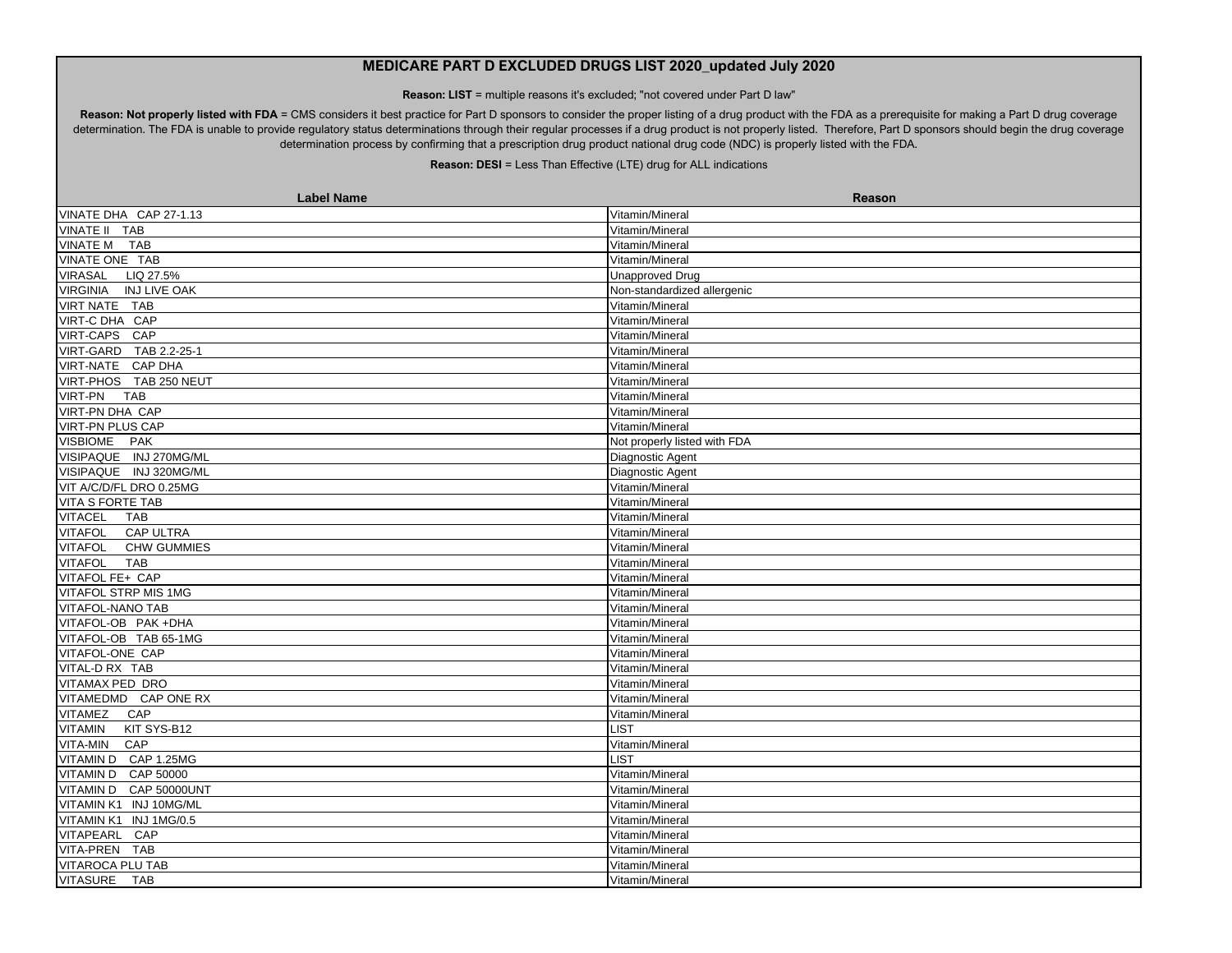**Reason: LIST** = multiple reasons it's excluded; "not covered under Part D law"

Reason: Not properly listed with FDA = CMS considers it best practice for Part D sponsors to consider the proper listing of a drug product with the FDA as a prerequisite for making a Part D drug coverage determination. The FDA is unable to provide regulatory status determinations through their regular processes if a drug product is not properly listed. Therefore, Part D sponsors should begin the drug coverage determination process by confirming that a prescription drug product national drug code (NDC) is properly listed with the FDA.

| <b>Label Name</b>               | Reason                       |
|---------------------------------|------------------------------|
| VITATHELY TAB                   | Vitamin/Mineral              |
| <b>VITATRUE</b><br><b>MIS</b>   | Vitamin/Mineral              |
| VITAXYME<br>TAB                 | Vitamin/Mineral              |
| <b>VIVA DHA</b><br>CAP          | Vitamin/Mineral              |
| <b>VIZAMYL</b><br>INJ           | Diagnostic Agent             |
| <b>VOL-CARE RX TAB</b>          | Vitamin/Mineral              |
| <b>VOL-NATE</b><br><b>TAB</b>   | Vitamin/Mineral              |
| <b>VOL-PLUS</b><br><b>TAB</b>   | Vitamin/Mineral              |
| VOL-TAB RX TAB                  | Vitamin/Mineral              |
| <b>VOLUMEN</b><br>SUS 0.1%      | Diagnostic Agent             |
| <b>VOLUMEX</b><br>INJ 25/ML     | Diagnostic Agent             |
| VONVENDI INJ 1300UNIT           | <b>Blood Component</b>       |
| VONVENDI INJ 650UNIT            | <b>Blood Component</b>       |
| VOPAC GB CRE 5-2-5%             | Not properly listed with FDA |
| VOPAC KT CRE 5-5-2%             | Not properly listed with FDA |
| VOPAC MDS KIT 1.5%              | <b>LIST</b>                  |
| VP FC<br><b>CRE KIT</b>         | Not properly listed with FDA |
| <b>VP GKL</b><br><b>CRE KIT</b> | Not properly listed with FDA |
| VP-GGR-B6 TAB PRENATAL          | Vitamin/Mineral              |
| VP-GSTN<br>CAP                  | Medical Food                 |
| VP-HEME OB MIS + DHA            | Vitamin/Mineral              |
| VP-HEME OB TAB                  | Vitamin/Mineral              |
| VP-HEME ONE CAP                 | Vitamin/Mineral              |
| VP-PNV-DHA CAP                  | Vitamin/Mineral              |
| VP-PRECIP CAP                   | Dietary Supplement           |
| VP-VITE RX TAB                  | Vitamin/Mineral              |
| VP-ZEL<br><b>TAB</b>            | Vitamin/Mineral              |
| VSL#3 DS PAK 900BIL             | Not properly listed with FDA |
| INJ 1.75/0.3<br><b>VYLEESI</b>  | <b>LIST</b>                  |
| <b>VYTONE</b><br>CRE 1-1.9%     | <b>DESI</b>                  |
| WASP VENOM INJ 1000MCG          | Non-standardized allergenic  |
| WASP VENOM INJ 1100MCG          | Non-standardized allergenic  |
| WASP VENOM INJ 120MCG           | Non-standardized allergenic  |
| WASP VENOM INJ 1300MCG          | Non-standardized allergenic  |
| WASP VENOM INJ 550MCG           | Non-standardized allergenic  |
| WASP VENOM KIT 100MCG           | Non-standardized allergenic  |
| <b>WATER BASE GEL</b>           | Not properly listed with FDA |
| WELLMIND TAB VERTIGO            | <b>Unapproved Drug</b>       |
| WESTAB MAX TAB 2.5-25-2         | Vitamin/Mineral              |
| WESTAB ONE TAB 2.5-25-1         | Vitamin/Mineral              |
| WESTERN JUNI SOL 1:20           | Non-standardized allergenic  |
| WESTHROID TAB 130MG             | <b>Unapproved Drug</b>       |
| WESTHROID TAB 195MG             | <b>Unapproved Drug</b>       |
| WESTHROID TAB 32.5MG            | <b>Unapproved Drug</b>       |
| WESTHROID TAB 65MG              | Unapproved Drug              |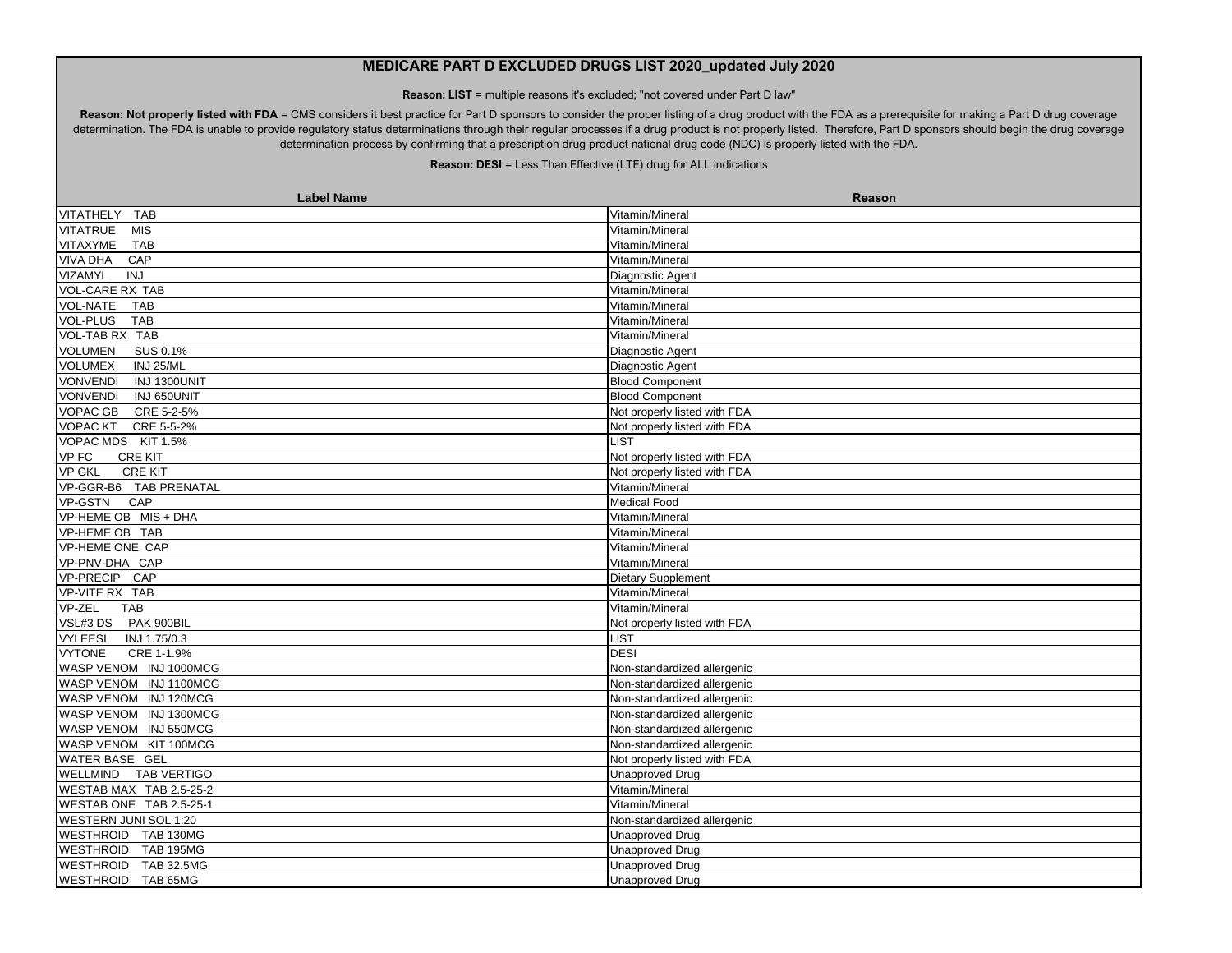**Reason: LIST** = multiple reasons it's excluded; "not covered under Part D law"

Reason: Not properly listed with FDA = CMS considers it best practice for Part D sponsors to consider the proper listing of a drug product with the FDA as a prerequisite for making a Part D drug coverage determination. The FDA is unable to provide regulatory status determinations through their regular processes if a drug product is not properly listed. Therefore, Part D sponsors should begin the drug coverage determination process by confirming that a prescription drug product national drug code (NDC) is properly listed with the FDA.

| <b>Label Name</b>                 | Reason                                                    |
|-----------------------------------|-----------------------------------------------------------|
| WESTHROID TAB 97.5MG              | <b>Unapproved Drug</b>                                    |
| WHEAT GERM OIL                    | Not properly listed with FDA                              |
| WHITE ASH INJ EXTRACT             | Non-standardized allergenic                               |
| WHITE BIRCH INJ 1:20              | Non-standardized allergenic                               |
| WHITE FACED INJ HORNET            | Non-standardized allergenic                               |
| WHITE FACED INJ HORNET            | Non-standardized allergenic                               |
| WHITE HORNET KIT 100MCG           | Non-standardized allergenic                               |
| WHITE HORNET SOL 1000MCG          | Non-standardized allergenic                               |
| WHITE MULBER SOL 1:20             | Non-standardized allergenic                               |
| WHITE OAK SOL                     | Non-standardized allergenic                               |
| WHITE PINE INJ 1:20               | Non-standardized allergenic                               |
| WHOLE EGG INJ EXTRACT             | Diagnostic Agent                                          |
| WIDE-SEAL DPR KIT 60              | Device                                                    |
| WIDE-SEAL DPR KIT 65              | Device                                                    |
| WIDE-SEAL DPR KIT 70              | Device                                                    |
| WIDE-SEAL DPR KIT 75              | Device                                                    |
| WIDE-SEAL DPR KIT 80              | Device                                                    |
| WIDE-SEAL DPR KIT 85              | Device                                                    |
| WIDE-SEAL DPR KIT 90              | Device                                                    |
| WIDE-SEAL DPR KIT 95              | Device                                                    |
| <b>WILATE</b><br>INJ              | <b>Blood Component</b>                                    |
| KIT DEBRIDEM<br><b>WOUND</b>      | <b>LIST</b>                                               |
| WOUND CARE PAD 2" X 2"            | <b>OTC Product</b>                                        |
| WOUND CARE PAD 4" X 4"            | <b>OTC Product</b>                                        |
| WOUND CARE PAD 4" X 5"            | <b>OTC Product</b>                                        |
| WP THYROID TAB 113.75MG           | <b>Unapproved Drug</b>                                    |
| WP THYROID TAB 130MG              | <b>Unapproved Drug</b>                                    |
| WP THYROID TAB 16.25MG            | <b>Unapproved Drug</b>                                    |
| WP THYROID TAB 32.5MG             | <b>Unapproved Drug</b>                                    |
| WP THYROID TAB 48.75MG            | <b>Unapproved Drug</b>                                    |
| WP THYROID TAB 65MG               | <b>Unapproved Drug</b>                                    |
| WP THYROID TAB 81.25MG            | <b>Unapproved Drug</b>                                    |
| WP THYROID TAB 97.5MG             | Unapproved Drug                                           |
| WPR PLUS MIS                      | <b>OTC Product</b>                                        |
| <b>SOL 28%</b><br><b>XALIX</b>    | <b>Unapproved Drug</b>                                    |
| XAQUIL XR TAB 30MG                | Not properly listed with FDA                              |
| XELITRAL PAK                      | <b>LIST</b>                                               |
| <b>XELODA</b><br><b>TAB 150MG</b> | Covered under Part B; oral drug only indicated for cancer |
| <b>XELODA</b><br><b>TAB 500MG</b> | Covered under Part B; oral drug only indicated for cancer |
| <b>CRE BASE</b><br><b>XEMATOP</b> | Not properly listed with FDA                              |
| XENAFLAMM PAK 75-0.025            | <b>LIST</b>                                               |
| XENICAL CAP 120MG                 | Anorexic, Anti-obesity Agent                              |
| XENON XE 133 GAS 10MCI            | Diagnostic Agent                                          |
| XENON XE 133 GAS 20MCI            | Diagnostic Agent                                          |
| XERAC-AC SOL 6.25%                | <b>OTC Product</b>                                        |